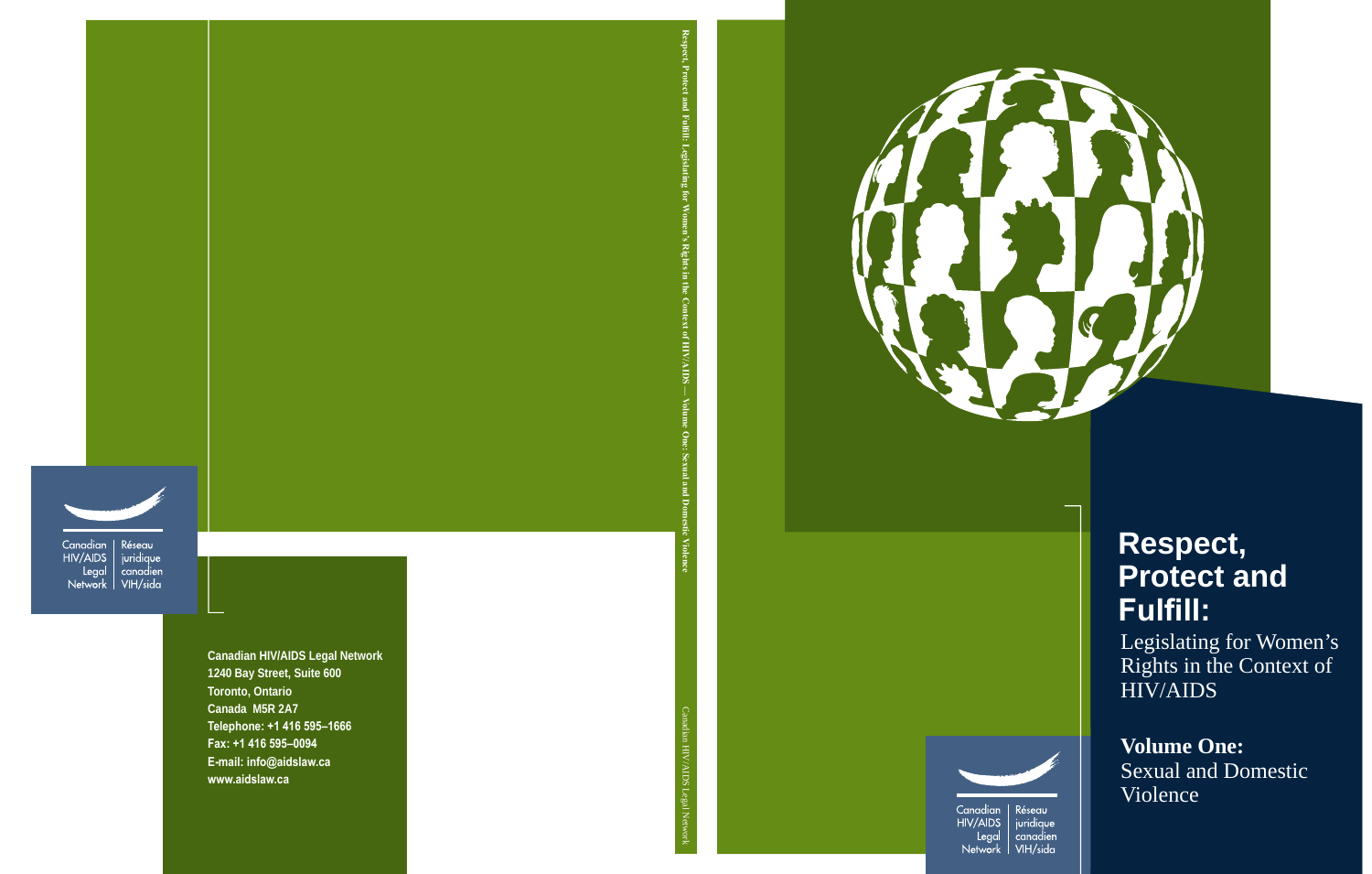This draft legislation resource consists of eight modules in two volumes:

#### **Volume One: Sexual and Domestic Violence**

**Vol.**

**1**

- 1. Rape and Sexual Assault
- 2. Domestic Violence

#### **Volume Two: Family and Property Issues**

- 1. Marriage
- 2. Domestic Partnerships
- 3. Property in Marriage
- 4. Divorce
- 5. Inheritance
- 6. Implementation Provisions

Both volumes, as well as each separate module, are available on the website of the Canadian HIV/AIDS Legal Network at www.aidslaw.ca/womensrights.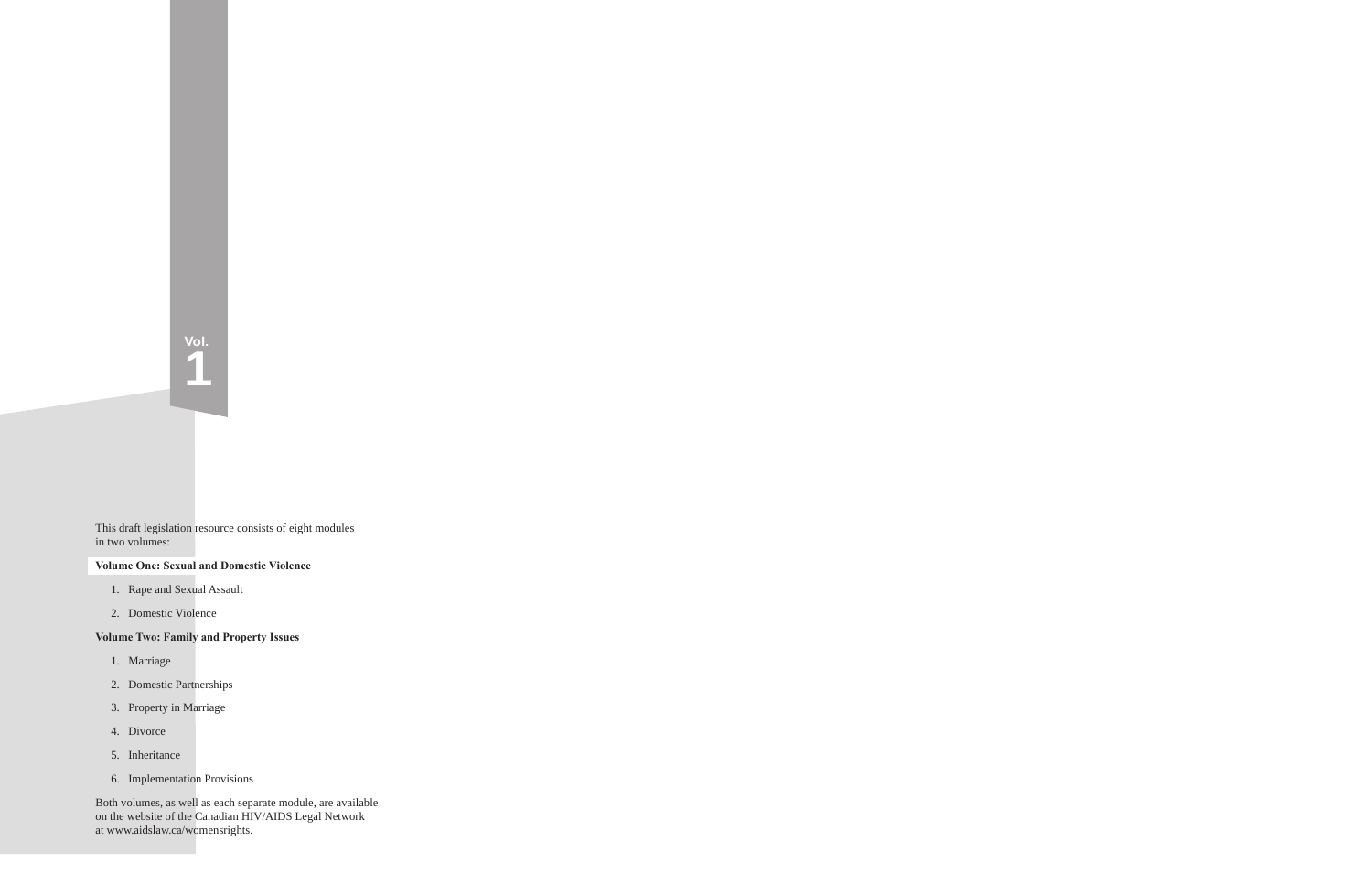

Canadian Réseau **HIV/AIDS** juridique Legal canadien Network | VIH/sida



## **Respect, Protect and Fulfill: Legislating for Women's Rights in the Context of HIV/AIDS**

## **Volume One: Sexual and Domestic Violence**

Canadian HIV/AIDS Legal Network 2009

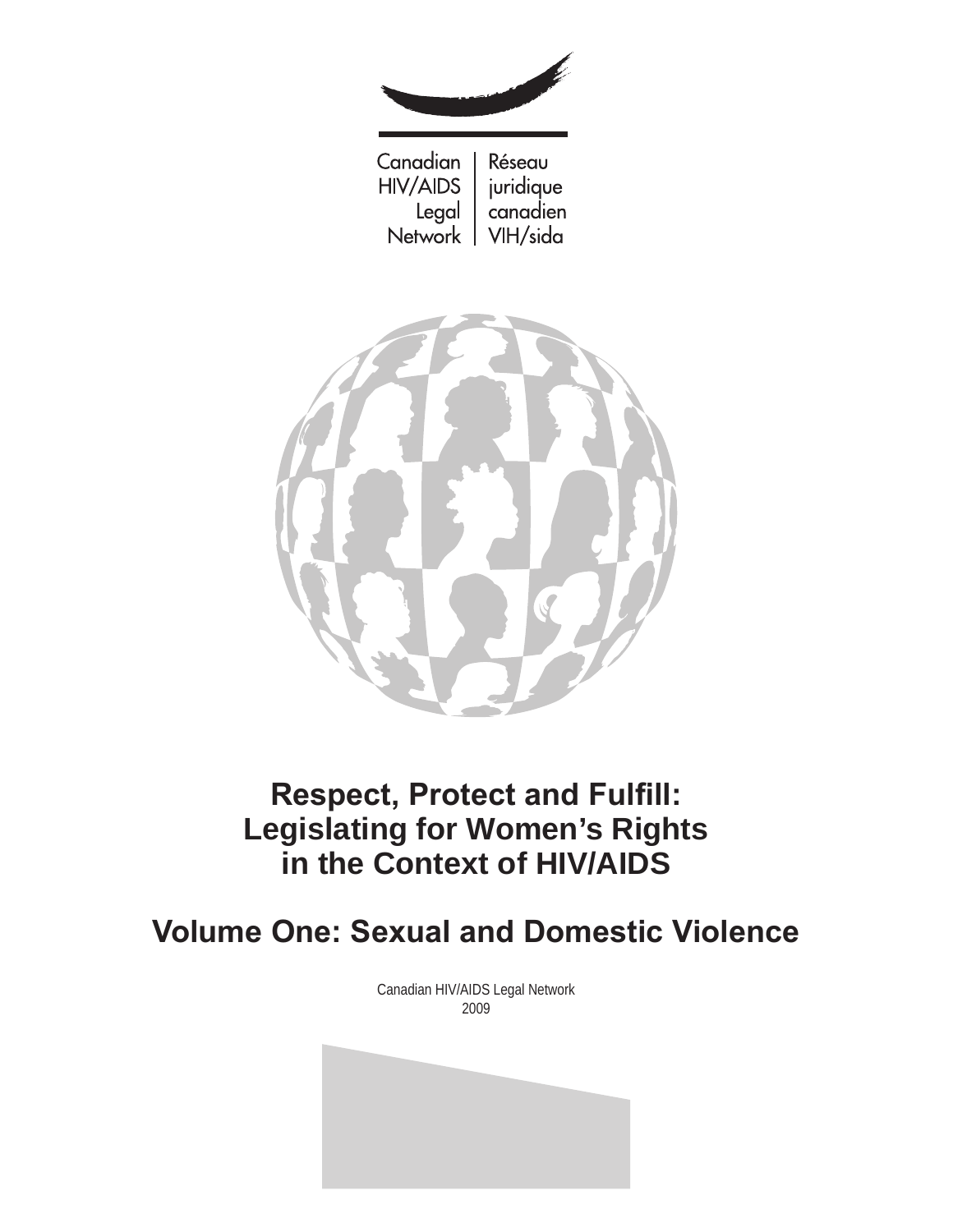#### **Respect, Protect and Fulfill: Legislating for Women's Rights in the Context of HIV/AIDS Volume One: Sexual and Domestic Violence**

© 2009 Canadian HIV/AIDS Legal Network

Further copies can be retrieved at www.aidslaw.ca/womensrights.

#### **Canadian cataloguing in publication data**

Pearshouse R and A Symington (2009). Respect, Protect and Fulfill: Legislating for Women's Rights in the Context of HIV/AIDS — Volume One: Sexual and Domestic Violence. Toronto: Canadian HIV/AIDS Legal Network.

ISBN 978-1-896735-96-2

#### **Authorship and Acknowledgements**

This volume was written by Richard Pearshouse with input from Alison Symington. Joanne Csete, Richard Elliott and Sandra Ka Hon Chu reviewed drafts of this volume and gave significant input into the overall project. David Garmaise copyedited this volume. Invaluable research and writing assistance was provided by Y.Y. Chen, Glenn Dodge, Katie Gibson, Fanny Gomez, Shaun Khullar, Angus MacLean Rennie, Anne Merminod, Julie Shugarman, Indira Stewart and Madhavi Swamy.

Many thanks also to the participants of the consultation meetings held in Nairobi (December 2006) and Johannesburg (October 2007), who provided feedback and advice on draft versions of the publication: Liesl Gerntholtz, Scholastica Jullu, Irene Mulyagonja, Catherine Mumma, Siphiwe Hlope, Birte Scholz, Duma Boko, Ogone Oscar Mokoko Gaboutloeloe, Eddie Mwitwa, Elisa Slattery, Esther Kisaakye, Matrine Chuulu, Teresa Omondi, Elizabeth Maro Minde, Victor Arika, Lillian Artz, Michaela Clayton, Patrick Eba, Dianne Hubbard, Muziula Kamanga, Rafa Valente Machava, Sisonke Msimang, Uyapo Ndadi, Karen Stefiszyn, Christine Stegling, Susan Timberlake and Frans Viljoen.

The financial contributions of UNAIDS, the Stephen Lewis Foundation, and the Toronto Community Foundation towards this project are gratefully acknowledged.

The opinions expressed in this publication are those of the authors and do not necessarily reflect the official views of the funders or the participants in the consultation meetings.

#### **About the Canadian HIV/AIDS Legal Network**

The Canadian HIV/AIDS Legal Network (www.aidslaw.ca) promotes the human rights of people living with and vulnerable to HIV/AIDS, in Canada and internationally, through research, legal and policy analysis, education and community mobilization. The Legal Network is one of the world's leading advocacy organizations working on the legal and human rights issues raised by HIV/AIDS.

#### **Canadian HIV/AIDS Legal Network**

1240 Bay Street, Suite 600 Toronto, Ontario, Canada M6R 2A7 Telephone: +1 416 595-1666 Fax: +1 416 595-0094 E-mail: info@aidslaw.ca Website: www.aidslaw.ca

If you are using *Respect, Protect and Fulfill* in your work for women's rights or if relevant law reforms are being considered in your country, please contact the Canadian HIV/AIDS Legal Network at: **womensrights@aidslaw.ca**

The Legal Network may be able to offer technical support or collaboration in undertaking national law reform advocacy to protect women's rights in the areas of sexual and domestic violence, and family and property issues. Please send inquiries to: **womensrights@aidslaw.ca**.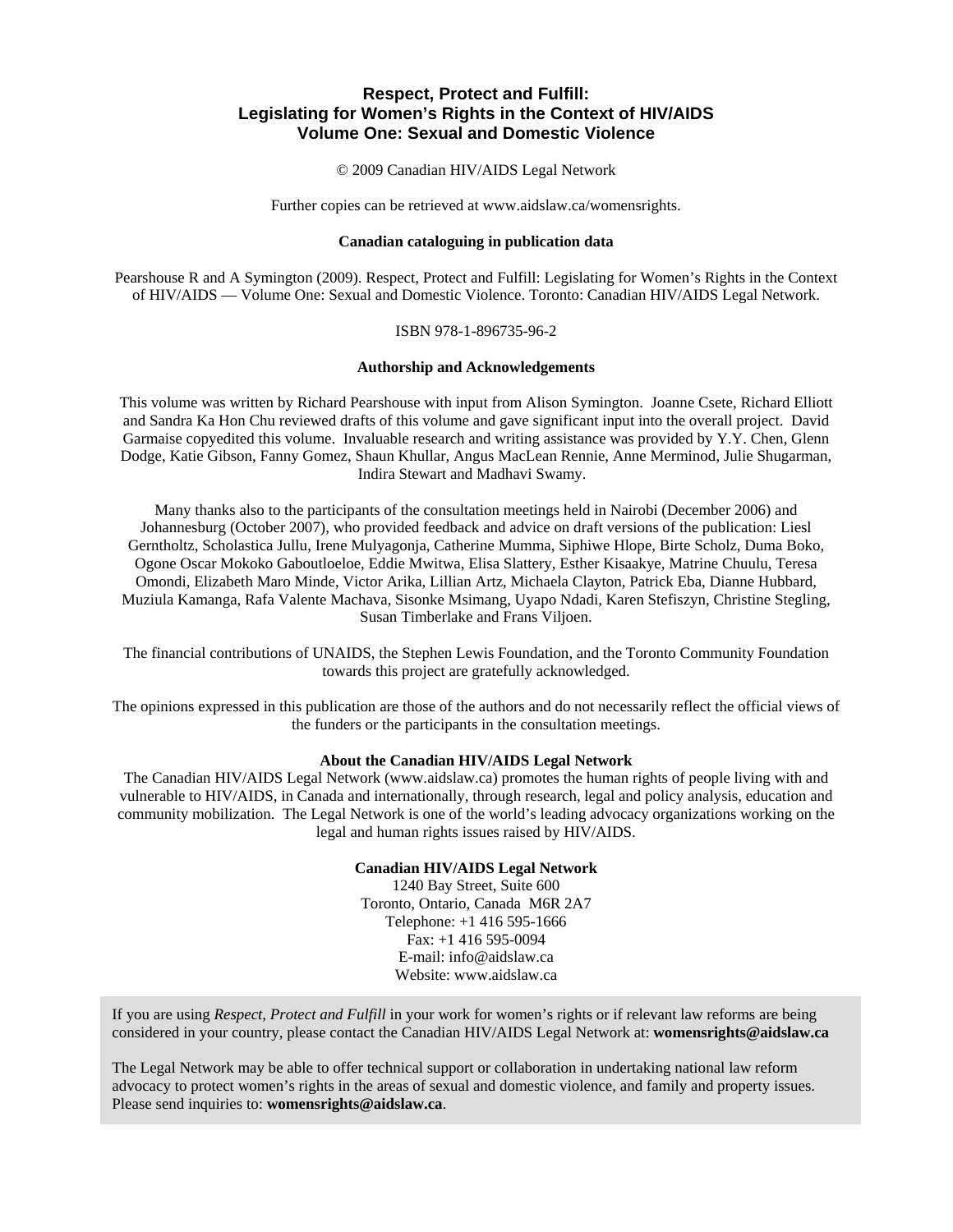*Respect, Protect and Fulfill: Legislating for Women's Rights in the Context of HIV/AIDS*  **is endorsed by the following partners:**



Huairou Commission

Centre or **Housing Rights** and Evictions















**6** KELIN Kenya Ethical and Legal Issues Network











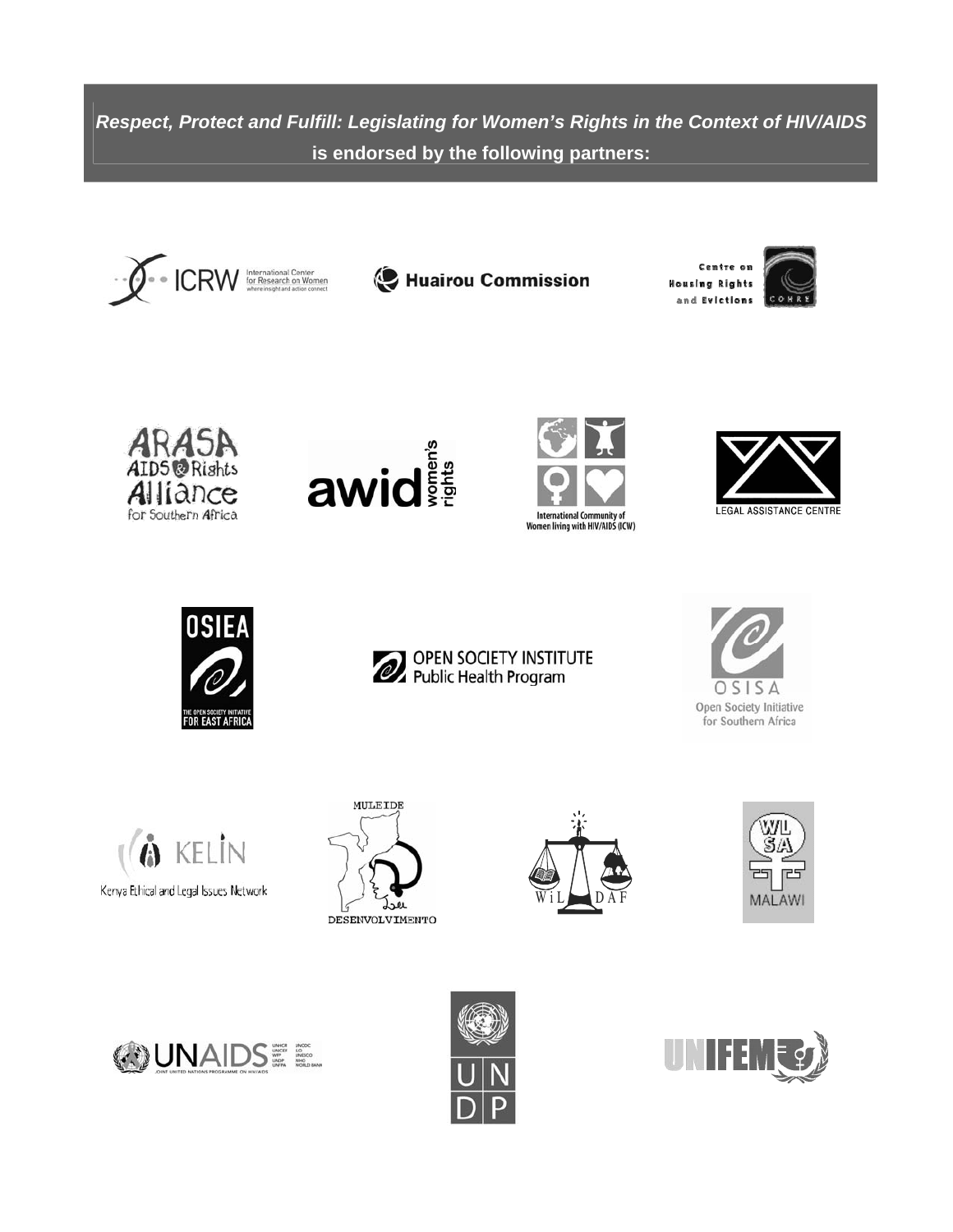## **Respect, Protect and Fulfill: Legislating for Women's Rights in the Context of HIV/AIDS**

## **Volume One: Sexual and Domestic Violence**

| A. Statutory Offences<br><b>B. Evidence and Procedure</b><br>C. Sentencing Reform<br>D. Other Provisions<br>E. Courts and Survivor Care Centres |
|-------------------------------------------------------------------------------------------------------------------------------------------------|
| .2-1<br>A. Definition<br><b>B. Police Duties</b><br>C. Protection Orders<br>D. Criminal Law Offences<br>E. General                              |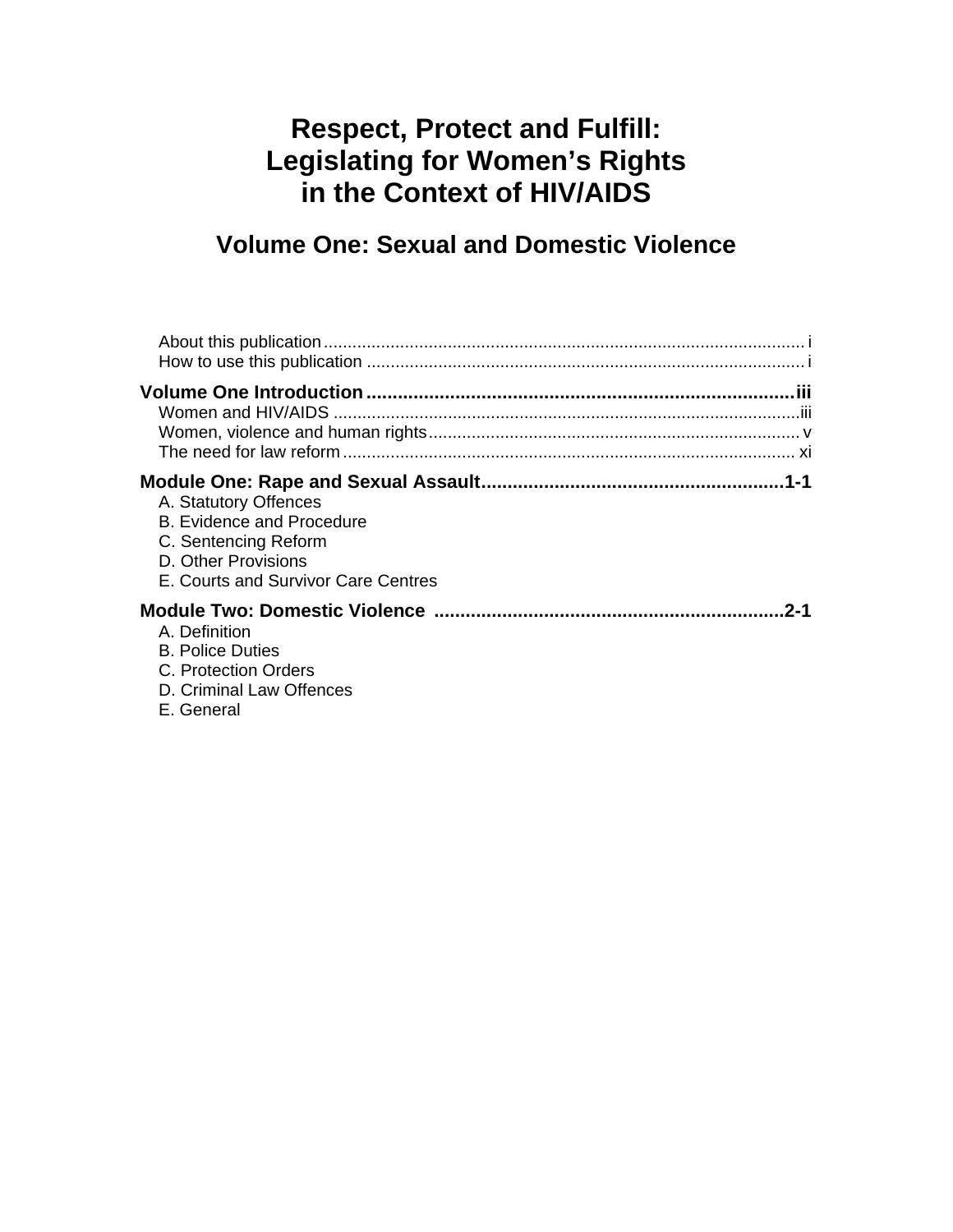## **About this publication**

Legislation can be instrumental in impeding or promoting initiatives to address the HIV/AIDS epidemic. The widespread legal, social, economic and political ramifications of the epidemic make it necessary to review and reform a broad range of laws. Within a context of entrenched gender discrimination, the devastating impacts of HIV/AIDS, widespread poverty and increasing competition for resources such as property and land, legislative solutions to the denial of women's rights are urgently needed. Law reform is not a complete solution to the HIV epidemic among women, but it is a necessary and often neglected step.

This project draws together international human rights law and illustrative examples from various jurisdictions as the basis for a legal framework to respect, protect and promote women's rights in the context of HIV/AIDS. *Respect, Protect and Fulfill* is intended as a tool to assist advocates and policy-makers as they approach the task of reforming or developing laws to meet the legal challenges posed by the HIV epidemic. It is not intended for any one country or set of countries. The project focuses on sub-Saharan Africa, but it is designed to be adaptable to the needs of countries in other regions.

Comprehensive consultations were conducted during the drafting of this publication. Draft versions of the text were reviewed by various experts, including representatives of women's legal clinics, AIDS service organizations and organizations of people living with HIV, research and policy institutions, and human rights organizations. Three consultation meetings were held in December 2006, October 2007 and January 2008; and the draft text was circulated electronically to a number of persons and organizations for further input. The final document, therefore, has benefited from the feedback of a wide range of experts in the fields of HIV/AIDS, human rights and women's rights.

## **How to use this publication**

*Respect, Protect and Fulfill* consists of eight modules in two volumes, as follows:

Volume One: Sexual and Domestic Violence

- (1) Rape and Sexual Assault
- (2) Domestic Violence

Volume Two: Family and Property Issues

- (1) Marriage
- (2) Domestic Partnerships
- (3) Property in Marriage
- (4) Divorce
- (5) Inheritance
- (6) Implementation Provisions

There is considerable overlap and intersection among all of these issues; readers are thus encouraged to consult all eight modules. In addition, each module is drafted on the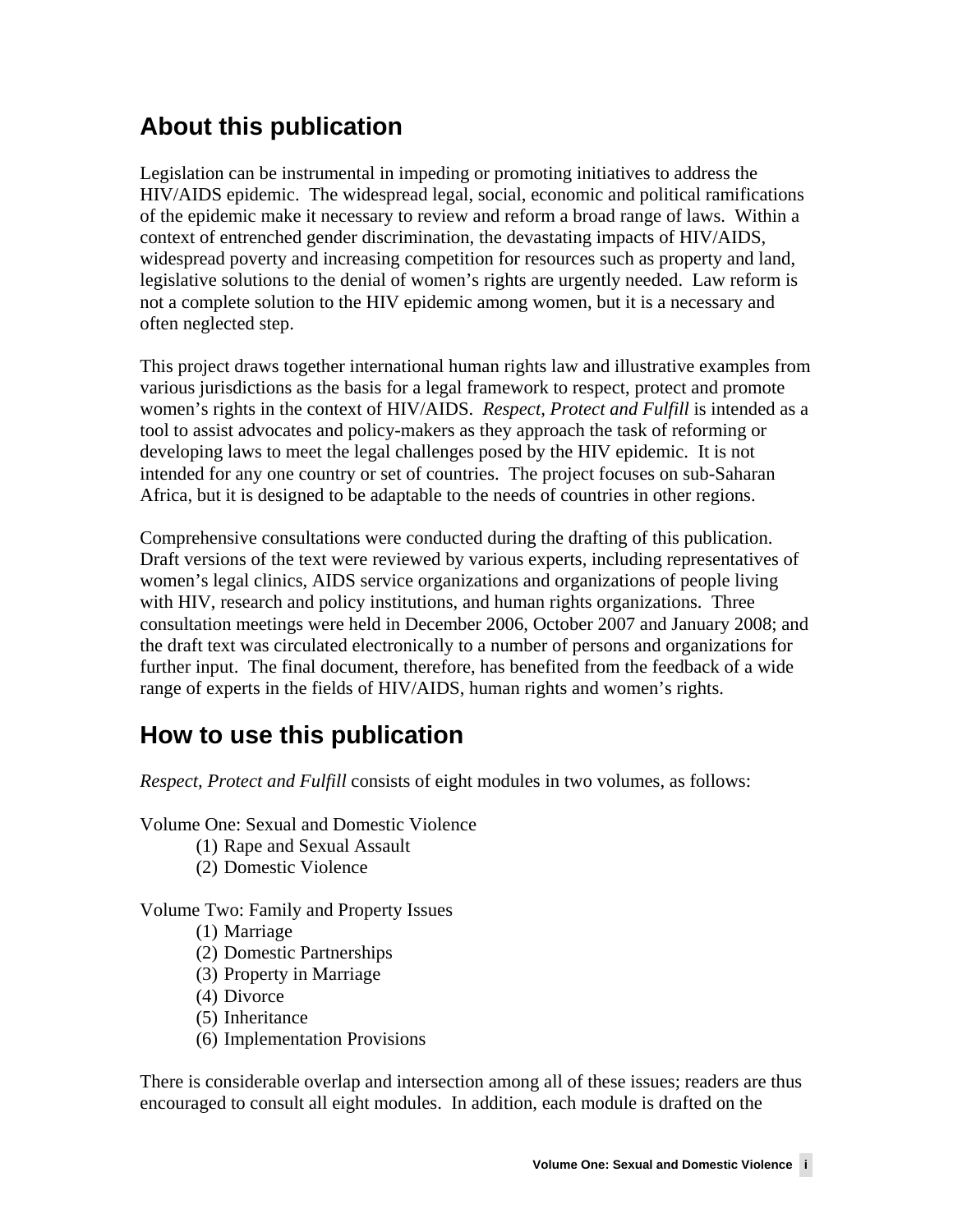assumption that the country adopting it has implemented similar legislation on the issues set out in the other modules. Accordingly, provisions are cross-referenced to one another. In adapting the legislative provisions to a particular jurisdiction, appropriate revisions and amendments will need to be made.

The issues addressed in these modules also necessarily intersect with other issues and the rights of other groups, such as the rights of children, indigenous communities and persons with disabilities. It is beyond the scope of this project to include provisions specific to all of these issues and groups, but it is important to explicitly note their importance and interdependence. It is our hope that this work on women's rights can be used alongside other human rights-based resources in the development of a comprehensive legislative response to HIV/AIDS.

Each module features a prefatory note, proposed legislative text, and commentaries supporting the provisions in the proposed legislative text. The prefatory notes and commentaries present the rationale for reforming or enacting laws and policies in the areas covered by the modules, and discuss the relevant international and regional human rights conventions. On certain issues, two or more options for legislative texts are provided to allow countries to develop laws that are most suitable to their local contexts. As well, some of the provisions have been labelled as "optional." These provisions may or may not be applicable, depending on the situation in a particular country. Where square brackets appear in a draft article — for example, "[monetary amount]," "[relevant state ministry]" or "[period of time]" — the relevant information needs to be added in order to adapt the provision to a specific country. (This is often used for amounts of fines, time periods, the titles of government departments or officials, and the titles of other legislation, all of which vary from country to country.)

This publication is heavily footnoted. The notes provide additional information on the issues being addressed, as well as full references. If the same source is cited more than once in a module, the second and subsequent references to that source are abbreviated and contain the word "supra."

The modules included in this publication are not intended to comprise a stand-alone bill or act, but rather to be the foundation for progressive, rights-protecting laws on each issue. Some of the issues discussed in the modules have been addressed in legislation only recently or inadequately. Therefore, while all of the proposed provisions are based on the best available evidence and human rights principles, some have yet to be tested. Furthermore, depending on the legislation currently in force in a given country, provisions adapted from this publication may be most appropriately placed within various other pieces of legislation; or sets of provisions could be enacted as specific bills, or expanded to include other technical provisions necessary for the legislation to function within the jurisdiction's legal framework.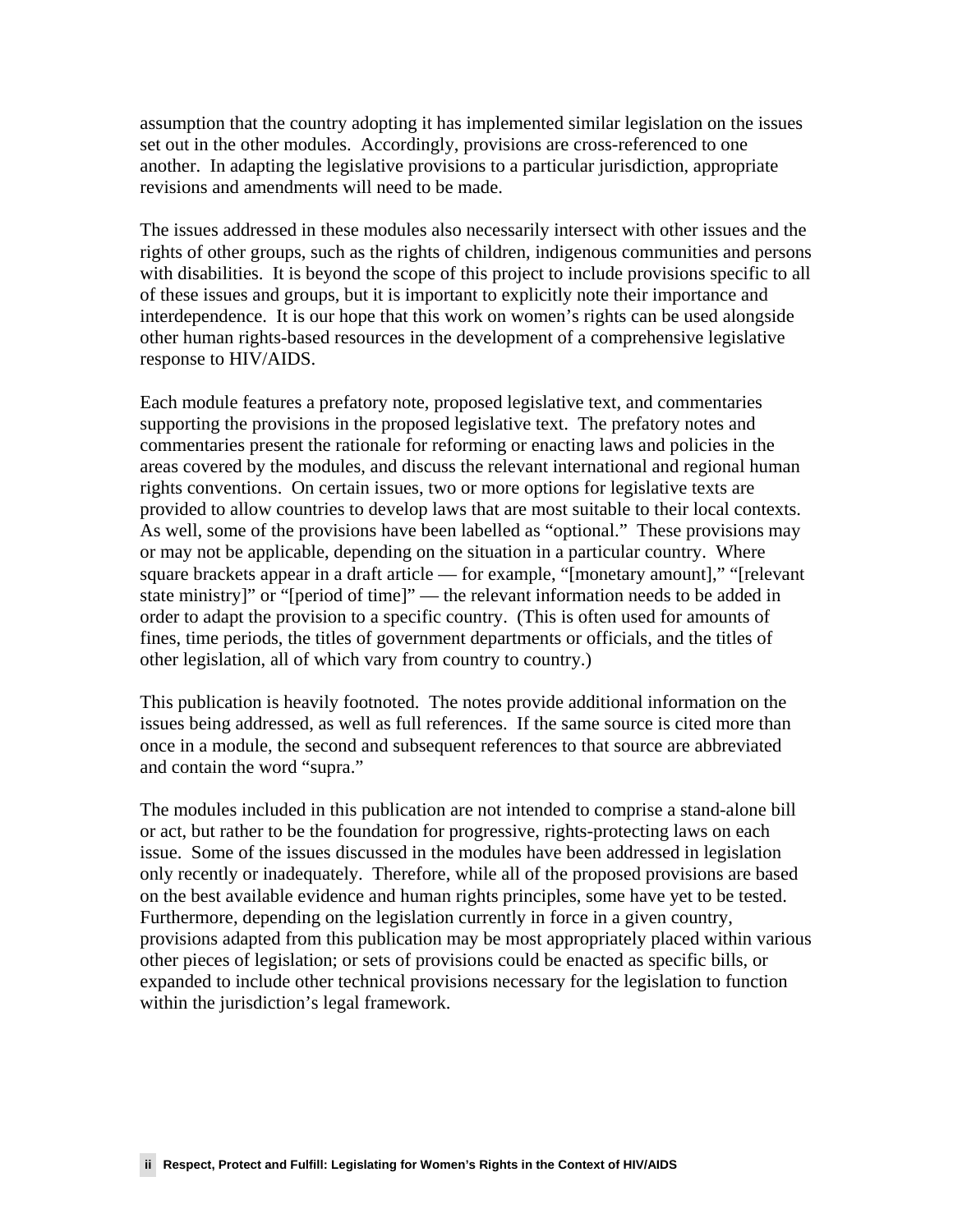## **Volume One Introduction**

## **Women and HIV/AIDS**

 $\overline{a}$ 

Over 25 years into the epidemic, it is now widely recognized that laws and policies must affirm and protect women's rights in order to mount an effective response to HIV/AIDS. Governments have repeatedly declared their commitment to respect, protect and fulfill women's rights and acknowledged the linkages between HIV and gender inequality.<sup>1</sup> To this end, the U.N. and other international agencies have developed various programs to respond to the gender dimensions of the epidemic and work towards gender equality.<sup>2</sup> Yet, women's legal, economic and social subordination continues to catastrophically increase their risk of HIV infection and constrain their access to HIV testing, treatment, care and support.<sup>3</sup>

Violence against women is a severe manifestation of gender inequality, with devastating impacts on the lives of women and girls worldwide. The violence is often fuelled by longstanding social and cultural norms that allow it to be tolerated in society. All too often, such violence is overlooked, or its significance is diminished, by police, judges, community and religious leaders, and other authority figures. Violence against women is also a global health crisis, a human rights atrocity, and often both a cause and consequence of HIV.

Women bear a disproportionate burden of the HIV epidemic, especially in sub-Saharan Africa where women are more likely to be infected than men and more likely to be the ones caring for others who are infected with HIV. Young women are particularly affected. In South Africa, for example, women aged 15 to 24 are four times more likely

<sup>&</sup>lt;sup>1</sup> See, for example, the *Declaration of Commitment on HIV/AIDS* issued by heads of state and government representatives at the U.N. General Assembly Special Session on HIV/AIDS in 2001, which stresses that "gender equality and the empowerment of women are fundamental elements in the reduction of the vulnerability of women and girls to HIV/AIDS."

 $2^{2}$  For example, a U.N. Secretary General's Task Force on Women, Girls and HIV/AIDS in Southern Africa was established in 2003, The Global Coalition on Women and AIDS was launched by UNAIDS in 2004; see http://womenandaids.unaids.org and UNAIDS developed the *UNAIDS Action Framework: Addressing Women, Girls, Gender Equality and HIV* in 2009.

 $3$  See, for example, Committee on the Elimination of Discrimination against Women (CEDAW) Committee), "Concluding Observations: Namibia," U.N. Doc. A/52/38/Rev.1, 1997, para. 79, where the Committee provides, "HIV and AIDS [a]re increasing at an alarming rate, especially among women, as a result of their low social and economic status." According to UNAIDS and the World Health Organization (WHO), in sub-Saharan Africa almost 61 percent of adults living with HIV in 2007 were women: UNAIDS and WHO, *AIDS Epidemic Update*, December 2007, p. 8. Furthermore, young women and girls aged 15– 24 who have only recently become sexually active are more than twice as likely to be infected than males in the same age group. The gap is larger still in Southern Africa where, in Zambia and Zimbabwe, girls and young women make up close to 80 percent of all young people aged 15–24 who are living with HIV: UNAIDS, *Facing the Future Together: Report of the Secretary General's Task Force on Women, Girls and HIV/AIDS in Southern Africa*, July 2004, p. 9, online:

http://womenandaids.unaids.org/regional/docs/Report%20of%20SG%27s%20Task%20Force.pdf.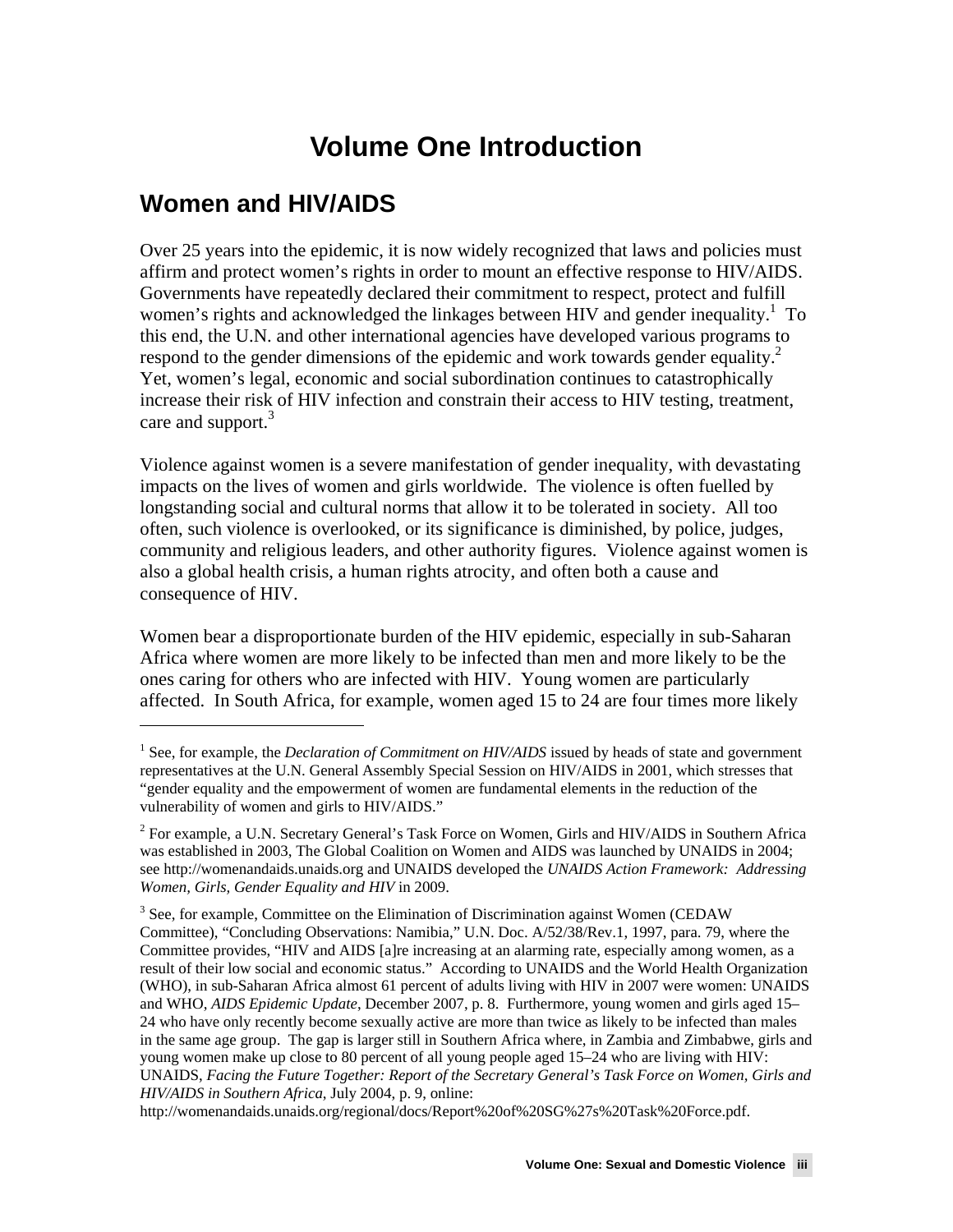to be HIV-infected than are young men, and one in three women aged 30 to 34 were living with HIV in 2005. $4$ 

A combination of factors heighten women's vulnerability to HIV. Women's physiology renders them more likely to become infected if exposed to the virus; and social and cultural factors exacerbate that vulnerability. Violence against women increases their risk of HIV infection which, in turn, elevates the risk that they will face further violence.<sup>5</sup> Unless these connections between violence and HIV are understood and addressed, the epidemic will continue to escalate among women.

While rape, sexual assault and domestic violence are crimes experienced by people of all ages, statistics show that sexual violence and other forms of domestic violence are experienced primarily by women and girls. Worldwide, one in five women are estimated to experience rape or attempted rape in their lifetime and one in three women will be beaten, coerced into sex or otherwise abused, most commonly by a family member or an acquaintance.<sup>6</sup> A 2005 study of 10 countries by the World Health Organization (WHO) reported that between six and 59 percent of women had experienced sexual violence by an intimate partner.<sup>7</sup> The primary targets of sexual violence are often young women and girls.<sup>8</sup> In South Africa, for example, police statistics show that more than 40 percent of rape survivors who reported their assaults to the police in 2002–2003 were girls under 18 years of age, and 14 percent of those who reported were 12 years old or younger.<sup>9</sup>

The same WHO study reported that between 13 percent (in Japan) and 61 percent (in Peru) of women have been physically abused by a male partner at some point in their

<u>.</u>

<sup>4</sup> UNAIDS/WHO, *AIDS Epidemic Update: December 2006*, p. 11, online: www.unaids.org/en/HIV\_data/epi2006/default.asp.

<sup>&</sup>lt;sup>5</sup> See U.N. Commission on Human Rights, "Elimination of Violence Against Women," Resolution 2004/46, Fifty-Sixth Meeting (20 April 2004), which states that

<sup>…</sup> violence against women and girls, including rape, female genital mutilation, incest, early and forced marriage, violence related to commercial sexual exploitation, including trafficking, as well as economic exploitation and other forms of sexual violence, increases their vulnerability to HIV/AIDS, that HIV infection further increases women's vulnerability to violence, and that violence against women contributes to the conditions fostering the spread of HIV/AIDS. (para. 9)

<sup>6</sup> United Nations Population Fund (UNFPA), *State of World Population 2005 — The Promise of Equality: Gender Equity, Reproductive Health & MDGs*, c. 7, online: www.unfpa.org/swp/2005/english/ch7/index.htm.

<sup>7</sup> WHO, *WHO Multi-Country Study on Women's Health and Domestic Violence Against Women*, Summary Report, 2005, p. 6, online:

www.who.int/gender/violence/who\_multicountry\_study/summary\_report/summary\_report\_English2.pdf.

<sup>&</sup>lt;sup>8</sup> The UNFPA reports that nearly 50 percent of all sexual assaults worldwide are against girls 15 years old or younger: *UNFPA State of World Population 2005* (supra).

<sup>9</sup> Human Rights Watch (HRW), *Deadly Delay: South Africa's Efforts To Prevent HIV in Survivors of Sexual Violence,* 2004, c. 4, online: http://hrw.org/reports/2004/southafrica0304/.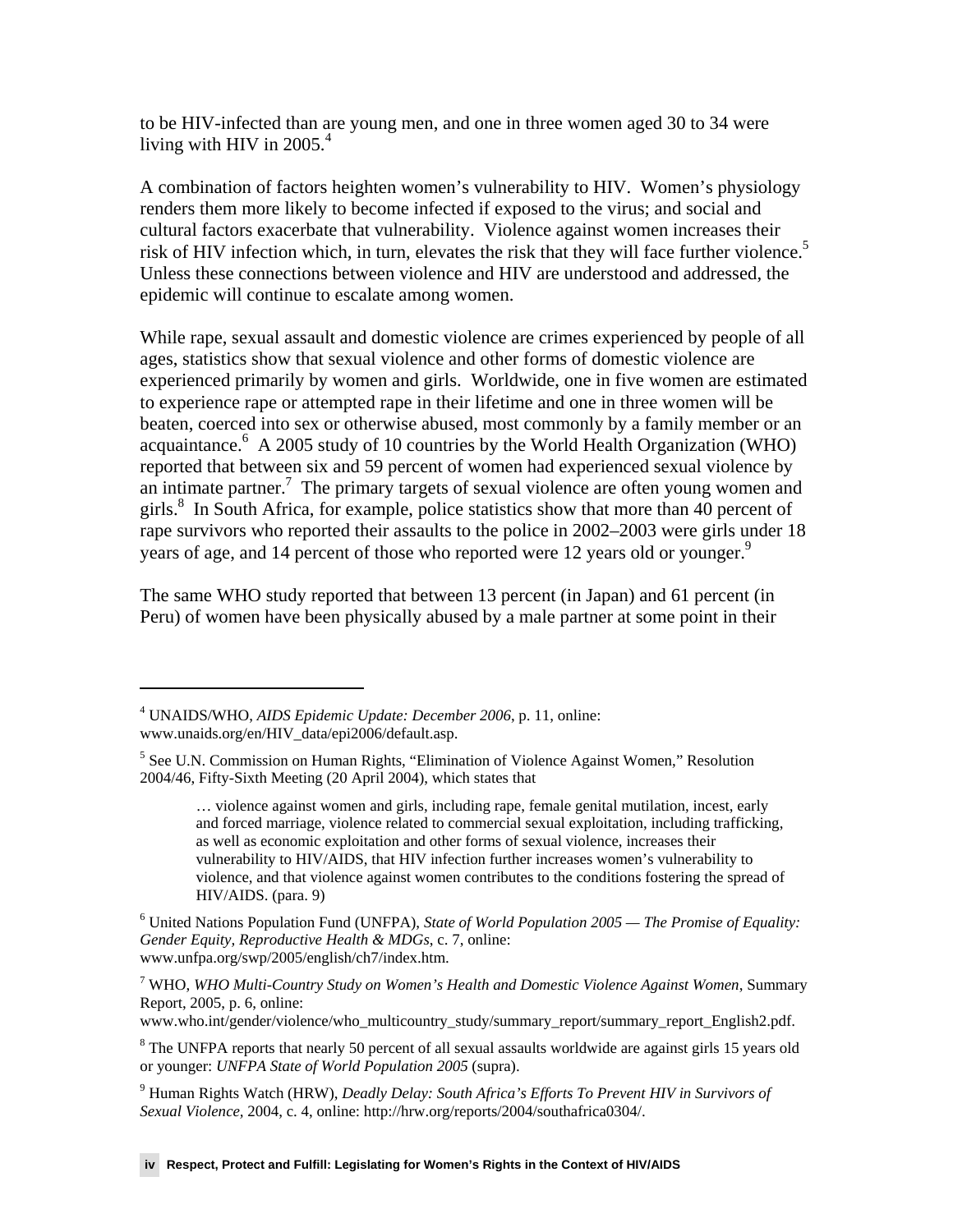lives.<sup>10</sup> It further reported that between six percent (in Japan) and 59 percent (in Ethiopia) of women had experienced sexual violence by an intimate partner.<sup>11</sup> Instead of the home being a "safe haven" for women, in many countries women are more likely to experience violence in their domestic relationships than in other aspects of their lives.

With violence against women being as pervasive and as global as these statistics suggest, the imperative to take action is clear. It is noteworthy, however, that such statistics do not represent the full extent of violence against women; it has long been established that only a small percentage of sexual assaults are reported to police or reflected in surveys.<sup>12</sup> In other words, reporting rates do not necessarily reflect crime rates.<sup>13</sup>

## **Women, violence and human rights**

Admittedly, there remains much to be done in order to adequately address the issue of violence againast women, but the international community has increasingly recognized that violence against women is a human rights violation which intersects with HIV/AIDS, and that combatting sexual and domestic violence requires the empowerment of women.<sup>14</sup> For example, the U.N. Commission on Human Rights has stressed that the advancement of women and girls is the key to reversing the HIV/AIDS epidemic.<sup>15</sup> Moreover, the Commission emphasized that violence against women and girls increases their vulnerability to HIV, that HIV infection further increases women's vulnerability to violence, and that violence against women contributes to the conditions fostering the spread of HIV.<sup>16</sup> Similarly, both the 2001 U.N. General Assembly Special Session

 $11$  Ibid., p. 7.

 $\overline{a}$ 

www.unhchr.ch/huridocda/huridoca.nsf/(Symbol)/E.CN.4.2003.75.Add.1.En?Opendocument.

<sup>&</sup>lt;sup>10</sup> WHO, *WHO Multi-Country Study on Women's Health and Domestic Violence Against Women* (supra), p. 6. The ten countries were: Bangladesh, Brazil, Ethiopia, Japan, Namibia, Peru, Samoa, Serbia and Montenegro, Thailand and Tanzania.

<sup>&</sup>lt;sup>12</sup> U.N. Commission on Human Rights, *Report of the Special Rapporteur on Violence Against Women, Its Causes and Consequences (R. Coomarasamy): Integration of The Human Rights of Women and the Gender Perspective: Violence Against Women,* Addendum 1: "International, regional and national developments in the area of violence against women 1994–2003," 2003, Fifty-Ninth Session, U.N. Doc. E/CN.4/2003/75, para. 13, online:

<sup>13</sup> According to the Eighth Survey of the *United Nations Survey of Crime and Criminal Justice Systems* (UNCJS) (covering the period 2000–2001), out of 53 countries that provided data on the rate of reported rapes per 100 000 people, South Africa ranked first (with 121), Canada second (with 77), Namibia third (with 46–49), and the U.S. fourth (with about 32). The Legal Assistance Centre (LAC) in Namibia noted that high levels of reporting could be a result of positive factors such as higher official sensitivity to rape; well established bureaucratic recording practices; increased awareness of the crime on the part of both police and members of the public; and progressive empowerment of women. See LAC, *Rape in Namibia: An Assessment of the Operation of the Combating of Rape Act 8 of 2000*, 2006, c. 2.

<sup>&</sup>lt;sup>14</sup> See U.N. General Assembly, "Intensification of Efforts to Eliminate All Forms of Violence Against Women," Resolution 63/155, 30 January 2009.

<sup>&</sup>lt;sup>15</sup> U.N. Commission on Human Rights, "The Right of Everyone to the Enjoyment of the Highest Attainable Standard of Physical and Mental Health," Resolution 2004/27, 16 April 2004.

<sup>&</sup>lt;sup>16</sup> U.N. Commission on Human Rights, "Elimination of Violence Against Women" (supra), para. 9.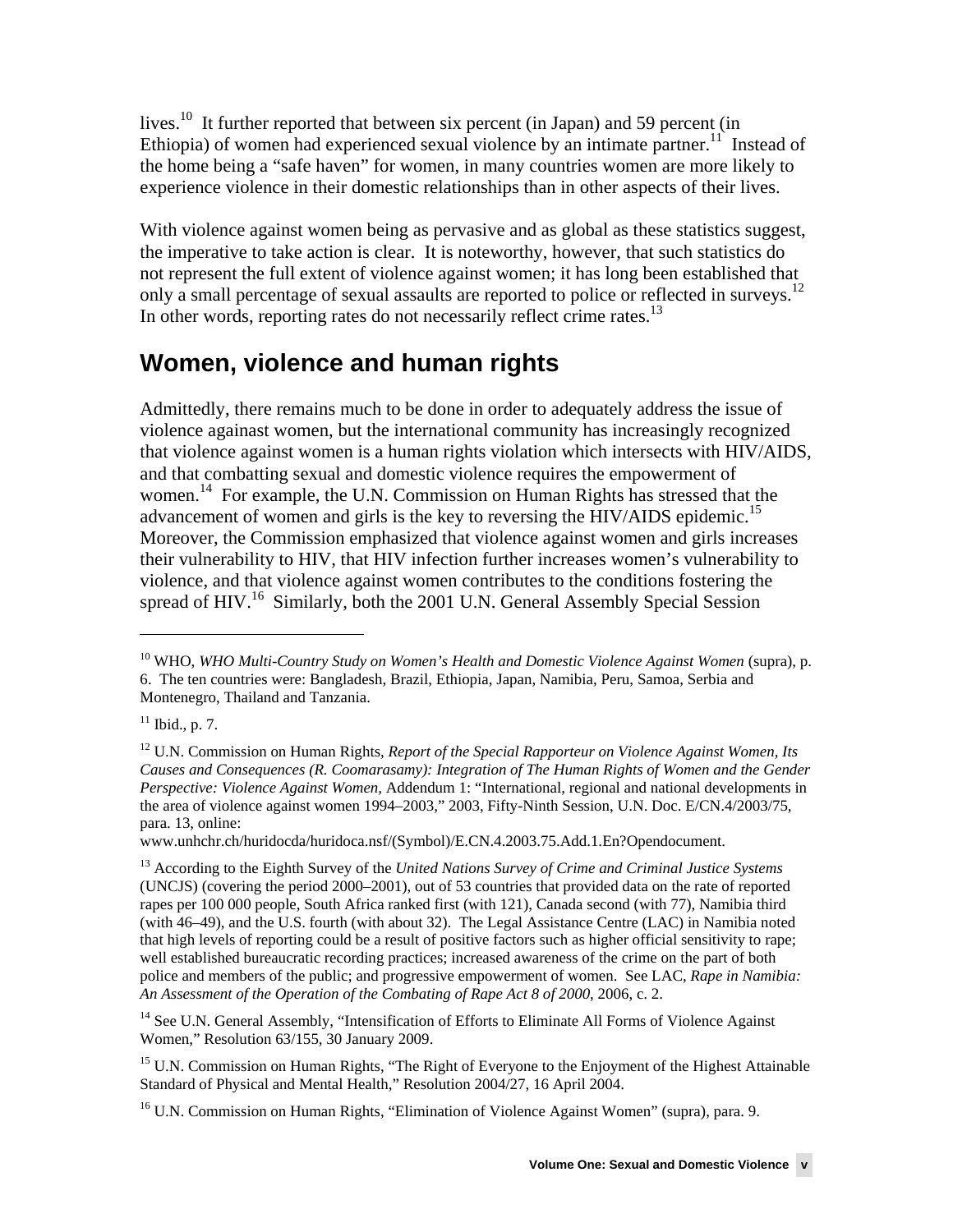(UNGASS) *Declaration of Commitment on HIV/AIDS* and the 2006 U.N. General Assembly Resolution, *Political Declaration on HIV/AIDS,* emphasize the need to integrate the rights of women and girls into the global struggle against HIV/AIDS.<sup>17</sup> The *International Guidelines on HIV/AIDS and Human Rights* further highlight the need for legislation addressing discrimination and violence against women.<sup>18</sup>

In legislating in the area of sexual violence, countries must necessarily have regard to their obligations under applicable international law. Of particular relevance with respect to legislating against sexual and domestic violence are the following human rights:

- $\bullet$  the right to the highest attainable standard of health;<sup>19</sup>
- $\blacksquare$  the right to life;<sup>20</sup>
- $\bullet$  the right to freedom from cruel, inhuman or degrading treatment or punishment;<sup>21</sup>
- the right to be free from slavery and servitude;<sup>2</sup>
- $\bullet$  the right to liberty and security of the person;<sup>23</sup>
- the right to non-discrimination and equal protection of the law;<sup>24</sup> and
- $\bullet$  the right to be protected from violence.<sup>25</sup>

<sup>19</sup> International Covenant on Economic, Social and Cultural Rights, 16 December 1966, 993 U.N.T.S. 3 (entered into force 3 January 1976) [ICESCR], art. 12; Convention on the Elimination of all Forms of Discrimination Against Women, 18 December 1979, 1249 U.N.T.S. 13 (entered into force 3 September 1981) [CEDAW], art. 12; Protocol to the African Charter on Human and Peoples' Rights on the Rights of Women in Africa, 13 September 2000, O.A.U. Doc. CAB/LEG/66.6 (entered into force 25 November 2005) [Protocol on the Rights of Women in Africa], art. 14.

<sup>20</sup> International Covenant on Civil and Political Rights, 16 December 1966, 999 U.N.T.S. 171 (entered into force 23 March 1976) [ICCPR]. art. 6; Protocol on the Rights of Women in Africa, art. 4.

 $21$  ICCPR, art. 7; Protocol on the Rights of Women in Africa, art. 4.

 $22$  ICCPR, art. 8.

 $\overline{a}$ 

 $^{23}$  ICCPR, art. 9 and 10; Protocol on the Rights of Women in Africa, art. 4.

 $24$  ICCPR, art. 26; Protocol on the Rights of Women in Africa, art. 8.

 $25$  Women's right to be free from sexual violence is explained in General Recommendation No. 19 of the CEDAW Committee, para. 24(b): "States parties should ensure that laws against family violence and abuse, rape, sexual assault and other gender-based violence give adequate protection to all women, and respect their integrity and dignity. Appropriate protective and support services should be provided for victims. Gender-sensitive training of judicial and law enforcement officers is essential for the effective implementation of the Convention [on the Elimination of All Forms of Discrimination Against Women]": CEDAW Committee, "General Recommendation No. 19: Violence Against Women," (Eleventh Session, 1992), U.N. Doc A/47/38, 1993, paras. 24(b) and (k), online: www1.umn.edu/humanrts/gencomm/generl19.htm.

<sup>&</sup>lt;sup>17</sup> U.N. General Assembly, *Declaration of Commitment on HIV/AIDS*, (Twenty-Sixth Special Session), U.N. Doc A/RES/S-26-2, 2 August 2001, para. 61; U.N. General Assembly, *Political Declaration on*   $H\ddot{IV}/AIDS$ ,  $87<sup>th</sup>$  plenary meeting, 2 June 2006, U.N. Doc  $A/RES/60/262$ , paras. 30–31.

<sup>18</sup> UNAIDS and Office of the High Commissioner for Human Rights (OHCHR), *International Guidelines on HIV/AIDS and Human Rights*, *2006 Consolidated Version*, 2006, guideline 8. Online: www.ohchr.org/english/issues/hiv/guidelines.htm.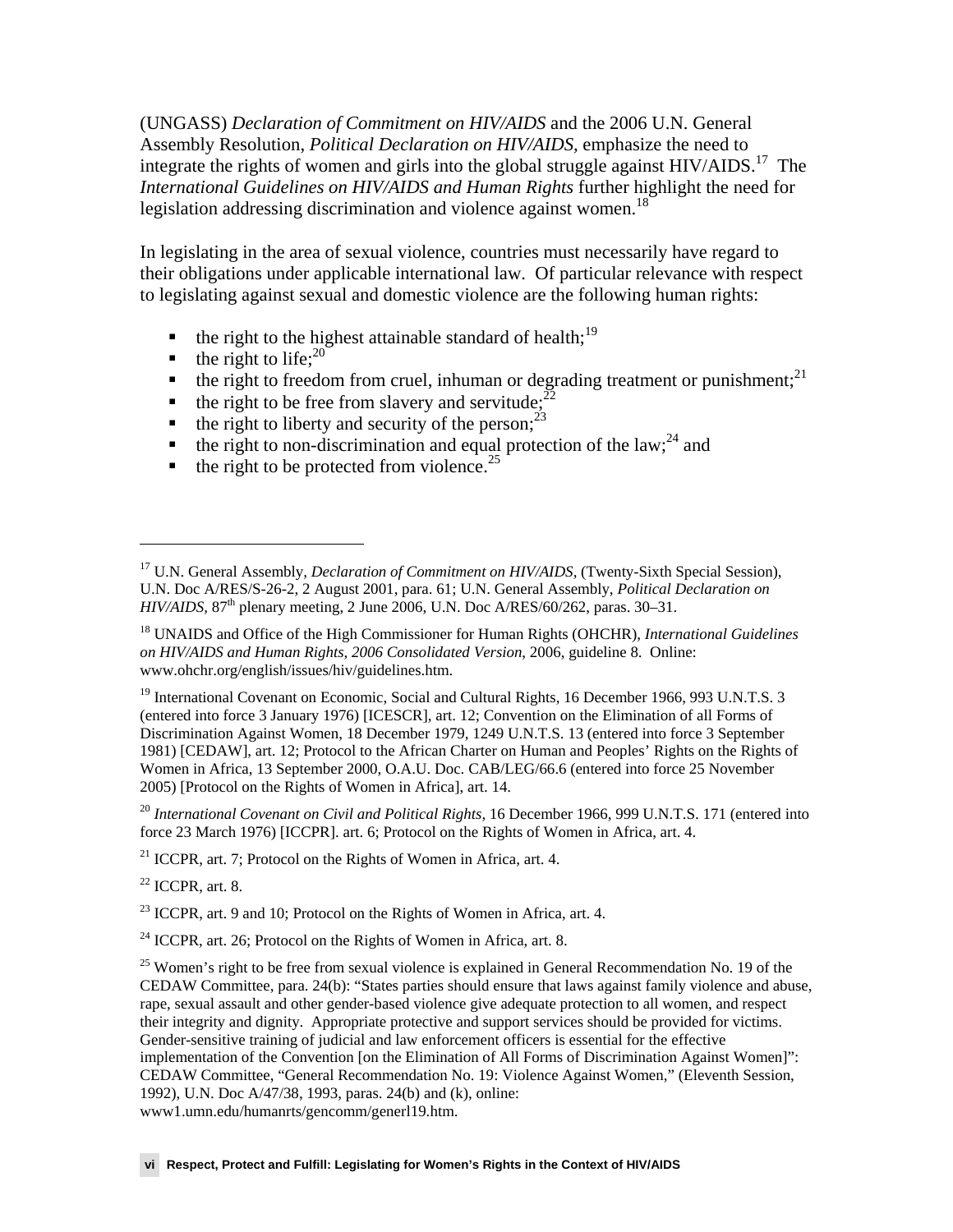#### **The right to health:**

Violence violates bodily integrity and the security of the person, and poses serious threats to physical and psychological health. The normative content of the right to the highest attainable standard of physical and mental health — Article 12 of the *International Covenant on Economic, Social and Cultural Rights* (ICESCR) — contains the right of every person to control one's health and body, which includes the right to make autonomous decisions over one's sexuality without interference. $^{26}$ 

#### **The right to life:**

-

The right to life has been characterized as "the supreme right," from which no derogation is permitted.<sup>27</sup> The right to life is put at risk directly through sexual assault, rape and physical attacks, as injuries sustained can be life-threatening and can cause severe emotional distress. HIV transmission occurring as a result of sexual violence poses a further risk to the right to life. As with other rights, the right to life requires that states adopt positive measures to fulfil their obligations. In addition to preventing and punishing crimes of sexual and domestic violence, the provision of HIV post-exposure prophylaxis and appropriate reproductive health services to survivors of sexual violence may be required. $^{2}$ 

#### **The right to be free from torture and other cruel, inhuman or degrading treatment or punishment:**

Article 7 of the *International Covenant on Civil and Politcal Rights* (ICCPR), which prohibits torture or other forms of cruel, inhuman or degrading treatment or punishment, is aimed at protecting the dignity and integrity of the individual. It covers not only acts that cause physical pain, but also those that cause mental suffering to the survivor.<sup>29</sup> Ensuring the right to be free from torture and cruel, inhuman or degrading treatment, therefore, includes protection from sexual violence and its consequences. For example, the U.N. Special Rapporteur on torture looked at questions concerning torture directed disproportionately or primarily against women, and found that rape and other forms of sexual assault could constitute torture. He commented that when sexual abuse occurred in the context of custodial detention, interrogators were said to have used rape to extract

<sup>&</sup>lt;sup>26</sup> U.N. Committee on Economic, Social and Cultural Rights, "General Comment No. 14: The Right to the Highest Attainable Standard of Health," 8 November 2000, U.N. Doc. E/C.12/2000/4, Twenty-Second Session, para. 8. The Committee on Economic, Social and Cultural Rights is the U.N. body responsible for monitoring compliance with the ICESCR. Online:

www.unhchr.ch/tbs/doc.nsf/(Symbol)/40d009901358b0e2c1256915005090be?Opendocument.

<sup>&</sup>lt;sup>27</sup> U.N. Human Rights Committee, "General Comment No. 6: The Right to Life (Article 6)," 1982, Sixteenth Session, para. 1, online:

www.unhchr.ch/tbs/doc.nsf/(Symbol)/84ab9690ccd81fc7c12563ed0046fae3?Opendocument.

 $28$  The term "survivor" is used throughout this volume to refer to a person who has experienced rape, sexual assault or violence. Many anti-violence advocates prefer the term "survivor" to "victim" as it is felt to be more empowering and connotes the holistic life experience of the person following her or his experience or experiences of violence.

<sup>&</sup>lt;sup>29</sup> U.N. Human Rights Committee, "General Comment No. 20: Article 7," 1992, Forty-Seventh Session, paras. 2 and 5, online:

www.unhchr.ch/tbs/doc.nsf/(Symbol)/6924291970754969c12563ed004c8ae5?Opendocument.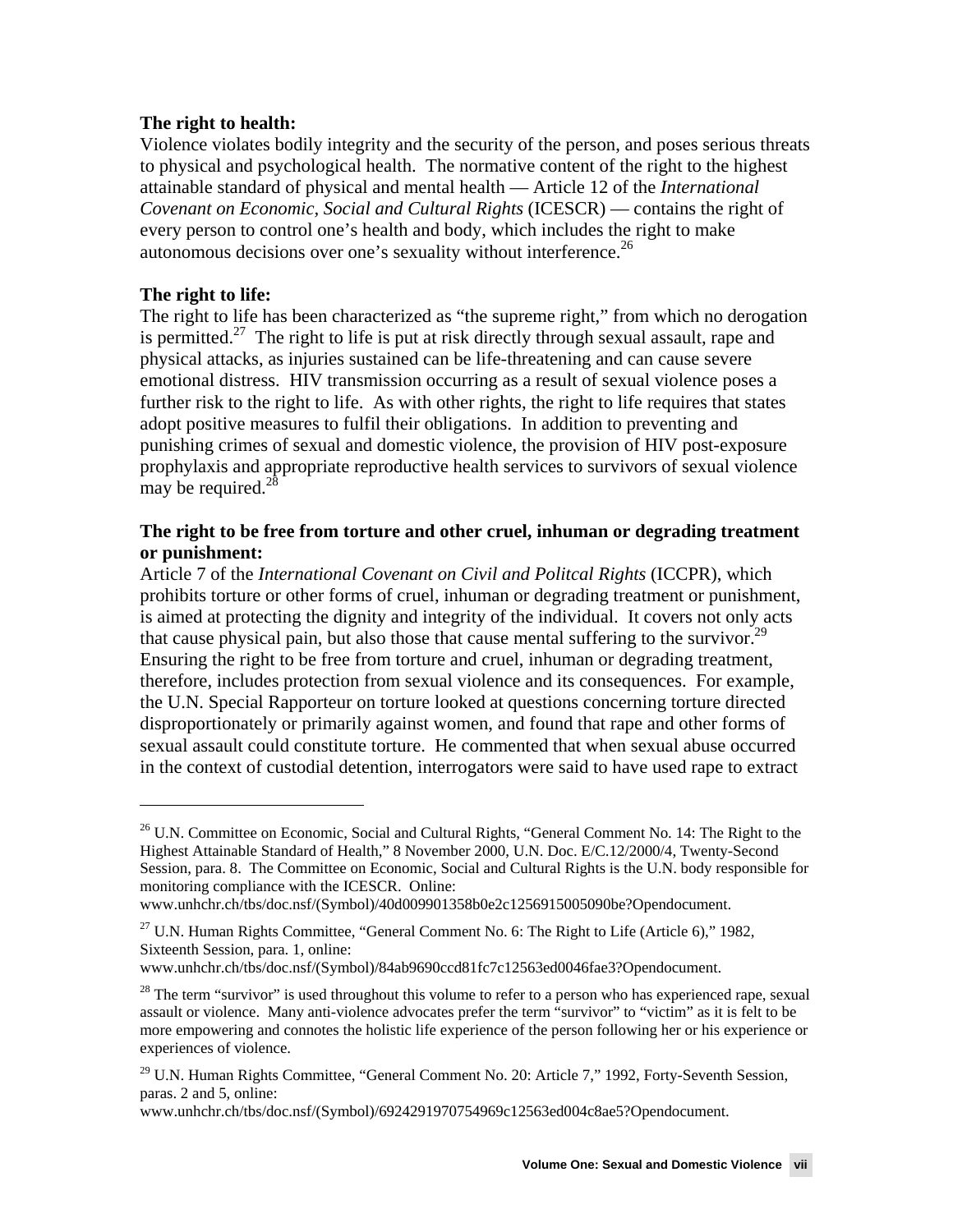confessions or information, to punish detainees or to humiliate them. He found that rape was an especially tramautic form of torture for the survivor, with insidious correlative consequences.<sup>30</sup>

#### **The right to non-discrimination and equal protection under the law:**

States are obligated to take measures to eliminate violence against girls and women, to ensure the law protects them equally, and to provide them with access to health and social services without discrimination.<sup>31</sup> The Committee on the Elimination of Discrimination Against Women (CEDAW Committee), which oversees the *Convention on the Elimination of All Forms of Discrimination against Women* (CEDAW), has recommended that these obligations extend beyond the justice system and encompass violence prevention and protection measures, including counselling and support services for survivors of rape and sexual assault.<sup>32</sup> International human rights organizations have reaffirmed this point, arguing that protective measures ought to "include provision of medical and psychological assistance to girls who are survivors of violence.<sup>333</sup>

#### **The right to be protected from violence:**

Under international human rights law, governments are responsible for preventing, eradicating and punishing sexual violence whether it occurs in the public or private sphere.<sup>34</sup> Article 2 of CEDAW requires that states parties pursue a policy of eliminating discrimination against women and, to that end, "take all appropriate measures, including legislation, to modify or abolish existing laws, regulations, customs and practices which constitute discrimination against women."35 General Recommendation 19 of the CEDAW Committee states that violence against women, including violence against the

-

<sup>30</sup> U.N. Commission on Human Rights, *Report of the Special Rapporteur on Torture (N.S. Rodley): Question of the Human Rights of all Persons Subjected to Any Form of Detention or Imprisonment, in Particular: Torture and Other Cruel, Inhuman or Degrading Treatment or Punishment,* U.N. Doc E/CN.4/1995/34, 1995.

<sup>&</sup>lt;sup>31</sup> See art. 26 of the ICCPR. The *Declaration on the Elimination of Violence Against Women* urges states, in art. 4(c), to "exercise due diligence to prevent**,** investigate and, in accordance with national legislation, punish acts of violence against women, whether those acts are perpetrated by the State or by private persons": *Declaration on the Elimination of Violence Against Women,* 20 December 1993, U.N. G.A. res. 48/104, UN Doc. A/48/49 (1993) [DEVAW]; CEDAW, art. 12; Protocol on the Rights of Women in Africa, art. 14.

 $32$  See CEDAW Committee, "General Recommendation No. 19 (supra), paras. 24(b) and (k).

<sup>33</sup> HRW, *Deadly Delay* (supra)*.* 

<sup>&</sup>lt;sup>34</sup> The 2006 report (E/CN.4/2006/61) of the Special Rapporteur on Violence Against Women, Its Causes and Consequences to the U.N. Commission on Human Rights focuses on the due diligence standard as established in the *Declaration on the Elimination of Violence Against Women*. Article 4(c) of that instrument provides that states shall "[e]xercise due diligence to prevent, investigate and, in accordance with national legislation, punish acts of violence against women, whether those acts are perpetrated by the State or by private persons." The CEDAW Committee has stated that the obligation of eradicating discrimination against women, including rape and sexual assault, is not restricted to those actions carried out by or on behalf of governments. See CEDAW Committee, "General Recommendation No. 19" (supra).

 $35$  CEDAW, art. 2(f).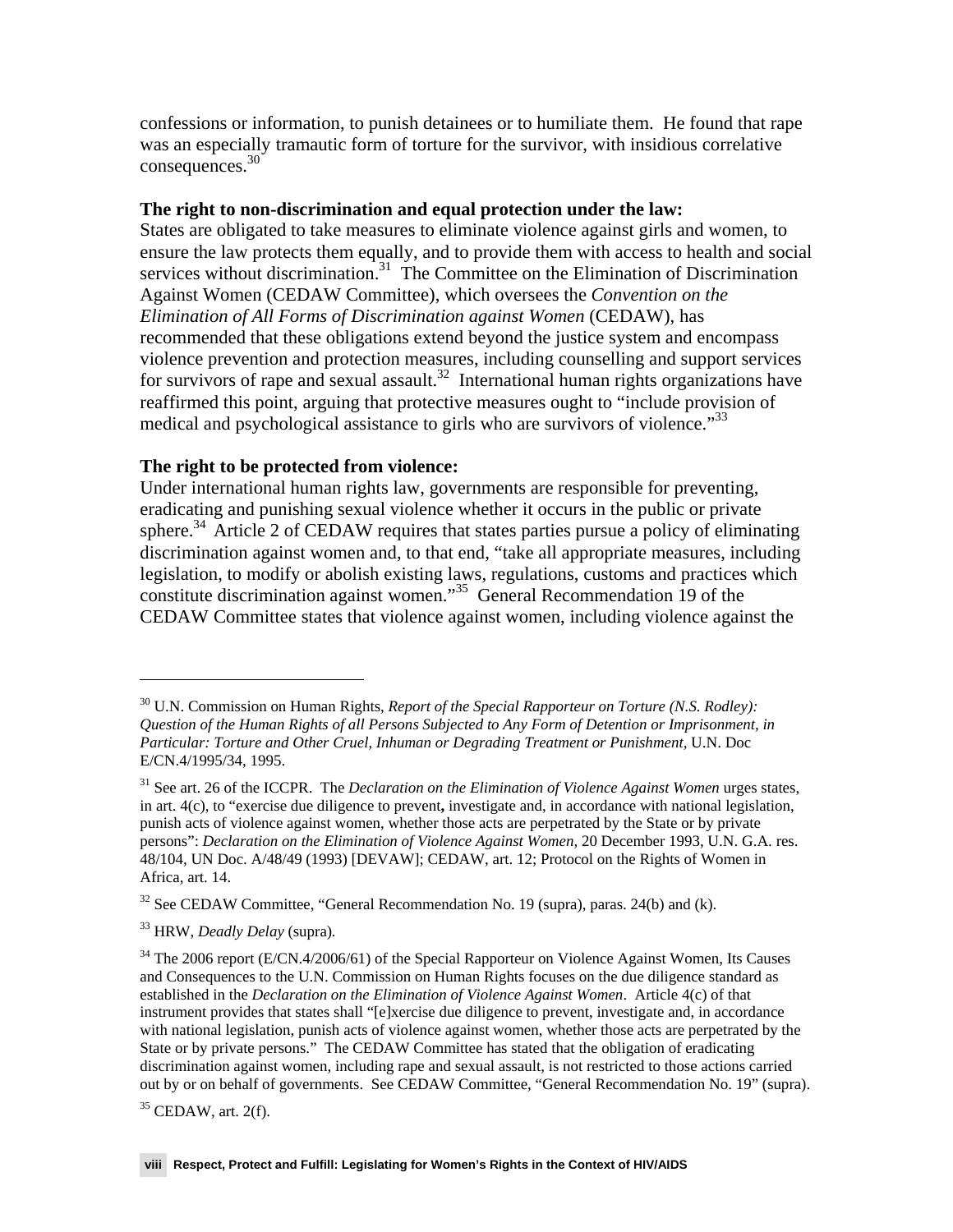family, is discrimination within the terms of CEDAW.<sup>36</sup>

Some regional treaties set out specific obligations with respect to protecting women from violence. For example, Article 4 of the *Protocol to the African Charter on Human and Peoples' Rights on the Rights of Women in Africa* (Protocol on the Rights of Women in Africa) sets out that, amongst other things, states parties

shall take appropriate and effective measures to: a) enact and enforce laws to prohibit all forms of violence against women including unwanted or forced sex whether the violence takes place in private or public; b) adopt such other legislative, administrative, social and economic measures as may be necessary to ensure the prevention, punishment and eradication of all forms of violence against women, and; c) identify the causes and consequences of violence against women and take appropriate measures to prevent and eliminate such violence.

Article 5(d) of the Protocol on the Rights of Women in Africa mandates that states parties must protect women who are at risk of being subjected to harmful practices, including all forms of violence, abuse and intolerance.

### **Due diligence**

Under international human rights law, states have an obligation to act with due diligence to protect human rights. Whether or not the violation is committed by a state or non-state actor, they must take action to prevent and redress human rights violations. In 2003, the U.N. Human Rights Commission reiterated the obligation of states to exercise due diligence to prevent, investigate and punish acts of violence against women and girls. $37$ Consistent with this, the U.N. Special Rapporteur on Violence Against Women, Its Causes and Consequences noted that

if we continue to push the boundaries of due diligence in demanding the full compliance of States with international law, including to address the root causes of violence against women and to hold non-State actors accountable for their acts of violence, then we will move towards a conception of human rights that meets our aspirations for a just world free of violence.<sup>38</sup>

<sup>36</sup> Para. 31, A/47/38.

<sup>37</sup> U.N. Human Rights Commission, *Resolution on the Elimination of Violence Against Women*, 2003/45, para. 14, online:

www.unhchr.ch/Huridocda/Huridoca.nsf/0/92369a7e29927af3c1256d1f004196ce?Opendocument. See also, U.N., *Report of the Ad-hoc Committee of the Whole of the Twenty-Third Special Session of the General Assembly*, Twenty-Third Special Session, Supplement No. 3, U.N. Doc. A/S-23/10/Rev.1, 2000, para. 13, online: www.un.org/womenwatch/daw/followup/as2310rev1.pdf.

<sup>38</sup> U.N. Human Rights Commission, *Report of the Special Rapporteur on Violence, Its Causes and Consequences (Y. Ertürk): Integration of the Human Rights of Women and the Gender Perspective: Violence Against Women — The Due Diligence Standard as a Tool for the Elimination of Violence Against Women*, 2006, U.N. Doc. E/CN.4/2006/21, Sixty-Second Session.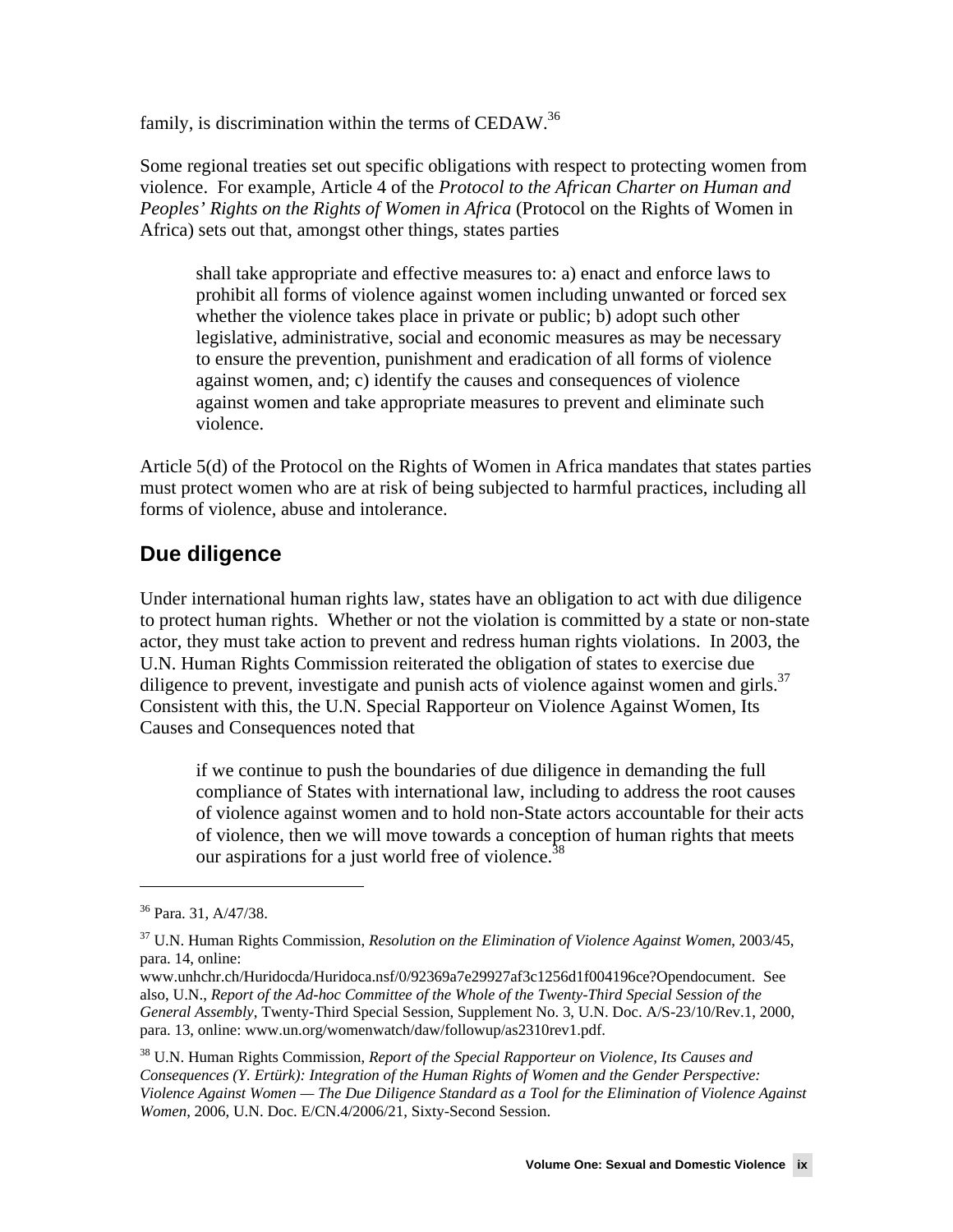International jurisprudence has also underscored the importance of demonstrating due diligence in the context of preventing sexual violence. The European Court of Human Rights, upon reviewing several national and international laws, has recognized that, under Article 3 (prohibition of degrading treatment) and Article 8 (right to respect for private life) of the European *Convention for the Protection of Human Rights and Fundamental Freedoms*, member states have a positive obligation both to enact criminal legislation to effectively punish rape, and to apply this legislation through effective investigation and prosecution.39 Domestically, certain high courts have also recognized that the right to be free from violence is indicative of a legal duty resting on the state to act positively to prevent violent crime, including sexual assault and rape.<sup>40</sup>

In 2001, the Inter-American Commission on Human Rights explicitly applied the due diligence doctrine to the issue of domestic violence, concluding that Brazil had failed to exercise due diligence to prevent and respond to domestic violence.<sup>41</sup> As well, in 2005, the CEDAW Committee made a decision under the *Optional Protocol to CEDAW* on a case concerning domestic violence (*A.T. v. Hungary*, 2005) and found that the state party had failed to fulfil its obligations to prevent violence and protect the complainant against its consequences. The due diligence standard informed its analysis.<sup>42</sup>

 $\overline{a}$ 

41 Inter-American Commission on Human Rights, Report No. 54/01, Case 12.051, Maria da Penha Maia Fernandes (Brazil), 16 April 2001.

<sup>39</sup> See *M.C. v. Bulgaria* (application no. 39272/98), 2003 (European Court of Human Rights).

<sup>40</sup> See *Ghia Van Eeden (Formerly Nadel) v. Minister of Safety and Security*, 2001(4) SA 646 (T), para. 18 (South African Supreme Court of Appeal); *Carmichele v. Minister of Safety and Security* [2001] ZACC 22, (South African Constitutional Court): A man who was free on bail after being charged with rape attacked and injured another woman. The police and prosecutor were held liable for damages to this second survivor, because they failed to exercise their duties with respect to the bail matter in a reasonable fashion. They were found to have neglected to put relevant information before the court which would have alerted the court to the danger of future violence by the man freed on bail. In Canada, the civil liability of public authorities in the context of sexual assault was significantly broadened by *Jane Doe v Metropolitan Toronto (Municipality) Commissioners of Police*, (1998), 39 O.R. (3d) 487 (Ontario Court, General Division), where police were held liable for breaching their duty of care by failing to warn Jane Doe and other affected women of the danger that the police knew they might face as potential victims of a serial rapist who was targeting women with a particular profile in a particular neighbourhood. The Court also found that the actions of the police constituted gender discrimination and, therefore, violated Jane Doe's rights to equal protection of the law and to security of the person. For further discussion of positive obligations, see H. Combrinck and Z. Skepu, *Bail in Sexual Assault Cases: Complainants' Experiences — Second Research Report: 2002–2003,* 2003, c. 6 (based on research conducted by The Consortium on Violence Against Women: Gender Project, Community Law Centre, University of the Western Cape; the Institute of Criminology, University of Cape Town; and the Rape Crisis, Cape Town), online: www.communitylawcentre.org.za.

 $42$  CEDAW Committee, "Views of the Committee on the Elimination of Discrimination Against Women under Article 7, Paragraph 3, of the *Optional Protocol to the Convention on the Elimination of All Forms of Discrimination Against Women*," Communication No. 2/2003, *Ms. A.T. v. Hungary*, (adopted on 26 January 2005, Thirty-Second Session), online: www.un.org/womenwatch/daw/cedaw/cedaw32/views/A.T. v-Hungary-2-2003.pdf.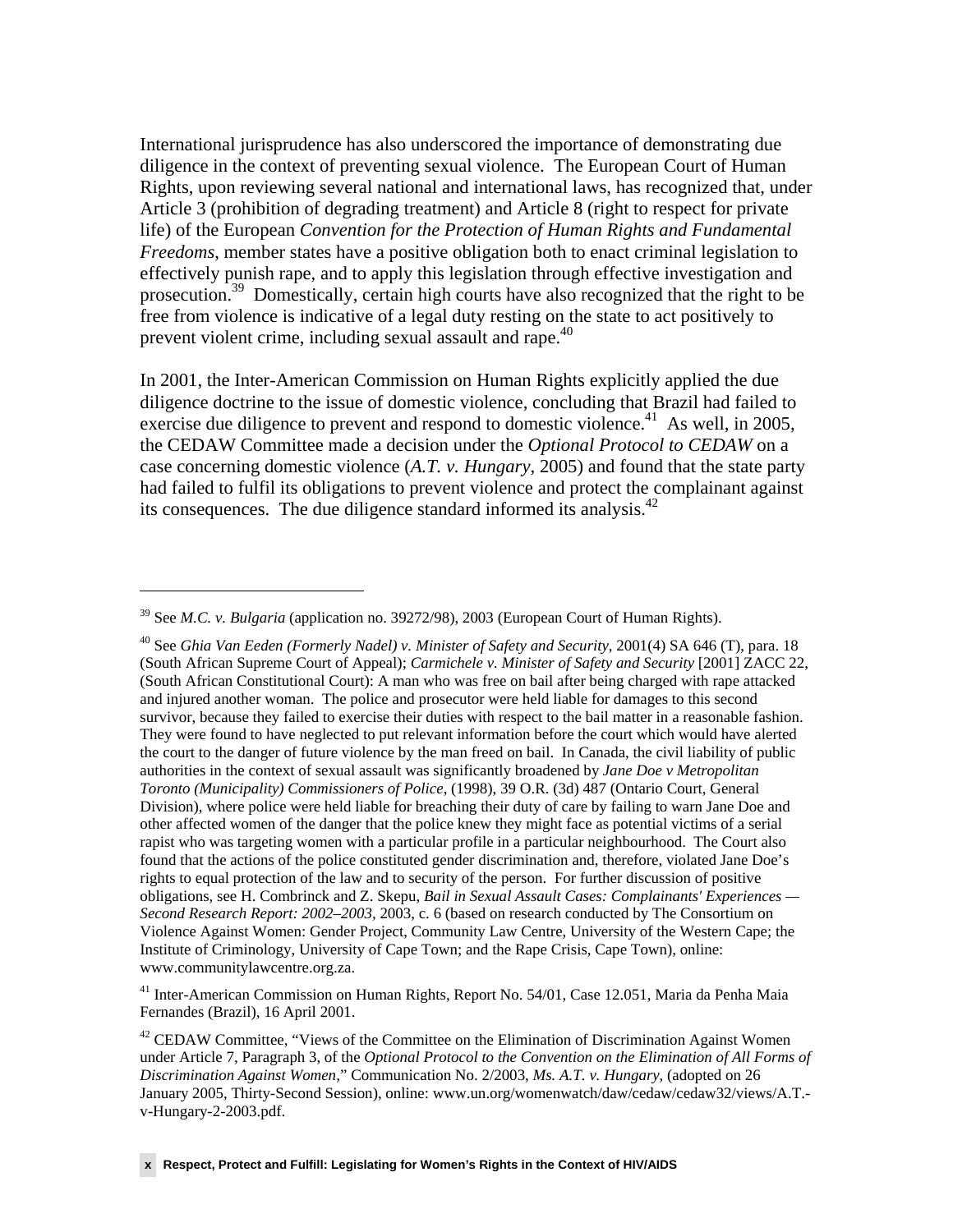## **The need for law reform**

In order to fully protect women's rights and stem the spread of HIV, preventing crimes of violence against women and responding appropriately when they do occur are important priorities for governments to adopt. Reforming existing laws that address sexual and domestic violence, or adopting new laws where laws are lacking, is one important aspect of governments' response. To be most effective, national legislation should reflect progress in human rights jurisprudence and policy guidance at national, regional and international levels.

There are many challenges to progressive legal reform with respect to issues of violence against women — including a lack of political will, resistance to legislating on matters characterized as "private," the multifaceted needs of survivors, and limitations to evidence and witness testimony for criminal trials — as well as a widespread recognition amongst anti-violence advocates that legal solutions on their own are insufficient to change the pervasive culture of violence. Despite these challenges, law reform remains an essential component in the struggle to end violence against women, and appropriate legislation can contribute to an enabling environment for the realization of gender equality. With the commitment and advocacy of women, civil society groups, traditional leaders, parliamentarians and others, legislating for women's human rights holds promise for women's empowerment and can stem the harms caused by the HIV/AIDS pandemic.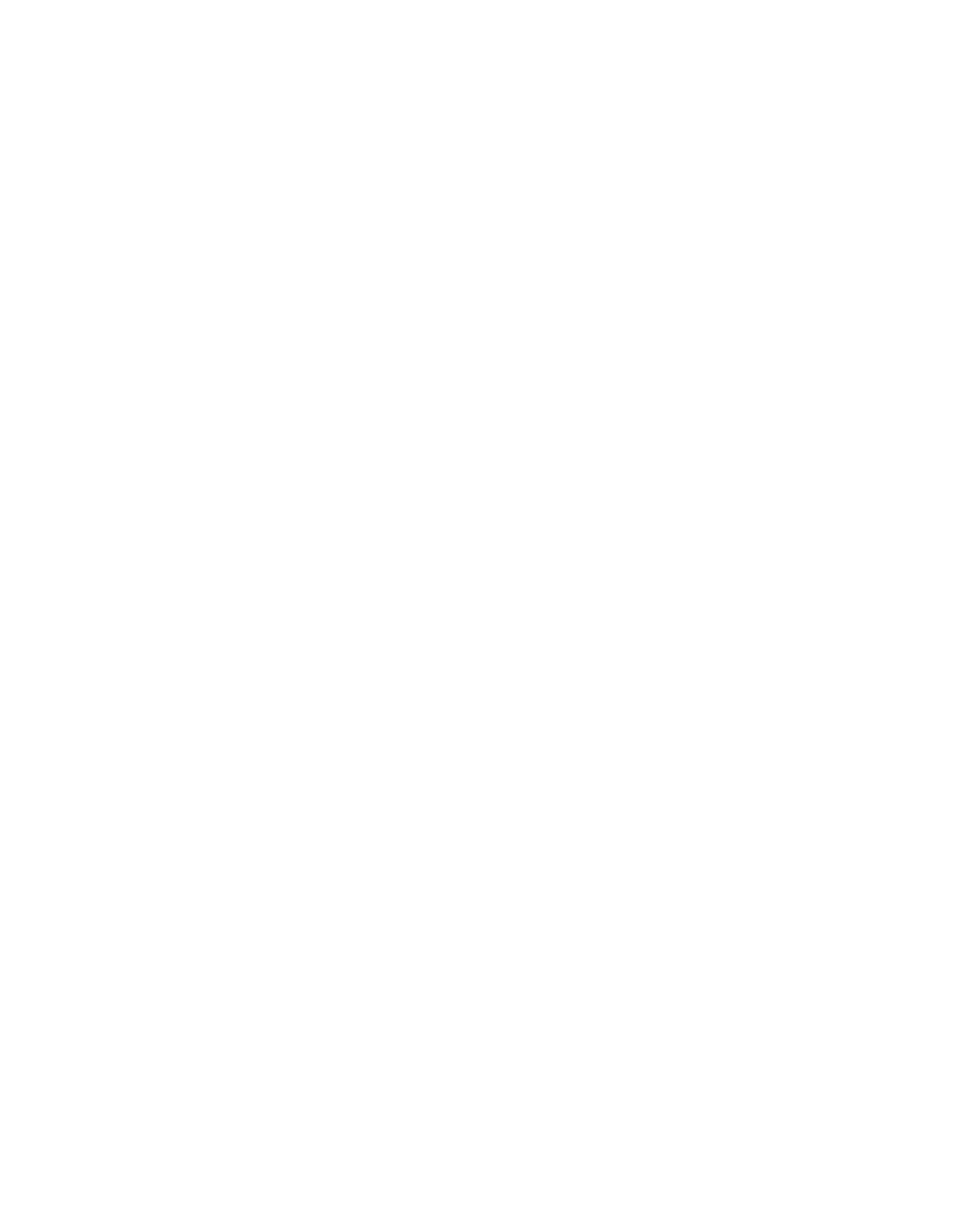## **Module 1: Rape and Sexual Assault**

## **Table of Contents**

| Article 3. Definition of the offence of aggravated rape or sexual assault  12                                                                                                                                                                                                                                                                                                                                                                                                                                                                                                                                                                                          |      |
|------------------------------------------------------------------------------------------------------------------------------------------------------------------------------------------------------------------------------------------------------------------------------------------------------------------------------------------------------------------------------------------------------------------------------------------------------------------------------------------------------------------------------------------------------------------------------------------------------------------------------------------------------------------------|------|
| Article 9. Evidence of period of delay between offence and complaint21<br>Article 11. Evidence of complainant's previous sexual conduct or experience  22<br>Article 13. Expert evidence of psychological effects of sexual offences 32<br>Article 17. Restrictions on publication of information revealing the complainant<br>Article 18. Alternative arrangements for giving evidence by the complainant35<br>Article 19. Complainant and witness entitled to have support person(s) present<br>Article 20. Arrangements for complainant and witnesses giving evidence when<br>Article 22. Rights of complainant during pre-trial, trial and post-trial processes 39 |      |
| Article 24. Increased penalties for aggravated offences of rape or sexual assault  41<br>Article 26. Sentencing guidelines                                                                                                                                                                                                                                                                                                                                                                                                                                                                                                                                             | . 42 |
| Article 29. National instructions and training for police and prosecutors with<br>Article 30. National instructions and training for health care practitioners with                                                                                                                                                                                                                                                                                                                                                                                                                                                                                                    |      |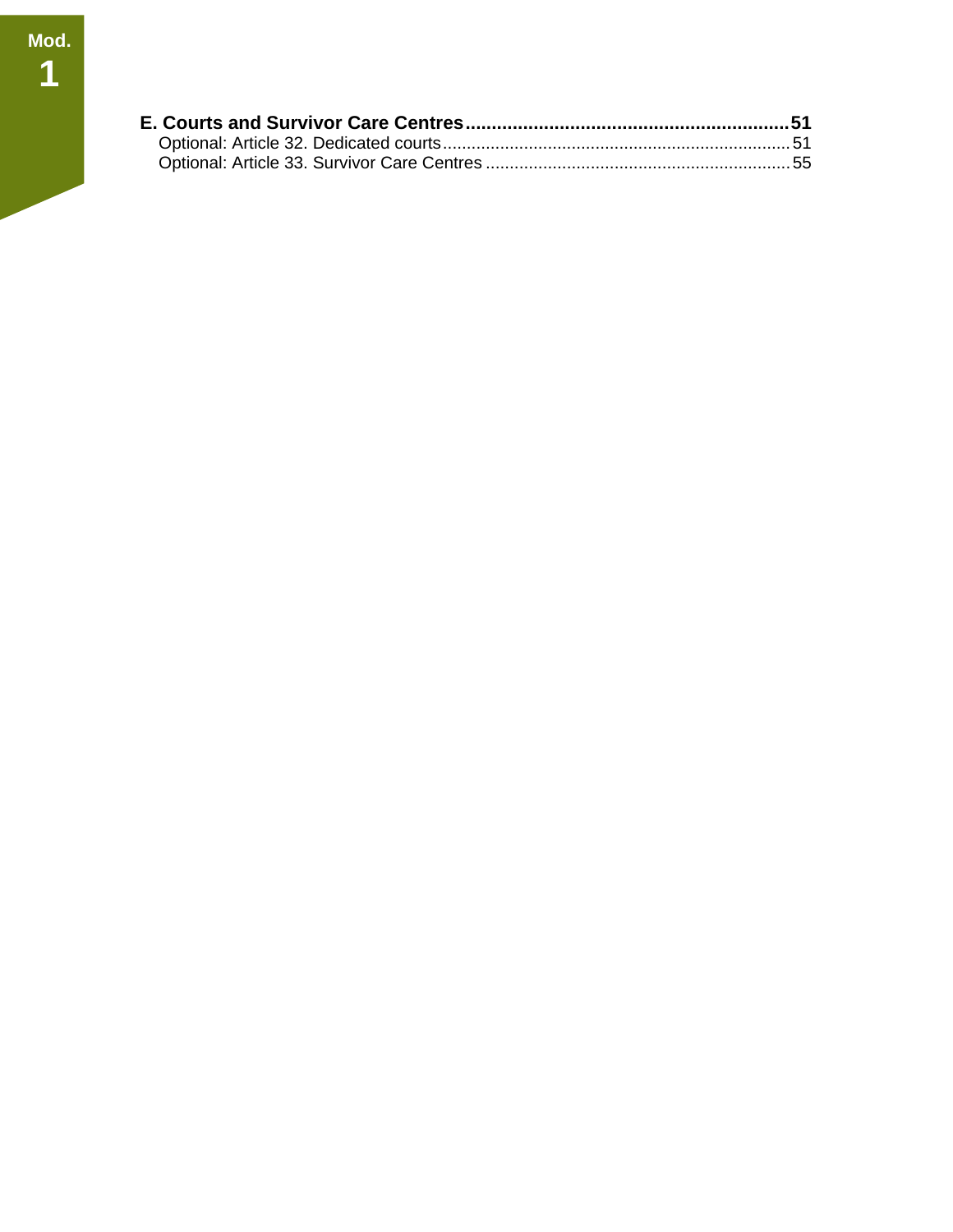## **Prefatory Note**

### **Women, sexual violence and HIV**

 $\overline{a}$ 

"Sexual violence" includes rape and all other forms of sexual assault perpetrated against another person, regardless of whether that person is a stranger, an acquaintance or an intimate partner.<sup>1</sup> Sexual violence involves an intrusion into the most personal and intimate parts of an individual's body.<sup>2</sup> It is a gross violation of human rights. While boys and men can be targets, sexual violence is primarily committed by men against women and girls.

In addition to being a blatant assault on a woman's human rights, rape and other forms of sexual assault are also directly and causally connected to the HIV pandemic. Sexual violence in which bodily fluids are exchanged contribute to a heightened vulnerability to HIV infection.<sup>3</sup> Sexual violence can increase the risk of HIV infection both directly, through forced sex, and indirectly, by constraining the ability of a survivor to negotiate the circumstances and ways in which sex takes place, including negotiating the use of condoms.<sup>4</sup>

Physiologically, women and girls are more vulnerable than men and boys to HIV infection during unprotected heterosexual vaginal sex.5 The sensitive mucosa of the vagina provides a large surface area for HIV transmission from semen. Coerced or nonconsensual sex increases the risk of HIV transmission because of abrasions and tearing occuring when the vagina or anus is dry or when force is used. This is particularly true

**Mod.** 

**1** 

<sup>&</sup>lt;sup>1</sup> In this publication, "intimate partner" refers to spouses as well as non-married people in sexual relationships.

<sup>2</sup> U.N. Commission on Human Rights, *Report of the Special Rapporteur on Violence Against Women, Its Causes and Consequences (R. Coomarasamy): Further Promotion and Encouragement of Human Rights and Fundamental Freedoms, Including the Question of the Programme and the Methods of Work of the Commission,* 1997, Fifty-Third Session, U.N. Doc. E/CN/4/1997/47.

<sup>3</sup> World Health Organization (WHO), *Violence Against Women and HIV/AIDS: Setting the Research Agenda*, 2000.

<sup>4</sup> U.N. Secretary General's Task Force on Women, Girls and HIV/AIDS in Southern Africa, *Facing the Future Together: Report of the Secretary-General's Task Force on Women, Girls and HIV/AIDS in Southern Africa*, 2004, online: www.ungei.org/resources/1612\_1023.html.

<sup>5</sup> Human Rights Watch (HRW), *Deadly Delay: South Africa's Efforts To Prevent HIV in Survivors of Sexual Violence,* 2004, online via: http://hrw.org/reports/2004/southafrica0304/. The report notes the following factors as contributing to increased risk: the larger surface area of the vagina and cervix; the high concentration of HIV in the semen of an infected man; and the fact that many of the other sexually transmitted infections (STIs) that increase HIV risk are often left untreated (because they are asymptomatic or because health care is inaccessible). T. Quinn and J. Overbaugh note that women are at higher risk than men for other STIs such as herpes simplex infection, because STIs decrease mucosal integrity. Therefore, the presence of another STI increases susceptibility to infection with HIV: T. Quinn and J. Overbaugh, "HIV/AIDS in women: an expanding epidemic," *Science* 308: 1582–1583.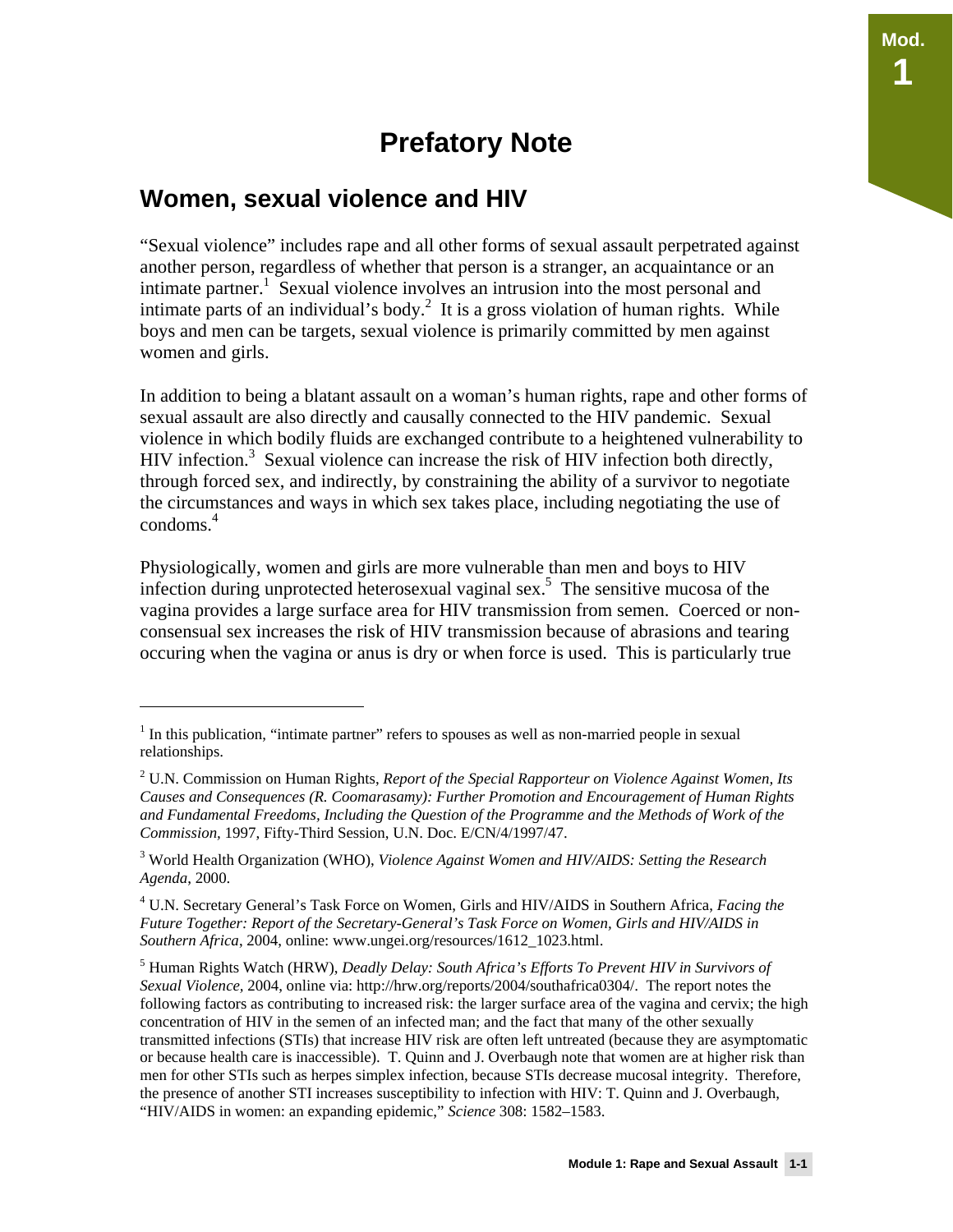for younger women and girls, whose genital tracts are still immature.<sup>6</sup> The risks of transmission are higher still if the survivor is subjected to gang rape, given the exposure to multiple assailants. $<sup>7</sup>$ </sup>

People who experience forced sex in their intimate relationships often find it difficult to negotiate condom use — because using a condom could be interpreted as mistrust of their partner, or as an admission of promiscuity, or because they fear experiencing violence from their partner.<sup>8</sup> Where violent sexual contact is between strangers, negotiating condom use is rarely an option.

Additionally, several reports document a correlation between sexual violence and behaviours in later stages of life on the part of survivors of sexual violence that may increase the risk of HIV. $\degree$  Forced sex in childhood or adolescence has been linked with increases in the likelihood of engaging in unprotected sex, having multiple partners, participating in sex work, and using illegal substances later in life. Each of these activities can present heightened risks of HIV transmission.<sup>10</sup>

While rape and sexual assault are commonplace in peaceful settings, sexual violence is also a well-documented weapon of war.<sup>11</sup> International jurisprudence on rape has arisen largely out of the prosecution of war crimes and other crimes against humanity in conflict environments. Underscoring the relationship between sexual violence, HIV/AIDS and human rights, human rights organizations have reported that as a result of rape in war and conflict zones, women and girls have been increasingly vulnerable to HIV transmission.<sup>12</sup>

-

<sup>6</sup> HRW, *Deadly Delay* (supra); T. Quinn and J. Overbaugh, "HIV/AIDS in women" (supra); Physicians for Human Rights, *HIV/AIDS in Southern Africa,* 2007; WHO, *World Report on Violence and Health,* 2002, pp. 164–165. HIV is found in varying concentrations in blood, semen, vaginal and cervical discharge, urine, tears, foetal material, breast milk and saliva. Current scientific knowledge indicates that only blood, semen, vaginal and cervical discharge and breast milk contain a sufficient concentration of the virus to be able to transmit HIV. For transmission to occur, the virus must reach the blood stream or lymphatic system, which can occur via mucous membranes in the body.

<sup>7</sup> HRW, *Deadly Delay* (supra).

<sup>8</sup> WHO, *World Report on Violence and Health* (supra).

<sup>9</sup> Ibid. See also, UNAIDS and Global Coalition on Women and AIDS, *Violence Against Women and HIV/AIDS: Critical Intersections,* Information Bulletin Series, 1–9, 2004.

<sup>10</sup> WHO, *World Report on Violence and Health* (supra).

<sup>11</sup> HRW, *Rape as a Weapon of War and a Tool of Political Repression,* 1995.

<sup>&</sup>lt;sup>12</sup> HRW, *Struggling To Survive: Barriers to Justice for Rape Victims in Rwanda*, 2004, Vol. 16, No. 10(A), online: http://hrw.org/reports/2004/rwanda0904/rwanda0904.pdf; HRW, *Seeking Justice: The Prosecution of Sexual Violence in the Congo War*, 2005, Vol. 17, No. 1(A), online: http://hrw.org/reports/2005/drc0305/drc0305text.pdf; HRW, *Policy Paralysis: A Call for Action in* 

*HIV/AIDS-Related Human Rights Abuses Against Women and Girls in Africa,* 2003, online: www.hrw.org/reports/2003/africa1203/7.htm#\_Toc56508496; HRW, *Sexual Violence and its Consequences among Displaced Persons in Darfur and Chad*, Briefing Paper, 2005, online: http://hrw.org/backgrounder/africa/darfur0505/darfur0405.pdf.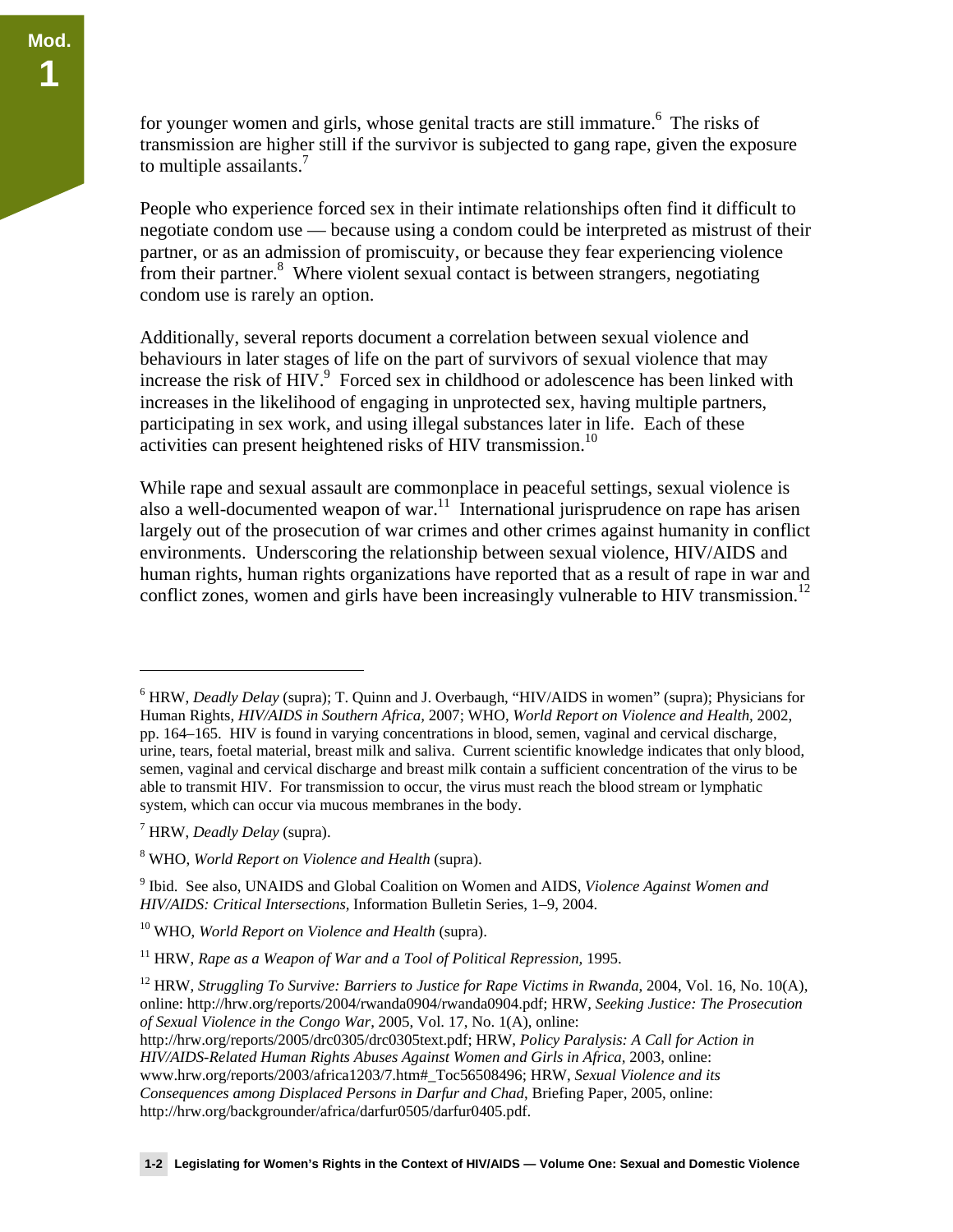Although most countries in the world criminalize rape and other forms of sexual assault, the definition of these crimes and the enforcement of laws prohibiting sexual violence are not always consistent with international human rights standards and obligations. For example, some national laws define the crime of rape so narrowly that the definition excludes certain non-consensual or coerced sexual acts. In some jurisdictions, gendered definitions exclude the possibility of charging an individual with raping a boy or man.<sup>13</sup> Furthermore, some legal definitions of rape and sexual assault define marriage as an exemption or defence to the crime.<sup>14</sup>

Beyond these definitional issues, national law commissions, NGOs and various international bodies have documented the extent to which gaps exist in the protection, treatment, medical care and counselling of survivors of sexual violence.<sup>15</sup> Similar gaps

 $\overline{a}$ 

http://daccessdds.un.org/doc/UNDOC/GEN/G06/103/50/PDF/G0610350.pdf?OpenElement.

15 WHO, *Guidelines for Medical-Legal Care for Victims of Sexual Violence*, 2003; M.L. Acosta, "Collecting evidence for domestic and sexual assault: highlighting violence against women in the health care system interventions," *International Journal of Gynaecology and Obstetrics* 78 (Suppl.1) (2002)*:*  S99–S104; N.J. Christofides et al, "Women's experiences of and preferences for services after rape in South Africa: interview study," *British Medical Journal* 332 (2006): 209–213; K. Cullinan, "Many Obstacles to Healthcare for Rape Survivors," Health-e, 2007, online:

http://allafrica.com/stories/printable/200704280062.html; L. Martin, L. Artz and H. Combrinck, *Further Submission to the Portfolio Committee on Justice and Constitutional Development on the Criminal Law Sexual Offences Amendment Bill [B 50 — 2003]: Medico-Legal Services for Rape Survivors,* 2003, online: www.csvr.org.za/gender/docs/Medico-legal%201.htm; South African Law Reform Commission, *Project 107: Sexual Offences Report*, 2002, c. 6.

<sup>13</sup> For example, Zimbabwe, *Criminal Law (Codification and Reform) Act No., 23 of 2004* defines rape in the following way: "[W]here a male person knowingly has sexual intercourse or anal sexual intercourse with a female person and at the time of the intercourse (a) the female person has not consented to it; and b) he knows that she has not consented to it or realizes that there is a real risk or possibility that she may not have consented to it." This definition is supplemented by gender-neutral crimes of aggravated indecent assault and sexual intercourse.

<sup>&</sup>lt;sup>14</sup> For example, both Tanzania and Botswana fail to establish that rape in marriage is illegal: See Legal Assistance Centre [Namibia] (LAC), *Rape in Namibia: An Assessment of the Operation of the Combating of Rape Act 8 of 2000,* 2006, pp. 539–560. The often-referred-to "private" nature of marital rape (as occurring within the home and between husband and wife) is not a legal justification for failure of the law to extend to occurrences of domestic violence. The U.N. *Declaration on the Elimination of Violence against Women* calls on states to "exercise due diligence to investigate and punish acts of violence against women, whether committed by the State or by private actors": *Declaration on the Elimination of Violence Against Women,* 20 December 1993, U.N. G.A. Resolution 48/104, U.N. Doc. A/48/49 (1993) [DEVAW], art. 4. Many countries are taking steps to remove marital rape exemptions as a defence to rape — which was the approach taken in both Namibia, *Combating of Rape Act 8 of 2000,* s. 3, and Zimbabwe, *Criminal Law (Codification and Reform) Act No. 23 of 2004*, s. 68(a). Notably, however, while Zimbabwe's legislation provides that marriage is not a defence to rape (or other sexual crimes), the law states that no prosecution may be instituted against any husband for raping or indecently assaulting his wife without the authorization of the Attorney General. In the 2006 report of the Special Rapporteur on Violence Against Women, Its Causes and Consequences, Yakin Ertürk reported that "the criminal code in many countries provides for a suspended sentence in cases of rape if the victim agrees to marry the perpetrator.…": *Report of the Special Rapporteur on Violence Against Women, Its Causes and Consequences (Y. Ertürk): Integration of the Human Rights of Women and the Gender Perspective: Violence Against Women — The Due Diligence Standard as a Tool for the Elimination of Violence Against Women*, U.N. Doc E/CN.4/2006/61, online: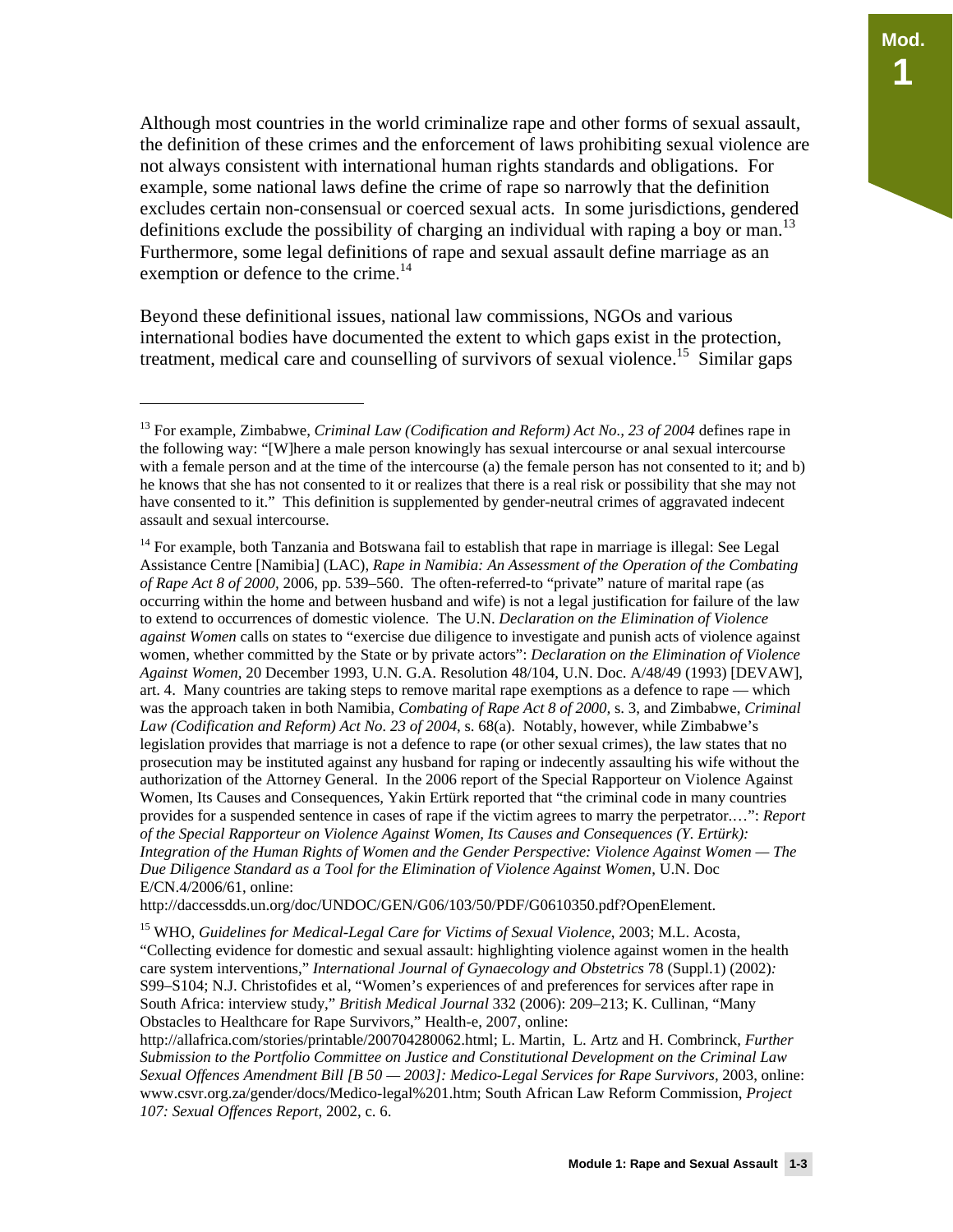$\overline{a}$ 

have been documented with respect to the treatment and protection of survivors of sexual violence as they interact with police, prosecutors and the trial process.<sup>16</sup> Some countries' laws still include evidentiary rules on rape and sexual assault that are inconsistent with states' obligations to guarantee gender equality and non-discrimination.<sup>17</sup> These types of practices both originate in, and contribute to, myths about women as being in a perpetual state of sexual consent and availability, as being in need of social control and restraint, and as unreliable and discreditable.<sup>18</sup> In addition to further entrenching gender inequality, such practices can cause secondary victimization and undermine the willingness of survivors to report crimes of sexual violence.<sup>19</sup> Moreover, there is a lack of standardization in the sentencing of persons convicted of sexual violence, and convicted persons often receive relatively light sentences.<sup>20</sup>

 $17$  For example, the "cautionary rule" which requires judges to exercise extra caution before accepting the evidence of certain witnesses such as complainants in sexual offence cases, single witnesses and children — on the grounds that such evidence is inherently unreliable. Human rights organizations have identified abolishing the cautionary rule as a key feature of recent southern African legislation (for example, South Africa, Lesotho, Namibia). See B. Lopi, "Taking stock of sexual offences legislation in Southern Africa," *Amalungelo/Rights,* October-November 2003, pp. 28–29, online via: www.genderlinks.org.za. Other examples include evidentiary and procedural provisions and practices that effectively put complainants on trial for failing to show enough resistance against their aggressor, for having a history of multiple sexual partners, or for in some way "inviting" the sexual violence: I. Bacik, C. Maunsell, and S. Gogan, *The Legal Process and Victims of Rape: A Comparative Analysis of the Laws and Legal Procedures Relating to Rape, and Their Impact Upon Victims of Rape, in the Fifteen Member States of the European Union*, Dublin Rape Crisis Centre and the School of Law, Trinity College, 1998.

<sup>18</sup> Human rights advocates making a submission to Canadian Parliament in 1992 in favour of Bill C-49 (a law to amend the *Criminal Code* provisions that governed the admissibility of evidence of sexual activity; refining the definition of consent to a sexual act; and restricting the defence that an accused had an honest but mistaken belief that the woman had consented) wrote that "sexual assault law will never be consistent with women's constitutional rights unless many of our evidentiary, procedural and substantive criminal laws are understood to have discriminatory origins and consequences": Minutes of Proceedings and Evidence of Legislative Committee on Bill C-49, An Act to Amend the *Criminal Code* (Sexual Assault), 19 May 1992, Thirty-Fourth Parliament.

 $19$  The U.N. Centre for International Crime Prevention defines "secondary victimization" as the "victimization that occurs not as a direct result of the criminal act but through the response of institutions and individuals to the victim": U.N. Centre for International Crime Prevention, *Handbook on Justice for Victims — On the Use and Application for the Declaration of Basic Principles of Justice for Victims of Crime and Abuse of Power*, 1999, p. 16; see also, Institute for Security Studies, *Violence Against Women: A National Survey*, 2003.

 $20$  Legal experts in South Africa have argued that "in the context of rape cases, the exercise of the sentencing discretion inevitably depends on the personal views and biases of the judge or magistrate and his or her perceptions regarding rape and its consequences": B Pithey et al, *Legal Aspects of Rape in South Africa*, Discussion Document, commissioned by the Deputy Minister of Justice, Rape Crisis (Cape Town),

<sup>&</sup>lt;sup>16</sup> The South African Law Reform Commission, for example, has called the filtering out of complaints of sexual violence from survivors at the police station level "a point of non-accountability that requires urgent attention": South African Law Reform Commission, *Project 107* (supra), paras. 8.2.3 and 8.3. See also, *Report of the Special Rapporteur on Violence Against Women its Causes and Consequences* (*R. Coomaraswamy): Further Promotion and Encouragement* (supra); HRW and Amnesty International, *Submission to the Parliamentary Portfolio Committee on Justice and Constitutional Development, Parliament of South Africa, on the Draft Criminal Law (Sexual Offences) Amendment Bill, 2003*, 2003; South African Law Reform Commission, *Project 107* (supra), paras. 6.2–6.3.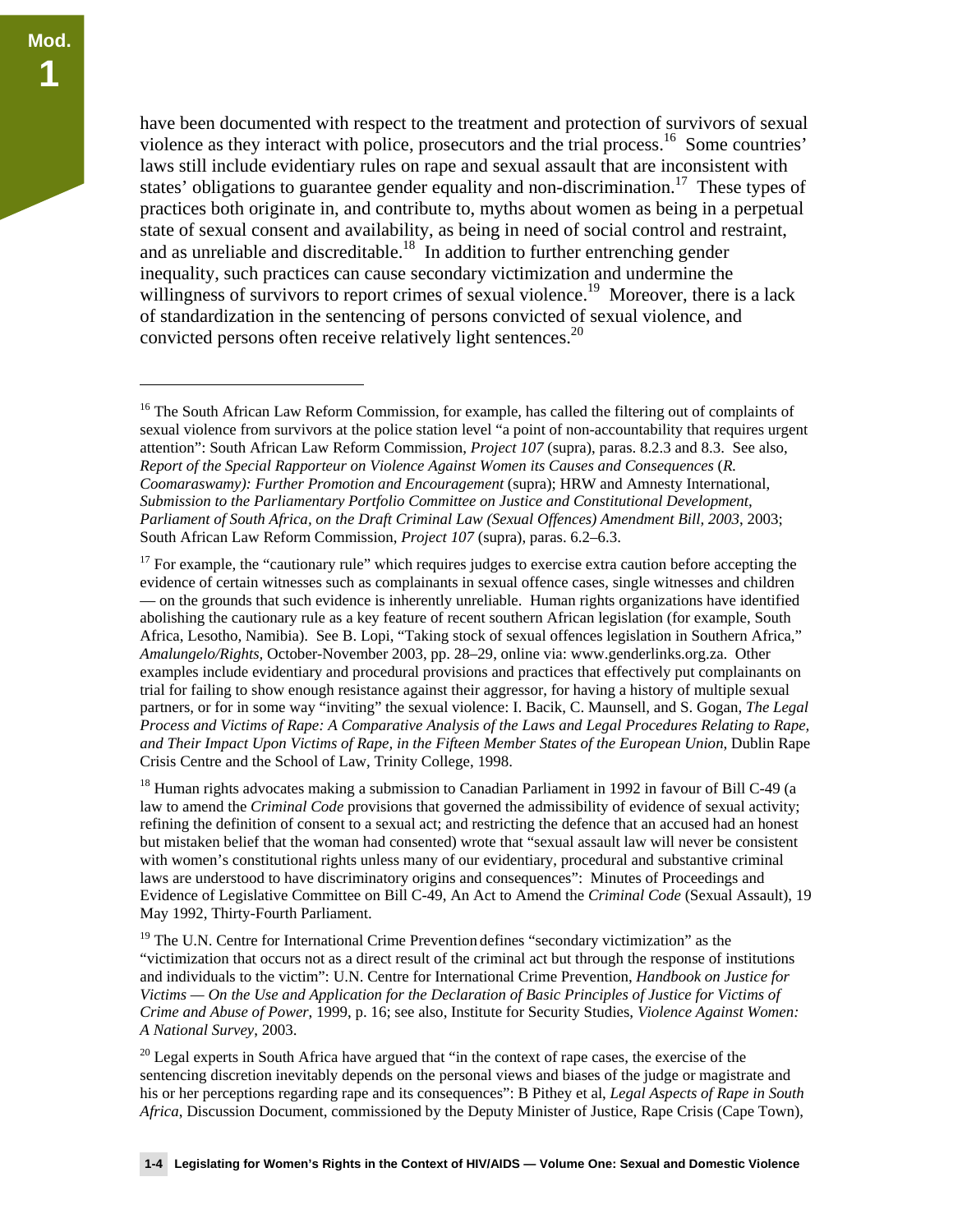While the amendment of criminal laws cannot guarantee the elimination of sexual violence or the empowerment of women, legislative reform can play an instrumental role in impeding or promoting human rights in the realm of sexual violence. Law reform is one of many steps that must be taken in order to guarantee women's health and human rights.

## **A. Statutory Offences**

## **NOTE:**

The following article defines the offence of rape. Definitions of rape should be broad in scope and either focus on a lack of consent or on coercive circumstances.

## **Article 1. Rape**

*[Two options for Article 1 are provided below — 1A and 1B. One or the other may be selected, but not both. Note that if one of the options below for Article 2 (sexual assault) is selected, it is not strictly necessary to adopt either of the options for Article 1, because the broader definition of the offence of "sexual assault" in Article 2 clearly encompasses the acts defined as "rape" in Article 1. However, for reasons noted in the commentary below, it may be deemed necessary to have a specific offence of rape in addition to a broader offence that also addresses other forms of sexual assault.]* 

### *Option 1: Article 1A. Definition of the offence of rape based on "no consent"*

- (1) A person (in this Act referred to as the accused) who, in relation to another person (in this Act referred to as the complainant), intentionally performs or continues to perform a sexual act that involves:
	- (a) the insertion, to any extent whatsoever, of the penis of the accused into the vagina, anus or mouth of the complainant;
	- (b) the insertion of any other part of the body of the accused, any part of the body of an animal or any object into the vagina or anus of the complainant; or
	- (c) cunnilingus or any other form of genital stimulation;  $2^{1}$

where such an act takes places without the consent of the complainant, is guilty of the offence of rape.

**Mod.** 

**1** 

Women & Human Rights Project (University of the Western Cape), Institute of Criminology, UCT, 1999, c. 1, online via: http://web.uct.ac.za/depts/sjrp/public.htm.

<sup>21</sup> This wording is derived from Namibia, *Combating of Rape Act 8 of 2000,* s. 1.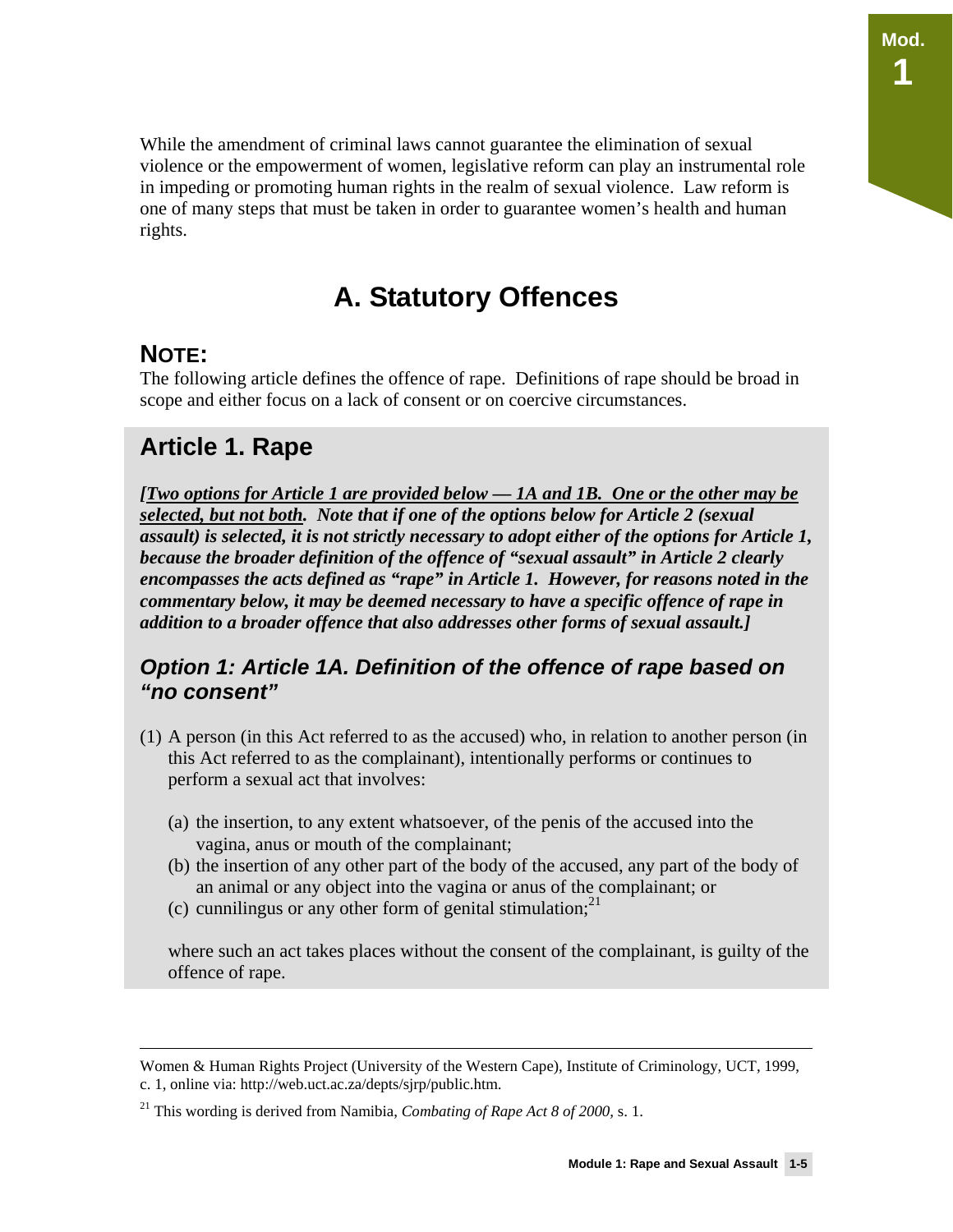(2) For the purposes of Section (1), "vagina" includes any part of the female genital organ.

### *Option 2: Article 1B. Definition of the offence of rape based on "coercive circumstances"*

- (1) A person (in this Act referred to as the accused) who, in relation to another person (in this Act referred to as the complainant), intentionally and under coercive circumstances performs or continues to perform a sexual act that involves:
	- (a) the insertion, to any extent whatsoever, of the penis of the accused into the vagina, anus or mouth of the complainant;
	- (b) the insertion of any other part of the body of the accused, any part of the body of an animal or any object into the vagina or anus of the complainant; or
	- (c) cunnilingus or any other form of genital stimulation;  $2^2$

is guilty of the offence of rape.

 $\overline{a}$ 

(2) For the purposes of Section (1), "vagina" includes any part of the female genital organ.

### *Commentary: Article 1 (both options)*

The definition assigned to a particular offence is extremely important with respect to the reporting and prosecution of crimes. Under-inclusive or imprecise definitions can lead to multiple injustices. As our understanding of gender-based violence has developed in recent years, how we define the crime of rape (and other sexual offences) has also shifted. For example, in order to be fully inclusive, many recent definitions of rape, at both national and international levels, are gender neutral, as are the proposed provisions here.<sup>23</sup> This recognizes the reality that while the vast majority of rapes occur by men against women and girls, men and boys can also be raped.

Definitions of rape may also be under-inclusive if they define rape narrowly, excluding conduct other than penetration of the vagina with the penis. International criminal tribunals have found that forced oral penetration is an extremely serious sexual offence and should therefore be classified as rape.<sup>24</sup> The definition of rape should therefore include the possibility of penetration of parts of the body other than the vagina, such as the mouth and the anus, as well as the possibility of penetration of the vagina or anus by objects other than the penis.

**Mod.** 

<sup>22</sup> This wording is derived from Namibia, *Combating of Rape Act 8 of 2000,* s. 1.

<sup>23</sup> For example, see Namibia, *Combating of Rape Act 8 of 2000,* as well as definitions proposed by the International Criminal Court (ICC), International Criminal Tribunal for the former Yugoslavia (ICTY) and International Criminal Tribunal for Rwanda (ICTR).

<sup>&</sup>lt;sup>24</sup> Prosecutor v. Dragoljub Kunarac, Radomir Kovac and Zoran Vukovic, Decision of 22 February 2001 (ICTY Trial Chamber), para. 183.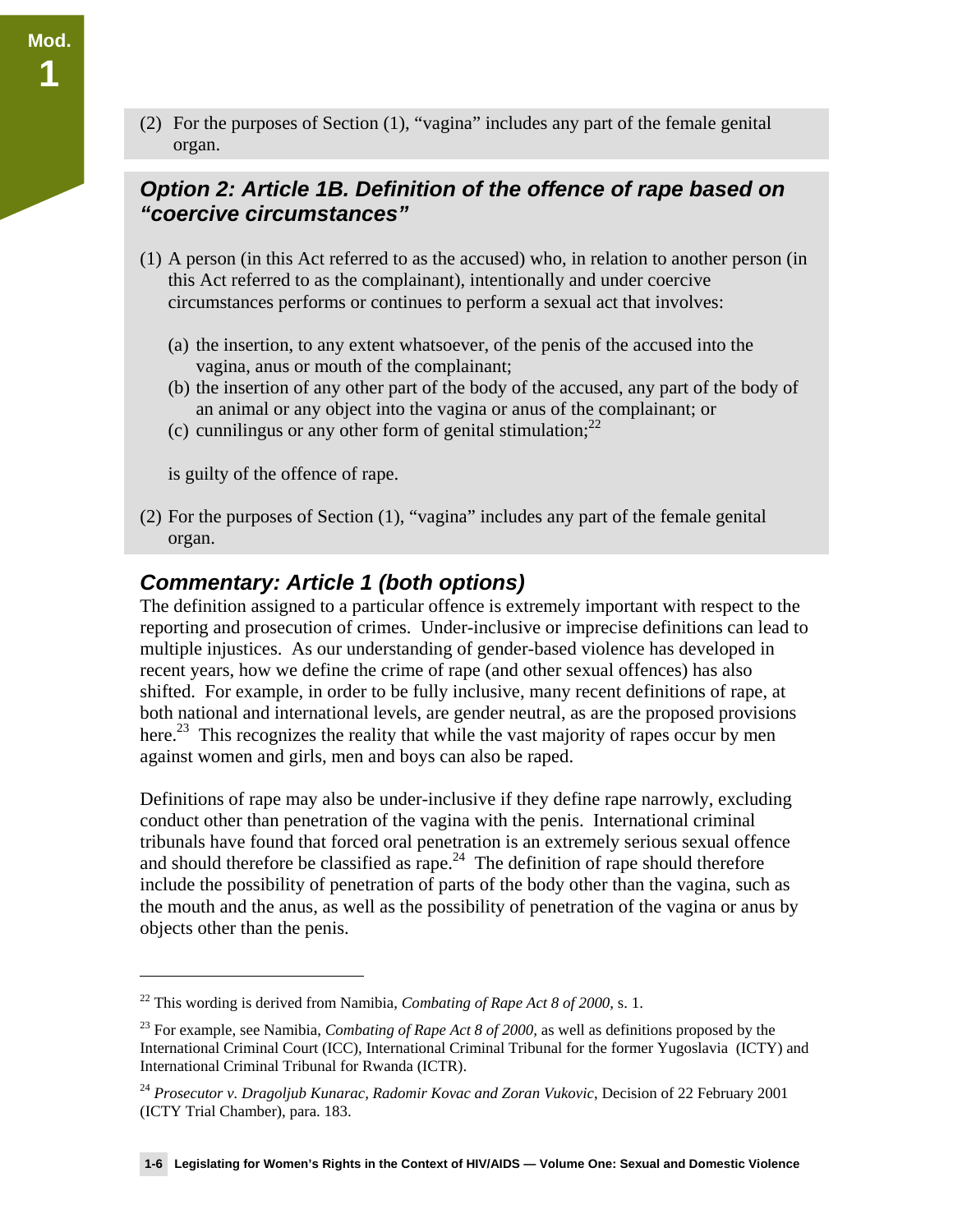The first option with respect to defining rape rests on the notion of lack of consent, which is a central element of many definitions of rape in national laws. The Trial Chamber of the International Criminal Court for the former Yugoslavia (ICTY) engaged in a survey of national laws in the case of *Prosecutor v. Kunarac, Kovac and Vukovic*, and found that the basic principle which is common to all of the legal systems reviewed was that "serious violations of sexual *autonomy* are to be penalized. Sexual autonomy is violated wherever the person subjected to the act has not freely agreed to it or is otherwise not a voluntary participant."<sup>25</sup>

The second option is a definition based on coercive circumstances rather than lack of consent. A number of problems are raised when absence of consent is one of the essential elements of the offence of rape. $^{26}$  It can lead to the accused trying to establish that the complainant consented by presenting evidence about the complainant's sexual history and effectively putting the survivor on trial instead of the accused.<sup>27</sup> It also means that the state bears the notoriously difficult burden of proving a negative proposition.

Certain jurisdictions have therefore shifted the emphasis away from the absence of consent to the idea of sex "under coercive circumstances," coupled with a detailed definition of "coercive circumstances."28 This approach focuses on the actions of the

<sup>26</sup> I.e., where absence of consent remains an element of the crime, the prosecution must prove that the woman did not consent. Where consent can be raised as a defence, the accused must prove that the complainant did consent.

27 B. Pithey et al, *Legal Aspects of Rape in South Africa* (supra), para. 3.1.

 $\overline{a}$ 

28 See, for example, s. 2 of Namibia, *Combating of Rape Act 8 of 2000;* ss. 750.520a–e of [Michigan, U.S.]; *Criminal Sexual Conduct Act of 1974*; J. Bargen and E. Fishwick, *Sexual Assault Law Reform: A National Perspective,* 1995, p. 64. Similarly, the Trial Chamber of the ICTR, in the case of *Akayesu,* defined rape as "a physical invasion of a sexual nature, committed on a person under circumstances which are coercive": *Prosecutor v. Jean-Paul Akayesu*, Case No. ICTR-96-4-T, Decision of 2 September 1998 (Chamber 1), para. 598. Catharine MacKinnon has written in favour of adopting this definition in domestic regimes: "[A]s a practical matter, its focus on real world external rather than subjective realities makes it more susceptible to standard forms of legal proof. For the same reasons, it is adaptable to situations of inequality outside conventionally recognized conflicts": C. MacKinnon, "Defining rape internationally: a comment on Akayesu," *Colombia Journal of Transnational Law* 44 (2006): 956. The ICC's *Finalised Draft Text of the Elements of Crimes* offers the following definition of rape:

1. The perpetrator invaded the body of a person by conduct resulting in penetration, however slight, of any part of the body of the victim or of the perpetrator with a sexual organ, or of the anal or genital opening of the victim with any object or any other part of the body.

<sup>&</sup>lt;sup>25</sup> Ibid., paras.  $453-457$ . The Trial Chamber further explained that, in practice, the absence of genuine and freely given consent or voluntary participation may be evidenced by the presence of factors such as force, threats of force, or taking advantage of a person who is unable to resist. They concluded that

the Trial Chamber understands that the *actus reus* of the crime of rape in international law is constituted by: the sexual penetration, however slight: (a) of the vagina or anus of the victim by the penis of the perpetrator or any other object used by the perpetrator; or (b) of the mouth of the victim by the penis of the perpetrator; where such sexual penetration occurs without the consent of the victim. Consent for this purpose must be consent given voluntarily, as a result of the victim's free will, assessed in the context of the surrounding circumstances. The *mens rea* is the intention to effect this sexual penetration, and the knowledge that it occurs without the consent of the victim. (para. 460)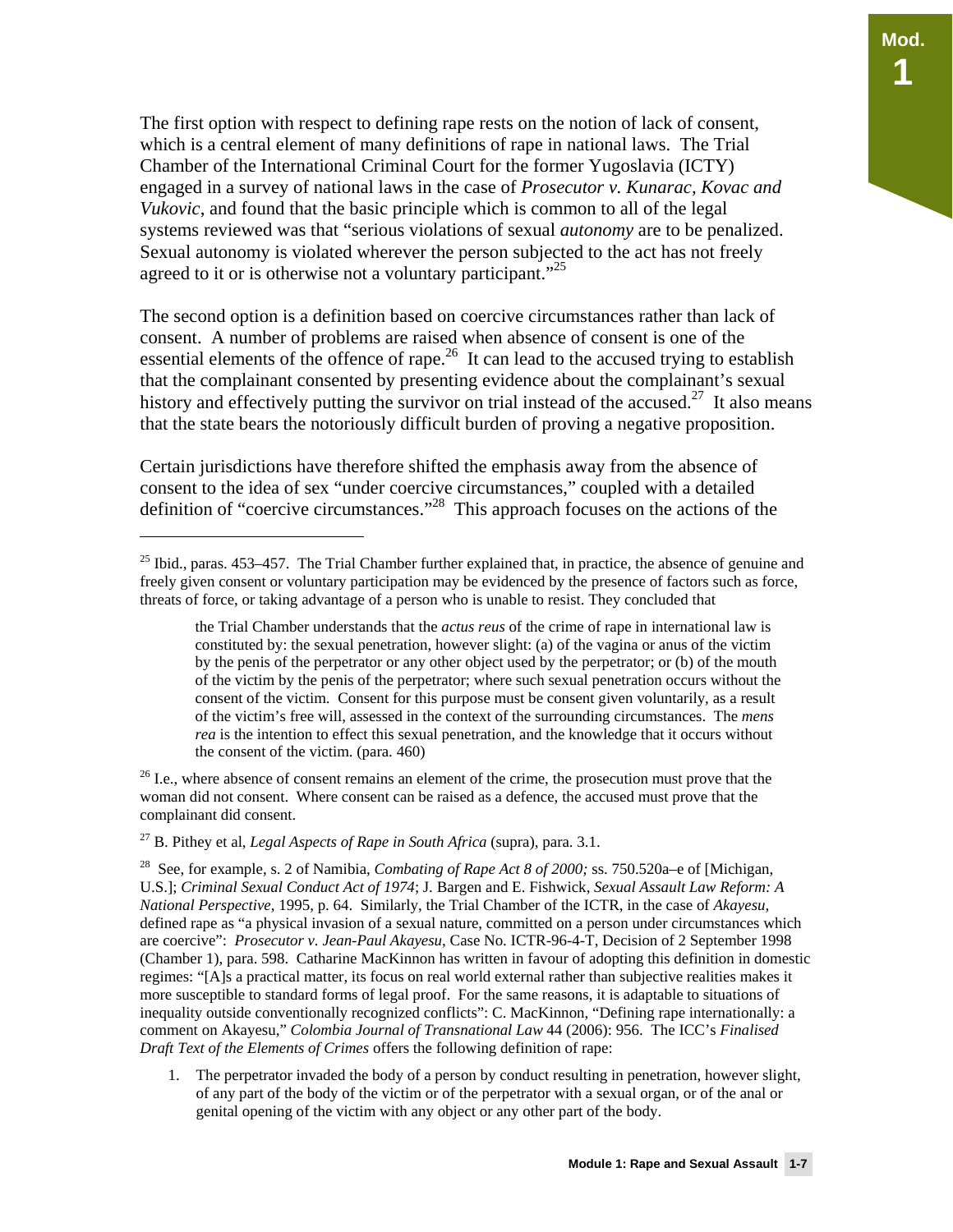perpetrator rather than the survivor by considering the force, threat of force or other coercive circumstances used by the perpetrator, rather than the actions or words of the survivor.

In the article above, failure to disclose HIV status to a sexual partner has been intentionally left out of the definition of "coercive circumstances." Including it would lead to the perverse result of considering a sexual act where there was no disclosure of HIV status as "rape" even if the sexual acts were otherwise consensual and condoms were used. It would also consider as "rape" certain safer sex acts (such as genital stimulation) where there was no possibility of transmitting HIV.

### **NOTE**:

 $\overline{a}$ 

Definitions of sexual assault should be broad in scope. They often involve the same issues around lack of consent or coercive circumstances as definitions of rape.

## **Article 2. Sexual assault**

*[Two options for Article 2 are provided below — 2A and 2B. One or the other should be selected, but not both. As noted above, if one of the options for Article 2 is enacted, it is not strictly necessary to enact one of the Article 1 options, because the definition of "sexual assault" in Article 2 is broad enough to encompass the acts defined as "rape" in Article 1. However, if it is decided to enact both an option for Article 1 and an option for Article 2, then it is advisable to ensure consistency in the approach of defining the offences (i.e., based on either "no consent" or on "coercive circumstances").]* 

### *Option 1: Article 2A. Definition of the offence of sexual assault based on "no consent"*

- (1) A person (in this Act referred to as the accused) who, in relation to another person (in this Act referred to as the complainant):
	- (a) intentionally engages in or continues to engage in a sexual act with the complainant;
	- (b) intentionally compels, induces or causes the complainant to engage in a sexual act with:
		- (i) the accused;
		- (ii) a third person;
		- (iii) the complainant himself or herself; or
		- (iv) an object, including any part of the body of an animal; or

2. The invasion was committed by force, or by threat of force or coercion, such as that caused by fear of violence, duress, detention, psychological oppression or abuse of power, against such person or another person, or by taking advantage of a coercive environment, or the invasion was committed against a person incapable of giving genuine consent.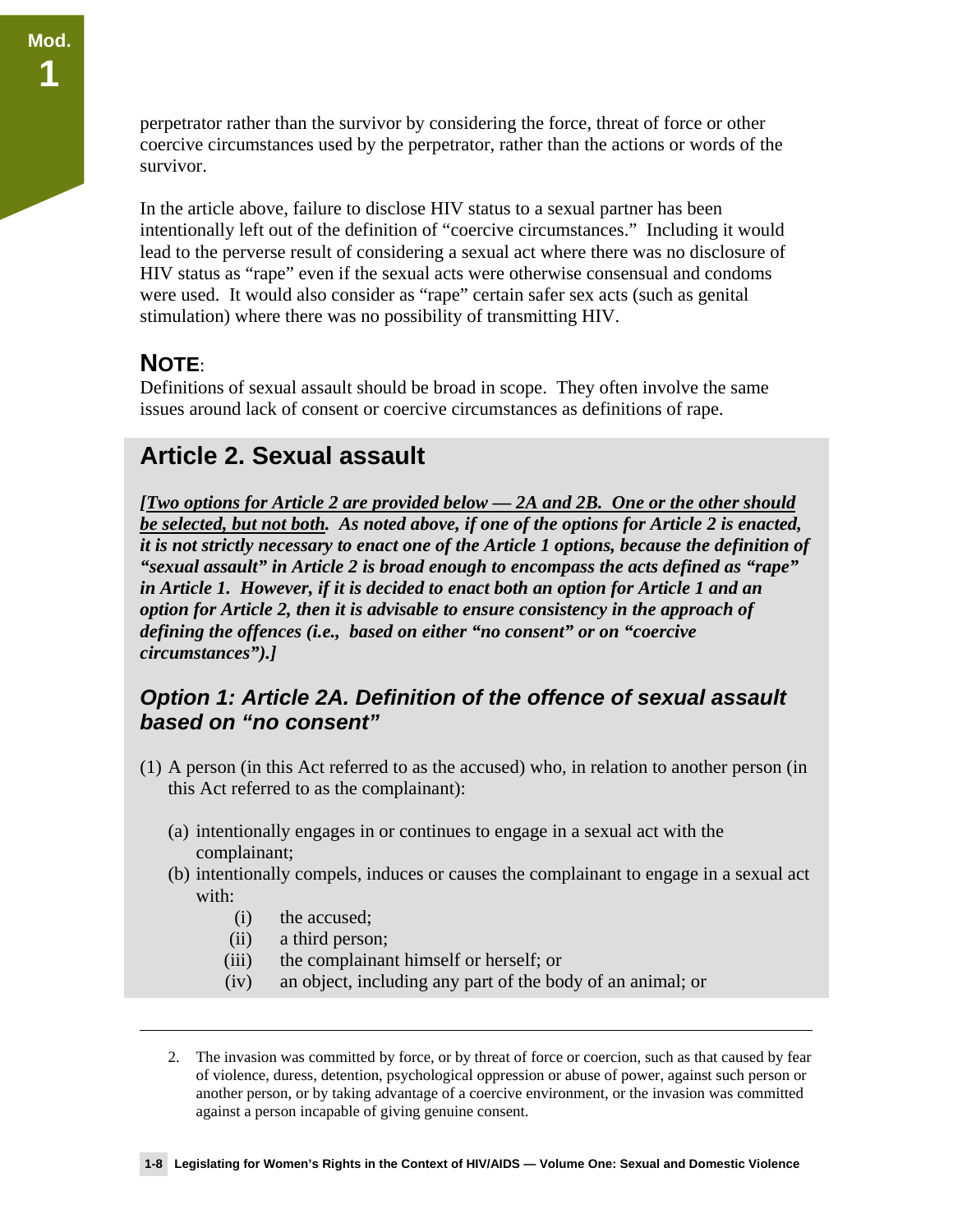(c) attempts or threatens, by an act or a gesture, to carry out an activity described in Section  $(1)(a)$  or  $(1)(b)$ , if the accused has, or causes the complainant to believe upon reasonable grounds that he or she has, the present ability to effect his or her purpose; $^{29}$ 

where the complainant does not consent to such an act, is guilty of the offence of sexual assault.

(2) For the purpose of Section (1), "a sexual act" means any conduct which a reasonable person, in light of all the circumstances, would consider as sexual or as offensive to the complainant's sexual dignity. $30$ 

### *Option 2: Article 2B. Definition of the offence of sexual assault based on "coercive circumstances"*

- (1) A person (in this Act referred to as the accused) commits a sexual assault when, in relation to another person (in this Act referred to as the complainant), he or she:
	- (a) intentionally, under coercive circumstances, engages in or continues to engage in a sexual act with the complainant;
	- (b) intentionally, under coercive circumstances, compels, induces or causes the complainant to engage in a sexual act with
		- (i) the accused;
		- (ii) a third person;
		- (iii) the complainant himself or herself; or
		- (iv) an object, including any part of the body of an animal; or
	- (c) attempts or threatens, by an act or a gesture, to carry out an activity described in Section  $(1)(a)$  or  $(1)(b)$ , if the accused has, or causes the complainant to believe upon reasonable grounds that he or she has, the present ability to effect his or her purpose. $31$

<sup>29</sup> The language of Sections (1)(a) and (1)(b) is derived from a combination of South Africa, *Criminal Law*  (Sexual Offences and Related Matters) Amendment Act No. 32 of 2007, s. 5; and South African Law Reform Commission, *Project 107* (supra)*,* pp. 117–119. Section (1)(c) is adapted from the Canadian criminal provision that considers an individual who attempts or threatens to carry out a sexual assault and has the perceived present ability to do so as having committed a sexual assault. See Canada, *Criminal Code*, R.S.C. 1985, c. C–46, s. 265.

<sup>&</sup>lt;sup>30</sup> This definition is adapted in part from the test laid out by the Supreme Court of Canada for determining whether an assault is sexual in nature, which states: "Viewed in light of all the circumstances, is the sexual or carnal context of the assault visible to a reasonable observer?": *R. v. Chase* [1987] 2 S.C.R. 293, para. 11. The language relating to sexual dignity of the complainant originates from the definition of "sexual conduct" proposed by the Law Reform Commission of Canada: *Working Paper on Sexual Offences, No. 22*, 1978.

<sup>31</sup> See corresponding footnote to *Article 2A*.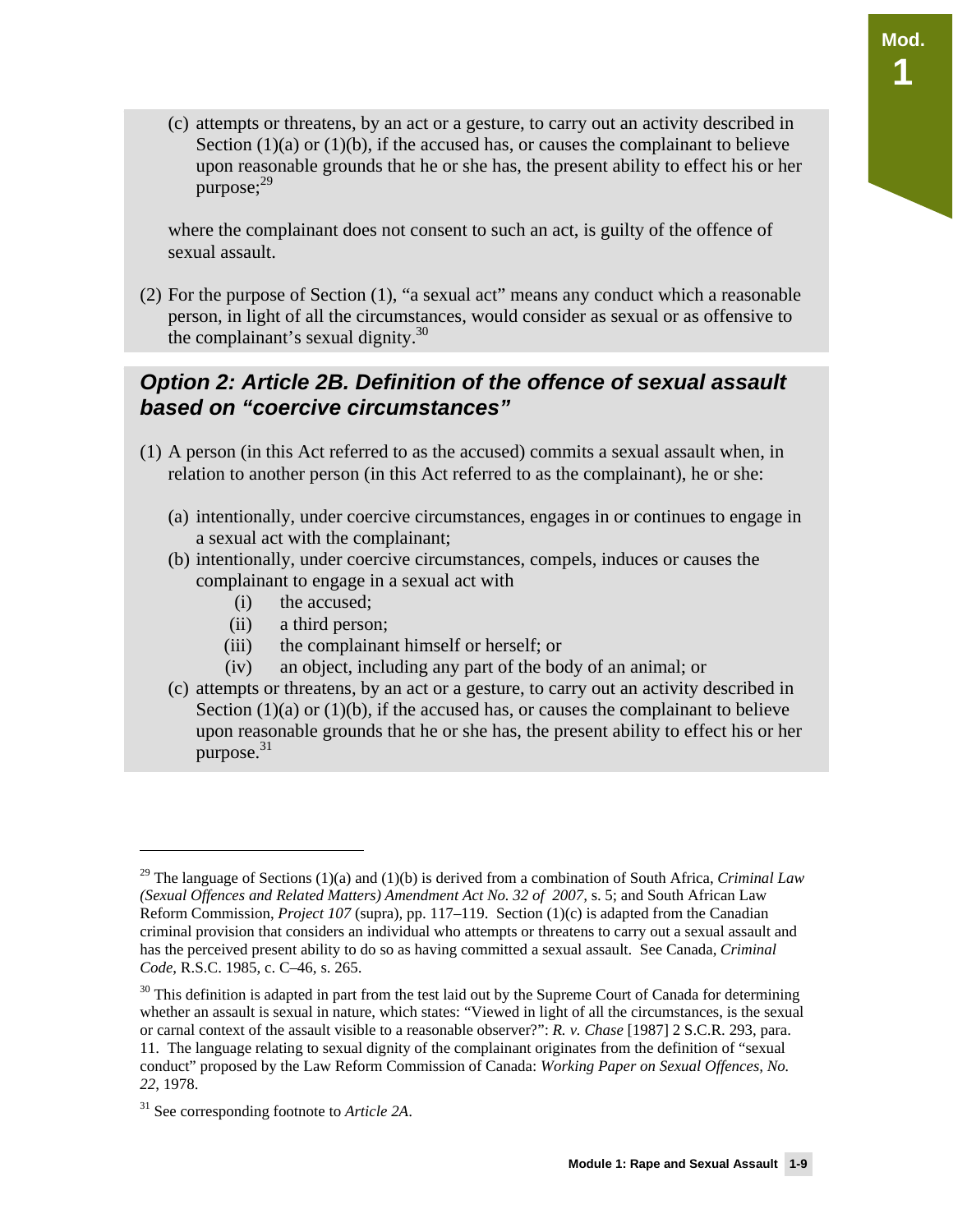(2) For the purpose of Section (1), "a sexual act" means any conduct which a reasonable person, in light of all the circumstances, would consider as sexual or as offensive to the complainant's sexual dignity.32

### *Commentary: Article 2 (both options)*

The objective of this article is to guard against the imposition of an unwanted sexual act by one person upon another.<sup>33</sup> *The scope of this offence is broadly defined and would encompass "rape" as defined under Article 1.* The debate surrounding whether to distinguish coercive sexual penetration (i.e., rape) from other forms of sexual assault has attracted much scholarly attention. On the one hand, proponents for retaining rape as a separate offence note that the concept of rape is deeply entrenched in popular thought and to include it as a form of sexual assault would trivialize the misconduct.<sup>34</sup> Supporters of an all-encompassing approach, on the other hand, suggest that sexual violations involving no penetration can be just as offensive or violent in nature and inflict as much harm to the survivor.<sup>35</sup> Replacing rape with a more inclusive offence of sexual assault would also alleviate some secondary trauma experienced by the complainant during trial as "it will no longer be fruitful for the defence counsel to pursue a line of questioning directed at raising a doubt as to whether penetration actually took place."<sup>36</sup>

Without claiming to resolve this debate, this publication provides options to legislators recognizing both sides of the issue (through the combination of Articles 1 and 2). A jurisdiction can choose to include only an offence of sexual assault (herein Article 2) in its legislation or offences of both rape and sexual assault (herein Articles 1 and 2). (The other provisions of this publication are drafted on the assumption that a jurisdiction will

<sup>32</sup> See corresponding footnote to *Article 2A*.

<sup>&</sup>lt;sup>33</sup> Various terminologies have been used to refer to the conducts prohibited under this article, such as "indecent act" and "indecent touching." See, for example, South African Law Reform Commission, *Project 107* (supra)*,* pp. 117–119; Model Criminal Code Officers Committee of the Standing Committee of Attorneys-General (Australia), Chapter 5: Sexual Offences Against the Person, *Report*, 1999, s. 5.2.8. The reference to indecency, however, often results in an overemphasis on the morality associated with the proscribed acts. See, for example, *Harkin v. R.* (1989) 38 A Crim R 296 [NSW Court of Criminal Appeal], where it was held that whether an act is indecent is determined according to ordinary standards of morality and decency within the community. The term "sexual assault" is utilized in this publication to highlight the violent and oppressive nature of these acts. See C. Boyle, *Sexual Assault* (Toronto: The Carswell Company Ltd., 1984), p. 53. Characterizing these conducts as a form of assault acknowledges their impact on the complainant's health, dignity, equality, sexual integrity and trust in others. See J. Du Mont, "Charging and sentencing in sexual assault cases: an exploratory examination," *Canadian Journal of Women and the Law* 15 (2003): 305–341.

<sup>&</sup>lt;sup>34</sup> Home Office, *Report of the Advisory Group on the Law of Rape*. 1975, p. 14. See also R. Hinch, "Inconsistencies and contradictions in Canada's sexual assault law," *Canadian Public Policy* 14 (1988): 282–294.

<sup>35</sup> Law Reform Commission of Canada, *Working Paper* (supra). See also, the following quote from Model Criminal Code Officers Committee (supra), p. 203: "All sexual crimes are serious crimes. They constitute grave intrusion upon the rights of others. They have the potential to have devastating long term effects on the victim. They must always be viewed seriously...."

<sup>36</sup> C. Boyle, *Sexual Assault* (supra), p.46. See also R. Gunn and C. Minch, *Sexual Assault: The Dilemma of Disclosure, the Question of Conviction* (Winnipeg: University of Manitoba Press, 1988), p. 101.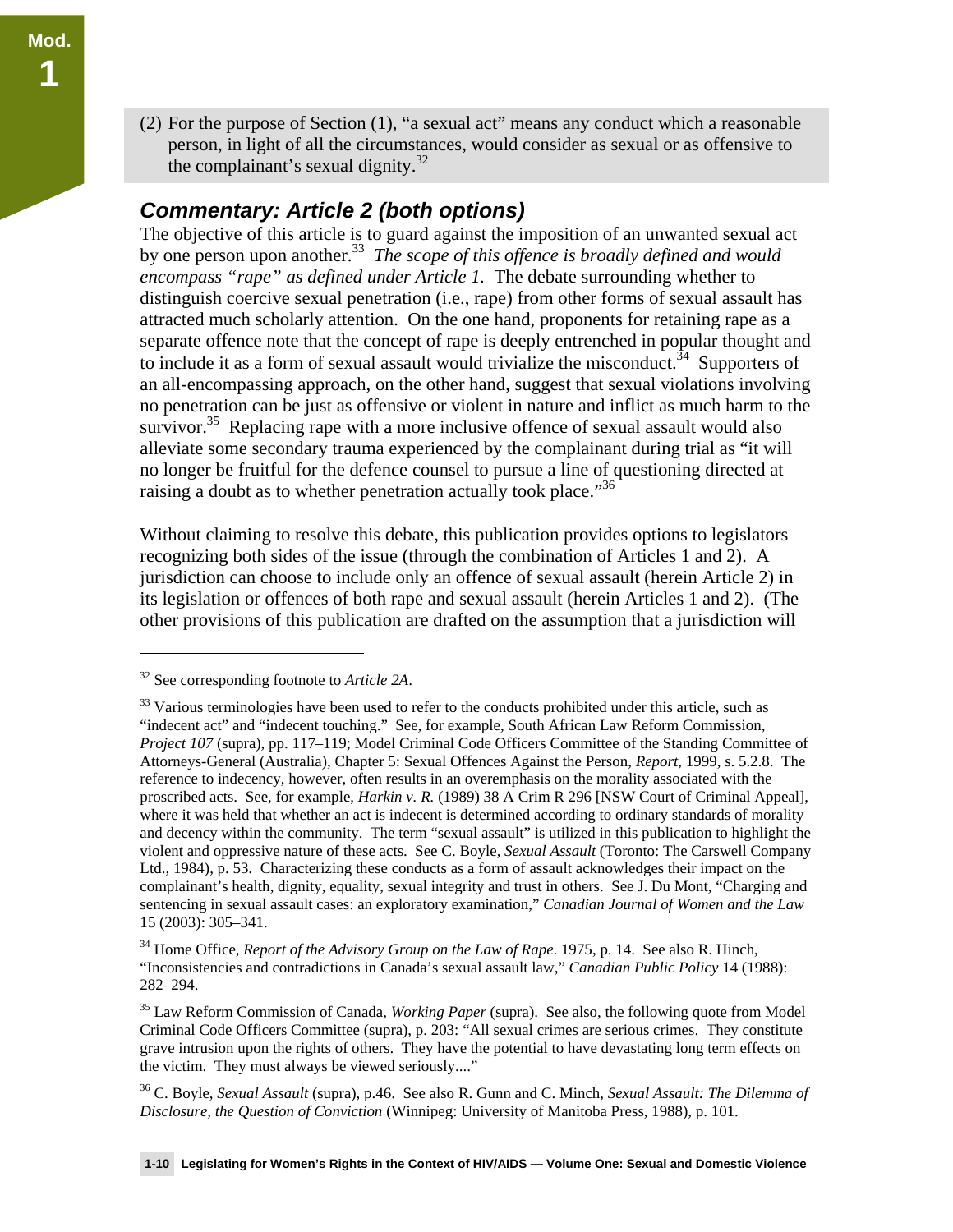adopt the latter option (i.e., separate provisions dealing with both offences); some minor rewording is necessary to adapt the provisions to a jurisdiction with no explicit rape offence.)

Regardless of which approach is adopted, the offence of sexual assault should be sufficiently broad in scope. Currently, some jurisdictions have restricted the prohibited conducts to those involving physical touching between the accused and the complainant.<sup>37</sup> Some have limited the understanding of what constitutes a sexual act to activities that involve specific body parts or acts done with the intent of sexual gratification.<sup>38</sup> Such definitions incorrectly assume that offensive sexual acts always involve physical contact with the complainants' sexual organs or that sexual assaults are only committed to satisfy sexual desire.<sup>39</sup> Consequently, they fail to recognize the harm sustained by many complainants who experience sexual violations in forms that fall outside of the legal definition of sexual assault. In the options above, the term "sexual act" is defined broadly on an objective standard, and encompasses conduct that is not sexually motivated but nonetheless offensive to the sexual dignity of the complainant.<sup>40</sup>

Similar to Article 1, included here are options for definitions of sexual assault based on either "lack of consent" or "coercive circumstances." The arguments regarding each option are the same as those articulated above for Article 1. The International Criminal Court and a growing number of jurisdictions are moving towards definitions in line with the latter option (i.e., "coercive circumstances") for the reasons noted above.<sup>41</sup>

<sup>37</sup> See, for example, Model Criminal Code Officers Committee, *Report* (supra), s. 5.2.8.

 $38$  For example, "sexual violation" is defined as a number of activities involving certain body parts in South Africa, *Criminal Law (Sexual Offences and Related Matters) Amendment Act No. 32 of 2007*. Michigan, *Criminal Sexual Conduct Act* defines "sexual contact" as intentional touching "for the purpose of sexual arousal or gratification, done for a sexual purpose, or in a sexual manner": *Criminal Sexual Conduct Act*  [Michigan], MCL, 1974 (Amend. 2007, Act 163), s. 750.520a(q).

<sup>39</sup> C. Boyle, *Sexual Assault* (supra), p. 74.

 $40$  In the words of Ontario Court of Appeal, "[A]n aggressive act of domination that violated the sexual integrity of [the complainant] constituted an assault that could properly be viewed as a sexual assault. A sexual assault does not require sexuality": *R. v. V.(K.B.)* (1992) 71 C.C.C. (3d) 65 aff'd [1993] S.C.R. 857 (Supreme Court of Canada).

<sup>&</sup>lt;sup>41</sup> The ICC defines sexual violence other than rape as

an act of a sexual nature against one or more persons or caused such person or persons to engage in an act of a sexual nature by force, or by threat of force or coercion, such as that caused by fear of violence, duress, detention, psychological oppression or abuse of power, against such person or persons or another person, or by taking advantage of a coercive environment or such person's or persons' incapacity to give genuine consent.

See ICC, *Elements of Crimes,* ICC-ASP/1/3, 2002, p. 121. See also, Kenya, *Sexual Offences Act No. 3 of 2006*, ss. 43(1)–43(4); Michigan, U.S., *Criminal Sexual Conduct Act of 1974*, ss. 750.520b–750.520e; New Jersey, U.S*.*, *Code of Criminal Justice of 1951*, s. 2C: 14-2a–14-2c.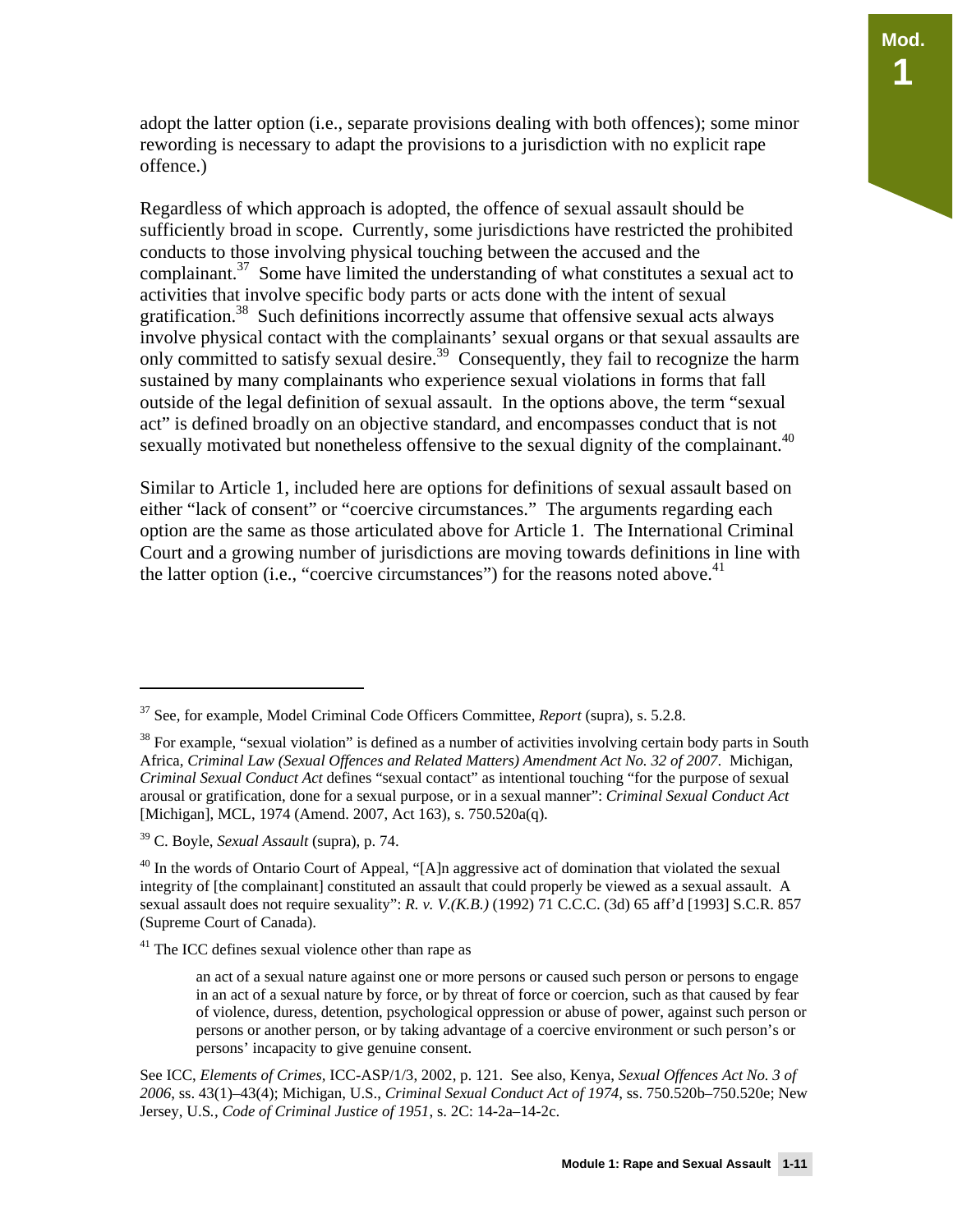## **Article 3. Definition of the offence of aggravated rape or sexual assault**

- (1) A person commits an aggravated rape or an aggravated sexual assault when any one of the following aggravating factors applies:
	- (a) the complainant suffers grievous bodily or mental harm as a result of the sexual assault;
	- (b) the complainant is under the age of 18 years, or is by reason of age exceptionally vulnerable;
	- (c) the complainant is physically or mentally disabled;
	- (d) the accused is the complainant's parent, guardian or caretaker, or is otherwise in a position of trust or authority over the complainant;
	- (e) the accused is one of a group of two or more persons participating in the commission of the sexual assault;
	- (f) the accused used a firearm or other weapon for the purpose of, or in connection with, the commission of the sexual assault; and
	- (g) there is evidence that the offence was motivated by bias, prejudice or hate based on race, national or ethnic origin, language, colour, religion, sex, age, mental or physical disability, sexual orientation, gender identity or any other similar factor. $42$

### *Commentary: Article 3*

In light of the breadth of the offences of rape and sexual assault, many jurisdictions have recognized that some are committed in such an offensive manner that they warrant heavier penalties.<sup>43</sup> Article 3 therefore stipulates a number of situations where a perpetrator is considered to have committed aggravated rape or aggravated sexual assault.

## **NOTE:**

 $\overline{a}$ 

**Mod.** 

**1** 

The following provisions provide essential interpretive guidance with respect to key concepts within the definitions of rape and sexual assault.

<sup>42</sup>See South Africa, *Criminal Law Amendment Act 105 of 1997*, s. 51(1); Namibia, *Combating of Rape Act of 2000*, s.3(1); Canada, *Criminal Code,* s. 718.2 — for aggravating factors in sentencing. In Canada, sexual assaults are further categorized into sexual assault, sexual assault with a weapon, threats to a third party or causing bodily harm, and aggravated sexual assault. See Canada, *Criminal Code*, R.S.C. 1985, c. C-46, ss. 271–273

<sup>43</sup> Model Criminal Code Officers Committee, *Report* (supra), p. 203.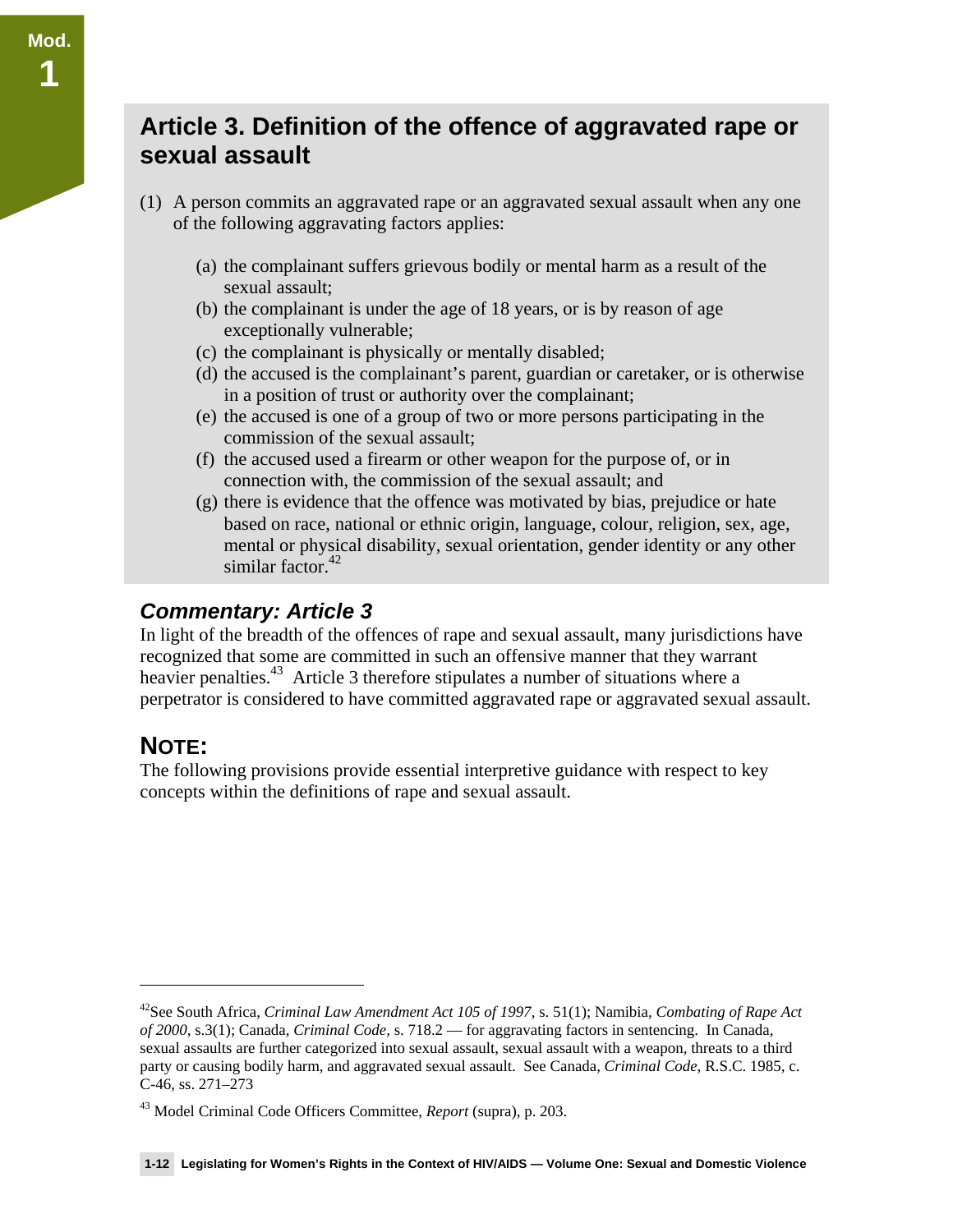**Mod.** 

**1** 

## **Article 4. Defining "consent" or "coercive circumstances"**

*[Two options for Article 4 are provided below. Option 1 (Article 4A) defines the concept of "consent" and when it cannot be inferred or invoked as a defence to a charge of rape or sexual assault. If the approach of defining rape and/or sexual assault based on lack of consent is chosen with respect to Articles 1 and/or 2 above (i.e., Articles 1A and 2A), then Article 4A needs to be enacted. If the approach of defining these offences based on "coercive circumstances" has been chosen (i.e., Articles 1B and 2B), then Article 4B needs to be enacted.]*

## *Option 1: Article 4A. Consent*

- (1) For the purposes of this Act, consent must be given voluntarily, as a result of the complainant's free will, assessed in the context of the surrounding circumstances.
- (2) Consent cannot be inferred by reason of:
	- (a) any words or conduct of a complainant where force, threat of force, coercion or taking advantage of a coercive environment undermined the complainant's ability to give voluntary and genuine consent;
	- (b) any words or conduct of a complainant where the complainant is incapable of giving genuine consent; or
	- (c) the silence of, or lack of resistance by, a complainant to the alleged sexual violence.<sup>44</sup>
- (3) It is not a defence to a charge of rape or sexual assault that the accused believed that the complainant consented to the activity that forms the subject-matter of the charge, where:
	- (a) the accused's belief arose from the accused's self-induced intoxication or recklessness or wilful blindness; or
	- (b) the accused did not take reasonable steps, in the circumstances known to the accused at the time, to ascertain that the complainant was consenting.<sup>45</sup>

### *Commentary: Article 4A*

-

The question of the *mens rea* (or mental element) of rape has been approached in different ways. In some jurisdictions, actual knowledge of non-consent is required to find the accused criminally responsible. Other jurisdictions have enumerated particular

<sup>44</sup> This language comes from ICC, *Rules of Procedure and Evidence,* U.N. Doc. PCNICC/2000/1/Add.1, 2000, Rule 70.

<sup>45</sup> The language of Section (4) comes from Canada, *Criminal Code,* s. 273.2. See also, New South Wales (NSW), Australia, *Crimes Act of 1900,* s. 61HA.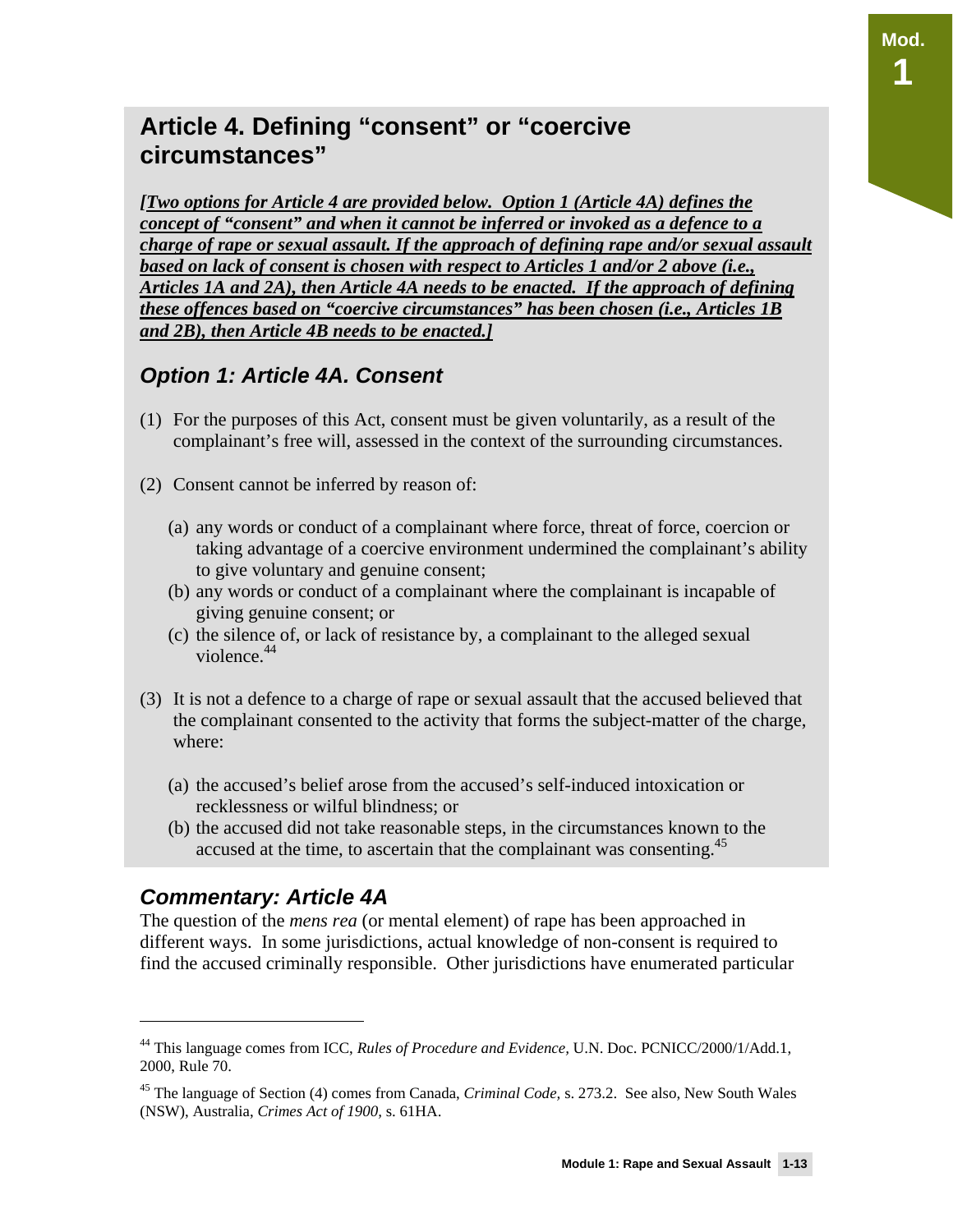$\overline{a}$ 

factors which negate consent or have specified different standards of knowledge.<sup>46</sup> A number of jurisdictions ensure that an accused cannot escape culpability for failing to take reasonable steps to ascertain the complainant's consent. $47$ 

It should never be necessary to prove that the accused forcibly overcame the physical resistance of the complainant in order to demonstrate non-consent.48 The *Rules of Procedure and Evidence* of the International Criminal Court (ICC) state that inferring consent from the absence of proof of the use of physical force by the accused goes against international standards of evidence in cases of sexual violence.<sup>49</sup> In *M.C. v. Bulgaria,* the European Court of Human Rights found that

any rigid approach to the prosecution of sexual offences, such as requiring proof of physical resistance in all circumstances, risks leaving certain types of rape unpunished and thus jeopardizing the effective protection of the individual's sexual autonomy.<sup>50</sup>

### *Option 2: Article 4B. Coercive Circumstances*

(1) For the purposes of this Act, "coercive circumstances" include, but are not limited to:

- (a) the application of force, whether explicit or implicit, direct or indirect, physical or psychological, against any person, or any use of force which damages or destroys such person's movable or immovable property;
- (b) threats, whether verbal or through conduct, direct or indirect, to cause any form of harm to any person or to damage or destroy such person's movable or immovable property under circumstances where it is not reasonable for the complainant to disregard the threats;

<sup>46</sup> See, for example, Rule 70 of the *Rules of Procedure and Evidence* of the ICC. The Canadian *Criminal Code* lists factors which negate purported consent (s. 273.1) and restrict the defence of a "mistaken belief in consent" to cases where the accused took reasonable steps to ascertain the complainant's consent (s. 273.2).

 $47$  See the laws in New Zealand, Canada and England, cited by the Victorian Law Reform Commission [Australia], *Sexual Offences: Final Report*, 2004, p. 417. See also, U.K. Home Office Report, *Setting the Boundaries: Reforming the Law on Sex Offences*, 2000.

<sup>&</sup>lt;sup>48</sup> Various courts have explicitly rejected the pernicious "rape myth" (i.e., the myth that unless women resist sexual activity they must be consenting) that has led to systemic discrimination against women in the criminal law. See, for example, *R. v. Ewanchuk* [1999] 1 S.C.R. 330 (Supreme Court of Canada). In *Ewanchuk*, the court quoted from Susan Estrich: "[R]ape is assuredly not the only crime in which consent is a defence; but it is the only crime that has required the victim to resist physically in order to establish nonconsent": "Rape," 95 *Yale Law Journal* 1087 (1986): 1090.

<sup>49</sup> See Rule 70 of *Rules of Procedure and Evidence* of the ICC. In *Kunarac*, the Appeals Chamber of the ICTY found that there is no "resistance" requirement in customary international law. It maintained that such a requirement is "wrong on the law and absurd on the facts": *Prosecutor v. Kunarac, Kovac and Vukovic*, judgment of 12 June 2002, Appeals Chamber, para. 128.

<sup>50</sup> *M.C. v. Bulgaria*, Application No. 3927/98, judgment of 4 December 2003, para. 166.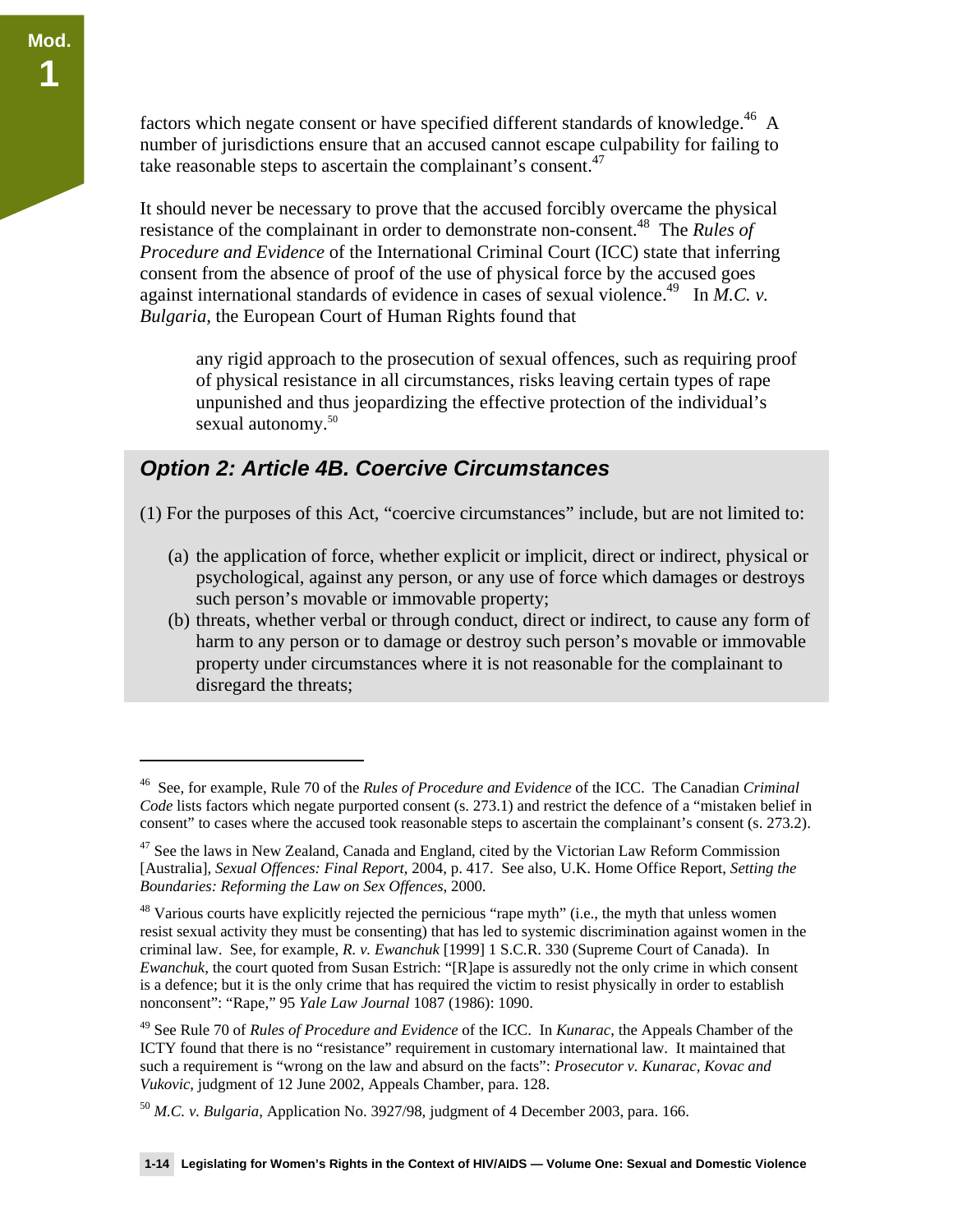- (c) abuse of power or authority, whether explicit or implicit, direct or indirect, to the extent that the complainant is inhibited from indicating his or her resistance to such an act or his or her unwillingness to participate in such an act;
- (d) circumstances where the complainant is unlawfully detained;
- (e) circumstances where the complainant is under the age of fourteen years, and the accused is more than three years older than the complainant;
- (f) circumstances where the complainant is affected by:
	- (i) physical disability, mental incapacity or other inability, whether permanent or temporary;
	- (ii) any medicine, drug, alcohol or other substance which mentally incapacitates the complainant;
	- (iii) unconsciousness; or
	- (iv) sleep or lack of sleep;

to such an extent that the complainant is rendered incapable of understanding the nature of the sexual act or is deprived of the opportunity to communicate unwillingness to submit to, or to engage in, the sexual act;

- (g) circumstances where the complainant submits to or engages in the sexual act by reason of having been induced, whether verbally or through conduct, by the accused, or by some other person to the knowledge of the accused, to believe that the accused or the person with whom the sexual act is being committed is some other person;
- (h) circumstances where, as a result of the fraudulent misrepresentation of some fact by, or any fraudulent conduct on the part of, the accused, or by or on the part of some other person to the knowledge of the accused, the complainant is unaware that a sexual act is being committed with him or her; or
- (i) circumstances where the presence of more than one person is used to intimidate the complainant. $51$

## **NOTE:**

 $\overline{a}$ 

Historically, rape or other sexual assault within a marriage was often considered lawful in some jurisdictions. Criminalizing marital rape or other sexual assault is required by international human rights standards.

## **Article 5. Marital rape**

(1) No marriage or other relationship shall constitute a defence to a charge of rape or sexual assault under this Act. $52$ 

<sup>&</sup>lt;sup>51</sup> This wording is derived from a combination of Namibia, *Combating of Rape Act 8 of 2000*, s. 2(2)(a)-(i), and Kenya, *Sexual Offences Act of 2006,* art. 43(2)(c). For other examples of definitions of "coercive circumstances," see Lesotho, *Sexual Offences Act No. 29 of 2003*, s. 32; *Criminal Sexual Conduct Act*  [Michigan], MCL, 1974, s. 750.520b(1)(f).

<sup>52</sup> Article 5 is derived from Namibia, *Combating of Rape Act No. 8 of 2000;* see also, South Africa, *Criminal Law (Sexual Offences and Related Matters) Amendment Act No. 32 of 2007*, s. 56 (1).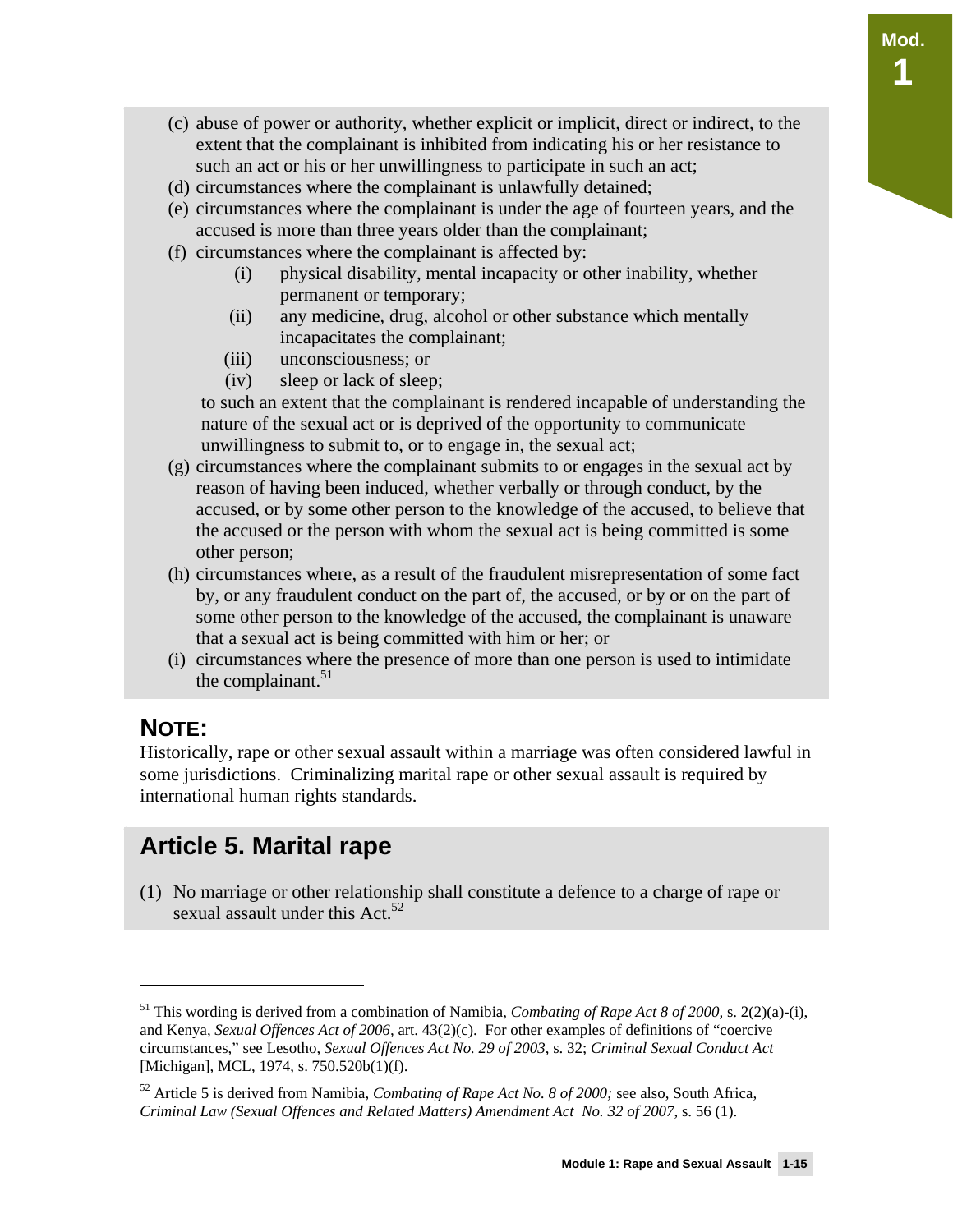### *Commentary: Article 5*

The U.N. General Assembly specifically identified marital rape and other forms of sexual assault as an act of gender-based violence in its 1993 *Declaration on the Elimination of Violence against Women*. 53 The Declaration calls on states to "exercise due diligence to investigate and punish acts of violence against women, whether committed by the State or by private actors."54 Marital rape and sexual violence occurring within the family are also explicitly listed in the *Beijing Declaration and Platform for Action* as a form of violence against women which states have a duty to combat.<sup>55</sup> The U.N. Human Rights Committee — the body tasked with monitoring the implementation of the *International Covenant on Civil and Political Rights* (ICCPR)<sup>56</sup> — has issued statements and recommendations to a number of countries urging them to take effective measures to combat marital rape and ensure that violence against women constitutes an offence punishable under criminal law.<sup>57</sup> The fact that marital rape and sexual assault often occurs in the home — or in other "private" settings — does not absolve states of their responsibility to protect women.

In both statutory and common law, examples exist where marriage is treated as an exemption to the crime of rape.<sup>58</sup> Exemptions for rape within marriage reinforce the view that wives are the property of their husbands and that women do not have the right to make independent choices about their actions, bodies and sexuality. Marriage vows

 $\overline{a}$ 

<sup>57</sup> The countries include Uzbekistan, Sri Lanka, Greece, Thailand, Zimbabwe, the former Yugoslav Republic of Macedonia and Tanzania. The Committee considers the failure to criminalize marital rape as a violation of art. 3, 6, 7, and 26 of the ICCPR. For an example, see U.N. Human Rights Committee, "Concluding Observations of the Human Rights Committee: Uzbekistan," 26/04/2001, CCPR/CO/71/UZB, Seventy-First Session, Consideration of Reports Submitted by States Parties Under Article 40 of the Covenant, online: www.unhchr.ch/tbs/doc.nsf/0/537007e299bf539ec1256a2a004b86cb?Opendocument.

58 For example, rape within marriage is not illegal in Botswana and Tanzania. In Kenya, *Sexual Offences Act No. 3 of 2006*, the section defining when rape shall be considered unlawful "shall not apply in respect of persons who are lawfully married to each other" (s.43(5)). While Zimbabwe's legislation provides that marriage is not a defence to rape (or other sexual crimes), the law requires that no prosecution may be instituted against any husband for raping or indecently assaulting his wife without the authorization of the Attorney General: Zimbabwe, *Criminal Law (Codification and Reform Act No. 23 of 2004*, s. 68(a). For more on this subject, see (LAC), *Rape in Namibia* (supra), c. 18. The foundation of the marital rape exception can be traced to  $17<sup>th</sup>$  century English jurisprudence, although it no longer forms part of the law of England. See, for example, R.K. Bergen, *Marital Rape: New Research and Directions*, National Online Resource Center on Violence Against Women, 2006, p. 2. See also, L. E. Eskow, "The ultimate weapon?: demythologizing spousal rape and reconceptualizing its prosecution," *Stanford Law Review* 48 (1996): 680; and U.S. National Center for Victims of Crime, "Public Policy, Issues: Spousal Rape," online: http://www.ncvc.org/ncvc/main.aspx?dbID=dash\_Home, citing D. Russel*, Rape in Marriage: Expanded and Revised Edition With a New Introduction*, (Bloomington and Indianapolis: Indiana University Press, 1990), p. 17.

<sup>53</sup> DEVAW, art. 2.

<sup>54</sup> DEVAW, art. 4.

<sup>55</sup> *Beijing Declaration and Platform for Action*, Fourth World Conference on Women, 15 September 1995, A/CONF.177/20 (1995) and A/CONF.177/20/Add.1 (1995).

<sup>56</sup> *International Covenant on Civil and Political Rights,* 16 December 1966, 999 U.N.T.S. 171 (entered into force 23 March 1976) [ICCPR].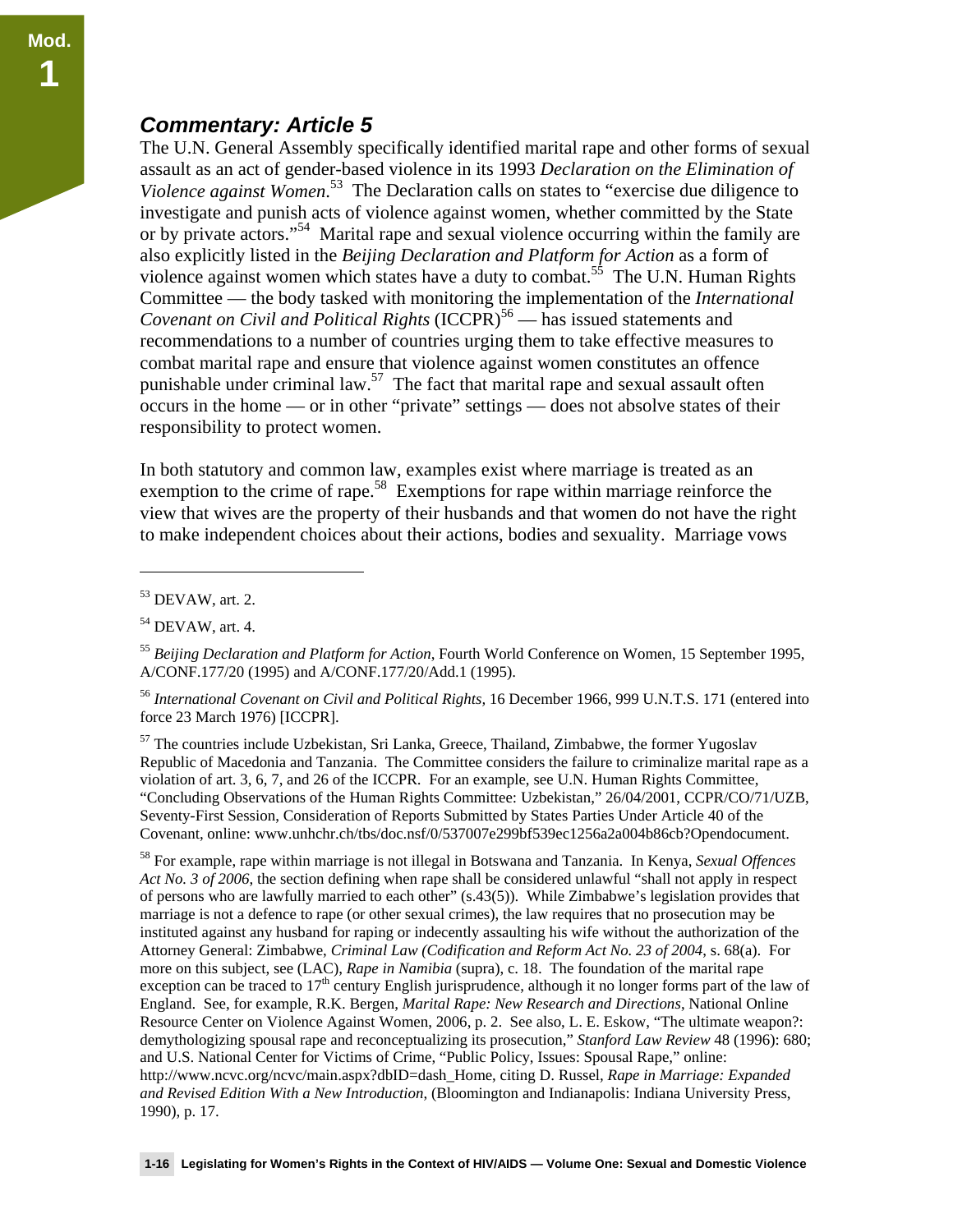are not an agreement to sexual intercourse at any time and under any circumstances, regardless of whether a party to the marriage is drunk, violent or abusive. The European Court of Human Rights has stated that the abolition of the marital rape exemption conforms not only with "a civilised concept of marriage but also, and above all, with the fundamental objectives of the Convention, the very essence of which is respect for human dignity and human freedom."<sup>59</sup>

In the context of the HIV/AIDS epidemic, the explicit criminalization of marital rape and other forms for sexual assault also signals recognition that married women are not immune from the risk of HIV transmission in violent or forced sex.<sup>60</sup> Criminalization of marital rape recognizes that an inability to negotiate safer sex or insist on spousal fidelity as a result of fear of violence exacerbates the risk of HIV transmission.<sup>61</sup> The failure to recognize marital rape as rape may also pose a barrier for survivors to access health services, including post-exposure prophylaxis for HIV.

National laws criminalizing marital rape cover a spectrum, from removing marital rape exemptions in criminal law, to adding text specifying that marriage is not a defence to a charge of rape.<sup>62</sup> Some countries have explicitly built a clause into their definition of rape that specifies that the crime is perpetrated by one person "whether or not married to the other person."<sup>63</sup> Such a clause may also be included in laws to address domestic violence. Explicitly excluding the defence of marriage may be a preferable option where the existence or possibility of rape occurring with marriage remains a matter of widespread denial. $64$ 

<sup>59</sup> *CR v. UK,* European Court of Human Rights (ECHR), judgment of 22 November 1995, Publications of the European Court of Human Rights, Series A, No 335-C, para. 42.

<sup>&</sup>lt;sup>60</sup> WHO, *Violence Against Women and HIV/AIDS: Setting the Research Agenda, Meeting Report, 2000;* Namibia, *Combating of Rape Act of 2000,* s. 2(1)(a-b).

<sup>61</sup> U.N. Secretary-General's Task Force, *Facing the Future Together* (supra).

 $62$  For example, in Canada, sexual assault within marriage became criminal for the first time in 1983 when the marital rape exemption was repealed: *Criminal Law Amendment Act*, S.C. 1980-81-82, c. 125, s. 6. In the U.K. the marital rape exemption was abolished in its entirety in 1991 when the House of Lords held that it was an outdated and offensive common-law fiction:  $R$ ,  $v$ ,  $R$ . A corresponding amendment to the statutory law in the U.K. was made through Section 147 of the *Criminal Justice and Public Order Act*, 1994. Removal of marriage as a defence to rape is the approach taken in Namibia, *Combating of Rape Act No. 8 of 2000*, s. 3. See also Lesotho, *Sexual Offences Act No. 29 of 2003*, s. 3(3).

<sup>63</sup> This wording is derived from Zimbabwe, *Sexual Offences Act of 2001*, s. 8(1), which has been since repealed by Zimbabwe, *Criminal Law (Codification and Reform) Act of 2004,* c. 9:23.

<sup>64</sup> See D. Hubbard., "Making rape in marriage illegal," *The Namibian*, 30 April 1999, online via: www.namibian.com.na/.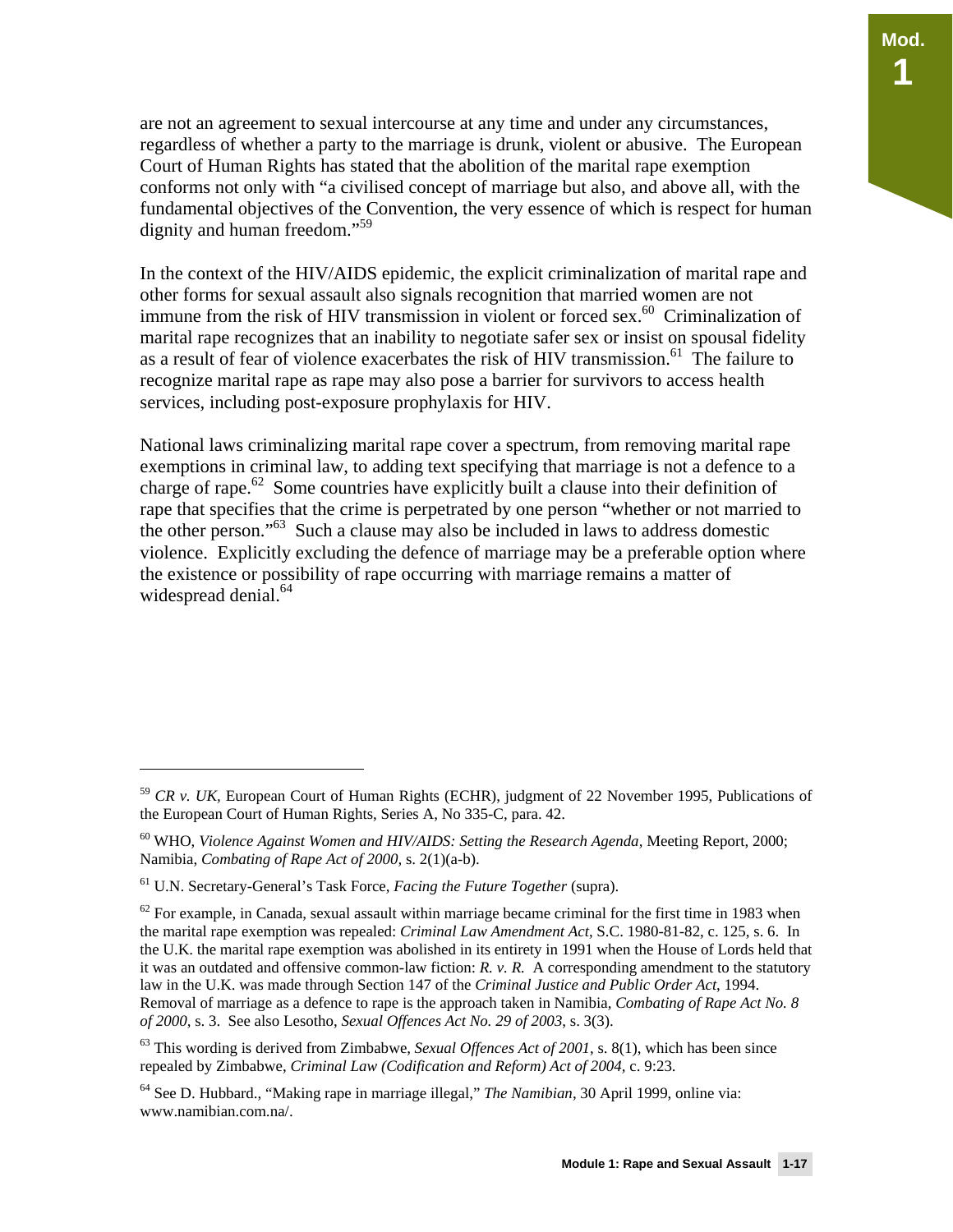# **B. Evidence and Procedure**

#### **NOTE:**

 $\overline{a}$ 

**Mod.** 

**1** 

Some rules of evidence that put into question the credibility of certain witnesses can cause revictimization of the complainant, pose undue challenges to successful prosecution and violate human rights standards.

### **Article 6. Abolition of cautionary rules**

- (1) A court may not treat the evidence of a witness in criminal proceedings involving the alleged commission of a sexual offence with caution merely because that witness is:
	- (a) the complainant in the proceedings; or
	- (b) less than 18 years of age. $65$

### **Article 7. No requirement for corroboration**

(1) In a case of rape or sexual assault, no corroboration of the complainant's testimony shall be required.<sup>66</sup>

#### *Commentary: Articles 6 and 7*

Cautionary rules and the requirement for corroboration are two distinct rules of evidence that often intersect. Cautionary rules require judges and juries to exercise special caution when considering the evidence of certain witnesses — such as complainants in sexual assault cases, women and children — on the grounds that the evidence of such witnesses is inherently potentially unreliable.<sup>67</sup> Cautionary rules are commonly invoked in sexual assault cases, where a complainant is the only witness to the offence.<sup>68</sup> The requirement for corroboration is a rule found in some jurisdictions that prohibits a criminal conviction being obtained upon the uncorroborated testimony of a complainant.<sup>69</sup> Prosecution of

<sup>65</sup> See Namibia, *Combating of Rape Act No. 8 of 2000*, art. 5; see also, South Africa, *Criminal Law (Sexual Offences and Related Matters) Amendment Act 32 of 2007,* s. 60.

<sup>66</sup> This language comes from Rule 96 of the *Rules of Procedure and Evidence* of both the ICTR and the ICTY. Likewise, the *Rules of Procedure and Evidence* of the ICC prohibit the requirement of corroborating evidence particularly in sexual violence cases: ICC, *Rules of Procedure and Evidence,* Rule 63.4. See also, s. 274 of the Canadian *Criminal Code,* s. 23AB of New Zealand, *Evidence Act of 1908* and s. 450C of NSW, Australia, *Crimes Act of 1900.*

<sup>67</sup> South African Law Reform Commission, *Project 107* (supra)*,* p. 175.

 $^{68}$  A. T. Morris, "The empirical, historical and legal case against the cautionary instruction: a call for legislative reform," *Duke Law Journal* 1 (1988): 154–173, p. 154.

 $69$  See M. Anderson, "The legacy of the prompt complaint requirement, corroboration requirement, and cautionary instructions on campus sexual assault," *Boston University Law Review* 84 (2004): 945–1022, at 948, for a general description of the corroboration requirement. By way of example, the criminal law of Scotland requires that each essential element of a charge be supported by evidence from at least two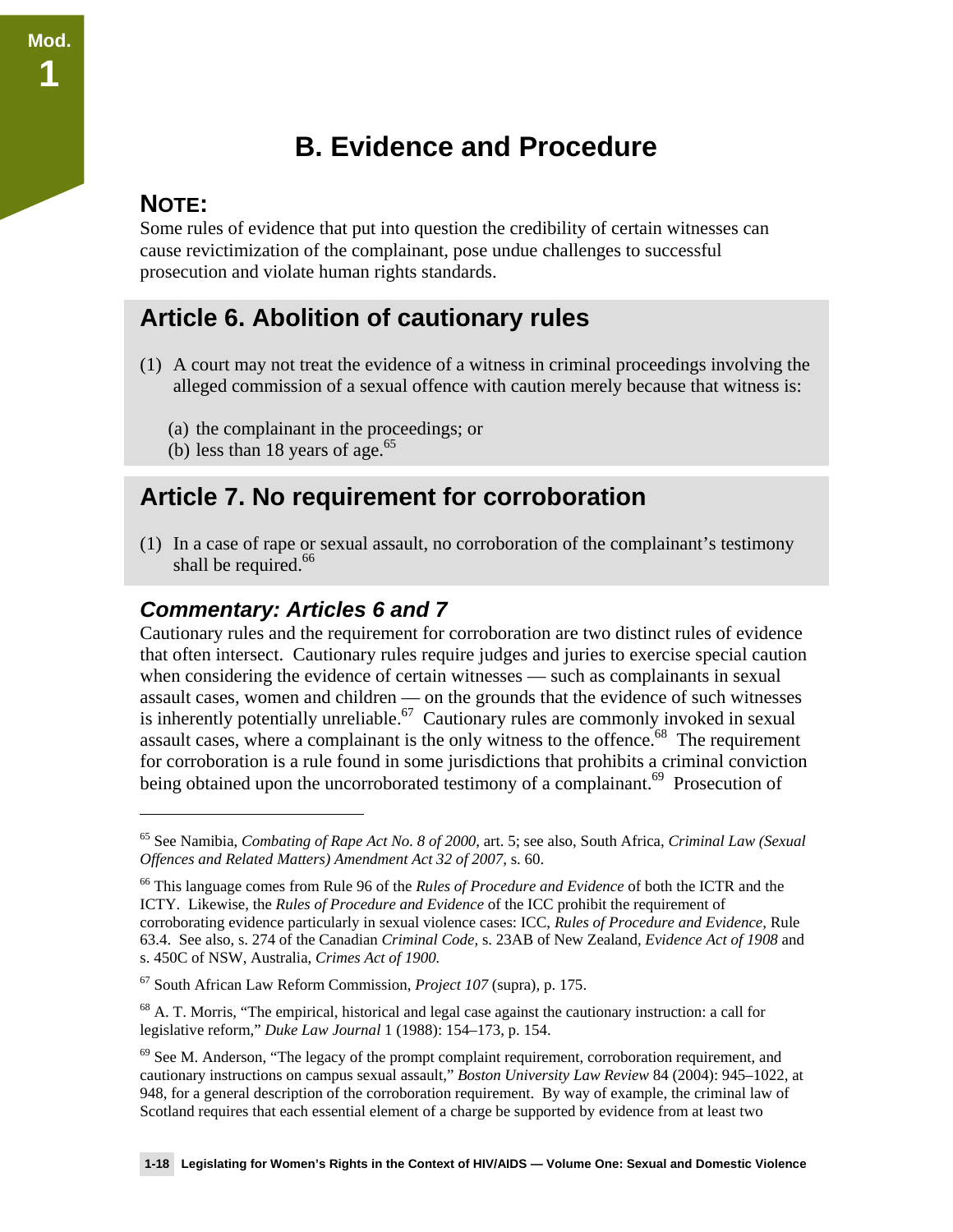sexual assault cases is particularly affected by this requirement because rape and sexual assault often take place in private.

These rules of evidence lack empirical basis and are rooted in antiquated stereotypes of women and children. Historically, various courts in common law and Roman-Dutch law systems justified these evidentiary rules on the contentions that an accusation of rape or sexual assault is relatively easy to make and difficult to disprove and that women and children are prone to lie and to fantasize about sexual matters.<sup>70</sup> Similar contentions were found in sharia law.<sup>71</sup> The validity of such claims was unequivocally rejected by the Supreme Court of Appeal of South Africa.<sup>72</sup> With regard to the claim that an accusation of rape or sexual assault is relatively easy to make and difficult to disprove, the Supreme Court of Appeal of South Africa found that complainants in sexual assault cases, particularly women, often encounter significant risks of secondary victimization when pursuing legal recourses against the perpetrators.<sup>73</sup> The claim that women and children are prone to lie and to fantasize about sexual matters was similarly dismissed in the face of growing empirical evidence that "refutes the notion that women lie more easily or frequently than men, or that they are intrinsically unreliable witness."<sup>74</sup> The credibility of testimonies given by children has also been affirmed. The Supreme Court of Canada, for example, has adopted the position that the evidence of children is as reliable as that of adults.<sup>75</sup>

Furthermore, a growing body of case law has considered these rules of evidence in violation of human rights standards. The Supreme Court of Namibia, for example, found that cautionary rules violated the constitutional prohibition on discrimination against women.<sup>76</sup> Similarly, the Kenya Court of Appeal found the requirement for corroboration

70 South African Law Reform Commission, *Project 107* (supra), pp. 459–460 and 474. In common law, the rules are generally attributed to the writings of Lord Hale, a  $17<sup>th</sup>$  century English chief justice: M. Hale, *The History of the Pleas of the Crown* (1st Am. ed. 1847), pp. 633–636, as cited in *P. v. Rincon-Pineda* (1975) 14 Cal.3d 864 (Supreme Court of California).

 $71$  In some interpretations of sharia law, a woman's testimony, like that of a minor or a person without necessary capacity, is worth half that of a man. See A. Akiyode-Afolabi, *Democracy, Women's Rights and Sharia Law in Nigeria,* PeaceWomen Project. 2003, online via: www.peacewomen.org/news/Nigeria/newsarchive03/Shariawomen.html.

<sup>72</sup> *S. v. Jackson,* [1998] ZASCA 13 (Supreme Court of Appeal of South Africa).

 $73$  Ibid., para. 14.

 $74$  Ibid., paras. 14–15; see also, K. Mack, "Continuing barriers to women's credibility: a feminist perspective on the proof process," *Criminal Law Forum* 4 (1993): 327–353, at 336.

<sup>75</sup> *R. v. W. (R.)*, [1992] S.C.R. 122 (Supreme Court of Canada), paras. 24–26. The Court cited the following text from Wilson J.'s decision in *R. v. B. (G.),* [1990] 2 S.C.R. 30 (Supreme Court of Canada), with approval: "While children may not be able to recount precise details and communicate the when and where of an event with exactitude, this does not mean that they have misconceived what happened to them and who did it."

<sup>76</sup> *S. v. D.*, [1992] 1 SA 509 (High Court of Namibia), at 516H, cited with approval in *S. v. K* [1999] NR 348 (Supreme Court of Namibia).

different sources to procure successful conviction. See E. Angiolini (Lord Advocate of Scotland), *Lord Advocate's Rape Crisis Speech*, March, 2008, online via: www.crownoffice.gov.uk.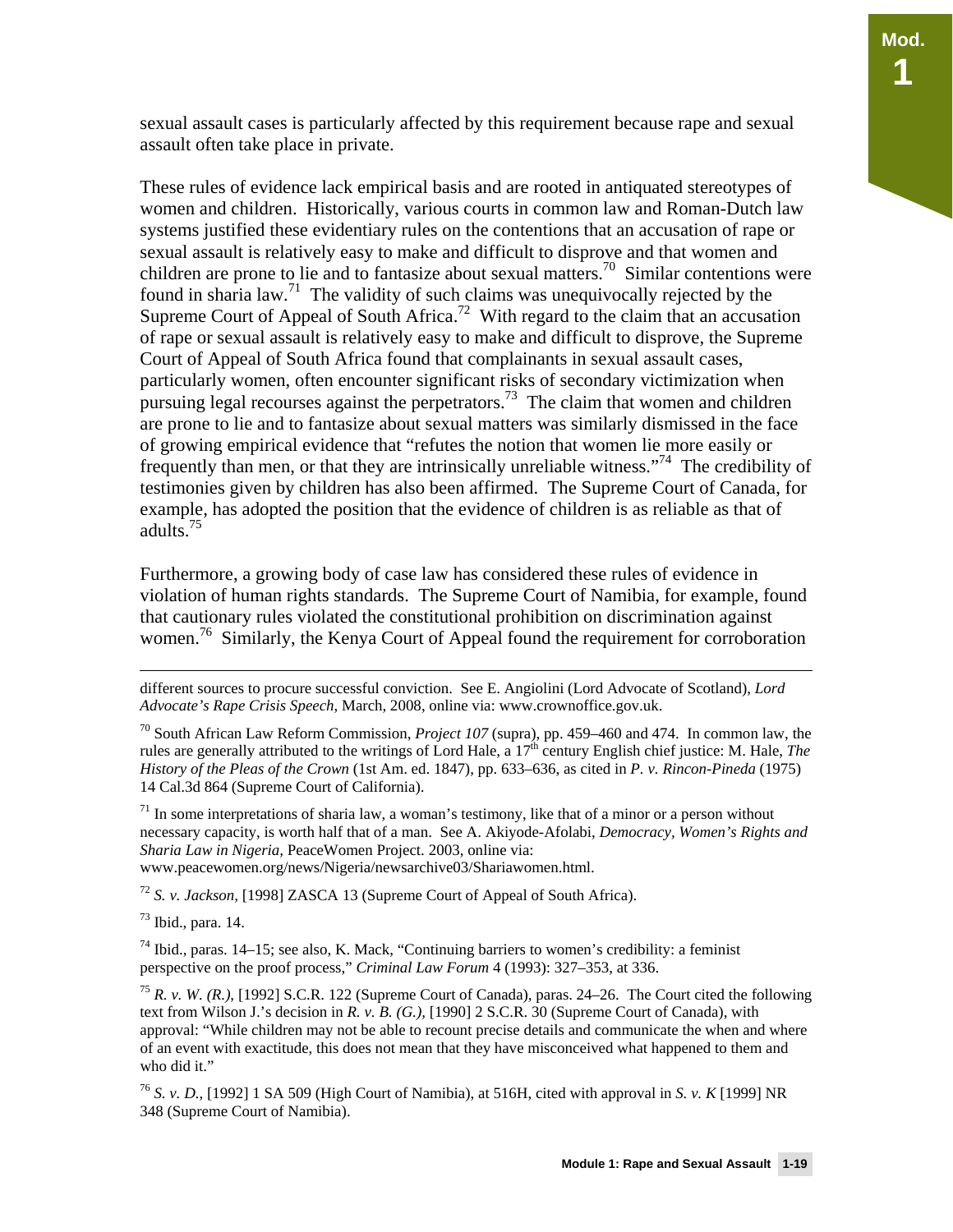in sexual assault cases unconstitutional because it discriminated against women and girls.<sup>77</sup> These rules have been abolished by some southern African legislatures.<sup>78</sup> Such legislative reforms also bring rules of evidence more in accordance with the United Nations Standards and Norms in Crime Prevention and Criminal Justice.<sup>79</sup> Commentators have praised these developments as better protecting women's rights by encouraging survivors of rape and sexual assaults to come forward, and facilitating successful prosecution.<sup>80</sup>

Articles 6 and 7 respectively address cautionary rules and the need for corroboration, recognizing each as a distinct rule of evidence with overlapping but separate rationales. Article 6 explicitly prohibits extra caution being taken with respect to the evidence of certain witnesses in sexual assault cases. $81$  This phrasing is considered preferable over legislation that merely abolishes the requirement to exercise special caution, which still permits judges to apply cautionary rules on a discretionary basis.<sup>82</sup> Article 7 establishes that no corroboration of the complainant's testimony is required.

### **Article 8. Evidence of previous consistent statements**

(1) Evidence relating to previous consistent statements by the complainant in a case of rape or sexual assault shall be admissible, but no inference may be drawn only from the fact that no such previous statements have been made. $83$ 

 $\overline{a}$ 

80 B. Bedont and K. Hall Martinez, "Ending impunity for gender crimes under the International Criminal Court," *The Brown Journal of World Affairs* 6(1): 65–85, at 78; HRW, *International Justice for Women: The ICC Marks a New Era,* Human Rights Watch Backgrounder, 1 July 2002; B Lopi, "Taking stock" (supra).

81 See, for example, the Model Criminal Code Officers Committee, *Report* (supra), ss. 5.2.40 and 5.2.41. Section 5.2.40 stipulates that "the judge must not warn, or suggest in any way to, the jury that the law regards complainants in sexual cases as a less reliable class of witness." The same prohibition is applied to children witnesses (s. 5.2.41).

 $82$  See K. Mack, "Continuing barriers to women's credibility: a feminist perspective on the proof process," *Criminal Law Forum* 4 (1993): 327–353. See, for example, U.K., *Criminal Justice and Public Order Act of 1994*, s. 32 (1): "Any requirement whereby at a trial on indictment it is obligatory for the court to give the jury a warning about convicting the accused on the uncorroborated evidence of a person merely because that person is … b) where the offence charged is a sexual offence, the person in respect of whom it is alleged to have been committed, is hereby abrogated."

83 See South Africa, *Criminal Law (Sexual Offences and Related Matters) Amendment Act 32 of 2007*, s. 58; Namibia, *Combating of Rape Act of 2000*, s. 6. Various jurisdictions forbid the admission of statements made by witnesses before they give evidence during a criminal trial, but make an exception for a rape complainant who made a "previous consistent statement" at the first reasonable opportunity. While this

<sup>77</sup> *Mukungu v. Republic*, [2003] 2 EA (Kenya Court of Appeal).

<sup>78</sup> For examples of legislation that abolishes cautionary rules, see South Africa, *Criminal Law (Sexual Offences and Related Matters) Amendment Act No. 32 of 2007*, s. 60; Namibia, *Combating of Rape Act No. 8 of 2000*, s. 7. See also, Tanzania, *Sexual Offences Special Provisions Act No. 4 of 1998*, s. 27, for an example of legislation that eliminates the corroboration requirement.

<sup>&</sup>lt;sup>79</sup> U.N. General Assembly, "Crime Prevention and Criminal Justice Measures to Eliminate Violence Against Women," A/RES/52/86, 2 February 1998, Annex II, 7(d).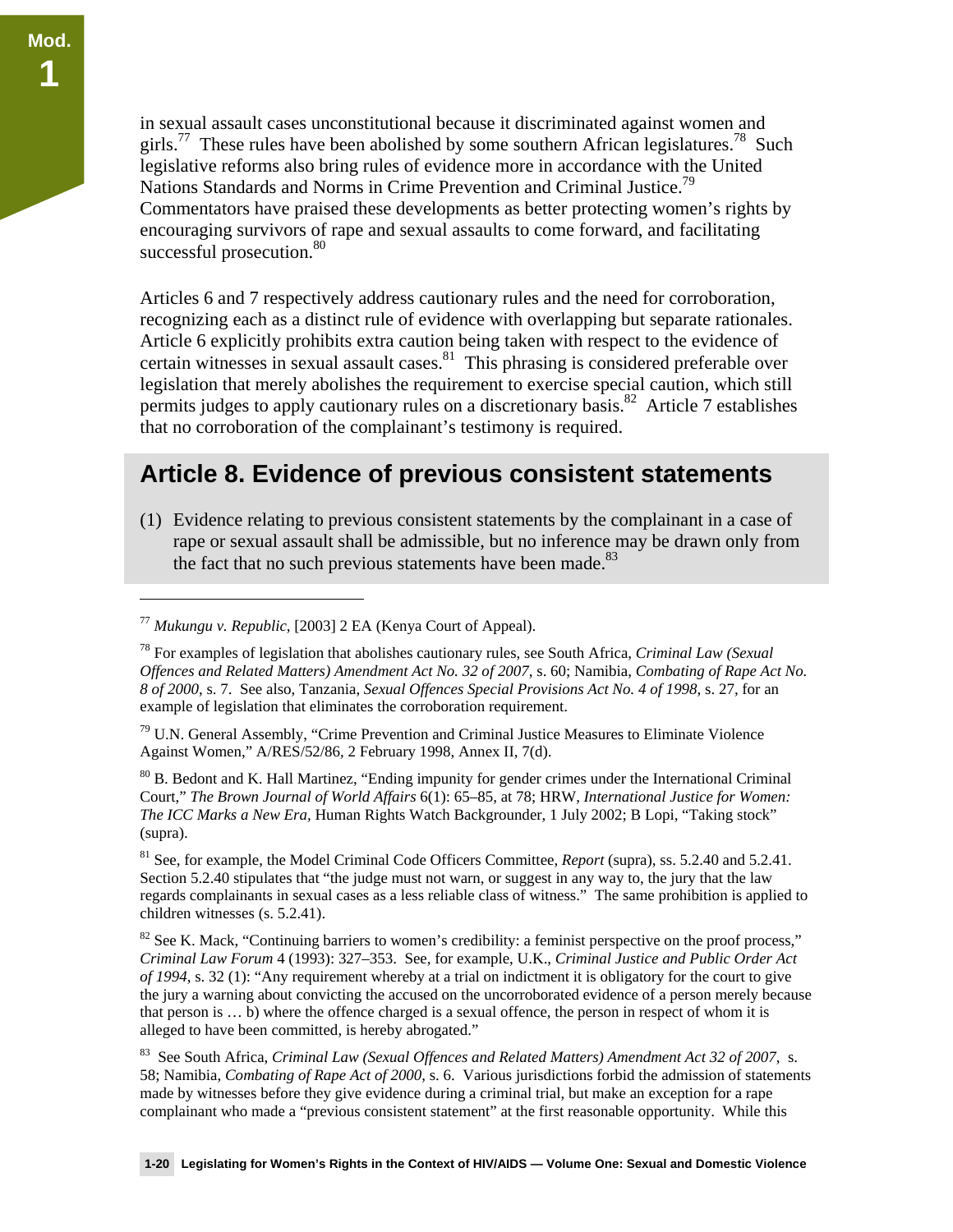### **Article 9. Evidence of period of delay between offence and complaint**

(1) In any proceedings against a person under this Act, the court may not draw any inference from the length of any delay between the alleged commission of such offence and the reporting thereof.<sup>84</sup>

### **Article 10. Similar fact evidence**

- (1) A court before which criminal proceedings are pending, where the accused is charged with the commission of any sexual offence, shall, subject to the provisions of Section (2), admit evidence of the commission or alleged commission of similar offences by the accused upon application made to such court and may consider such evidence in relation to any matter to which it is relevant.
- (2) The court may only admit evidence as referred to in Section (1) if such evidence:
	- (a) has significant probative value that is not substantially outweighed by its potential for unfair prejudice to the accused; and
	- (b) is not intended merely to prove the character of the accused.
- (3) The court shall record the reasons for its decision to admit or to refuse evidence as referred to in Section  $(1)$  as part of the proceedings.<sup>85</sup>

#### *Commentary: Article 10*

Similar fact evidence is evidence of a feature associated with an accused person that exists independently of the circumstances surrounding the commission of the alleged offence, but which is relevant to the alleged offence.<sup>86</sup> As a general rule of evidence, evidence is often not admissible if it proves only that the accused has the propensity or

exception can help to counter a defence of consent, it is open to misuse: If a complainant delayed reporting the rape, the court may question his or her credibility. Therefore, if legislated, the exception must balance the potential utility of the exception with the opportunity for abuse. See B. Pithey et al, *Legal Aspects of Rape in South Africa* (supra), c. 8.

<sup>84</sup> See South Africa, *Criminal Law (Sexual Offences and Related Matters) Amendment Act 32 of 2007*, s. 59; Namibia, *Combating of Rape Act of 2000,* s. 7. The barriers to reporting rape are well-documented. They include a fear of not being believed, problems with physical access to police, fear of retaliation, anxiety about the legal process, and realistic assessments of the low chance of a successful conviction. See, for example, J. Kim, *Rape and HIV Post-Exposure Prophylaxis: The Relevance and the Reality in South Africa,* Discussion Paper, WHO meeting on violence against women and HIV/AIDS, 2000, at 6.

<sup>85</sup> See Namibia, *Combating of Rape Act of 2000,* art. 16. According to the United States Federal Rules of Evidence, in a sexual offence case "evidence of the defendant's commission of another offence or offences of sexual assault is admissible, and may be considered on any matter to which it is relevant" (28 USC Rule 413).

<sup>86</sup> South African Law Reform Commission, *Project 107* (supra), p. 210.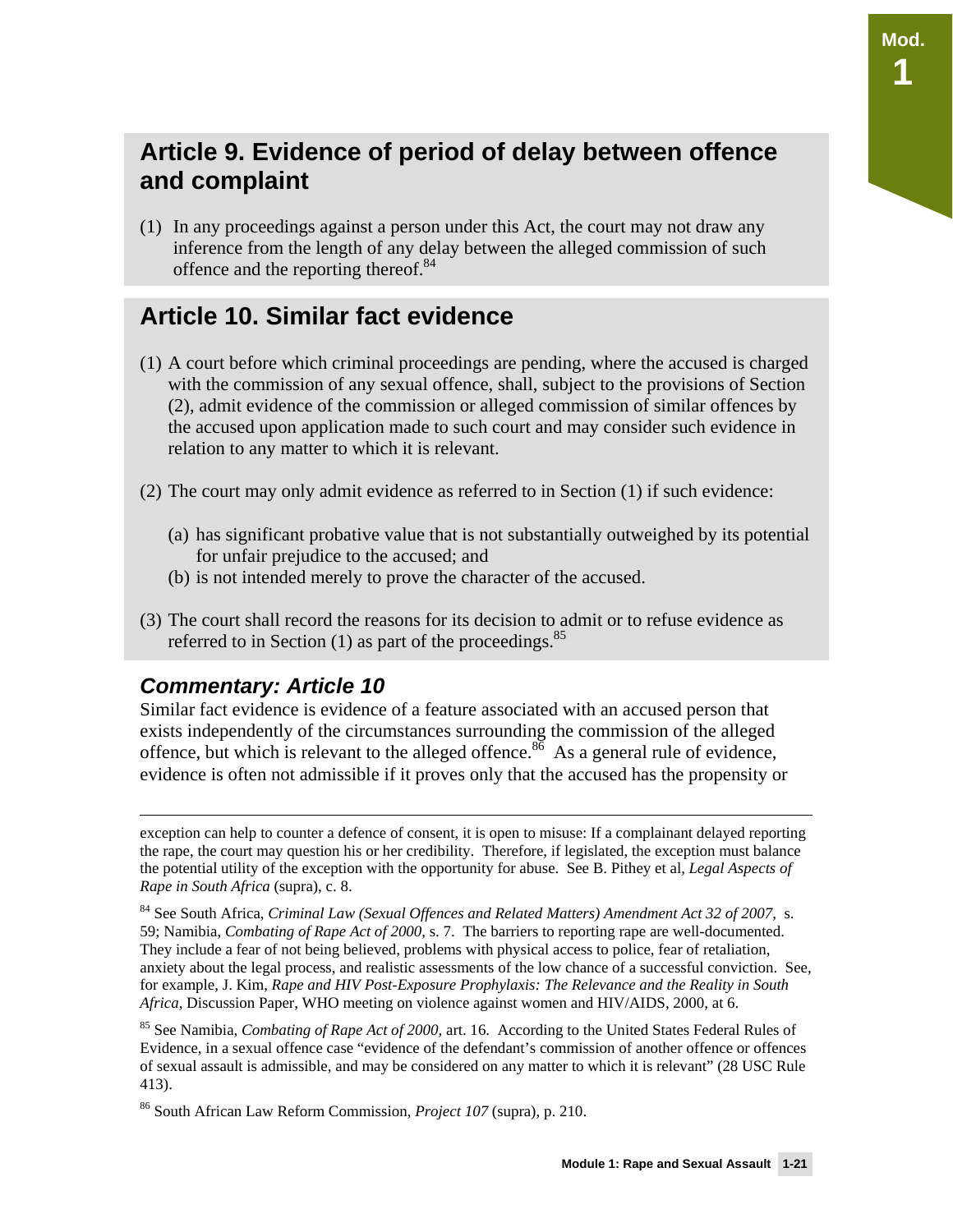disposition to commit a crime or a particular crime. The main reason for its exclusion is the prejudicial effect it may have on the mind of the judge or jury. However, the rule has been criticized because it may prevent evidence that has considerable probative value and may deny the prosecution the ability to produce the only available corroborative evidence.<sup>87</sup> Sometimes, a person who is charged with a sexual offence may already have a conviction for a similar offence. Alternatively, a person may be the subject of similar allegations by more than one complainant. Further, in situations in which the complaints of a number of survivors against the same accused are not heard in the same trial, it will be necessary for a person who is the complainant in respect of one charge and a witness in respect of a second charge (involving a different complainant) to give evidence at both trials.

In such circumstances, the court must determine whether evidence of the prior conviction or of the other allegations should be admitted as relevant to the offence with which the accused is charged. The aim of the provision above is to create a rule of evidence that allows the admission of evidence that is genuinely relevant to the question of the accused's guilt and excludes evidence that is simply prejudicial to the accused.

### **NOTE:**

-

The admission of evidence of a complainant's previous sexual conduct or experience may subject complainants to further trauma and humiliation, mislead judges and juries, and eventually discourage other survivors from reporting their incidents. Such evidence is seldom relevant to the adjudication in cases of rape or sexual assault.

### **Article 11. Evidence of complainant's previous sexual conduct or experience**

*[Two options for Article 11 are provided below — 11A and 11B. One or the other should be selected, but not both.]* 

#### *Option 1: Article 11A. Mandatory prohibition on evidence of complainant's previous sexual conduct or experience*

(1) In cases of rape or sexual assault, the prior or subsequent sexual conduct or experience of the complainant and witnesses shall not be admitted as evidence.<sup>88</sup>

<sup>&</sup>lt;sup>87</sup> D.G. Sturgess, *An Inquiry into Sexual Offences Involving Children and Related Matters (Brisbane:* Director Prosecutions, 1986), para. 7.126. See, for example, *DPP v. P* [House of Lords, UK] [1991] 2 AC 447; *S v. Wilmot* [South Africa, Supreme Court of Appeal] [2002] ZASCA 42.

<sup>&</sup>lt;sup>88</sup> This language reflects the rules of the ICC, ICTY, ICTR and the United Nations Transitional Administration in East Timor (UNTAET) Special Panel for Serious Crimes. See Rule 71 of the ICC *Rules of Procedure and Evidence*, Rule 96 of the *Rules of Procedure and Evidence* of the ICTR and the ICTY and Rule 34.3 of UNTAET Regulation No. 2000/30 on Transitional Rules of Criminal Procedure.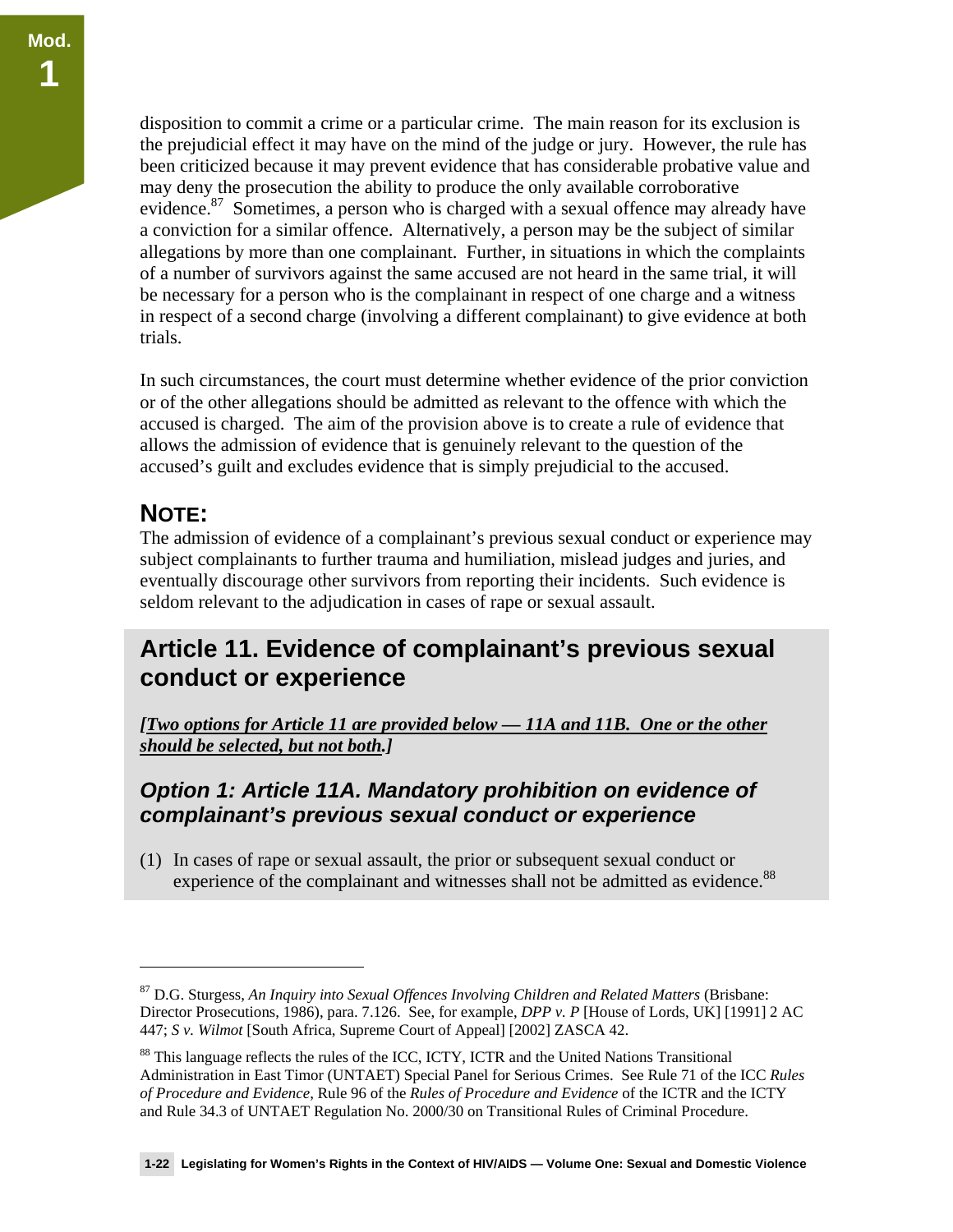#### *Option 2: Article 11B. Discretionary regime on evidence of complainant's previous sexual conduct or experience*

- (1) No evidence as to the sexual reputation of the complainant shall be admissible in criminal proceedings against a person charged with rape or sexual assault.<sup>89</sup>
- (2) In proceedings in respect of rape or sexual assault, evidence that the complainant has engaged in sexual activity, whether with the accused or with any other person, is not admissible to support an inference that, by reason of the sexual nature of that activity, the complainant:
	- (a) is more likely to have consented to the sexual activity that forms the subjectmatter of the charge; or
	- (b) is less worthy of belief. $90$
- (3) In proceedings in respect of an offence of rape or sexual assault, no evidence shall be adduced by, or on behalf of, the accused that the complainant has engaged in sexual activity other than the sexual activity that forms the subject-matter of the charge, whether with the accused or with any other person, unless the court determines, in accordance with the procedures set out in Section (5), that the evidence:
	- (a) tends to rebut evidence that was previously adduced by the prosecution;
	- (b) tends to explain the presence of semen or the source of pregnancy or disease or any injury to the complainant, where it is relevant to a fact in issue; or
	- (c) is so fundamental to the accused's defence that to exclude it would violate the constitutional rights of the accused;

provided that such evidence or questioning has significant probative value that is not substantially outweighed by its potential prejudice to the complainant's personal dignity and right of privacy.  $91$ 

91 This language is derived from Namibia, *Combating of Rape Act of 2000,* art. 18. The (wider) criteria for admission found in Canada, *Criminal Code,* s. 276 would allow the admission of evidence where such evidence:

- (a) is of specific instances of sexual activity;
- (b) is relevant to an issue at trial; and

j

(c) has significant probative value that is not substantially outweighed by the danger of prejudice to the proper administration of justice.

See also Kenya, *Sexual Offences Act No. 3 of 2006*, s. 34(3); United States Federal Rules of Evidence (28 USC Rule 412).

**Mod.** 

**1** 

<sup>89</sup> This language comes from Namibia, *Combating of Rape Act of 2000,* art. 18. See also, Canada, *Criminal Code*, s. 277.

<sup>90</sup> This language comes from Canada, *Criminal Code,* s. 276. The major advantage of this subsection is that it "target[s] expressly those two areas which cause concern in the area of sexual history; namely, evidence showing that the complainant was more likely to have consented, or was not a witness to be believed": Model Criminal Code Officers Committee, *Report* (supra), p. 235.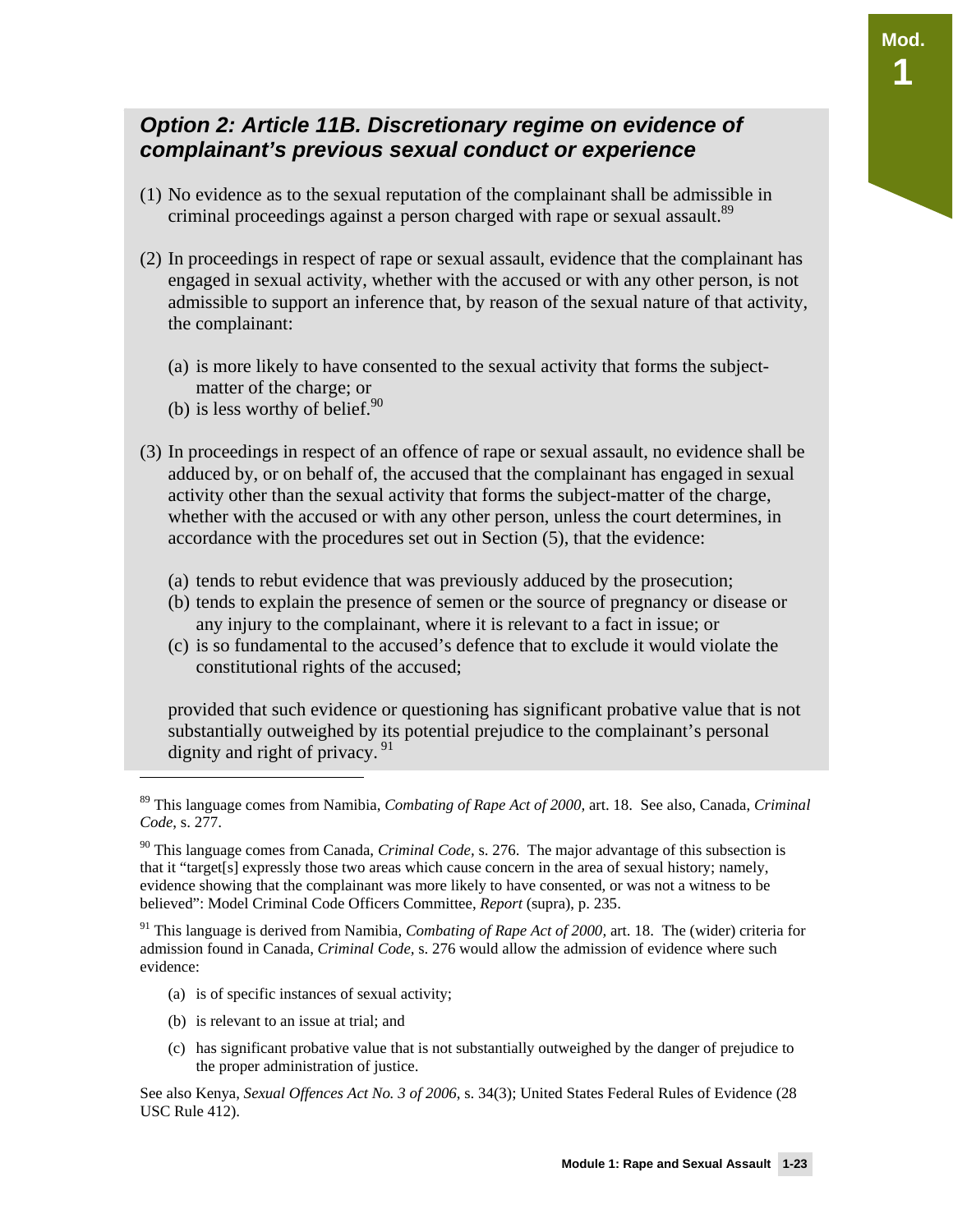- (4) In determining whether evidence is admissible under Section (3), the court shall take into account:
	- (a) the potential prejudice to the complainant's personal dignity and right of privacy;
	- (b) the interests of justice, including the right of the accused to make a full answer and defence;
	- (c) the right of the complainant and of every individual to personal security and to the full protection and benefit of the law;
	- (d) society's interest in encouraging the reporting of sexual assault offences;
	- (e) whether there is a reasonable prospect that the evidence will assist in arriving at a just determination in the case;
	- (f) the need to remove from the fact-finding process any discriminatory belief or bias;
	- (g) the risk that the evidence may unduly arouse sentiments of prejudice, sympathy or hostility in the jury; and
	- (h) any other factor that the court considers relevant.  $92$
- (5) An application for leave to introduce evidence referred to in this section is to be:
	- (a) in writing;

 $\overline{a}$ 

- (b) made in the absence of the jury (if any) and, if the accused so requests, in the absence of the complainant;
- (c) made *in camera*; and
- (d) determined after the court has allowed such submissions or other evidence as the court considers necessary for the determination of the application.
- (6) If the court gives leave under this section, the court must state in writing the reasons for doing so and cause those reasons to be entered in the records of the court.<sup>93</sup>

#### *Commentary: Articles 11A and 11B*

Historically, a complainant's previous sexual conduct or experience has generally been considered admissible evidence in court in sexual assault cases. Studies have shown that many complainants found the admission of evidence relating to their previous sexual conduct or experience troubling and an intrusion into their privacy.<sup>94</sup> A significant number of sexual assault survivors were found to either not report or withdraw their cases

<sup>92</sup> This language is derived from Canada, *Criminal Code,* s. 276.

<sup>&</sup>lt;sup>93</sup> The language of these subsections comes from Australia's Model Criminal Code. See Model Criminal Code Officers Committee, *Report* (supra), p. 222. In addition, Rule 72 of the ICC *Rules of Procedure and Evidence* confirms the importance of *in camera* procedures to consider the admissibility of evidence.

<sup>94</sup> L. Kelly, J. Temkin and S. Griffiths, *Section 41: An Evaluation of New Legislation Limiting Sexual History Evidence in Rape Trials*, [U.K.] Home Office, 2006, pp. 61–69; P.J. Schwikkard, "A critical overview of the rules of evidence relevant to rape trials in South African law," in S. Jagwanth et al (eds), *Women and the Law* (Pretoria, South Africa: HSRC Publishers, 1994), pp. 198–218, at 204.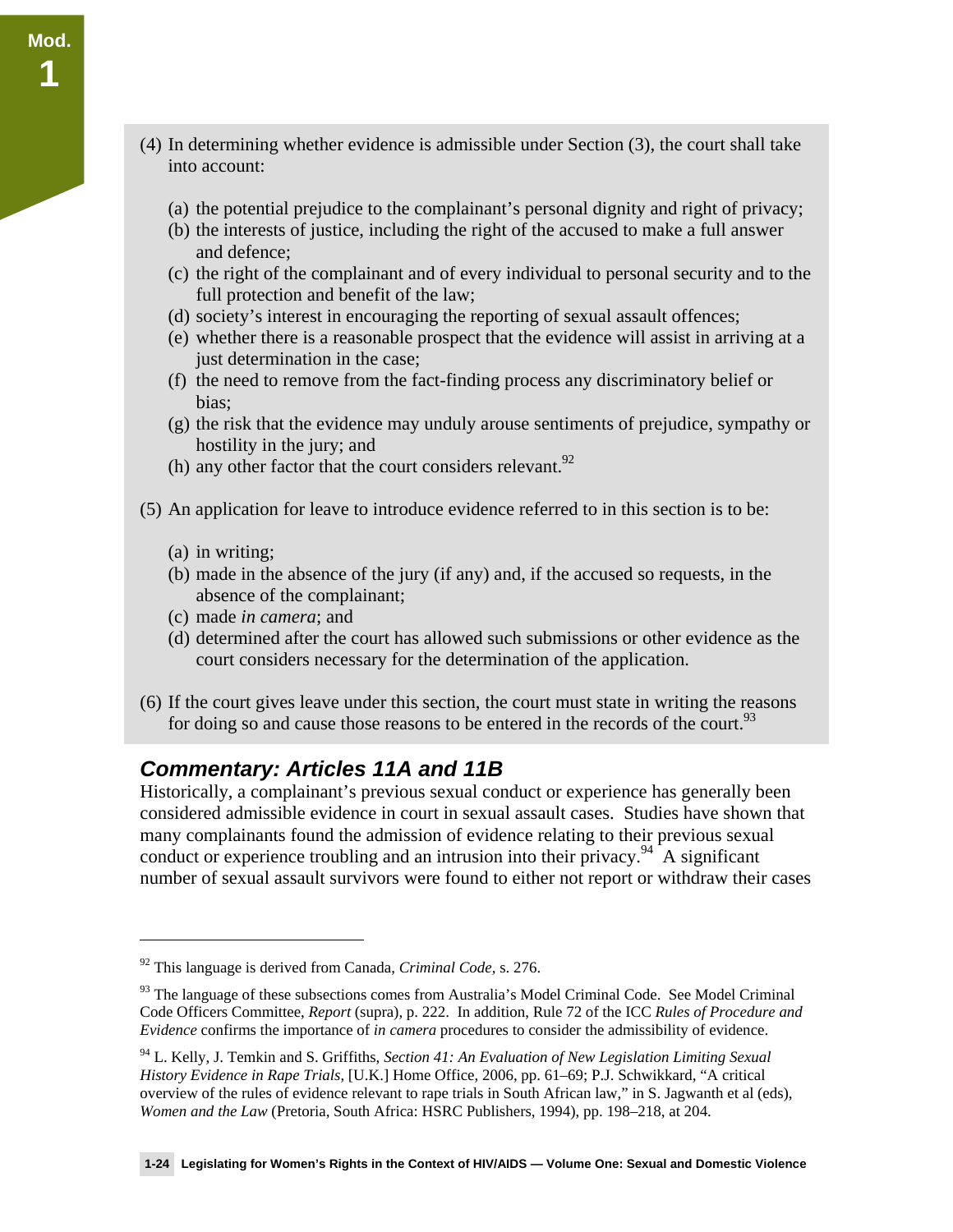as a result.<sup>95</sup> Oftentimes, evidence relating to previous sexual conduct or experience is used by the defence to suggest that a complainant is more likely to have consented to the incident in question and is less worthy of belief.<sup>96</sup> An increasing body of case law has dismissed such inferences as lacking factual basis and has prohibited evidence of previous sexual conduct or experience from being adduced for the purpose of discrediting the complainant.<sup>97</sup> Jurisdictions around the world have also enacted legislation to restrict the admissibility of evidence of a complainant's previous sexual conduct or experience.<sup>98</sup> There exists some empirical evidence suggesting that these legislative reforms encourage reporting of sexual assault and make the trial process less disturbing for complainants.<sup>99</sup>

Two legislative formulations concerning the prohibition on evidence of complainant's previous sexual conduct or experience are provided above — a mandatory regime that imposes a blanket ban on the admission of such evidence, and a discretionary model that allows judges to determine the admissibility of such evidence in closely defined circumstances.

Option 1 (*Article 11A*) describes a mandatory scheme that prohibits the admission of any evidence relating to previous sexual conduct or experience of complainants or witnesses in sexual assault cases. A mandatory prohibition is found in the rules of evidence adopted by various U.N. tribunals and the ICC.<sup>100</sup> Some people have argued that a discretionary regime admitting some evidence of previous sexual conduct or experience is insufficient to protect the rights of complainants in sexual assault cases. They contend that issues related to previous sexual conduct or experience are often laden with prejudice and stereotype and should not be subjected to personal discretion.<sup>101</sup> Studies have found

<sup>&</sup>lt;sup>95</sup> Ibid.

<sup>96</sup> B. Pithey et al, *Legal Aspects of Rape in South Africa* (supra), p. 103.

<sup>97</sup> *R. v. Seaboyer*, [1991] 2 S.C.R. 577 (Supreme Court of Canada). McLachlin J held: "The fact that a woman has had intercourse on other occasions does not in itself increase the logical probability that she consented to intercourse with the accused. Nor does it make her a liar": para. 38. This decision was reaffirmed in *R. v. Darrach*, [2000] 2 S.C.R. 443 (Supreme Court of Canada). See also, *S. v. Johannes Myeni,* [2002] 2 S.A.C.R. 411 (Supreme Court of Appeal of South Africa).

 $98$  Legislation that restricts the admission of evidence of sexual activity is often referred to as "rape shield" laws." In the Canadian case of *R. v. Seaboyer*, McLachlan J points out that the term is less than fortunate, as "the legislation offers protection not against rape, but against the questioning of complainants in trials for sexual offences": para. 38.

<sup>99</sup> J. Marsh, A. Geist and N. Caplan, *Rape and the Limits of Law Reform* (Boston: Arbor House Publishing Co., 1982).

<sup>100</sup> ICC, *Rules of Procedure and Evidence,* Rule 71; U.N. International Criminal Tribunal for Yugoslavia, *Rules of Procedure and Evidence*, 1993, Rule 96 (iv); U.N. International Criminal Tribunal for Rwanda, *Rules of Procedure and Evidence*, 1995, Rule 96 (iv); UNTAET, *Regulation No. 2000/30 on Transitional Rules of Criminal Procedure*, Rule 34.3 (d).

<sup>&</sup>lt;sup>101</sup> For a summary of arguments that have been advanced in support of a mandatory model, including the susceptibility of adjudicators being affected by societal stereotypes concerning sexuality, see Model Criminal Code Officers Committee, *Report* (supra), pp. 239–241. A minority of judges on the Supreme Court of Canada also held the view that the area of law concerning sexual assault is particularly prone to utilization of stereotypes: *R. v. Seaboyer* (L'Heureux-Dube J., dissenting), para. 207.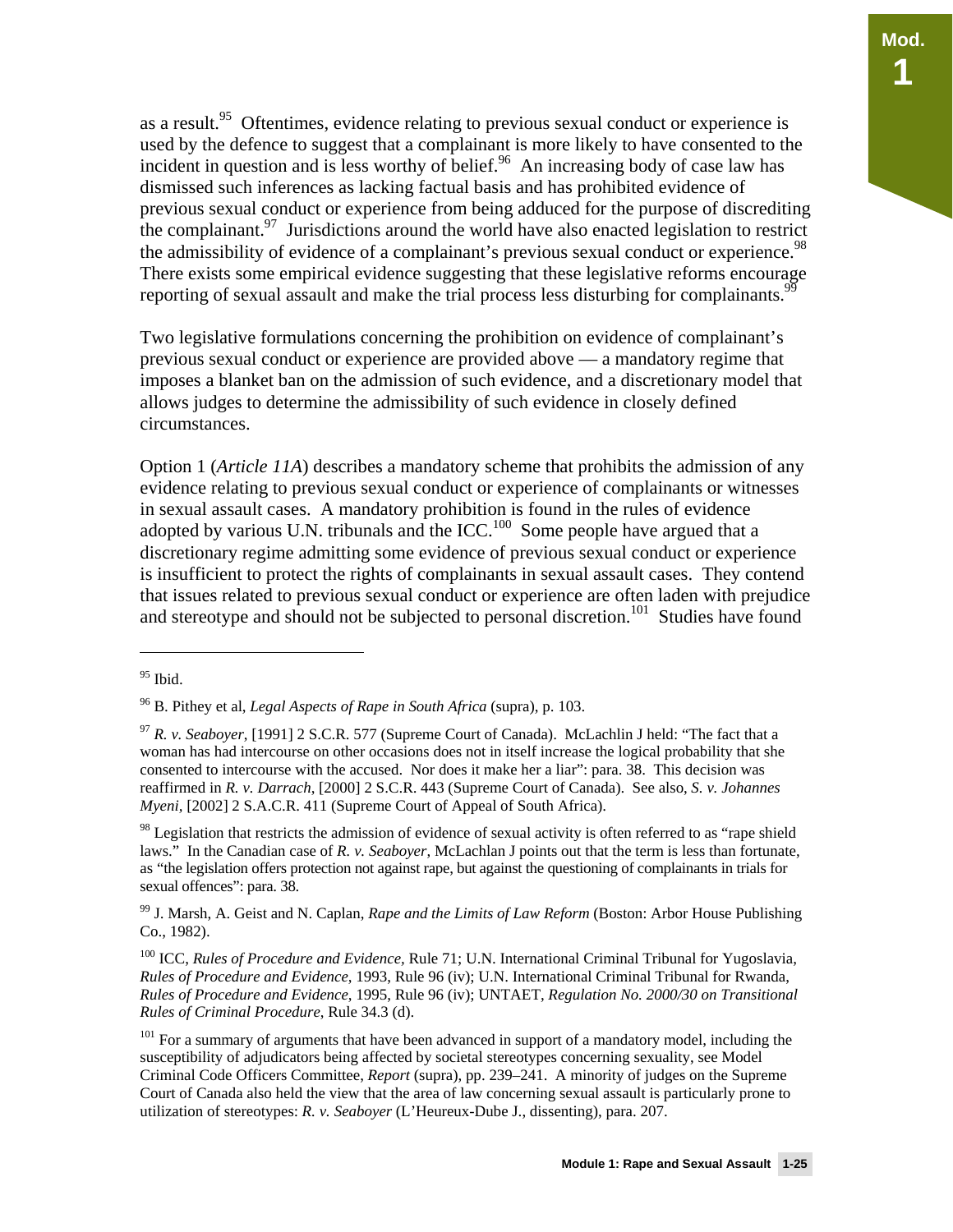that judges under the discretionary regime have a tendency towards allowing evidence of other sexual conduct, in part because of societal perception on issues relating to rape and sexuality.<sup>102</sup>

Option 2 (*Article 11B*) outlines a discretionary approach to evidence of previous sexual conduct or experience in sexual assault cases. Some people have advocated for discretionary regimes on several grounds. First, a mandatory regime is not flexible enough to deal with all of the possible fact situations that may arise in the future. Second, a mandatory regime may deny an accused a fair trial.<sup>103</sup> In some circumstances, raising specific aspects of a complainant's previous sexual conduct or experience may be essential to proving an accused's innocence. A discretionary regime, therefore, offers a more flexible approach that allows the admission of "evidence which has real probative value in the absence of overriding countervailing considerations."<sup>104</sup> Third, in some jurisdictions, a discretionary model is also considered more in line with the legal tradition.<sup>105</sup> A discretionary regime has found support in the legislatures of a number of jurisdictions.106 The provisions in *Article 11B* afford judges limited discretion in determining the admissibility of evidence of previous sexual conduct or experience in certain circumstances. The article completely prohibits evidence of a complainant's sexual reputation or evidence of a complainant's sexual activity used to infer that a complainant is more likely to have consented or is less trustworthy. Such information is considered irrelevant and misleading.<sup>107</sup> The article lists a number of factors that judges should consider when determining the admissibility of evidence of previous sexual conduct or experience that does not fall under the aforementioned exclusions. Any request to introduce such evidence in court must follow the stipulated procedures.

<sup>102</sup> A. McColgan, "Common law and the relevance of sexual history evidence," *Oxford Journal of Legal Studies* 16 (1996): 275–308. See also Model Criminal Code Officers Committee, *Report* (supra), pp. 239– 241, where examples of English judges' inappropriate admission of complainants' sexual activity as evidence in court were noted as potential challenges to the discretionary approach.

<sup>&</sup>lt;sup>103</sup> For example, the Supreme Court of Canada held that a blanket prohibition on evidence of complainants' sexual activities, with a few exceptions, violates the defendants' right to a fair trial and suffers from overbreadth as such evidence may in some cases be considered relevant to the defence of the accused: *R. v. Seaboyer*. Some experts consider the resulting law as an appropriate balance of the rights of the complainant and of the accused: B. Pithey et al, *Legal Aspects of Rape in South Africa* (supra), c. 9.

<sup>104</sup> Ibid., para. 74.

<sup>105</sup> Model Criminal Code Officers Committee, *Report* (supra), p. 254.

<sup>106</sup> See, for example, Namibia, *Combating of Rape Act of 2000,* art. 18; Kenya, *Sexual Offences Act No. 3 of 2006,* s. 34; Canada, *Criminal Code*, ss. 276, 276.1, 276.2 and 277.

<sup>&</sup>lt;sup>107</sup> Australia's Model Criminal Code describes evidence of sexual reputation as "too far removed from evidence of actual events or circumstances for its admission to be justified in any circumstances": Model Criminal Code Officers Committee, Report *(supra),* p. 219. The Supreme Court of Canada has considered evidence of sexual activity used to infer about a complainant's character misleading and has upheld the constitutionality of its inadmissibility: *R. v. Darrach*, [2000] 2 S.C.R. 443.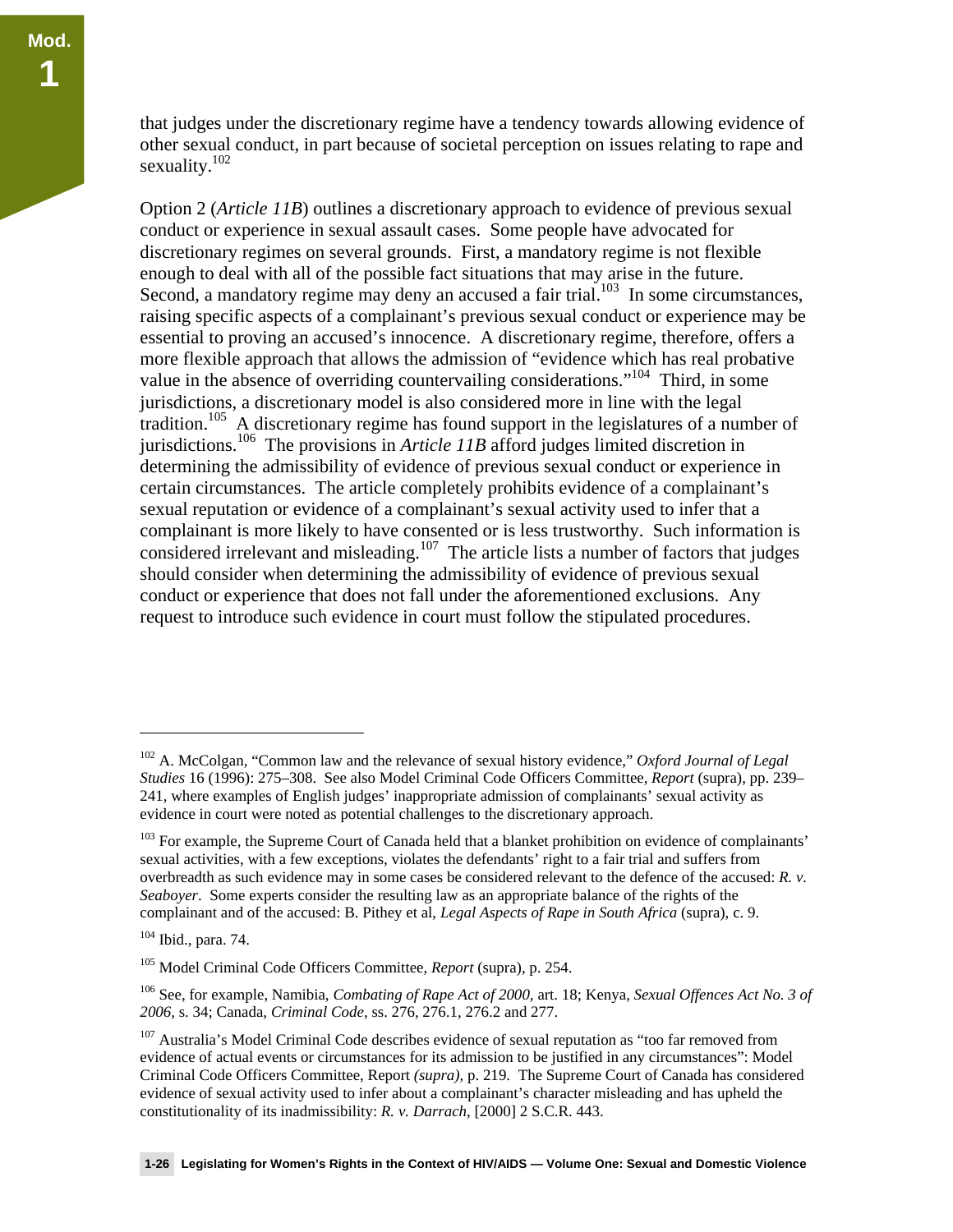### **NOTE:**

 $\overline{a}$ 

The use in court of complainants' personal records, including confidential records between complainants and counsellors, threatens the efficacy of post-assault care and infringes upon complainants' privacy.

## **Article 12. Production of personal records**

*[Two options for Article 12 are provided below — 12A and 12B. One or the other should be selected, but not both.]* 

#### *Option 1: Article 12A. Mandatory prohibition on the production of person records*

- (1) No record relating to a complainant or a witness shall be disclosed in any criminal, civil, legislative, administrative or other proceedings involving the alleged commission of a rape or sexual assault, unless the complainant or witness to whom the record relates has consented in writing to such disclosure.<sup>108</sup>
- (2) For the purpose of Section (1), "record" means any form of record that contains personal information for which there is a reasonable expectation of privacy and includes, without limiting the generality of the foregoing, medical, psychiatric, therapeutic, counselling, education, employment, child welfare, adoption and social services records; personal journals and diaries; and records containing personal information, the production or disclosure of which is protected by any other legislation, but does not include records made by persons responsible for the investigation or prosecution of the offence.<sup>109</sup>

### *Commentary: Option 1 (Article 12A)*

In sexual assault cases, the defence may seek access to private information, particularly counselling records, relating to the complainants and witnesses for a number of purposes.110 Information contained in these records is often taken out of context and misused in an attempt to cast doubt on the complainants' and witnesses' moral character and credibility.<sup>111</sup> In some jurisdictions where evidence of complainants' sexual

<sup>108</sup> This wording is derived from Canada, *Criminal Code*, R.S.C. 1985, c. C-46, s. 278.2, and U.S. Department Of Justice, *Report To Congress: The Confidentiality Of Communications Between Sexual Assault or Domestic Violence Victims and Their Counselors: Findings and Model Legislation,* 1995, art. 103.

<sup>109</sup> This definition is derived from Canada, *Criminal Code*, R.S.C. 1985, c. C-46, s. 278.1.

<sup>110</sup> J. Temkin, "Digging the dirt: disclosure of records in sexual assault cases," *Cambridge Law Journal*  61(1) (2002): 126–145, at 126.

<sup>&</sup>lt;sup>111</sup> For example, counselling records of complainants, particularly women, before the alleged incident of rape or sexual assault have often been used to suggest that the complainants are incapable of telling the truth about what had happened. See S. Bronitt and B. McSherry, "The use and abuse of counselling records in sexual assault trials: reconstructing the 'rape shield'?" *Criminal Law Forum* 8(2) (1997): 259– 291, at 262.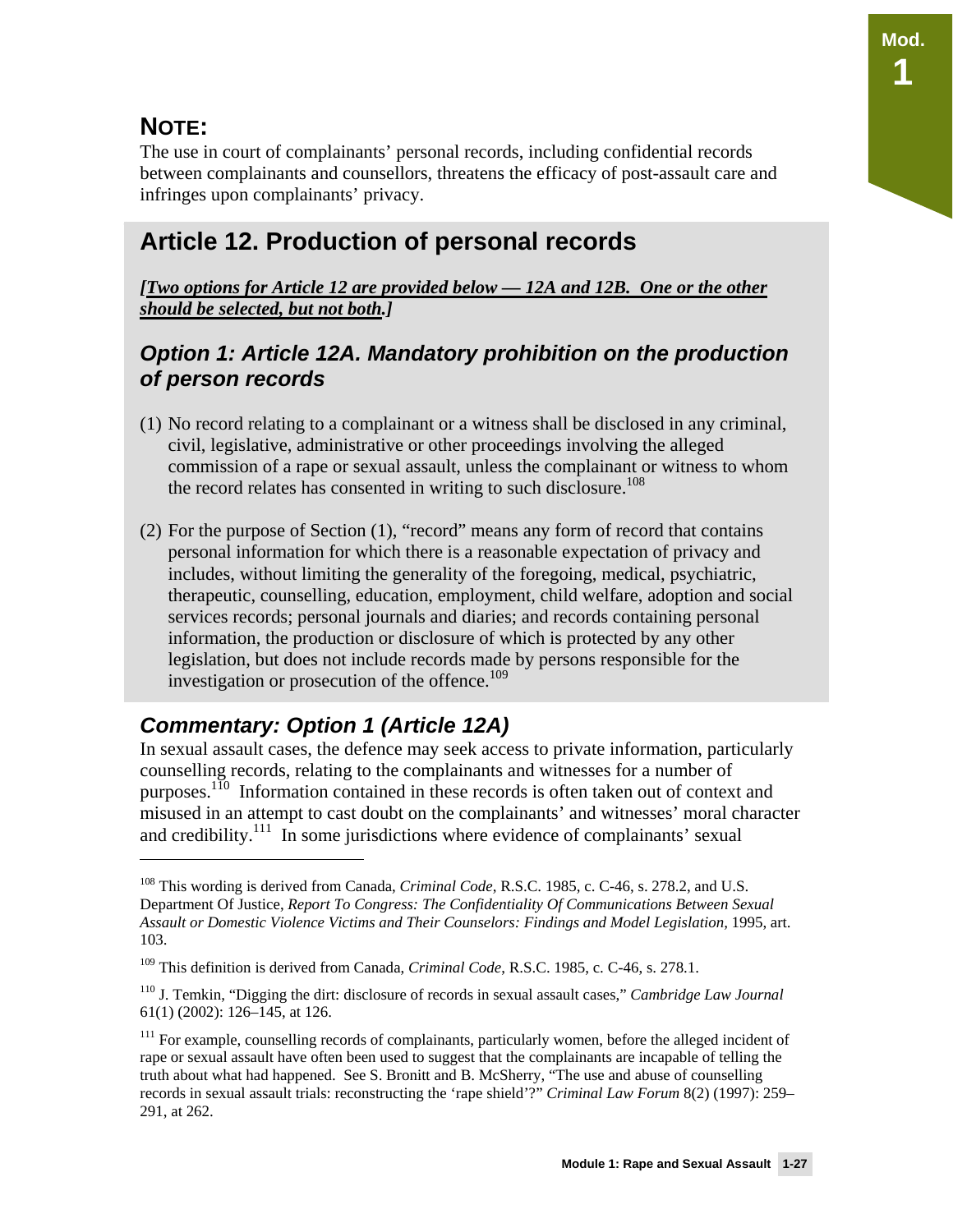<u>.</u>

reputation and previous sexual conduct has been barred, the use of complainants' personal information records in court allows the defence to circumvent such legislative prohibition.112 Further, complainants' records from post-assault counselling have sometimes been introduced as evidence of facts surrounding the incident in question.<sup>113</sup>

Many legal scholars have challenged such use of private records in sexual assault trials, arguing that this information is seldom relevant to the case and that its quality as admissible evidence is questionable for several reasons.<sup>114</sup> First, most personal information records are not prepared with the intention of detailing what has transpired and therefore do not represent faithful documentations of the incidents at issue. Second, documents such as medical charts and counsellors' notes are not reviewed by the complainants and may contain inaccurate descriptions of facts. Third, it is not uncommon for survivors of rape or sexual assault to blame themselves for what has occurred. To introduce such personal feelings contained in private records as evidence does not contribute to fact-finding, but rather runs a high risk of misleading the judges and juries.<sup>115</sup>

Compelled disclosure of personal information records in court also invades the right to privacy of complainants and witnesses.<sup>116</sup> Oftentimes, complainants face public humiliation, stigmatization and disruption of social and family life consequent to such disclosure.<sup>117</sup> Studies have found a real possibility for survivors of rape and sexual assault to refrain from reporting their cases due to the fear of private information becoming a matter of public record.<sup>118</sup> With respect to the use of counselling records at trials, there is ample empirical evidence that shows the efficacy of therapy being undermined as a result.<sup>119</sup> For instance, complainants and counsellors alike may be

115 In *R. v. O'Connor,* at para. 110, L'Heureux-Dube J. stated in dissent: "[T]hese records may very well have a greater potential to derail than to advance the truth-seeking process."

<sup>116</sup> The European Court of Human Rights has considered the protection of medical data of fundamental importance to an individual's right to respect for private life, which is guaranteed by art. 8 of the *European Convention on Human Rights*. See *Z v. Finland* (1998) 25 E.H.R.R. 371.

117 L. Kelly, J. Temkin and S. Griffiths, *Section 41* (supra), pp. 64-67; A. Cossins, "Tipping the scales in her favour: the need to protect counselling records in sexual assault trials," in P. Easteal (ed), *Balancing the Scales: Rape, Law Reform and Australian Culture* (Sydney, Australia: Federation Press, 1998), pp. 94–106.

118 South African Law Reform Commission, *Project 107* (supra), pp. 212–213. See also, L. Kelly, J. Temkin and S. Griffiths, *Section 41* (supra), pp. 61–69.

119 For a summary of research on this topic, see American Psychological Association, *Brief Amicus Curiae*  of the American Psychological Association in Support of Respondents: Jaffee v. Redmond [Supreme Court of United States], 1996, pp. 14–15, online via: www.apa.org/psyclaw.

<sup>112</sup> *R. v. O'Connor*, [1995] 4 S.C.R. 411 (Supreme Court of Canada), para. 123, L'Heureux-Dube J., dissenting. See also Bronitt and McSherry, "The use and abuse…" (supra), pp. 260–261.

<sup>&</sup>lt;sup>113</sup> For example, in  $R$  v. O'Connor, the Supreme Court of Canada allowed post-assault counselling records to be used in court as they may contain, *inter alia*, information concerning the unfolding of events underlying the criminal complaint.

<sup>114</sup> Temkin, "Digging the dirt" (supra), pp. 129–130. See also *R. v. Osolin*, [1993] 4 S.C.R. 595 (Supreme Court of Canada), para. 189, L'Heureux-Dube J., dissenting.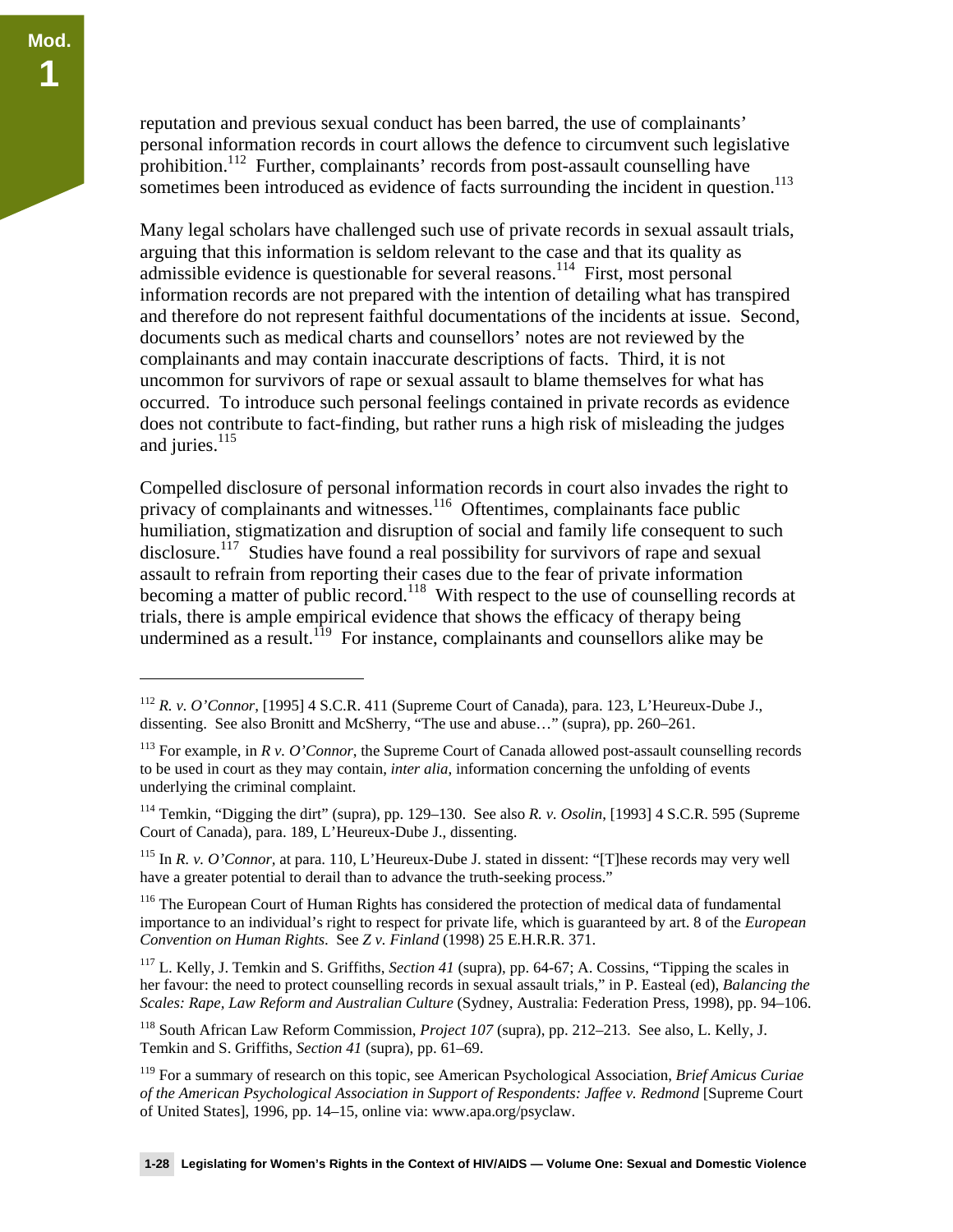hesitant to discuss certain sensitive issues that are integral to the therapeutic process due to the fear of them being disclosed in court.<sup>120</sup> Complainants may also terminate treatment prematurely or avoid seeking necessary support altogether.<sup>121</sup>

To address this concern, Option 1 (*Article 12A*) stipulates a mandatory regime that prohibits the disclosure of personal information records in all proceedings involving sexual assault cases unless written consent is provided by the complainants or the witnesses to whom the records relate. A similar mandatory approach has been adopted by other jurisdictions but with narrower scopes, primarily targeting psychiatric and counselling records.<sup>122</sup> This provision extends the protection against disclosure to all records that can reasonably be considered as private, except documents that are prepared by people responsible for the investigation or prosecution of the case at trial.<sup>123</sup> This approach reflects the reality that the defence in rape and sexual assault cases does not limit itself to counselling records in its effort to uncover information to discredit the complainants and witnesses.<sup>124</sup> The U.S. Supreme Court has endorsed a mandatory model with respect to the production of confidential counselling records at trials, arguing that the legislative purpose of the complainant-counsellor privilege would be compromised if complainants cannot predict with some degree of certainty whether particular discussions they had with counsellors will be protected.<sup>125</sup>

#### *Option 2: Article 12B. Discretionary restriction on the production of personal records*

(1) Subject to Section (3), no record relating to a complainant or a witness shall be disclosed in any criminal, civil, legislative, administrative or other proceedings involving the alleged commission of a rape or sexual assault unless the complainant or witness to whom the record relates has consented in writing to such disclosure.

 $120$  D. Shuman, M. Weiner and G. Pinard, "The privilege study (part III): psychotherapist–patient communications in Canada," *International Journal of Law and Psychiatry* 9 (1986): 393–429; B. Pithey et al, *Legal Aspects of Rape in South Africa* (supra), p. 126.

<sup>&</sup>lt;sup>121</sup> D. Shuman, M. Weiner and G. Pinard, "The privilege study" (supra); J. Lindenthal and C. Thomas, "Psychiatrists, the public and confidentiality," *Journal of Nervous and Mental Disease* 170 (1982): 319– 323, at 321.

<sup>122</sup> See ICC, *Rules of Procedure and Evidence,* Rule 73. For examples of legislation that affords a blanket privilege to counselling records, see §  $13-90-107(1)(g)$ , 6 C.R.S. (1985 Supp.) of Colorado [U.S.A.]; *Massachusetts General Laws*, chapter 233, section 20J of Massachusetts [U.S.A.]; and the *Evidence Act*, No. 76, 2001, s. 127B of Tasmania, Australia. In *Jaffee v. Redmond*, (1996) 518 U.S. 1, 116 S.Ct. 1923, the United States Supreme Court endorsed such legislation, noting that it serves the private interests of complainants and the public interests in ensuring citizens' mental well-being.

<sup>&</sup>lt;sup>123</sup> The constitutionality of this broader scope of protection has been affirmed by the Supreme Court of Canada. See *R. v. Mills*, [1999] 3 S.C.R. 668.

<sup>124</sup> *House of Commons Debates* (Canada), No. 122 (4 February 1997), pp. 7649–7651.

<sup>125</sup> *Jaffee v. Redmond,* p. 1932.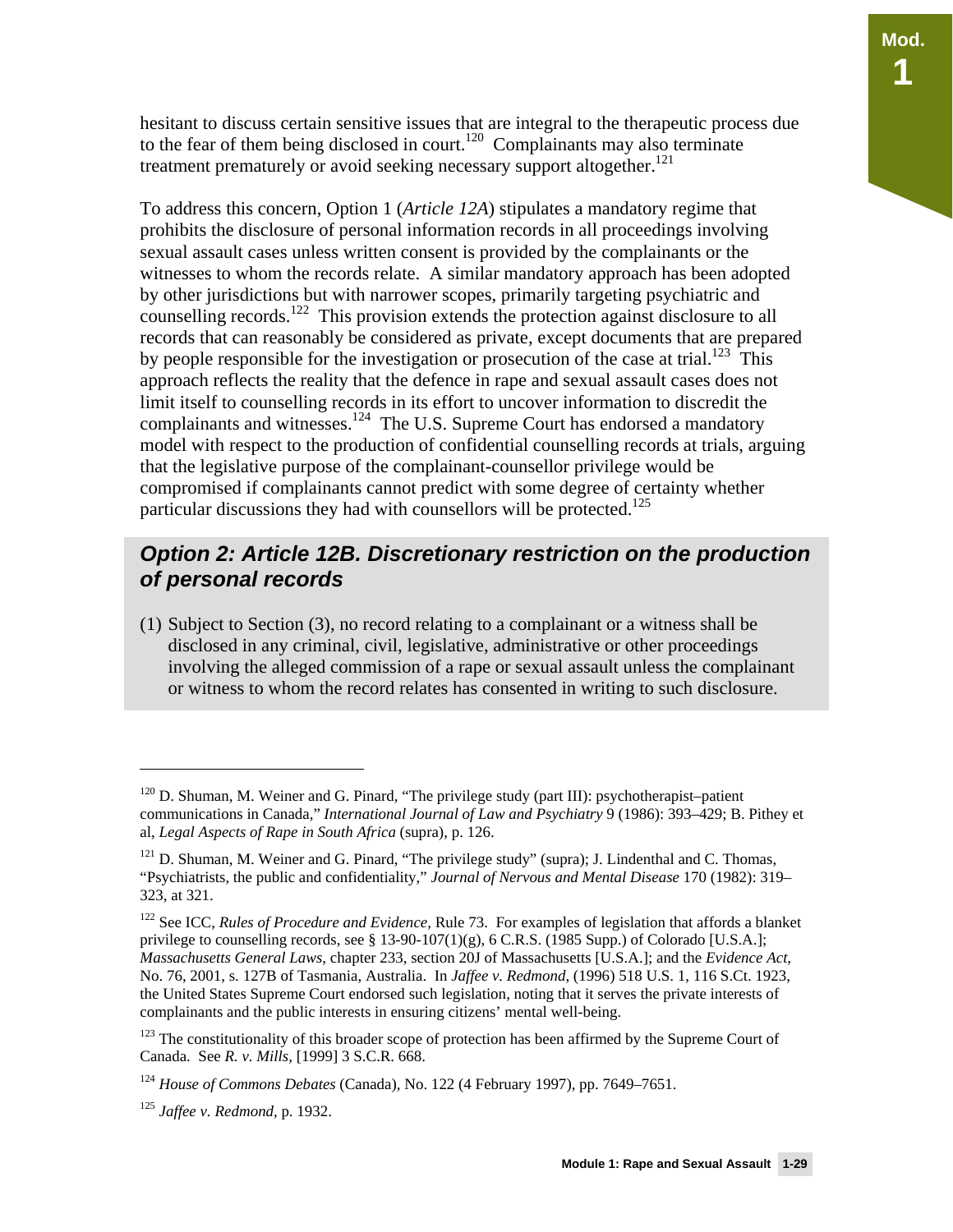- (2) For the purpose of this article, "record" means any form of record that contains personal information for which there is a reasonable expectation of privacy and includes, without limiting the generality of the foregoing, medical, psychiatric, therapeutic, counselling, education, employment, child welfare, adoption and social services records; personal journals and diaries; and records containing personal information, the production or disclosure of which is protected by any other legislation, but does not include records made by persons responsible for the investigation or prosecution of the offence.<sup>126</sup>
- (3) A court may, upon application by any interested party, order disclosure of a record in full or in part in any manner that the court deems fit after it has considered any potential prejudice to the dignity, privacy and security of the person to whom the record relates, including the nature and extent of any harm that would be caused to such person, and if it is satisfied that:
	- (a) the evidence contained in such record will, on its own or in conjunction with any other evidence, have substantial probative value regarding a fact in issue;
	- (b) no other evidence that has similar probative value regarding the fact in issue is available; and
	- (c) the public interest outweighs the protection of the dignity, privacy and security of such person. $127$
- (4) The party making an application referred to in Section (3) must satisfy the court that:
	- (a) a personal record exists and is held by an identified record holder;
	- (b) such record contains information which is likely to be relevant to a fact in issue at the proceedings pending before the court or to the competence of a witness to give evidence; and
	- (c) granting the application will be in the interests of justice.<sup>128</sup>
- (5) In determining whether to order disclosure of a record, a court may hold a hearing *in camera*. 129
- (6) A court shall furnish reasons for granting or refusing access to a personal record.<sup>130</sup>

 $\overline{a}$ 

**Mod.** 

**1** 

<sup>126</sup> See corresponding footnote in *Article 12B*.

<sup>127</sup> The wording of this section is derived from NSW, Australia, *Criminal Procedure Act No, 209 of 1986*, s. 298.

<sup>&</sup>lt;sup>128</sup> This language comes from the draft sexual offence bill by the South African Law Reform Commission. The Commission ultimately decided not to adopt this provision because it was satisfied with the common law procedure that requires judges to assess the relevance of the evidence when determining whether it may be introduced at trial. See South African Law Reform Commission, *Project 107* (supra), pp. 212–215.

<sup>129</sup> This language is adapted from Canada, *Criminal Code*, R.S.C. 1985, c. C-46, s. 278.6.

<sup>130</sup> South African Law Reform Commission, *Project 107* (supra), p. 215.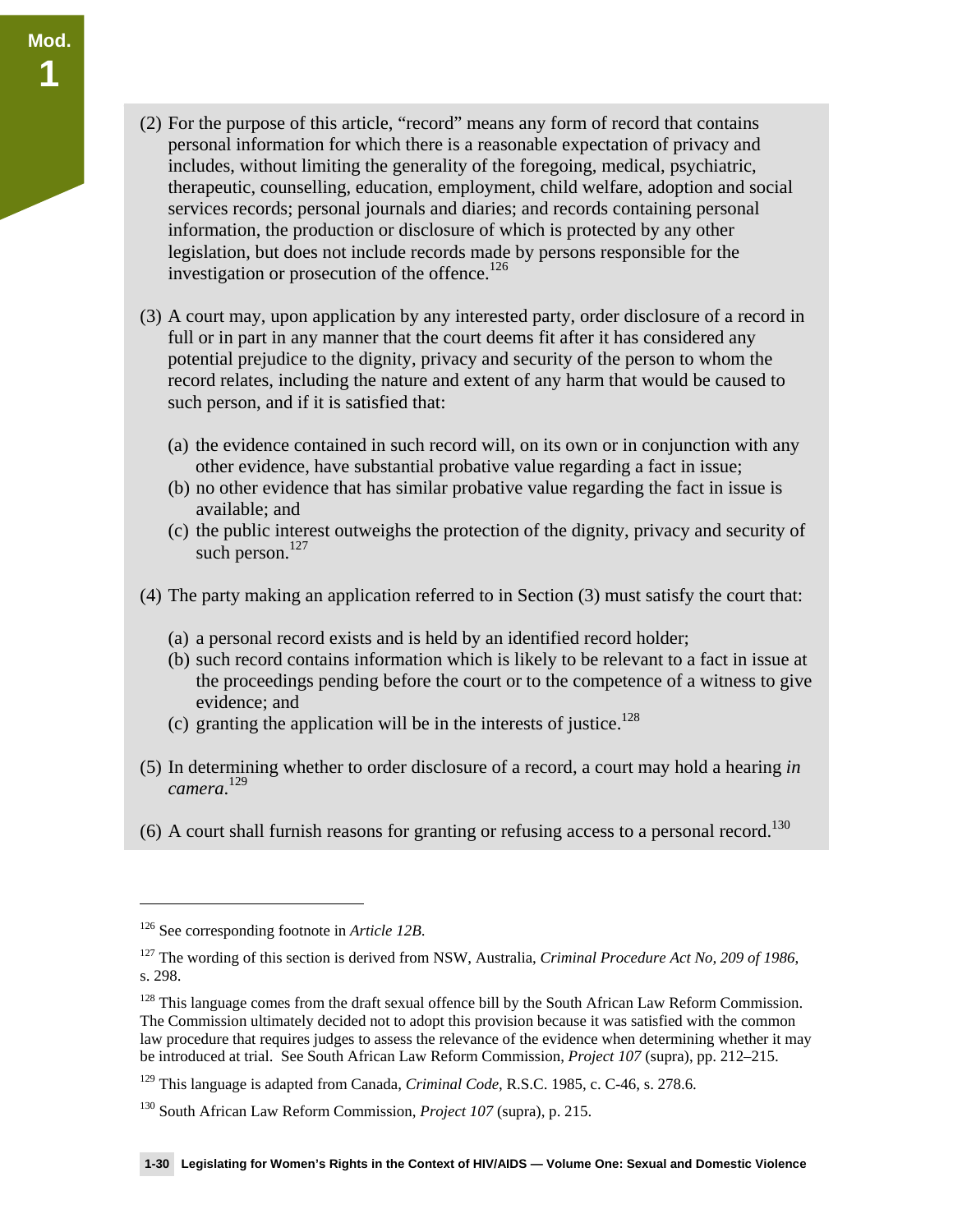#### *Commentary: Option 2 (Article 12B)*

 $\overline{a}$ 

Instead of adopting the complete mandatory prohibition on disclosure reflected in Option 1, Option 2 (*Article 12B*) provides a discretionary scheme that generally prevents the disclosure of complainants' and witnesses' personal information records, except in some limited circumstances. Under these provisions, the judge determines whether a case warrants the disclosure of private records. The judge reviews the contents of the personal information records and determines whether to grant the requesting party access to these records. A judge is required to consider both the probative value of the confidential records and the potential adversity to be faced by the complainant if these documents become public; disclosure of personal information records can only be ordered if a court is satisfied that the former outweighs the latter.

Discretionary models have been favoured in certain jurisdictions.<sup>131</sup> When considering the option of a blanket prohibition on the disclosure of personal information records, many legal scholars have expressed concerns over the potential infringement of the accused's constitutional right to make full answer and defence.<sup>132</sup> The Supreme Court of Canada has repeatedly taken the position that the production of complainants' personal records in sexual assault trials should be allowed when the probative value of such records is high.<sup>133</sup> However, some researchers have observed that vesting the discretion in judicial officers has allowed the defence to apply for access to records using stereotypical arguments about women and children, and that judges frequently exercise such discretion in favour of disclosure.<sup>134</sup>

<sup>131</sup> See, for example, NSW, Australia, *Criminal Procedure Act No, 209 of 1986*; Canada, *Criminal Code*, R.S.C. 1985, c. C-46, ss. 278.1–278.8. See *R. v. Mills*, [1999] 3 S.C.R. 668 (Supreme Court of Canada). In this case, it was held that when ordering the production of confidential records, a court must balance the privacy and equality right of the complainant with the constitutional right of the accused to make full answer and defence.

<sup>&</sup>lt;sup>132</sup> For example, the South African Law Reform Commission rejected a proposal to include in its draft sexual offence bill a prohibition on complainants' personal records, citing on-going constitutional challenges concerning similar provisions in other jurisdictions as one of the reasons. See South African Law Reform Commission, *Project 107* (supra), p. 216.

<sup>133</sup> See, for example, *R. v. O'Connor* and *R. v. Mills*. The preamble to Canada, *An Act to Amend the Criminal Code (Production of Records in Sexual Offence Proceedings)*, c. 30, 1997 states: "WHEREAS the Parliament of Canada recognizes that, while production to the court and to the accused of personal information regarding any person may be necessary in order for an accused to make a full answer and defence, that production may breach the person's right to privacy and equality and therefore the determination as to whether to order production should be subject to careful scrutiny."

<sup>134</sup> J. Koshan, "Disclosure and protection in sexual violence cases: situating *Stinchcombe,*" *Alberta Law Review* 40(3) (2002): 655; K. Busby, "Third party records cases since *R v. O'Conner,*" *Manitoba Law Journal* 27(3) (2001): 356.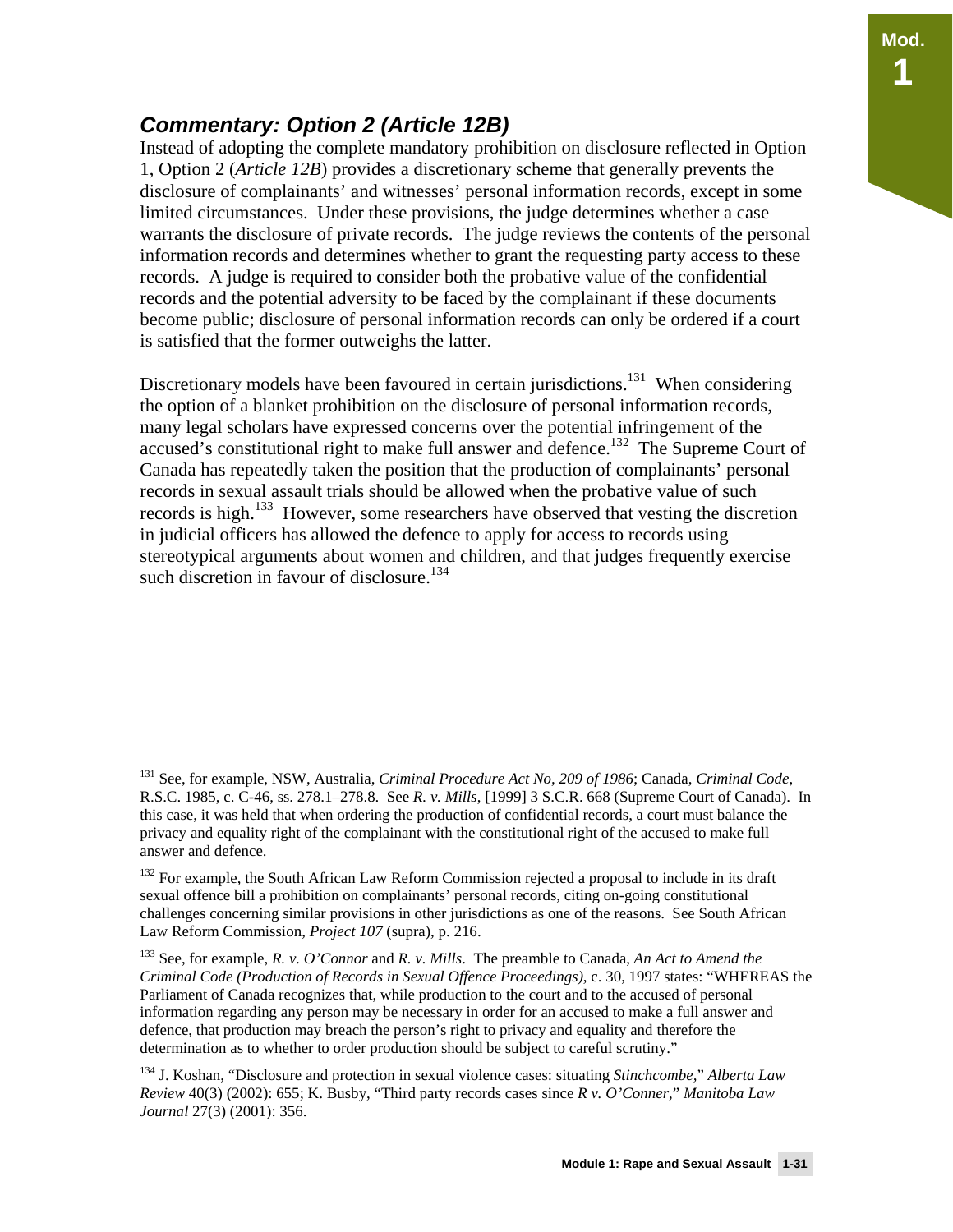### **Article 13. Expert evidence of psychological effects of sexual offences**

- (1) Evidence of the psychological effects and surrounding circumstances of rape or sexual assault shall be admissible in criminal proceedings where such offence is tried:
	- (a) in order to show that the sexual act to which the charge relates is likely:
		- (i) to have been committed towards, or in connection with, the complainant concerned; or
		- (ii) to have been committeed without consent or under coercive circumstances; or
	- (b) to prove, for the purpose of imposing an appropriate sentence, the extent of the harm suffered by the complainant.<sup>135</sup>

#### *Commentary: Article 13*

 $\overline{a}$ 

Jurisdictions have varying rules on the admissibility of expert evidence. In cases of rape and sexual assault, expert testimony is frequently admissible in order to respond to a defence that the complainant did not act like a "real" rape complainant. Expert testimony can explain complainant behaviours such as failing to fight back, delaying reporting, blaming themselves, and memory lapses. It can help counter judges' and jurors' misconceptions about the dynamics and impact of rape and sexual assault.<sup>136</sup>

## **Article 14. Competence of children to testify**

- (1) All persons below the age of 18 years shall be presumed to be competent to testify in criminal proceedings and no such person shall be precluded from giving evidence unless the court finds, at any stage of the proceedings, that he or she does not have the ability or the mental capacity, verbal or otherwise, to respond to questions in a way that is understandable to the court, in which case the court shall note the reasons for such a finding on the record of the proceedings.
- (2) The evidence given by a person referred to in Section (1) shall be admissible in criminal proceedings contemplated in that section, and the court shall attach such weight to such evidence as it deems fit. $137$

<sup>135</sup> This provision is derived from Namibia, *Combating of Rape Act of 2000,* art. 8.

<sup>&</sup>lt;sup>136</sup> See K. Lonsway, *The Use of Expert Witnesses in Cases Involving Sexual Assault*, Violence Against Women Online Resources, 2005, online via: www.vaw.umn.edu. These issues are also addressed in B. Pithey et al, *Legal Aspects of Rape in South Africa* (supra), c. 10, where the importance of allowing expert testimony prior to sentencing is emphasized. Online via: http://web.uct.ac.za/depts/sjrp/public.htm.

<sup>&</sup>lt;sup>137</sup> HRW has reported that the discretion afforded to judges in determining the competency of a child witness tends to work to the disadvantage of child complainants. See HRW, *Policy Paralysis: A Call for Action on HIV/AIDS-Related Human Rights Abuses Against Women and Girls in Africa*, p. 26. The South African Law Commission concluded that "[b]ased on recent research … the memory of children is as accurate as that of adults, that children do not lie more than adults, and that children can discern fact from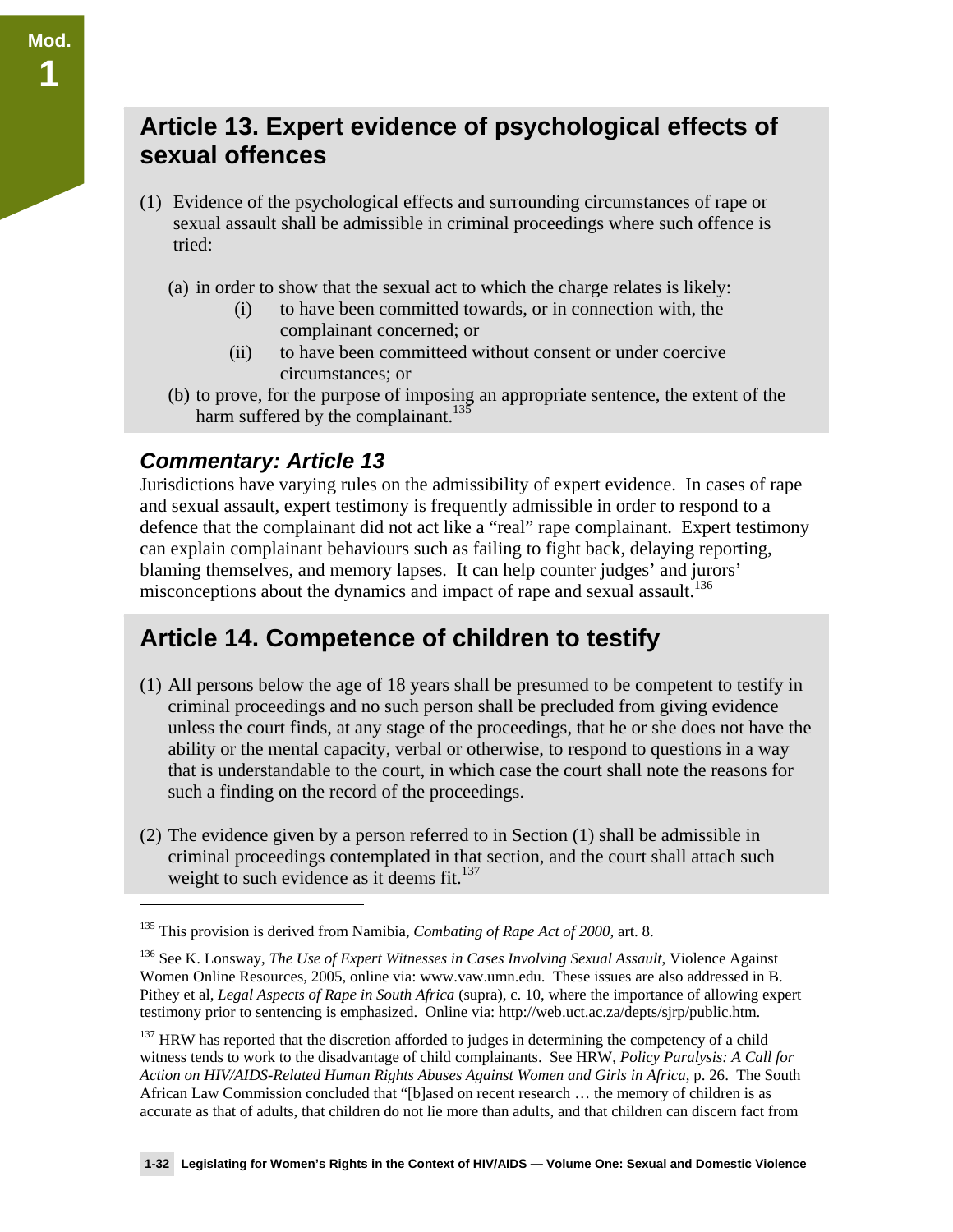### **Article 15. Protection of complainants and witnesses**

(1) The court shall take appropriate measures to protect the safety, physical and psychological well-being, dignity and privacy of complainants and witnesses. These measures shall not be prejudicial to, or inconsistent with, the rights of the accused and a fair and impartial trial.<sup>138</sup>

#### **NOTE:**

Open courts and media scrutiny can increase the traumatic experience of trial for survivors of rape and sexual assault. The provision below is a well-recognized exception to the principle that criminal proceedings should be public.<sup>139</sup>

### **Article 16. Presumption of proceedings to be held** *in camera*

- (1) All parts of any proceedings in respect of an offence under this Act is to be held *in camera*, unless the court otherwise directs.
- (2) The court may direct that the part of proceedings in which evidence is given by the complainant be held in open court only if the court is satisfied that:
	- (a) special reasons in the interests of justice require the part of the proceedings to be held in open court; or
	- (b) the complainant consents to giving his or her evidence in open court.
- (3) In determining whether to make a direction under Section (2), the court shall consider:
	- (a) the right to a fair and public hearing;
	- (b) whether there is a real and substantial risk that the complainant, witness or justice system participant would suffer significant harm if his or her identity were disclosed;
	- (c) whether the survivor, witness or justice system participant needs the order for his or her security or to protect him or her from intimidation or retaliation;

fantasy particularly in the context of acts of abuse." These findings should be reflected in legislation. See South African Law Reform Commission, *Project 107* (supra).

<sup>138</sup> The language of this section comes from the *Rome Statute of the International Criminal Court*, 1998, art. 68.

<sup>&</sup>lt;sup>139</sup> *In camera* proceedings involve holding a trial or a hearing in a place not open to the public, such as the judge's chambers or a courtroom with all persons who are not necessary for the proceedings (for example, spectators) excluded.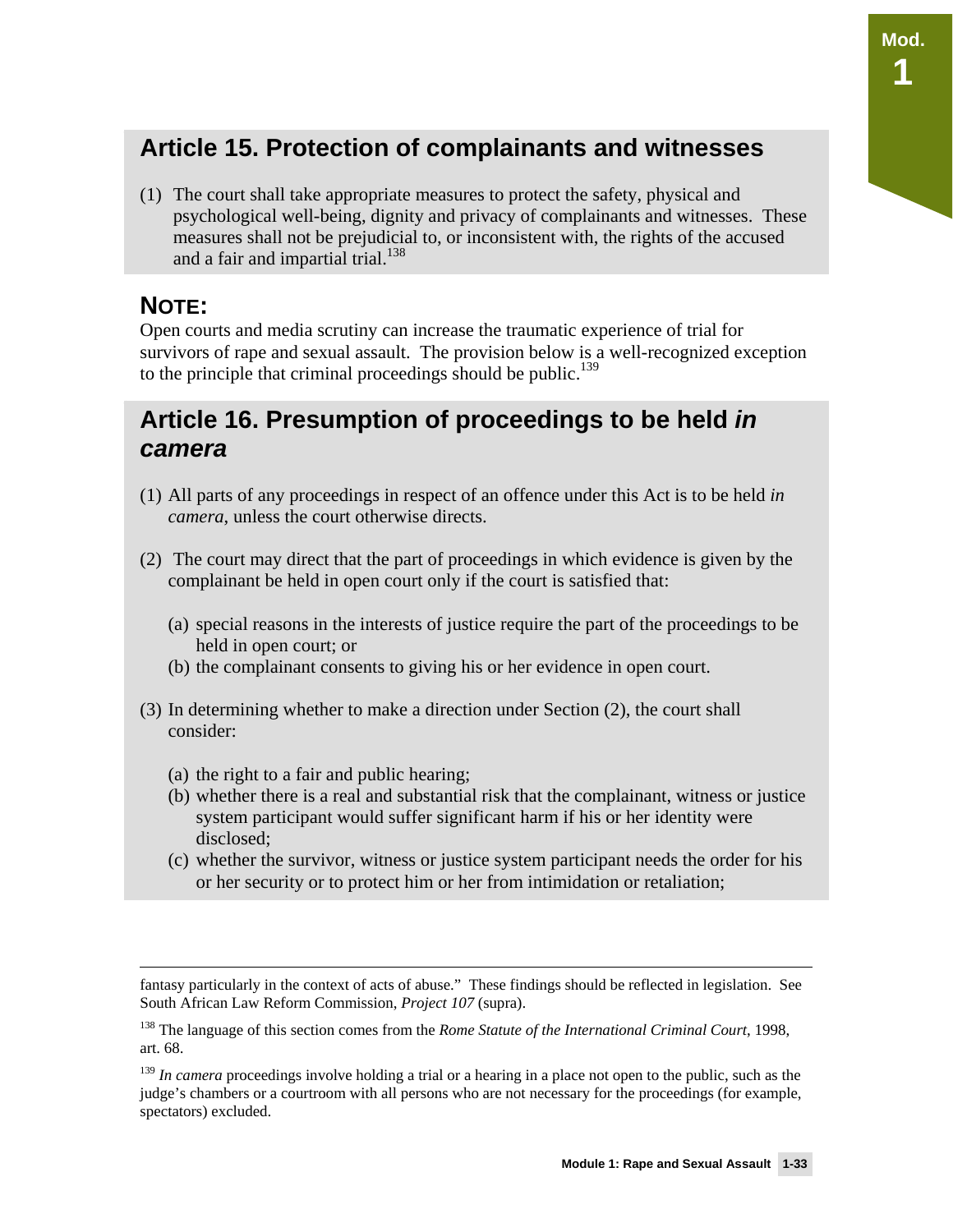- (d) society's interest in encouraging the reporting of offences and the participation of survivors, witnesses and justice system participants in the criminal justice process;
- (e) whether effective alternatives are available to protect the identity of the survivor, witness or justice system participant;
- (f) the salutary and deleterious effects of the proposed order;
- (g) the impact of the proposed order on the freedom of expression of those affected by it; and
- (h) any other factor that the court considers relevant.
- (4) Holding proceedings *in camera* does not affect the entitlement of a complainant or witnesses to have support person or persons present when giving evidence.<sup>140</sup>

### **Article 17. Restrictions on publication of information revealing the complainant and other evidence**

- (1) In any proceedings against a person under this Act, no person shall publish in any manner whatsoever any information that could identify the complainant, unless the court directs otherwise.
- (2) The court may direct that a person may publish information that could identify the complainant, only if the court is satisfied that:
	- (a) special reasons in the interests of justice require the publication of this information; or
	- (b) the complainant consents to the publication of this information.
- (3) In any proceedings against a person under this Act, a court may make an order forbidding publication of the whole or any part of the evidence tendered in the proceedings or of any report or account of that evidence.
- (4) In determining whether to make a direction under Sections (2) and (3), the Court shall consider:
	- (a) the right to a fair and public hearing;

 $\overline{a}$ 

(b) whether there is a real and substantial risk that the complainant, witness or any other participant to the proceedings would suffer significant harm if his or her identity were disclosed;

<sup>140</sup> The wording of this article is derived from ss. 291 and 291A of NSW, Australia, *Criminal Procedure Act of 1995*; ss. 486.4 and 486.5 of the Canadian *Criminal Code*; s. 153 of Namibia, *Criminal Procedure Act of 1977*; and s 153 of South Africa, *Criminal Procedure Act of 1977*. See also ICC, *Rules of Procedure and Evidence,* ICC-ASP/1/3, 2002, Rule 72. Courts in various jurisdictions have upheld the constitutionality of such provisions, despite the accused's right to a fair trial. See, for example, *Nel v. Le Roux NO* 457 US 1982 [South Africa Constitutional Court] and *Richmond Newspapers Inc v. Virginia* 448 US 556 (1980) [U.S. Supreme Court].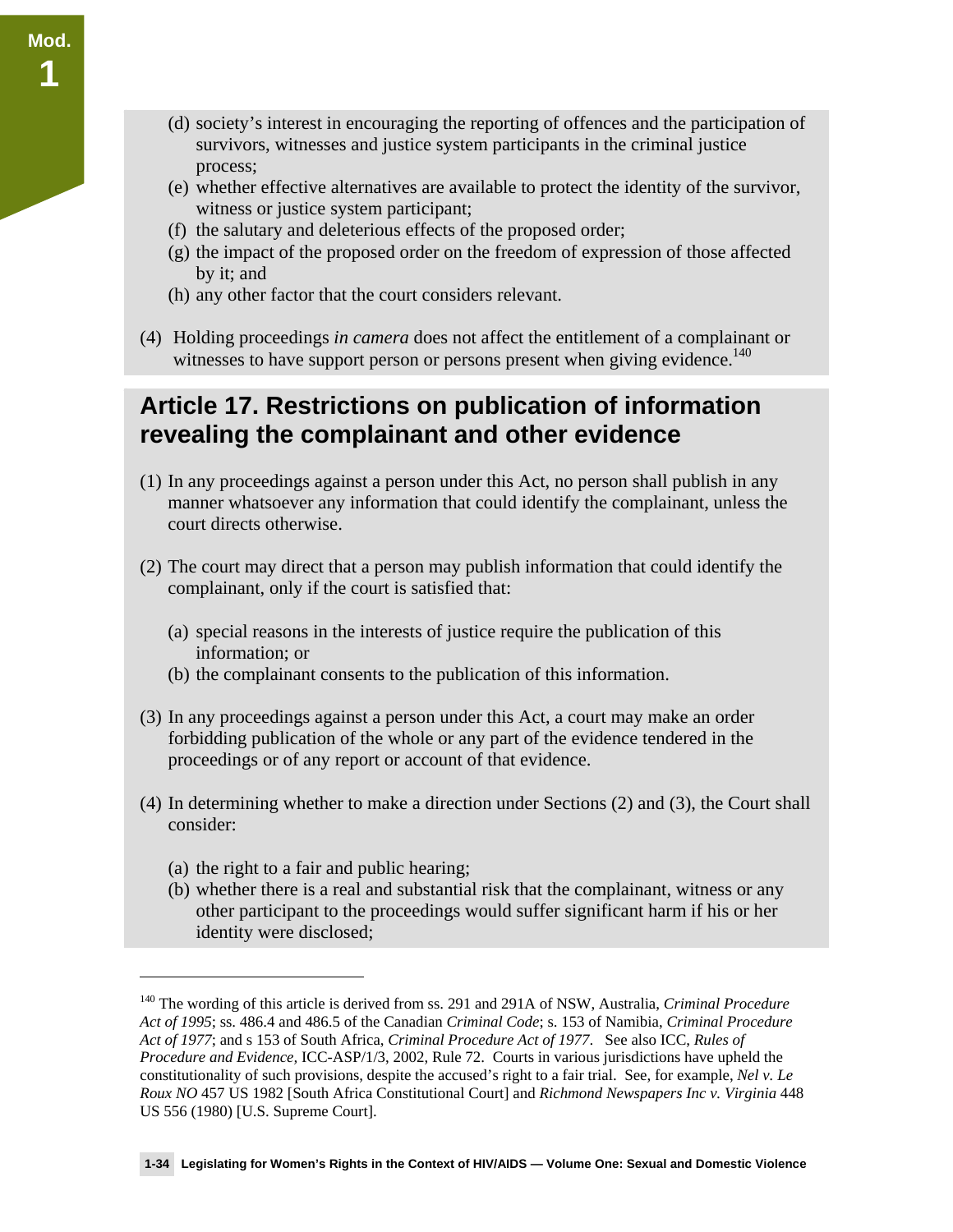- (c) whether the complainant, witness or any other participant to the proceedings needs the order for his or her security or to protect him or her from intimidation or retaliation;
- (d) society's interest in encouraging the reporting of offences and the participation of complainants, witnesses and other participants in the criminal justice process;
- (e) whether effective alternatives are available to protect the identity of the complainant, witness or any other participant in the proceedings;
- (f) the salutary and deleterious effects of the proposed order;
- (g) the impact of the proposed order on the freedom of expression of those affected by it; and
- (h) any other factor that the court considers relevant. $^{141}$

#### **NOTE:**

 $\overline{a}$ 

The sensitive nature of rape and sexual assault, combined with the adversarial nature of the criminal justice process, can make giving evidence for complainants and witnesses in sexual offence cases particularly difficult.<sup>142</sup> It is in the interest of justice and human rights to ensure that complainants and witnesses are protected from trauma and treated fairly when giving evidence.

### **Article 18. Alternative arrangements for giving evidence by the complainant**

- (1) In any proceedings against a person under this Act, a complainant and a witness is entitled (but may choose not):
	- (a) to give evidence from a place other than the courtroom by means of closed-circuit television facilities or other technology that enables communication between that place and the courtroom; or
	- (b) to give that evidence by use of alternative arrangements made to restrict contact (including visual contact) between the complainant and the accused or any other person or persons in the courtroom, including the following:
		- (i) use of screens;
		- (ii) planned seating arrangements for people who have an interest in the proceedings (including the level at which they are seated and the people in the complainant's line of vision);
		- (iii) requiring legal practitioners not to robe; and

<sup>141</sup> The wording of this article is derived from s. 292 of NSW, Australia, *Evidence Act of 1995;* s. 486 of the Canadian *Criminal Code*; s. 154 of Namibia, *Criminal Procedure Act of 1977*, s 154 of South Africa, *Criminal Procedure Act of 1977*.

<sup>142</sup> See J. Esselman Tomz and D. McGillis, *Serving Crime Victims and Witnesses, 2nd Edition* [U.S.] National Institute of Justice, 1997, p. 4. See also, I. Bacik, C. Maunsell, and S. Gogan, *The Legal Process and Victims of Rape* (supra), pp. 30–32 and 110–135. This report identified that 80 percent of the participants interviewed in the study reported negative feelings about testifying, including humiliation, embarrassment, stress and anxiety.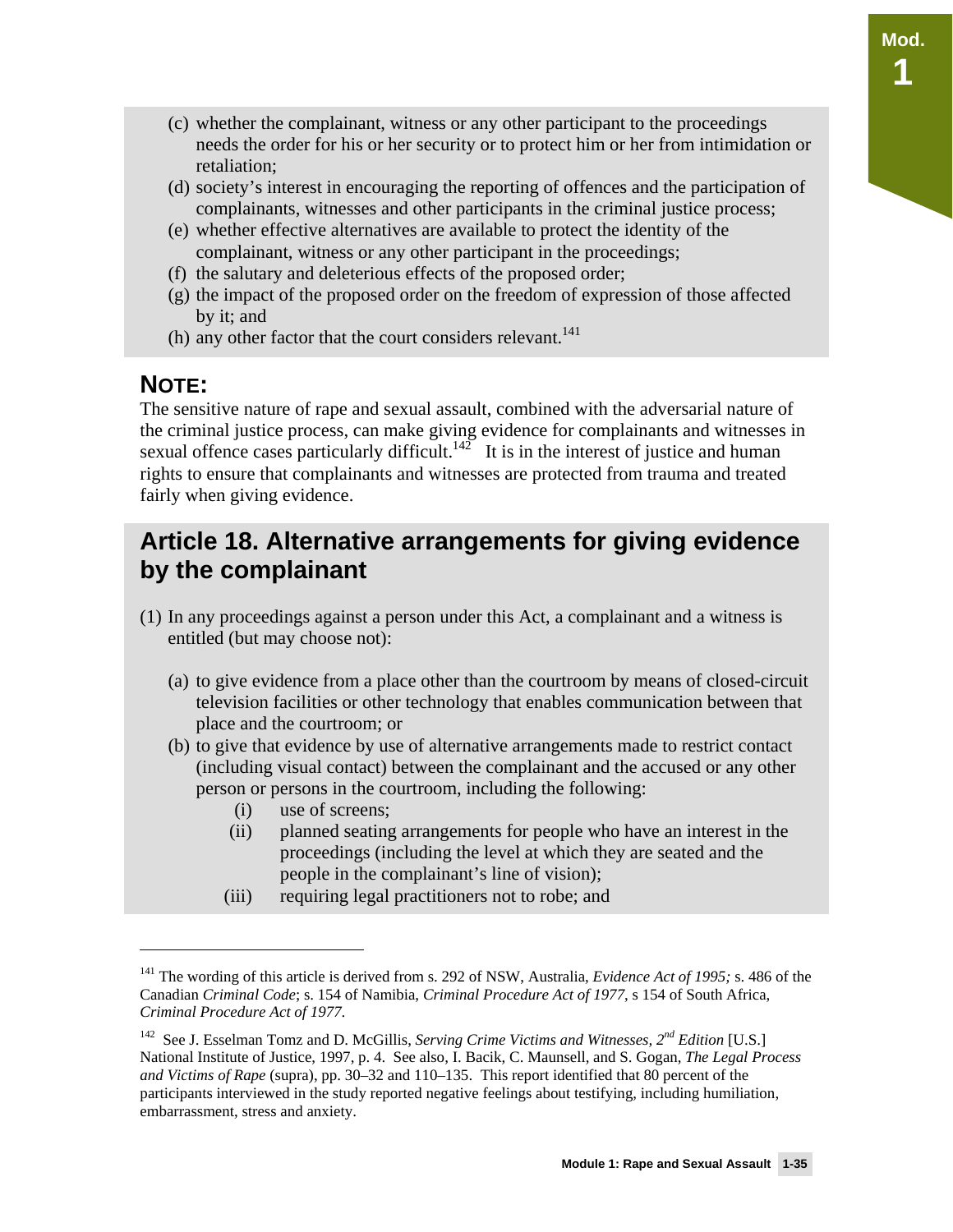- (iv) requiring legal practitioners to be seated while examining or crossexamining the witness.
- (2) If, to enable evidence to be given as referred to in Section (1), the court considers it appropriate to do so, the court may adjourn the proceeding or any part of the proceeding from the courtroom to another court or place.<sup>143</sup>

### **Article 19. Complainant and witness entitled to have support person(s) present when giving evidence**

- (1) A complainant is entitled to have a person or persons chosen by the complainant present near the complainant, and within the complainant's sight, when the complainant is giving evidence in proceedings in respect of an offence under this Act.
- (2) A witness is entitled to have a person or persons chosen by the witness present near the witness, and within the witness's sight, when the witness is giving evidence in proceedings in respect of an offence under this Act.
- (3) The entitlement applies:

 $\overline{a}$ 

**Mod.** 

**1** 

- (a) even if the complainant or witness gives evidence by means of closed-circuit television or other technology or under any alternative arrangements available to the complainant or witness; and
- (b) even if the proceedings, or the part of the proceedings in which the complainant or witness gives evidence, are held *in camera*.
- (4) Without limiting the entitlement of a complainant or witness under this section, the person or persons chosen to be with the complainant or witness when he or she gives evidence may include a parent, guardian, relative, friend or support person of the complainant or witness, or a person assisting the complainant or witness in a professional capacity.
- (5) An accused is not entitled to object to the suitability of the person or persons chosen by a complainant or witness to be with the complainant or witness when giving evidence, and the court is not entitled to disallow the complainant's or witness' choice of person or persons on its own motion, unless the complainant's or witness' choice is likely to prejudice the accused's right to a fair trial.<sup>144</sup>

<sup>143</sup> This wording is based on s. 294B of NSW, Australia, *Criminal Procedure Act of 1986.* See also, ss. 158(2) and (3) of South Africa, *Criminal Procedure Act of 1977*; s. 158A(2) of Namibia, *Criminal Procedure Act of 1977.*

<sup>&</sup>lt;sup>144</sup> An example of such a situation might be because the person chosen by the complainant is a witness or potential witness in the proceedings. This wording of this article is derived from s. 294C of NSW, Australia, *Criminal Procedure Act of 1986*. See also s. 158A(2)(c) of Namibia, *Criminal Procedure Act of 1977.*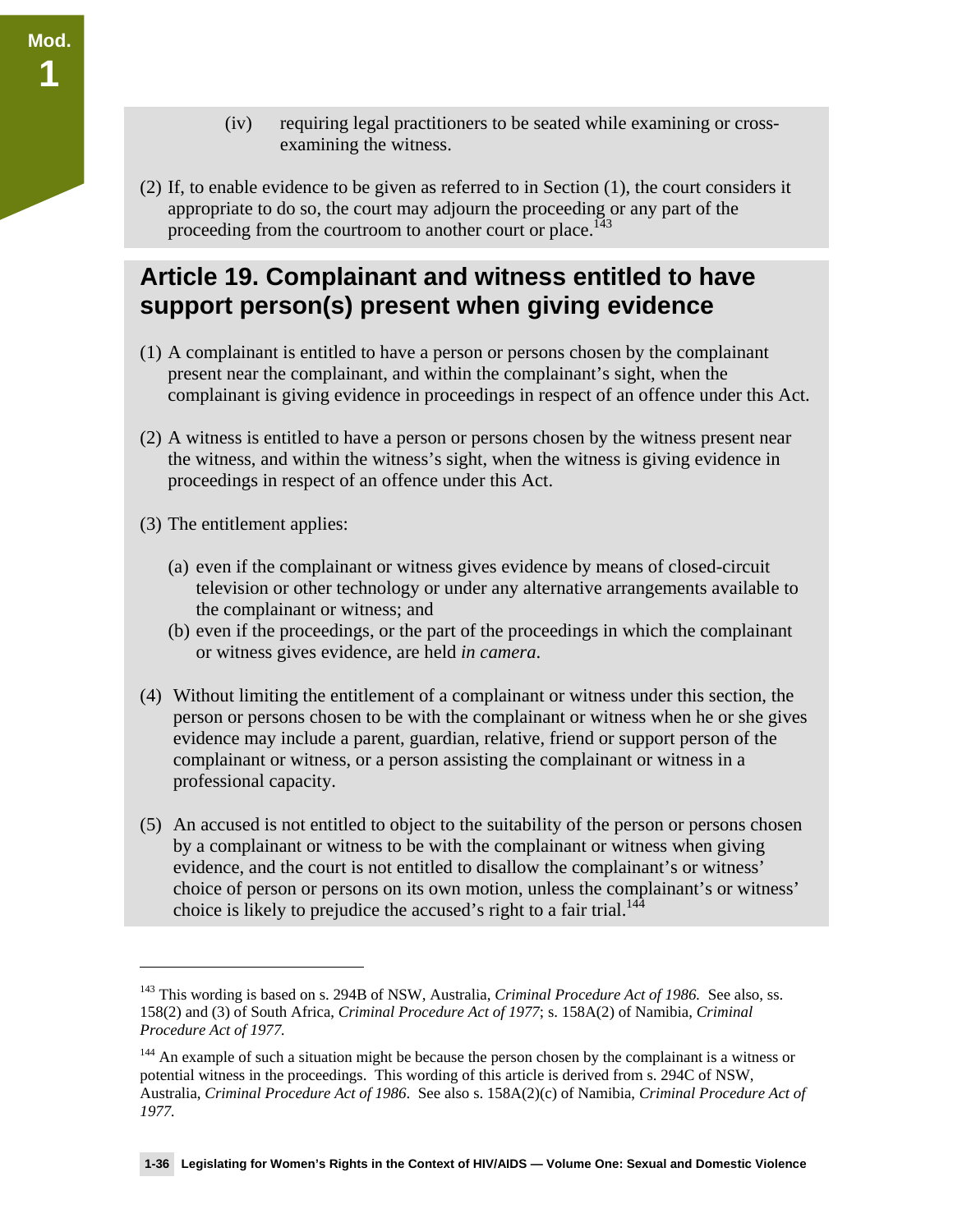#### *Commentary: Articles 18 and 19*

 $\overline{a}$ 

Complainants and witnesses of sexual offences may find being in the same room as the accused one of the most difficult aspects of the trial process. Where a complainant or witness finds it distressing to be in the same room as the accused, it might mean that he or she is unable to give evidence effectively or that the complainant or witness suffers further stress and trauma from testifying. Similarly, survivors of sexual violence may be particularly vulnerable to power dynamics in a courtroom environment (like those reinforced by the wearing of legal robes) and may therefore find they are intimidated and unable to communicate effectively on the witness stand. The principal rationale of the alternative arrangements outlined above is that they can help to ease a complainant's distress related to the trial process generally, as well as reduce fears of confronting the accused and giving evidence in court.

Increasing recognition of trauma related to giving evidence in cases of sexual violence has led a number of legal systems to take steps to make the criminal justice system more sensitive to the needs of complainants.<sup>145</sup> The constitutionality of alternative provisions enacted in law has been upheld in response to challenges related to the fair trial rights of the accused. $146$ 

Giving evidence by closed circuit television (CCTV) allows complainants and witnesses to give evidence from a remote location (usually a room within the court precincts) which is appropriately equipped. The evidence is transmitted to the courtroom, so the court can see and hear the witness and the witness can respond to questions remotely.

Where CCTV is unavailable, less costly alternatives can be employed towards the same end. A mobile screen, for example, can be used to ensure that the witness does not have direct eye contact with the accused. Other physical arrangements, such as special seating arrangements, may also be used to facilitate this. While screens and seating arrangements may be more practical in some cases than CCTV, they may not be as

<sup>145</sup> For example, the *Rules of Procedure and Evidence* of the ICC empower a Chamber to "allow a witness to give oral testimony before the Chamber by means of audio or video technology, provided that such technology permits the witness to be examined by the Prosecutor, the defence, and by the Chamber itself": Rule 67. This particular rule goes on to say that "[t]he Chamber, with the assistance of the Registry, shall ensure that the venue chosen for the conduct of the audio or video-link testimony is conducive to the giving of truthful and open testimony and to the safety, physical and psychological well-being, dignity and privacy of the witness." Both the ICTY and the ICTR have similar relevant provisions: *Rules of Procedure and Evidence*, Rule 75. Examples of national laws that include alternative arrangements for vulnerable witnesses include South Africa, *Criminal Procedure Act of 1977*, ss. 158(2) and (3); U.K., *Youth Justice and Criminal Evidence Act of 1999*, ss. 23–30; Namibia, *Criminal Procedure Act of 1977, s. 158A*; s. 486 of Canada, *Criminal Code*; NSW, Australia, *Criminal Procedure Act of 1986*, ss. 290–294C.

<sup>146</sup> For example, in *R v. Staggie and Another*, [2003] 1 BCLR 43 (C), the South African High Court (Cape of Good Hope Provincial Division) upheld the constitutionality of a witness testifying by CCTV and giving an *in camera* hearing of the testimony of the complainant. See also *Klink v. Regional Court Magistrate NO and Others* [1996] 3 BCLR 402 (E). In *R v. Levogiannis*, [1993] 4 S.C.R. 475, the Supreme Court of Canada upheld the constitutionality of s. 486(2.1) of Canada, *Criminal Code* permitting a young complainant to testify behind a screen. See also *R v. Ngo* [2001] NSWSC 339 [Supreme Court of NSW, Australia].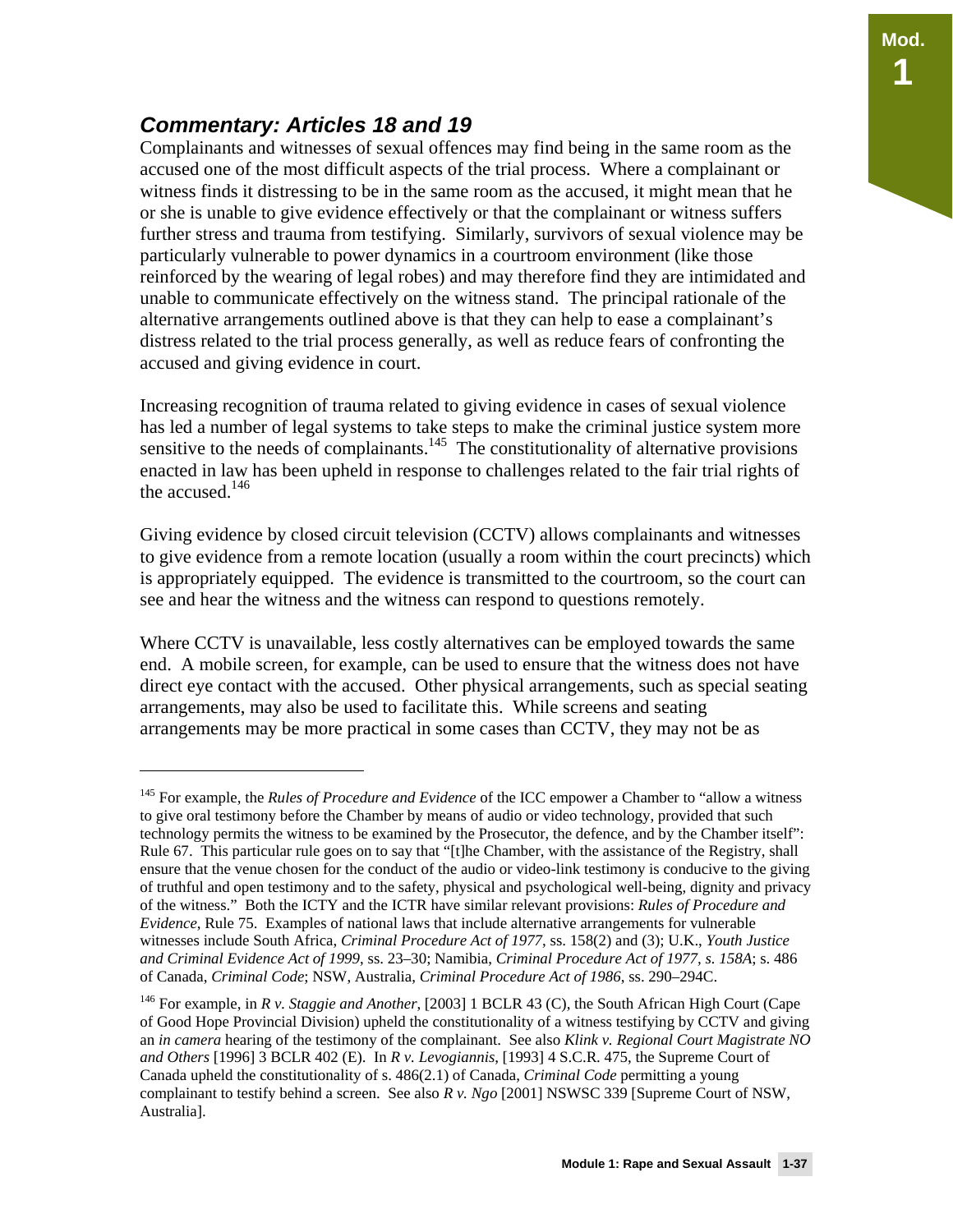$\overline{a}$ 

effective at reducing trauma as the complainant or witness can still hear the accused and is aware of the accused's physical proximity.<sup>147</sup>

Recent studies have surveyed vulnerable witnesses to determine their perspectives on the success and utility of alternative measures for giving evidence. Findings indicate that special measures are effective at decreasing anxiety and distress and increasing the overall satisfaction of complainants with the criminal justice system.<sup>148</sup> Alternative arrangements not only help to protect complainants and witnesses, but can also advance the interests of justice by ensuring that evidence is provided in as unhindered a manner as possible. However, it is worth noting that despite provisions allowing for their use, some reports indicate that in some jurisdictions, alternative measures such as CCTV and screens are used infrequently and inconsistently.<sup>149</sup>

#### **Article 20. Arrangements for complainant and witnesses giving evidence when accused person is unrepresented**

- (1) This Article applies to proceedings in respect of an offence under this Act during which the accused is not represented by counsel.
- (2) The complainant cannot be examined in chief, cross-examined or re-examined by the accused, but may be so examined instead by a person appointed by the court.
- (3) The court may order that a witness cannot be examined in chief, cross-examined or re-examined by the accused, but may be so examined instead by a person appointed by the court.
- (4) The person appointed by the court is to ask the complainant or the witness only the questions that the accused requests that person to put to the complainant.
- (5) Any such person, when acting in the course of an appointment under this section, must not independently give the accused legal or other advice.<sup>150</sup>

<sup>147</sup> NSW Law Reform Commission, *Report 101: Questioning of Complainants by Unrepresented Accused in Sexual Offence Trials*, 2003, paras. 6.14–6.15.

<sup>148</sup> See, for example, B. Hamlyn, A. Phelps and G. Sattar, *Key findings from the Surveys of Vulnerable and Intimidated Witnesses, 2000/2001 and 2003*, U.K. Home Office, 2004; M. Kebbell, C. O'Kelly and E. Gilchrist, "Rape victims' experiences of giving evidence in English courts: a survey," *Psychiatry, Psychology and Law* 14(1) (2007): 111–119.

<sup>&</sup>lt;sup>149</sup> Reasons for this include lawyers being uncomfortable with CCTV technology and concerns about reducing the impact of a complainant's evidence. For a discussion of these concerns, see NSW Law Reform Commission, *Report 101* (supra), paras. 6.14–6.16.

<sup>150</sup> This article is based on s. 294A of NSW, Australia, *Criminal Procedure Act of 1986*. See also, s. 486.3 of Canada, *Criminal Code*.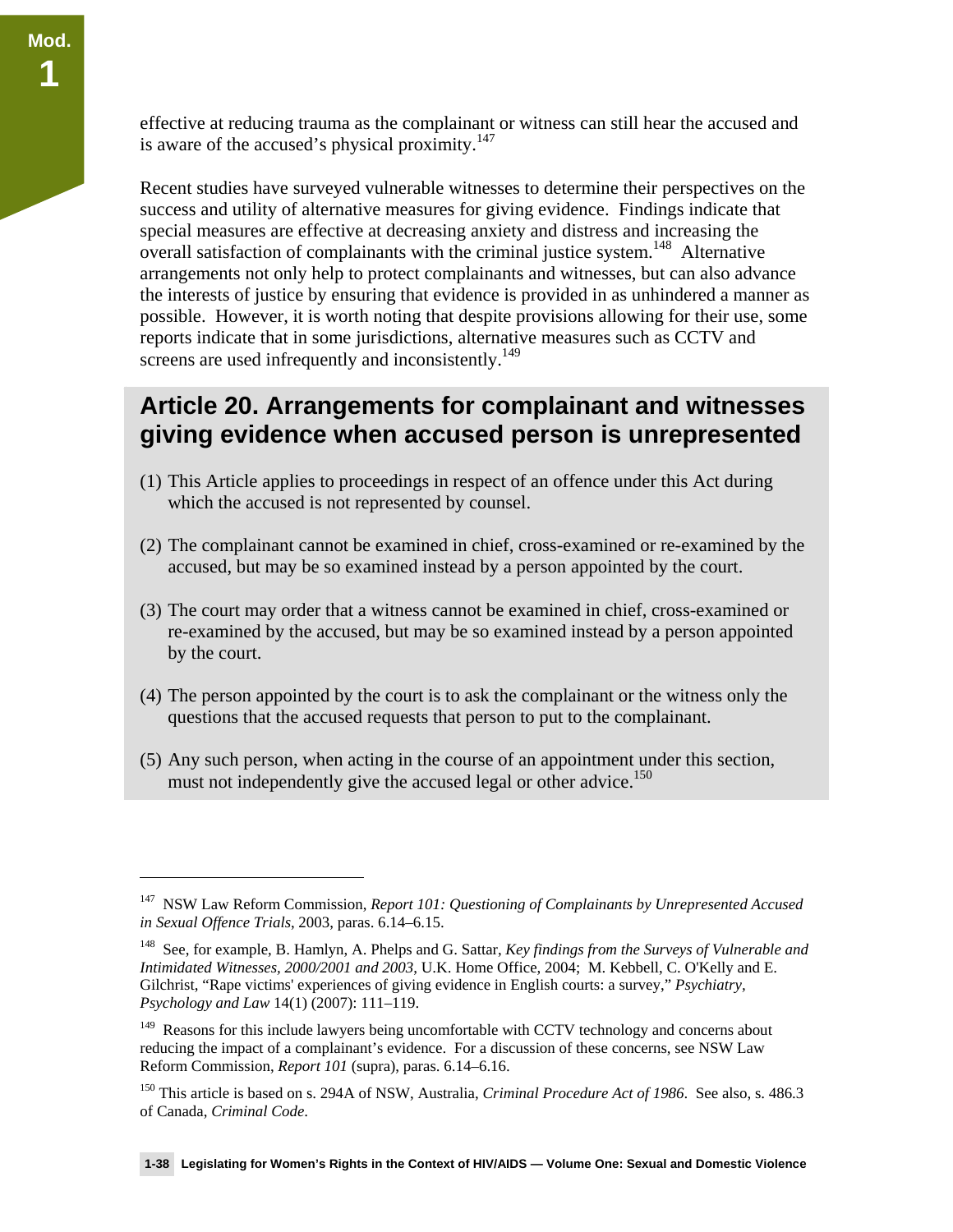- (1) In any proceedings in which evidence is given in ways prescribed by Articles 15–20, and where the trial involves a jury, the court must:
	- (a) inform the jury that it is standard procedure for complainants' and witnesses' evidence in such cases to be given by those means or use of those arrangements; and
	- (b) warn the jury not to draw any inference adverse to the accused or give the evidence any greater or lesser weight because it is given by those means or by use of those arrangements.<sup>151</sup>

### **NOTE:**

 $\overline{a}$ 

Complainants often do not feel adequately involved in the various stages of the trial process. The article below is intended to empower the complainant in a number of ways.

### **Article 22. Rights of complainant during pre-trial, trial and post-trial processes**

- (1) In a case of rape or sexual assault, the complainant has the right to:
	- (a) be reasonably protected from the accused;
	- (b) be notified of all court proceedings, including hearings to determine pre-trial release, probation and parole;
	- (c) attend all public court proceedings relating to the offence, unless the court determines that the evidence of the complainant would be materially affected if he or she heard the evidence of other witnesses either during the trial or other hearings, including hearings to determine pre-trial release, probation and parole;
	- (d) request the prosecutor to present to the court information the complainant feels is relevant to pre-trial release of the accused, or to conviction or sentencing of the accused;
	- (e) avail himself or herself of the protections for complainants and witnesses giving testimony provided for in Articles 15–20; and
	- (f) be kept informed about the pre-trial release, conviction, sentencing, imprisonment and release of the accused. <sup>152</sup>

**Mod.** 

**1** 

<sup>151</sup> This wording is derived from Section 294A of NSW, Australia, *Evidence Act of 1995*. The Canadian *Criminal Code* specifies: "No adverse inference may be drawn from the fact that an order is, or is not, made under this section." See, for example, ss. 486.1(1), 486.2(1) and 486.3(5).

<sup>152</sup> See South African Law Reform Commission, *Project 107* (supra), p. 339. For a legal provision outlining the rights of complainants in bail applications, see s. 60A of Namibia, *Criminal Procedure Act of 1977*. For legal provisions establishing special duties on prosecutors and police, see Namibia, *Combating of Rape Act of 2000*, art. 9–10.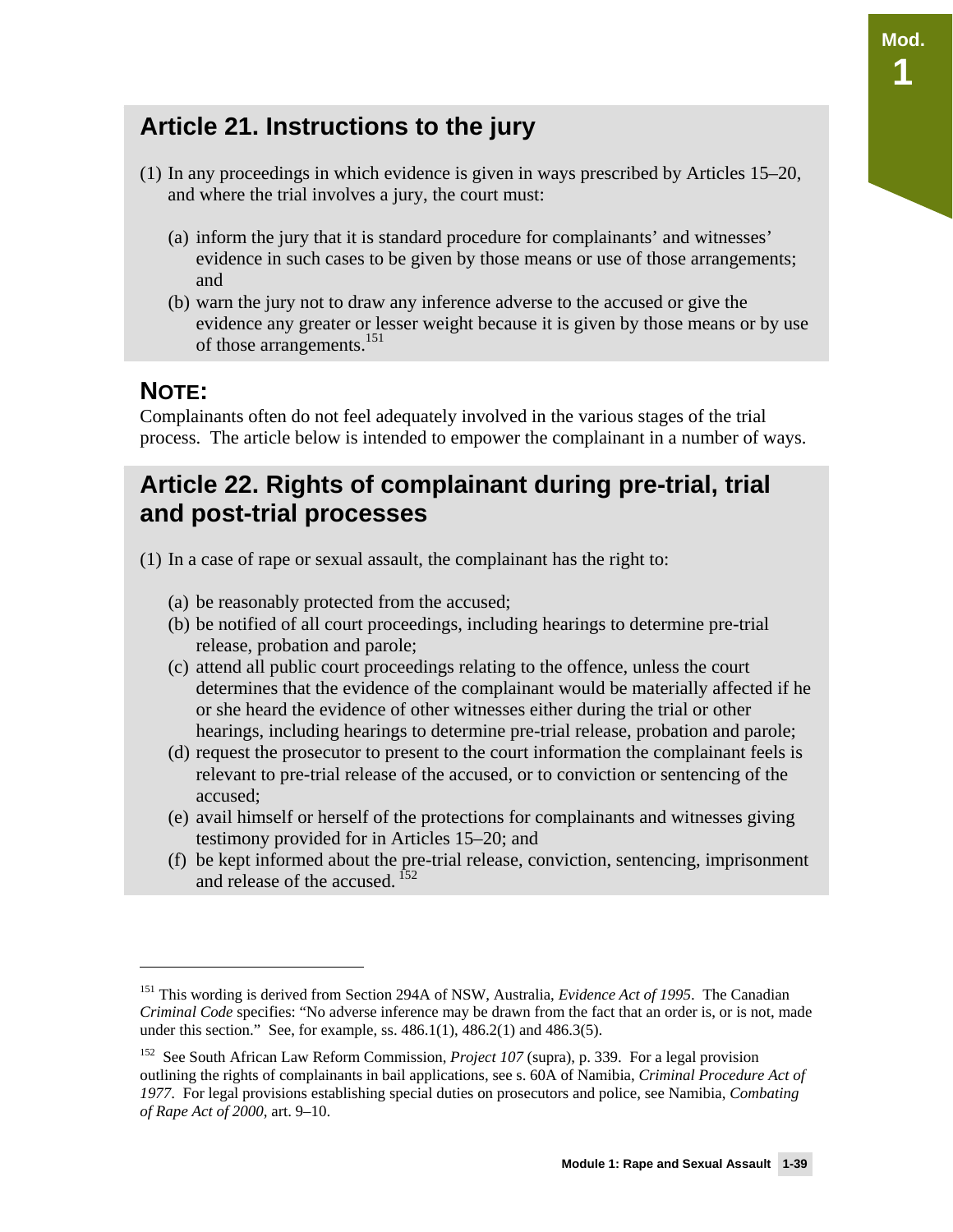#### *Commentary: Article 22*

Rape and sexual assault (like other crimes) are prosecuted by the state, not the complainant. This often means that complainants do not feel adequately involved in the pre-trial, trial and post-trial processes, with a number of negative consequences. First, complainants may not feel empowered in the process. Second, a complainant's safety may be undermined when his or her perspective is not represented in pre-trial release, probation or parole hearings. Third, the quality of the complainant's testimony may be compromised.<sup>153</sup> The complainant rights enumerated in this article are intended to counter these negative consequences to the maximum extent possible.

# **C. Sentencing Reform**

#### **NOTE:**

Considerable inconsistencies often exist with respect to sentencing for crimes of sexual violence. Sentences are frequently criticized as not being reasonable given the seriousness of the criminal acts committed. Three different approaches are outlined here, all of which aim to promote consistency in the sentencing of those found guilty of rape or sexual assault.

*[Two options with respect to sentencing are provided below. Option 1 reflects the approach of legislating presumed minimum sentences, as reflected in Articles 23–25. Option 2 (Article 26A or 26B) contemplates the development of sentencing guidelines. Option 1 and Option 2 are not mutually exclusive; they may be simultaneously applied.]* 

#### *Option 1: Statute defines presumptive minimum sentences*

### **Article 23. Presumed minimum sentencing**

- (1) Subject to the provisions in Article 25, any person who is convicted under this Act shall be liable:
	- (a) in the case of rape:

- (i) to imprisonment for a period of not less than [number] years for a first conviction;154
- (ii) to imprisonment for a period of not less than [number] years for a second or subsequent conviction;<sup>155</sup> or

<sup>&</sup>lt;sup>153</sup> "Due to the fact that she has been given so little information about the trial and what is expected of her, it is of little surprise that the rape complainant's testimony is often unclear, contradictory and incomplete.": B. Pithey et al, *Legal Aspects of Rape in South Africa* (supra), c. 4.

<sup>&</sup>lt;sup>154</sup> In Namibia, the minimum sentence for a first offence of rape without aggravating circumstances is five years.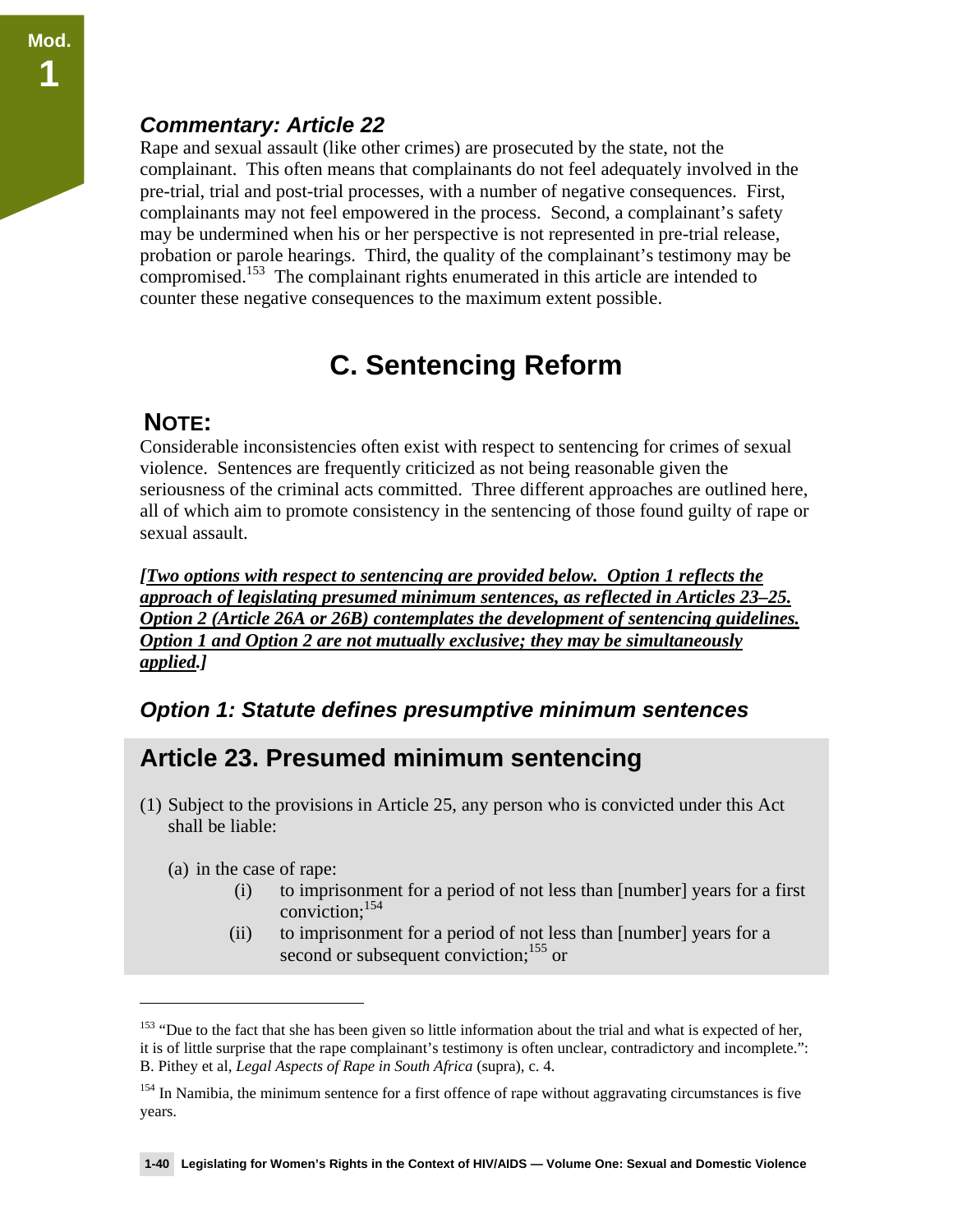**Mod. 1** 

(b) in the case of sexual assault:

- (i) to imprisonment for a period of not less than [number] years for a first conviction;
- (ii) to imprisonment for a period of not less than [number] years for a second or subsequent conviction.<sup>156</sup>

### **Article 24. Increased penalties for aggravated offences**  of rape or sexual assault<sup>157</sup>

- (1) Subject to the provisions in Article 25, any person who is convicted of an aggravated offence under this Act shall, be liable:
	- (a) in the case of rape:
		- (i) to imprisonment for a period of not less than [number] years for a first conviction;
		- (ii) to imprisonment for a period of not less than [number] years for a second or subsequent conviction; or
	- (b) in the case of sexual assault:
		- (i) to imprisonment for a period of not less than [number] years for a first conviction;
		- (ii) to imprisonment for a period of not less than [number] years for a second or subsequent conviction.<sup>158</sup>

### **Article 25. Substantial and compelling circumstances**

(1) If the court is satisfied that substantial and compelling circumstances exist which justify the imposition of a lesser sentence than the sentence prescribed in Articles 23 and 24, it shall enter those circumstances on the record of the proceedings and may thereupon impose such lesser sentence.<sup>159</sup>

#### *Commentaries: Articles 23–25*

 $\overline{a}$ 

Legal experts in South Africa argue that "in the context of rape cases, the exercise of the sentencing discretion inevitably depends on the personal views and biases of the judge or

<sup>&</sup>lt;sup>155</sup> In Namibia, the minimum sentence for a second or subsequent offence of rape without aggravating circumstances is 10 years.

<sup>156</sup> See South Africa, *Criminal Law Amendment Act 105 of 1997*, s. 51(2)(b).

<sup>&</sup>lt;sup>157</sup> Note: This Article would trigger higher presumed minimum sentences in the case of a rape or sexual assault that was accompanied by any of the aggravating factors listed in Article 3 above.

<sup>&</sup>lt;sup>158</sup> In Namibia, aggravated rape sentences range from 10 to 15 years for a first offence, depending on the circumstances of the crime; and from 20 to 45 years for a second or subsequent offence, depending on the circumstances of the crime.

<sup>159</sup> The wording of this provision is derived from South Africa, *Criminal Law Amendment Act 105 of 1997*, s. 51 (3)(a) and Namibia, *Combating of Rape Act of 2000,* s. 3(2).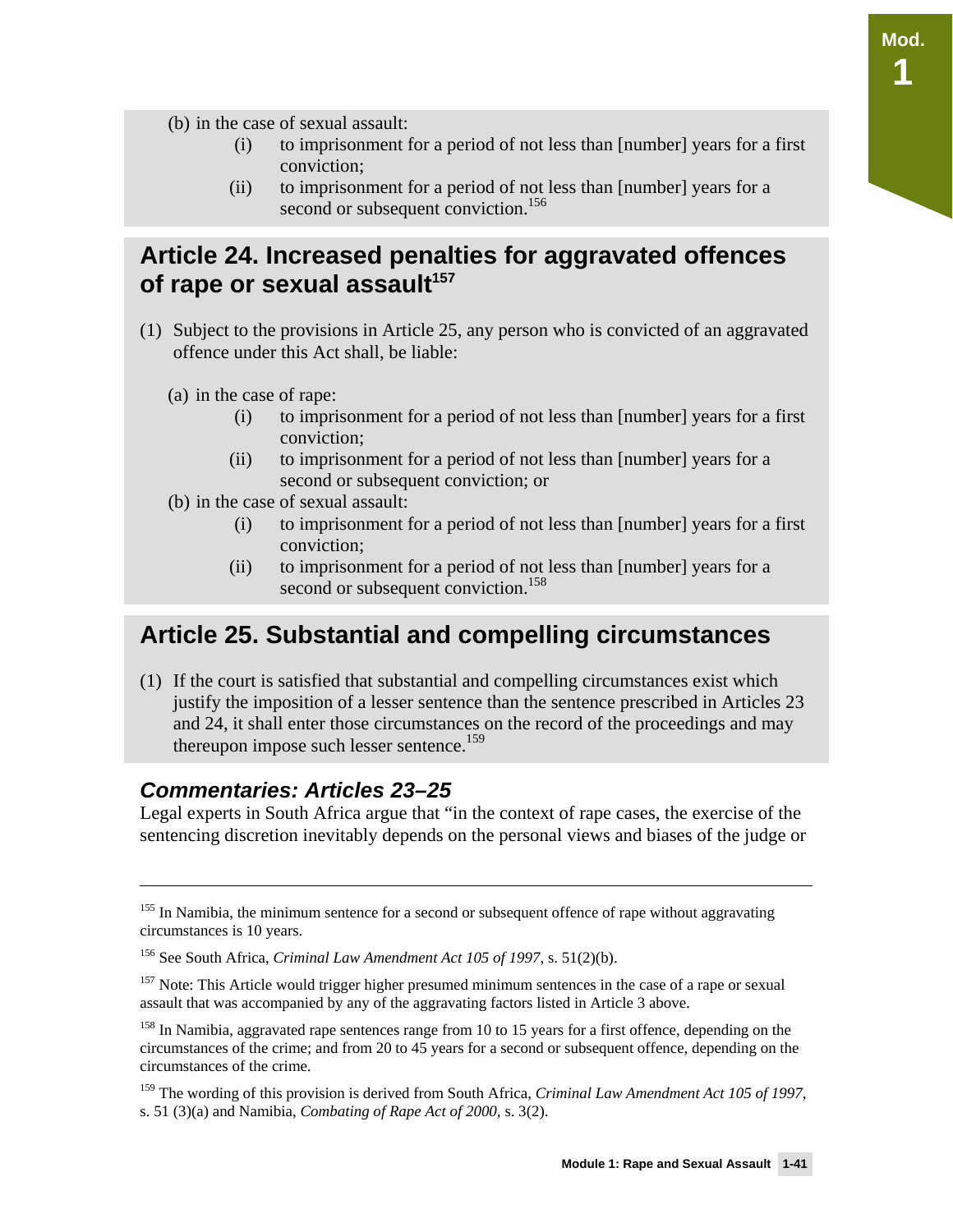magistrate and his or her perceptions regarding rape and its consequences."160 One approach to limit such personal views and biases is to limit judicial discretion through a mandatory minimum sentence. The option above would not be an absolute limit to this discretion, as judges would be able to depart from the minimum where the court is satisfied that substantial and compelling circumstances exist which justify the imposition of a lesser sentence.

Mandatory minimum sentencing that allows no leeway for judicial discretion has been criticized for creating potentially unreasonable and unjust decisions.161 *Presumed* mandatory minimum sentences that allow some form of judicial discretion (as above), are still controversial. Proponents of mandatory minimum sentences will generally note that the law should ensure that sentences reflect the gravity of the offence and that prescribed minimums will help circumvent leniency in sentencing. They may also point out that the minimum sentences reflect community sentiments that justice should be done.

Opponents of mandatory minimum sentences highlight that they restrict judicial discretion to sentence according to the gravity of the offence. They may also note that, in addition to acting as retribution, prevention and a deterrent, sentencing should also be concerned with rehabilitation of the offender. Research from South Africa has revealed highly divergent interpretations of "substantial and compelling circumstances" from judges, and judicial resentment of the limitations on judicial discretion.<sup>162</sup> Research results from Namibia on the application of minimum sentences for rape have been more positive. $163$ 

#### *Option 2: Statute covers development of sentencing guidelines*

### **Article 26. Sentencing guidelines**

*[Two options with respect to developing sentencing guidelines are presented below. Option 2A (Article 26A) envisions the creation of a commission with this mandate, whereas Option 2B (Article 26B) would create a process for appellate courts to outline sentencing guidelines in a judgment. Either Option 2A or Option 2B should be selected, but not both.]* 

<sup>160</sup> See B. Pithey et al, *Legal Aspects of Rape in South Africa* (supra), c. 12.

<sup>161</sup> See, for example, *Sillery v. The Queen* [High Court of Australia] (1981) 180 CLR 353, p. 357.

<sup>162</sup> See, for example, J. Neser, "Mandatory minimum sentences in the South African context," *Crime Research in South Africa* 3(3) (2001), online: www.crisa.org.za/downloads/vvs.pdf; J. Sloth-Nielsen and L. Ehlers, *A Pyrrhic Victory? Mandatory and Minimum Sentences in South Africa,* Institute for Security Studies Paper 111, 2005; Open Society Foundation for South Africa, *Sentencing in South Africa: Conference Report*, 2006.

<sup>163 (</sup>LAC), *Rape in Namibia* (supra), pp. 439–478.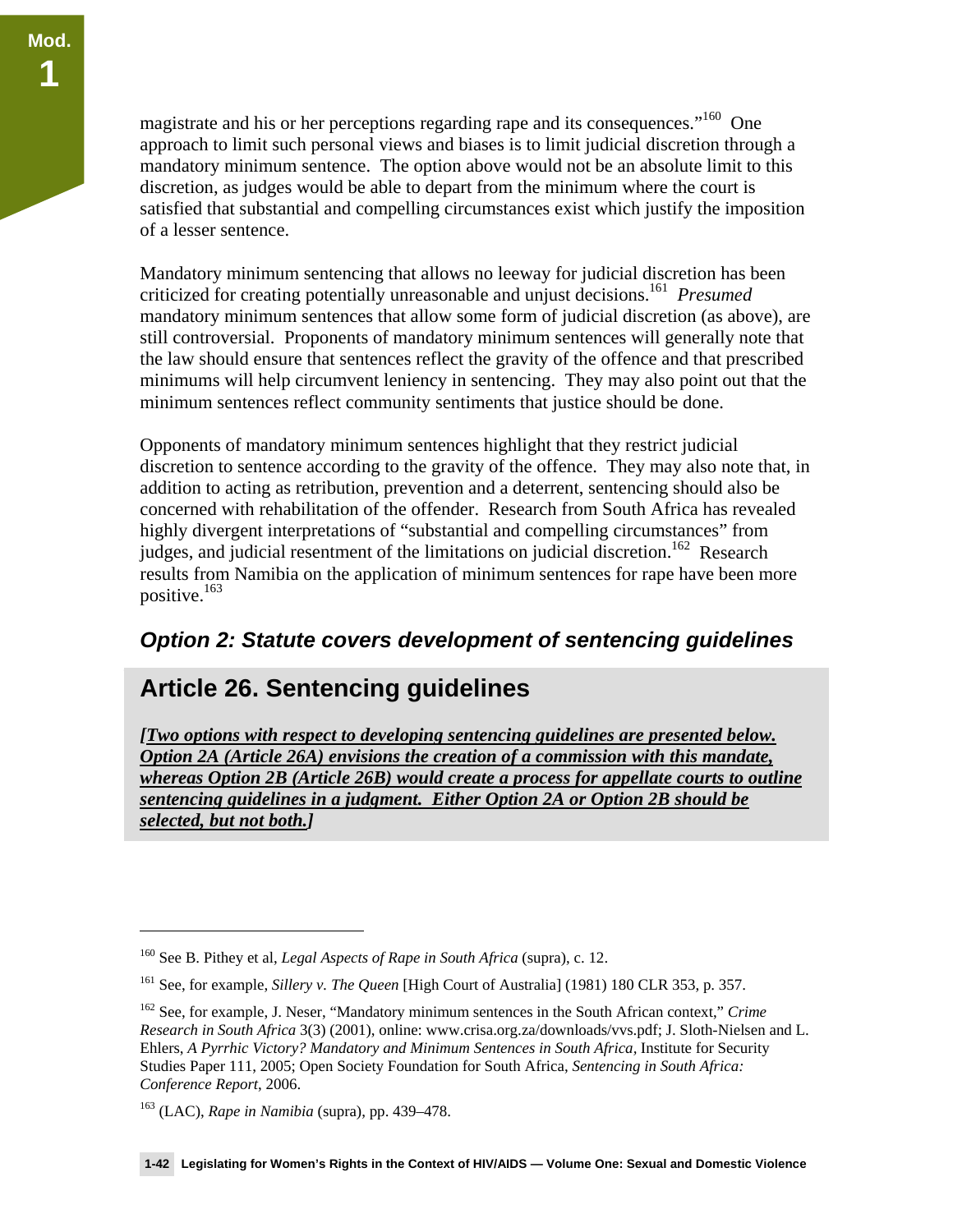#### *Option 2A: Article 26A. Sentencing guideline commission*

(1) The Ministry of Justice shall establish an independent commission that shall, on an ongoing basis, oversee the development of sentencing guidelines.<sup>164</sup>

#### *Option 2B: Article 26B. Sentencing guideline judgments*

- (1) A Full Court of Appeal may give a judgment establishing sentencing guidelines.
- (2) Each of the following is entitled to appear and be heard in proceedings in which the Full Court is asked or proposes to establish or review sentencing guidelines:
	- (a) the Director of Public Prosecutions [or equivalent authority];
	- (b) the Attorney-General [or equivalent authority]; and
	- (c) an organization representing the interests of offenders or survivors of crime that has, in the opinion of the Full Court, a proper interest in the proceedings.
- (3) A sentencing guideline is to guide a sentencing court in determining sentences for:
	- (a) offences generally or a particular class of offences; or
	- (b) offenders generally or a particular class of offenders.
- (4) A sentencing guideline may:
	- (a) indicate an appropriate range of penalties for a particular offence or offences of a particular class; and
	- (b) indicate how particular aggravating or mitigating factors (or aggravating or mitigating factors of a particular kind) should be reflected in a sentence.
- (5) In particular, a sentencing guideline may indicate (and give guidance about the extent of) a reduction of sentence below the level that would otherwise be appropriate in any of the following cases:
	- (a) where the offender has co-operated with authorities in the investigation of an offence;
	- (b) where the offender has pleaded guilty to the charge; or
	- (c) where the offender has contributed in some other way to reducing the burden on the criminal justice system or the burden of crime on the community.
- (6) A sentencing court:

 $\overline{a}$ 

(a) should have regard to relevant sentencing guidelines; but

**Mod.** 

**1** 

<sup>&</sup>lt;sup>164</sup> For examples of such commissions, see the Minnesota Sentencing Guidelines Commission, online: www.msgc.state.mn.us/index.htm; the United States Sentencing Commission, online: www.ussc.gov; and the Sentencing Guidelines Council of England and Wales, online: www.sentencing-guidelines.gov.uk.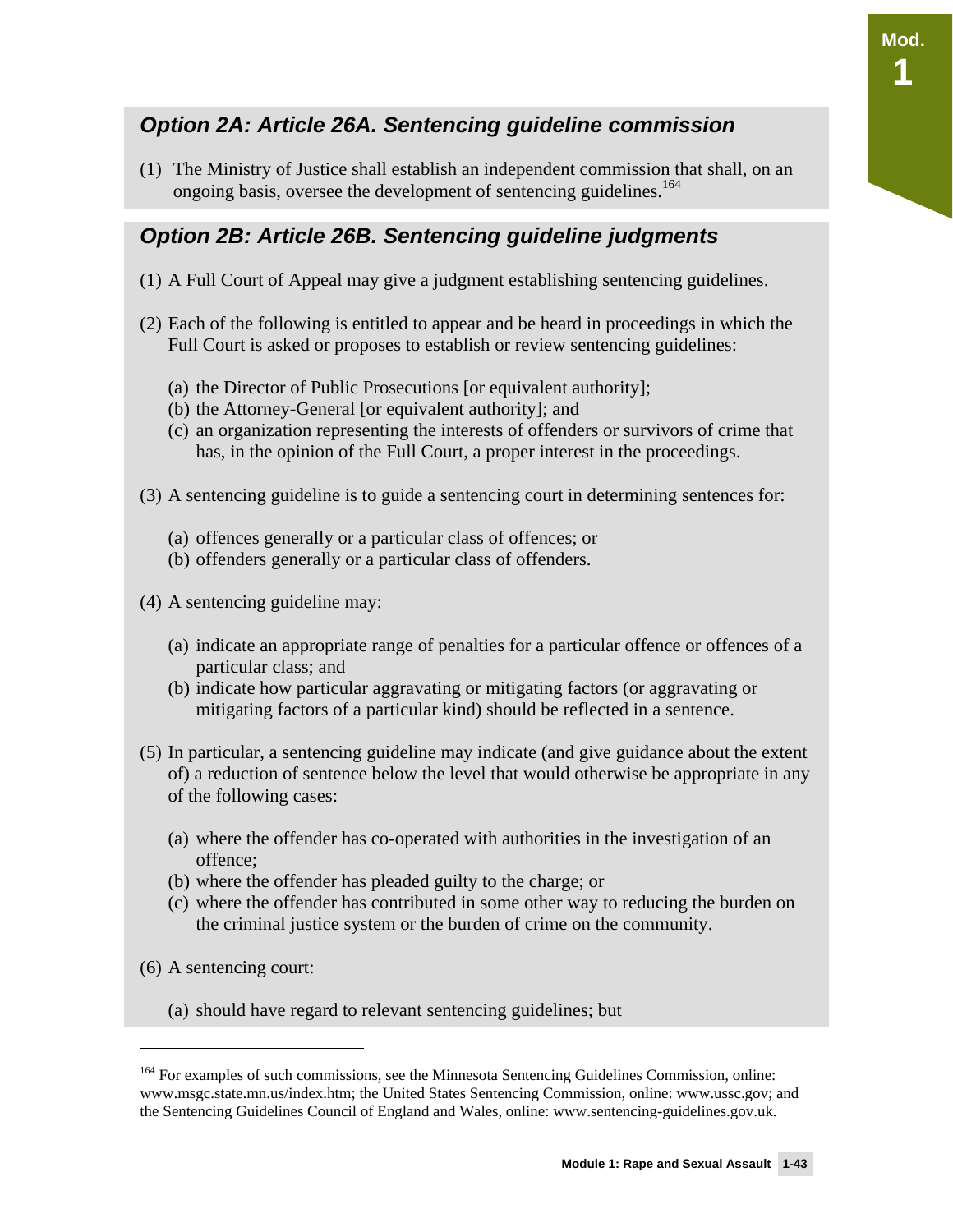(b) is not bound to follow a particular guideline if, in the circumstances of the case, there are good reasons for not doing so.<sup>165</sup>

#### *Commentary: Article 26 (both options)*

Sentencing guidelines are a promising approach to counteract the personal biases of judges and ensure uniformity in sentencing. Two particular options are laid out above.

The first option (Option 2A—*Article 26A*) is to establish an independent commission to develop sentencing guidelines. Such guidelines might be in the form of a detailed matrix or grid, or a detailed discussion paper. For example, the [U.S.] Minnesota Sentencing Guidelines Commission has established guidelines which specify recommended sentences. The guidelines are based on a grid structure: the vertical axis of the grid represents the severity of the offence for which the offender was convicted; the horizontal axis represents a measure of the offender's criminal history. The court may depart from the presumptive correct sentence if special circumstances exist. By way of another example, the Sentencing Guidelines Council of England and Wales issues sentencing guidelines in the form of detailed discussion papers that recommend a range of appropriate sentences.<sup>166</sup>

The second option (Option 2B—*Article 26B*) is to create a mechanism by which certain courts — usually full benches of appellate courts — can have judgments designated as sentencing guideline judgments. Guideline cases are judgments that go beyond the facts raised in a particular case to suggest a sentencing scale in one or more commonly encountered factual situations. Sentencing guideline judgments are not binding in a formal sense: a court, when sentencing, has discretion to sentence within the range expressed in the guideline, but also to depart from it if the particular circumstances require. $167$ 

# **D. Other Provisions**

#### **NOTE:**

 $\overline{a}$ 

Few reported cases of rape or sexual assault are successfully prosecuted. Imposing legislative duties on the police and prosecutors is designed to reduce the rate at which

<sup>165</sup> This article is based on NSW, Australia, *Criminal Law (Sentencing) (Sentencing Guidelines) Amendment Act No 29 of 2003*.

<sup>166</sup> For an example of the former, see U.S. Sentencing Commission, *Federal Sentencing Guidelines Manual*, 2008 ed. For an example of the latter, see England and Wales, Sentencing Guidelines Council, *Sexual Offences Act 2003: Definitive Guideline*, 2007, online: www.sentencingguidelines.gov.uk/guidelines/council/quick.html.

<sup>&</sup>lt;sup>167</sup> For an example of a sentencing guideline judgment that also provides an overview of the nature of such judgments, see *R v. Jurisic* (1998) 45 NSWLR 209. For a database of sentencing guideline judgments in England and Wales, see www.sentencing-guidelines.gov.uk/guidelines/other/courtappeal/default.asp.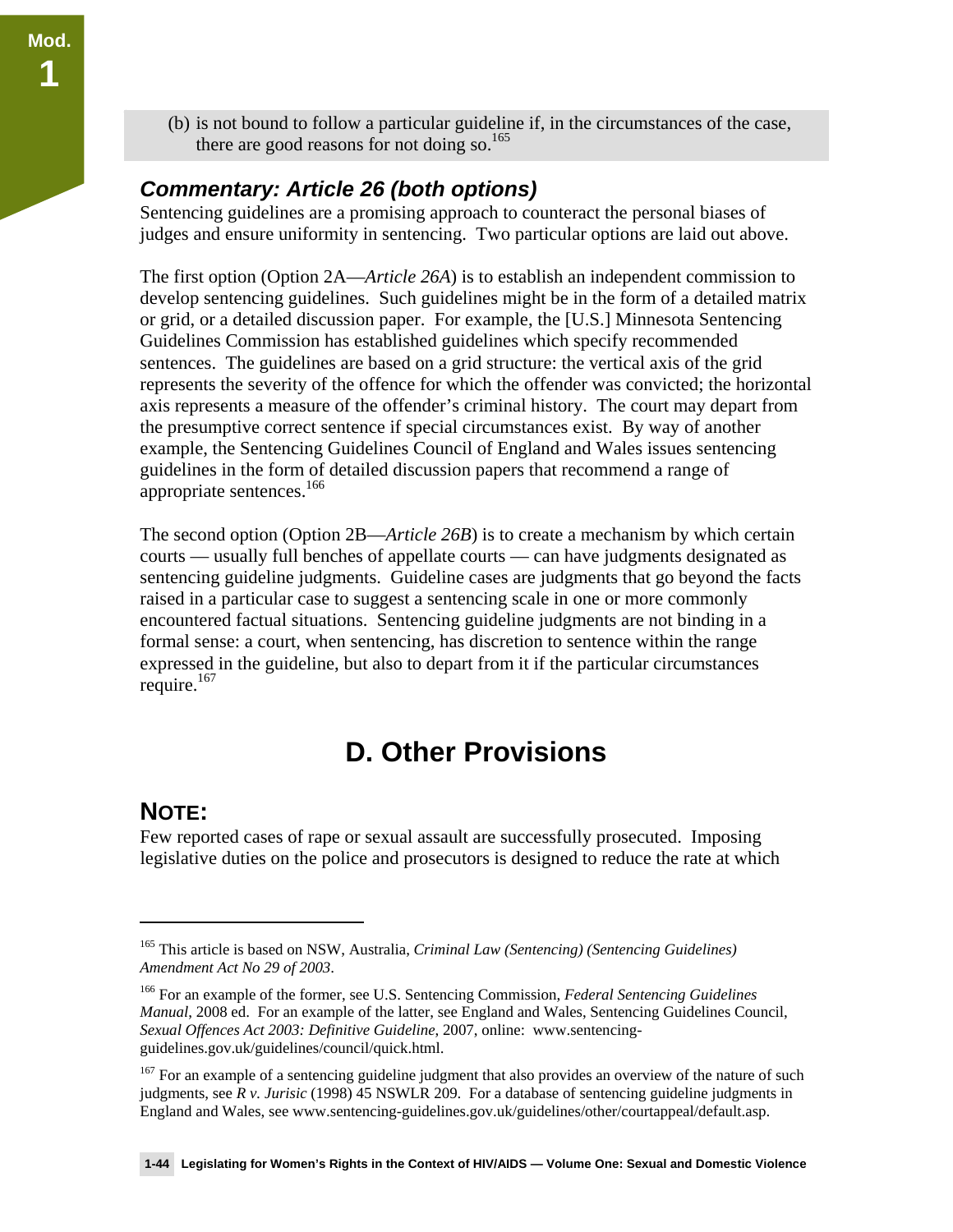**Mod.** 

**1** 

charges are not laid and investigations are dropped. <sup>168</sup> The provisions below also provide an opportunity to develop standard guidelines and training for police and prosecutors in the handling of these cases.

### **Article 27. Police "first contact" duties**

- (1) Where a complaint of rape or sexual assault is made, the first member of the police force in contact with the complainant must, except where compelling reasons exist:
	- (a) accompany the complainant to a private room;
	- (b) explain the procedures that will follow from an allegation of rape or sexual assault being made by the complainant;
	- (c) open an initial investigation and take a basic statement from the complainant;
	- (d) establish if the complainant is in need of emergency medical assistance (including post-exposure prophylaxis for possible HIV exposure) and, if so, arrange for the complainant to obtain emergency medical assistance and be accompanied to a hospital or clinic;<sup>169</sup>
	- (e) inform the complainant that she or he has the right to make a full statement after a medical examination;
	- (f) contact a sexual offences investigation officer; and
	- (g) remain with the complainant until the sexual offences investigation officer arrives.170

### **Article 28. Special duties of prosecutor**

- (1) In criminal proceedings at which an accused is charged with rape or sexual assault, the prosecutor must consult with the complainant in such proceedings in order:
	- (a) to ensure that all information relevant to the trial has been obtained from the

<sup>&</sup>lt;sup>168</sup> The inclusion of police duties to assist survivors in the body of legislation is not unusual. For example, including such duties has been effective at ensuring that police perform certain functions in the context of domestic violence. See, for example, South Africa, *Domestic Violence Act of 1998*, art. 2; Zimbabwe, *Domestic Violence Act of 200*6, ss. 5–6.

<sup>&</sup>lt;sup>169</sup> Police guidelines on the handling of sexual assault and rape survivors should make clear that a complainant who opts not to make a police statement, for whatever reason, should not be denied emergency medical assistance, including post-exposure prophylaxis for possible HIV exposure.

<sup>&</sup>lt;sup>170</sup> Sexual offences investigation officers are officers specially trained to address the needs of survivors of sexual assault and to liaise between the survivor and the senior investigating officer, medical staff and prosecutors. Their role is to ensure that survivors receive a high standard of care and support throughout the entire investigation, and to ensure that the best possible evidence is obtained for the investigation and any subsequent prosecution. See Hampshire Constabulary, *Minimum Standards of Investigation for Offences of Rape and/or Assault by Penetration*, 2007, online via: www.hampshire.police.uk. A number of countries in southern Africa have each introduced some form of specialized facilities at police stations for addressing gender violence that typically include separate rooms with trained staff.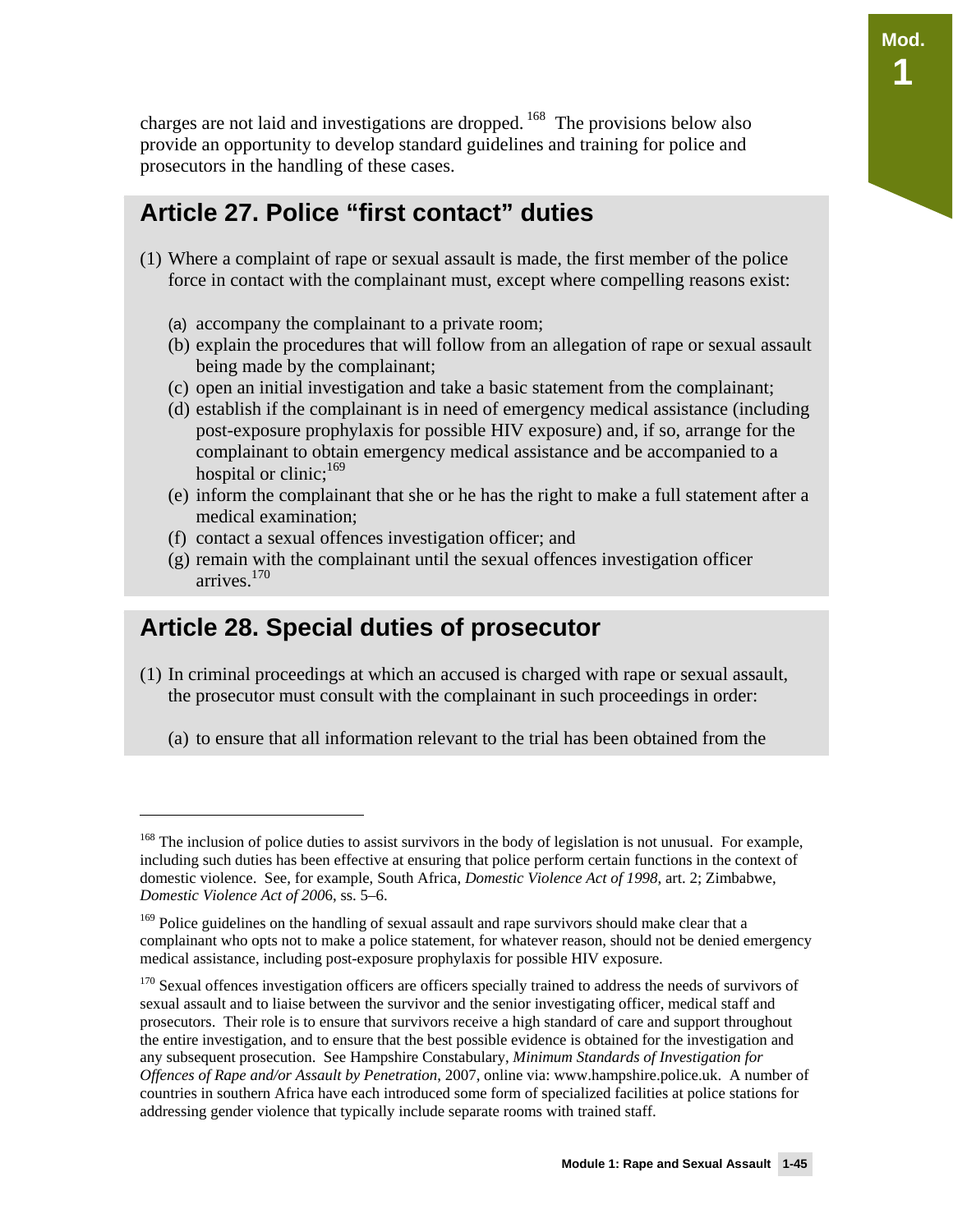complainant, including information relevant to the question of whether the accused should be released on bail and, if the accused were so released, whether any conditions of bail should be imposed; and

(b) to provide all such information to the complainant as will be necessary to lessen the impact of the trial on the complainant.<sup> $171$ </sup>

### **Article 29. National instructions and training for police and prosecutors with respect to rape or sexual assault**

- (1) The National Commissioner of the [relevant] Police Service must, in consultation with the [relevant] Minister(s) issue and publish national instructions regarding all matters which must be followed by all police officials who are tasked with investigating and receiving reports of sexual violence, including the following:
	- (a) the manner in which the reporting of an alleged sexual offence is to be dealt with by police officials; and
	- (b) the manner in which sexual offence cases are to be investigated by police officials, including the circumstances in which an investigation in respect of a sexual offence may be discontinued.<sup>172</sup>
- (2) The National Commissioner of the [relevant] Police Service must develop a training course for police officers, which must:
	- (a) include training on the national instructions referred to in Section (1);
	- (b) include social context training in respect of sexual offences; and
	- (c) provide for and promote the use of uniform norms, standards and procedures;

with a view to ensuring that as many police officers as possible are able to deal with sexual offences cases in an appropriate, efficient and sensitive manner.<sup>173</sup>

- (3) The National Director of [the relevant Prosecuting Authority] must, in consultation with the [relevant] Minister(s), issue and publish directives regarding all matters which are to be followed by all members of the prosecuting authority who are tasked with conducting prosecutions of sexual offence cases, which have a bearing on complainants of such offences, including the following:
	- (a) the manner in which sexual offence cases should be dealt with in general, including the circumstances in which a charge may be withdrawn or a prosecution stopped;

<sup>171</sup> See Namibia, *Combating of Rape Act of 2000,* art. 9.

<sup>172</sup> This article is adapted from South Africa, *Criminal Law (Sexual Offences and Related Matters) Amendment Act of 2007*, s. 66(1)(a).

 $173$  Ibid., s. 66(1)(b).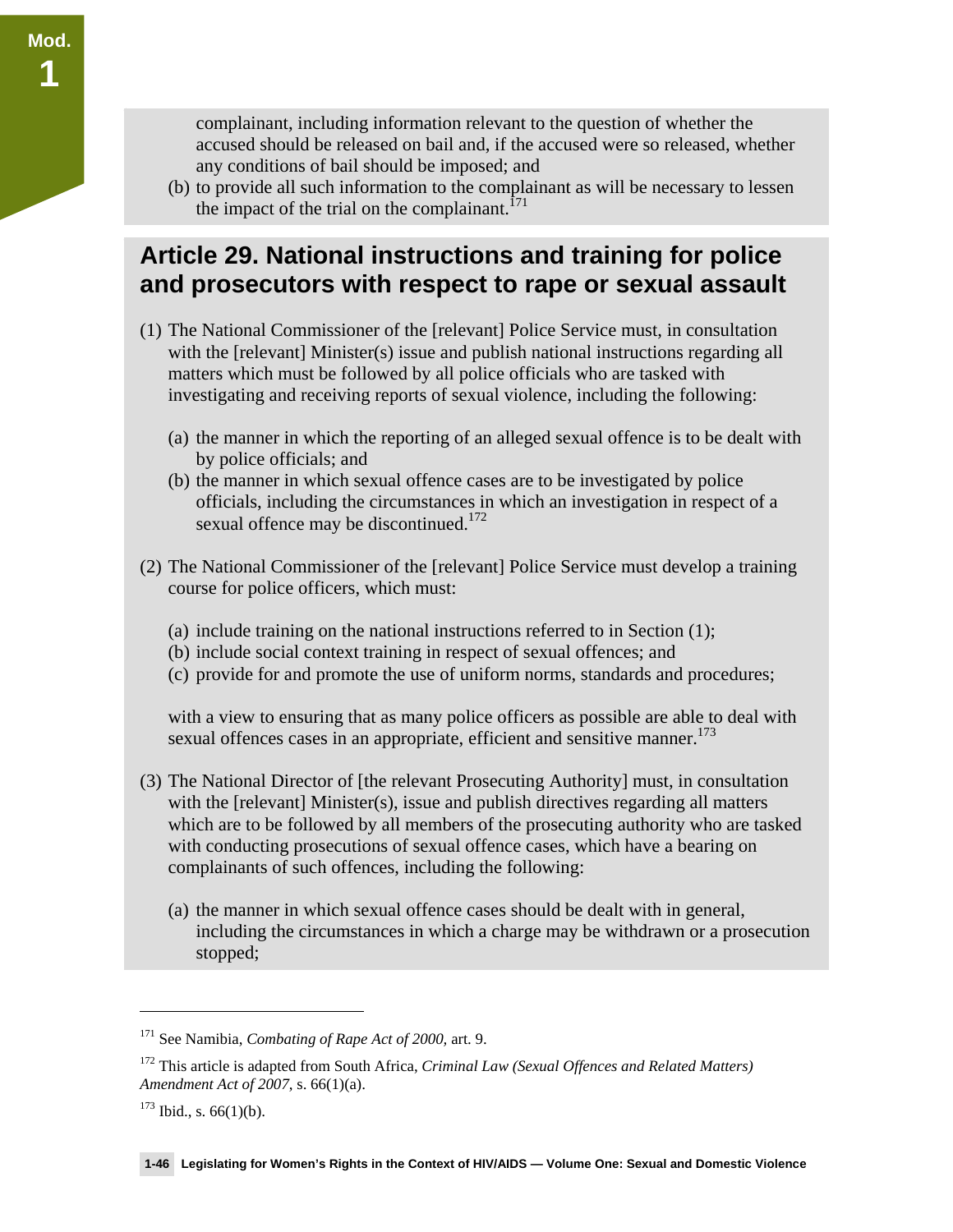- (b) the circumstances in which the court must consider directing that the proceedings not take place in open court and in which the court must consider prohibiting the publication of the identity of the complainant; and
- (c) the information to be placed before the court during sentencing, including presentence reports.<sup>174</sup>
- (4) The National Director of Public Prosecutions [or equivalent authority] must develop training courses for Public Prosecutors which must:
	- (a) include training on the directives referred to in Section (3);
	- (b) include social context training in respect of sexual offences; and
	- (c) provide for and promote the use of uniform norms, standards and procedures;

with a view to ensuring that as many prosecutors as possible are able to deal with sexual offence cases in an appropriate, efficient, and sensitive manner.<sup>175</sup>

#### *Commentary: Articles 27–29*

In most legal systems, police are required to investigate all allegations of rape and sexual assault.<sup>176</sup> Based on the results of the police investigation, a decision will be made whether or not to lay charges. This discretion generally rests with police services. If charges are laid, the decision as to whether a charge should be prosecuted is generally made by a separate and independent prosecution office. Following a decision to prosecute, the prosecution authority (or public prosecutor) takes the case forward through the criminal trial process, based on the evidence gathered during the police investigation.

In cases of rape or sexual assault, reports of offences are frequently not investigated or prosecuted, either because the complainant withdraws the charges or the investigating officer dismisses the allegations or discontinues the investigation.<sup>177</sup> For example, complainants may be actively discouraged from proceeding with reports or may decide not to cooperate further because they consider the process too traumatic. Investigating officers may also be pressured by relatives of the complainant or others to drop the case. In general terms, prosecutorial discretion regarding when to pursue a charge laid by the

 $174$  Ibid., s. 66(2)(a).

 $175$  Ibid., s. 66(2)(b).

<sup>&</sup>lt;sup>176</sup> For example, the South Africa Police Service's guidelines regarding sexual offences state that "until the contrary is proved, allegations of sexual offences are to be accepted as such." See South Africa Police Service, *National Instruction No. 22/1988: Sexual Offences: Support to Victims and Crucial Aspects of the Investigation,* 1998, online via: www.doj.gov.za.

<sup>&</sup>lt;sup>177</sup> A well-documented study on attrition rates in South African rape cases found that for every 394 women raped, 272 incidents are reported to the police and, of these, only 17 become cases (i.e., the docket is opened for investigation) and only one eventually results in a conviction. See N. Andersson et al, *Prevention of Sexual Violence: A Social Audit of the Role of the Police in the Jurisdiction of Johannesburg's Southern Metropolitan Local Council*, CIETafrica, 1998, p. 9. The South African Law Reform Commission has called the filtering out of complaints of sexual violence from victims at the police station level "a point of non-accountability that requires urgent attention": South African Law Reform Commission, *Project 107* (supra), paras. 8.2.3 and 8.3.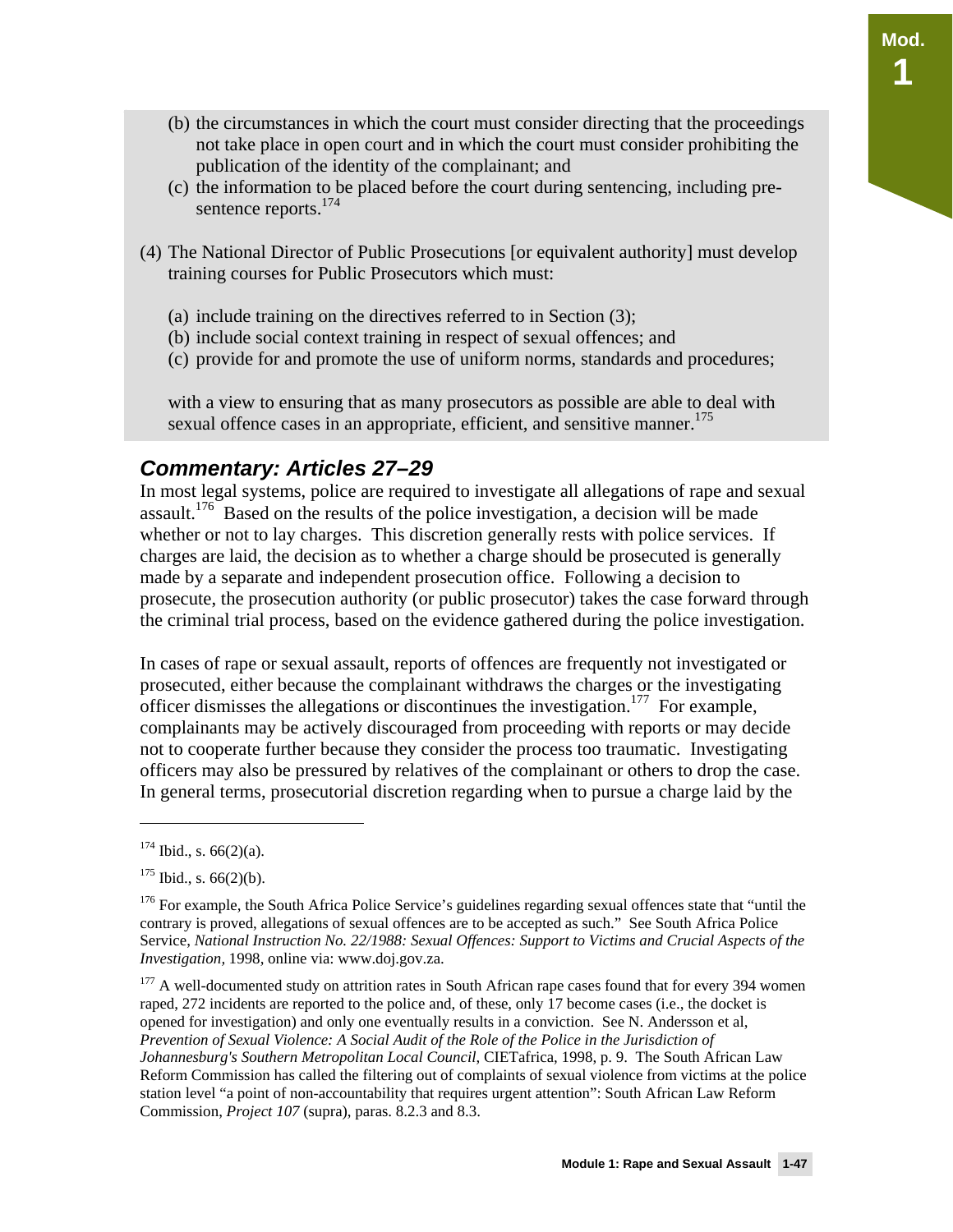police includes an evaluation of the existence of (a) a reasonable prospect of conviction; and (b) public interest reasons to proceed or discontinue the prosecution. It is not the role of the police to consider whether there exists a reasonable prospect of conviction when deciding whether to lay charges, continue an investigation, or refer a case on to the prosecuting authorities. Given high attrition rates in cases of sexual violence, some law reform commissions have recommended that charges should never be withdrawn at the police station level.<sup>178</sup>

International human rights law supports the notion of a duty to investigate. The *Declaration on the Elimination of Violence against Women* urges States to "exercise due diligence to prevent, investigate and, in accordance with national legislation, punish acts of violence against women, whether those acts are perpetrated by the State or by private persons."<sup>179</sup> International jurisprudence has also underscored this point. The European Court of Human Rights has recognized that, under the prohibition of degrading treatment and the right to respect for private life, states have a positive obligation both to enact criminal legislation to effectively punish rape and to apply this legislation through effective investigation and prosecution.<sup>180</sup> Some superior courts have also recognized that the right to be free from violence is indicative of a legal duty resting on the police to take positive action to prevent violent crime. $181$ 

The provisions above are aimed at ensuring that police provide some basic services to survivors of rape or sexual assault. They also provide for the prosecutor to ensure that information has been obtained from the complainant regarding any reasons to oppose bail. The provisions also provide for establishing standard protocols and training for police and prosecutors to guide the process of investigation and prosecution. The development of instructions and training for police and prosecutors is an opportunity to address the high attrition rates associated with cases of sexual assault or rape during investigation. There are a number of documents that might serve as the basis for such guidelines.182

<sup>178</sup> See, for example, South African Law Reform Commission, *Sexual Offences: Process and Procedure,*  Discussion Paper 102, Project 107, 2002, paras. 8.4.1–8.4.7. See also, L. Artz and B. Pithey, *Submission to the Portfolio Committee for Justice and Constitutional Development in Response to The Criminal Law (Sexual Offences) Amendment Bill: Government Gazette No. 25282*, 30 July 2003.

 $179$  DEVAW, art. 4(c).

<sup>180</sup> See, for example, *M.C. v. Bulgaria* (application no. 39272/98).

<sup>181</sup> See, for example, *Ghia Van Eeden (Formerly Nadel) v. Minister of Safety and Security*, 2001(4) SA 646 (T) [South African Supreme Court of Appeal], p. 18.

<sup>182</sup> See, for example, (LAC), *Guidelines For Service Providers on the Combating of Rape Act*, 2005, online via: http://www.lac.org.na/; Hampshire Constabulary [U.K.], *Minimum Standards of Investigation for Offences of Rape and/or Assault by Penetration* (supra); South Africa Police Service, *National Policy Guidelines for Victims of Sexual Offences*, 1998, online via: www.doj.gov.za; Rape Crisis Network Ireland, *The Investigation of Sexual Violence: Priority Recommendations*, 2007, online via: www.rcni.ie.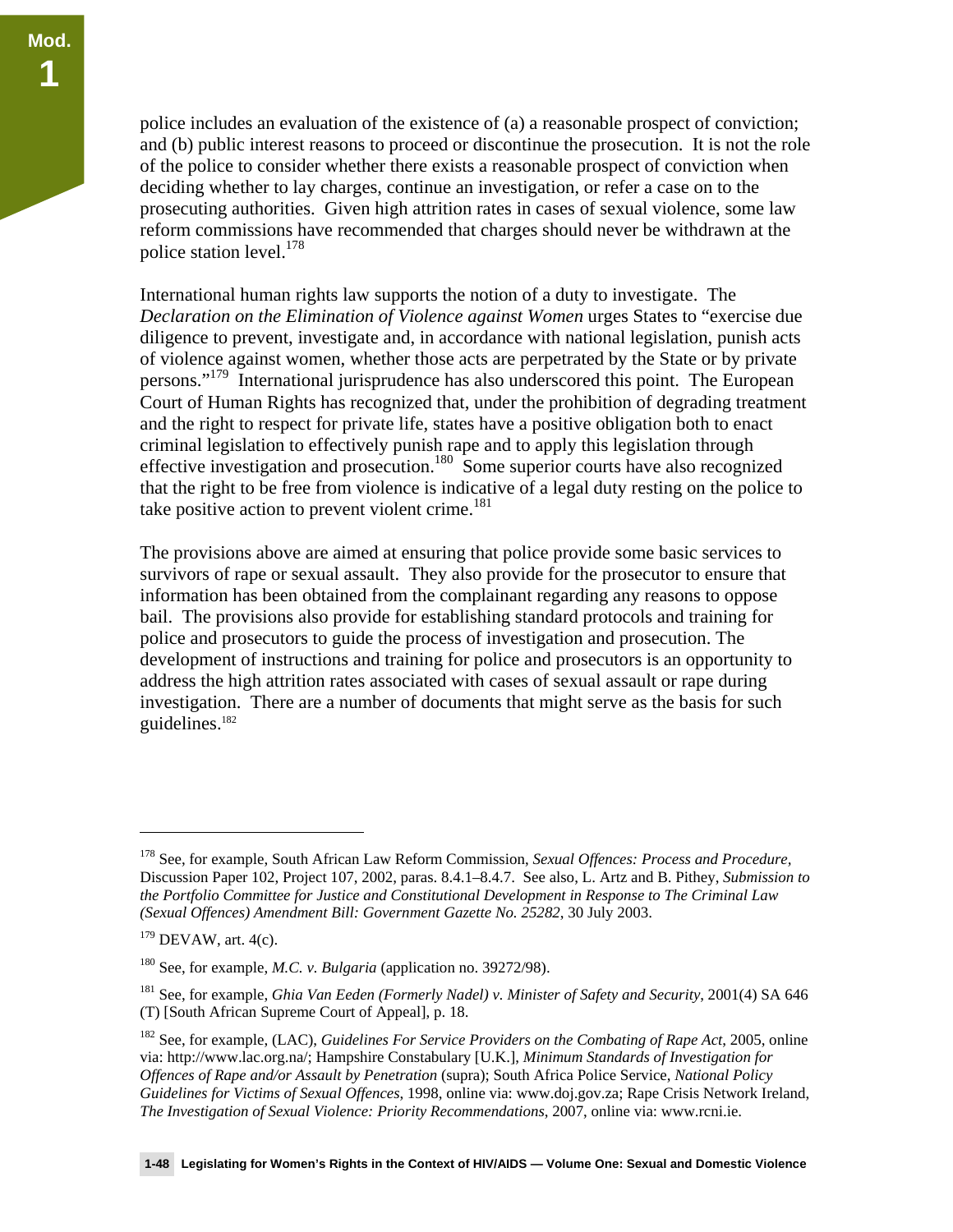### **NOTE:**

<u>.</u>

In most countries there exists a gap between the health care needs of survivors of sexual violence and the services provided.183 The provision below provides an opportunity to develop standard guidelines and training for health care practitioners in the handling of these cases.

### **Article 30. National instructions and training for health care practitioners with respect to rape and sexual assault**

- (1) The Director of the [national health authority] must, in consultation with the [relevant] Minister(s) and key stakeholders, issue and publish national instructions regarding all matters that are to be followed by all medical practitioners and any other relevant persons when dealing with sexual offence cases, with particular reference to:
	- (a) the administering of post-exposure prophylaxis;
	- (b) the manner in which the reporting of an alleged sexual offence is to be dealt with if the offence is reported to a designated public health establishment; and
	- (c) the manner in which assistance in the investigation and prosecution of sexual offences, generally, must be provided.
- (2) The Director of the [national health authority] must develop training courses for health care workers, which:
	- (a) include training on the directives referred to in Section (1);
	- (b) include social context training in respect of sexual offences; and
	- (c) provide for and promote the use of uniform norms, standards and procedures;

with a view to ensuring that as many medical practitioners and any other relevant persons as possible are able to deal with sexual offence cases consistently in an appropriate, efficient and sensitive manner.<sup>184</sup>

(3) The State shall bear the cost of the care, treatment, testing, prevention and counselling as referred to in this section.<sup>185</sup>

<sup>183</sup> See, for example, WHO, *Guidelines for Medical-Legal Care for Victims of Sexual Violence*, 2003; M.L. Acosta, "Collecting evidence for domestic and sexual assault: highlighting violence against women in the health care system interventions," *International Journal of Gynaecology and Obstretic* 78(Suppl.1) (2002)*:*  S99–S104; N. Christofides et al, "Women's experiences of and preferences for services after rape in South Africa: interview study," *British Medical Journal* 332 (2006): 209–213.

<sup>184</sup> This article is adapted from South Africa, *Criminal Law (Sexual Offences and Related Matters) Amendment Act of 2007,* ss. 66(3)(a)–(b).

<sup>&</sup>lt;sup>185</sup> This sub-section is derived from the recommendations of the South African Law Reform Commission, which has stated that the government "has the constitutional obligation to progressively realize socioeconomic rights and the Commission regards the provision of treatment and counselling services to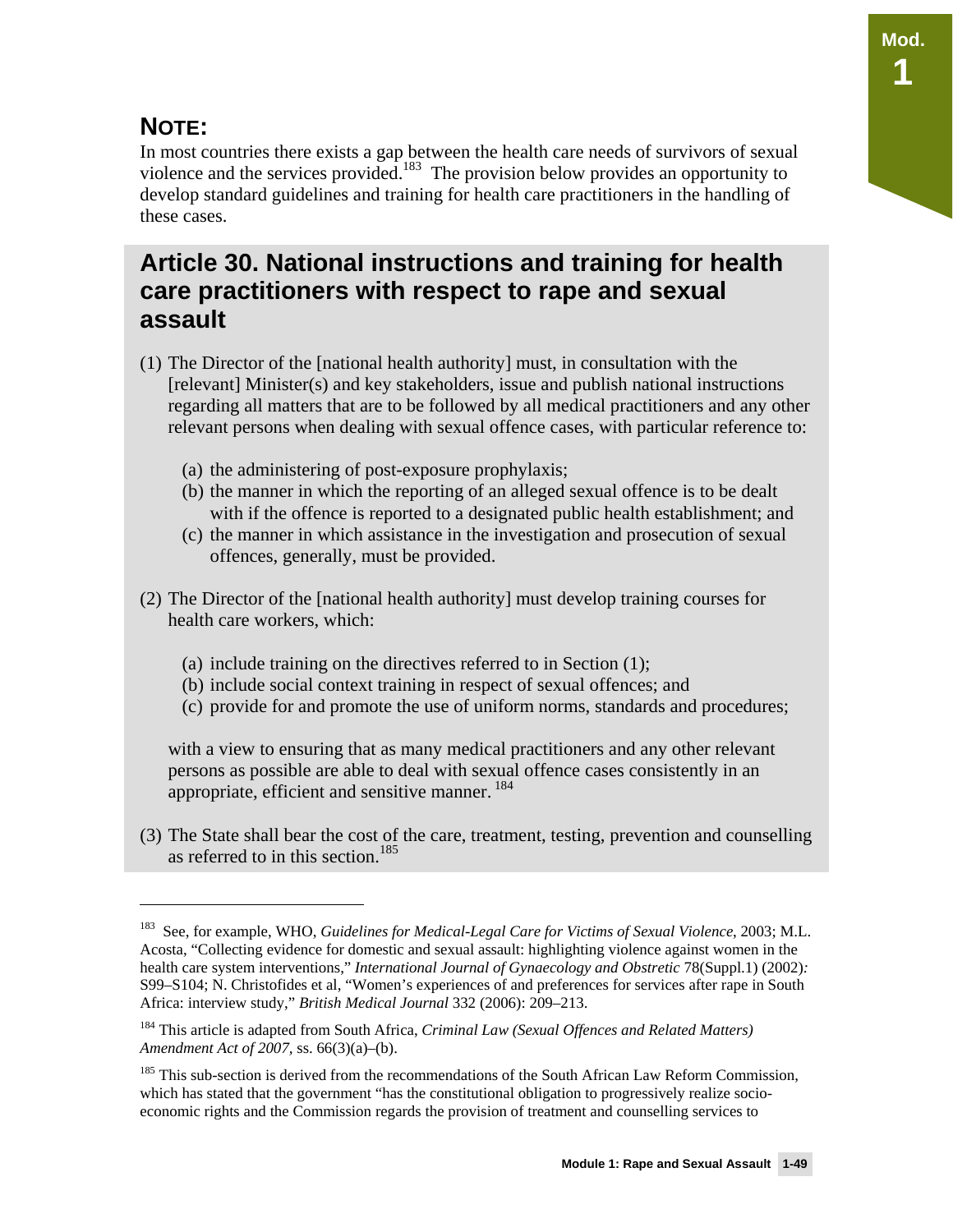#### *Commentary: Article 30*

The provision above provides an opportunity to ensure that high-quality treatment, support and care is provided for survivors of sexual violence and that standard protocols are adopted to guide the process of evidence collection.<sup>186</sup>

Human rights organizations have articulated broad support for imposing a legislative duty on the state to cover the cost of treatment. They have noted that a sexual offence will often involve physical or psychological injury, and that because many complainants cannot pay for treatment, a failure to provide treatment would marginalize the poor.<sup>187</sup> Human rights organizations have also highlighted the importance of providing postexposure prophylaxis to reduce the long-term effects of an assault.<sup>188</sup> According to a 2004 survey of 12 southern African countries, only four countries had policies requiring health facilities to administer post-exposure prophylaxis after a sexual assault, and none required this by  $law.<sup>189</sup>$ 

This article leaves it to the health sector to design the framework of the response, in the form of national directives and training. A number of documents exist that might serve as the foundation for such guidelines. $190$ 

187 See South African Law Reform Commission, *Project 107* (supra), c. 6.

<sup>188</sup> Amnesty international and HRW stated simply that "[i]n the context of South Africa's explosive HIV/AIDS epidemic, sexual violence can be a death sentence for too many women and girls." See HRW and Amnesty International, *Submission to the Parliamentary Portfolio Committee on Justice and Constitutional Development, Parliament of South Africa, on the Draft Criminal Law (Sexual Offences) Amendment Bill of 2003*, 2003.

<sup>189</sup> See Gender and Media Southern Africa (GEMSA), "Still many gaps in Southern Africa's commitment to women's rights," news release, Johannesburg, 10 December 2004, online via: www.genderlinks.org.za. HRW calls for "strengthened support and treatment services for survivors of rape and other sexual violence, including provision of HIV post-exposure prophylaxis (PEP), voluntary and confidential HIV testing, testing and treatment for other sexually transmitted diseases, legal assistance, and other appropriate counseling": *Policy Paralysis: A Call for Action on HIV/AIDS-Related Human Rights Abuses Against Women and Girls in Southern Africa*, 2003, p. 87.

190 See, for example, WHO , *Guidelines for Medical-Legal Care for Victims of Sexual Violence*, 2003; (LAC), *Guidelines for Service Providers* (supra); South African Law Reform Commission, *Project 107* (supra), c. 6; Department of Public Health [Massachusetts, U.S.], *Massachusetts Sexual Assault Nurse Examiner Program, SANE Protocols for Ages 12 and Above*, 2003; T. Jacobs and R. Jewkes, "Vezimfilho: a model for health sector response to gender violence in South Africa," *International Journal of Gynaecology and Obstetrics* 78(Supp. 1) (2002): S51–S56.

complainants of sexual offences as but the first step in such a realisation process": See South African Law Reform Commission, *Project 107* (supra), p. 224.

<sup>186</sup> The need to ensure these aims is outlined in WHO, *Guidelines for Medical-Legal Care for Victims of Sexual Violence*, 2003, pp. 11–12. Since sexual violence often occurs without any witnesses, medical evidence can serve as important corroboration or non-corroboration of the complainant's evidence. See (LAC), *Guidelines for Service Providers* (supra).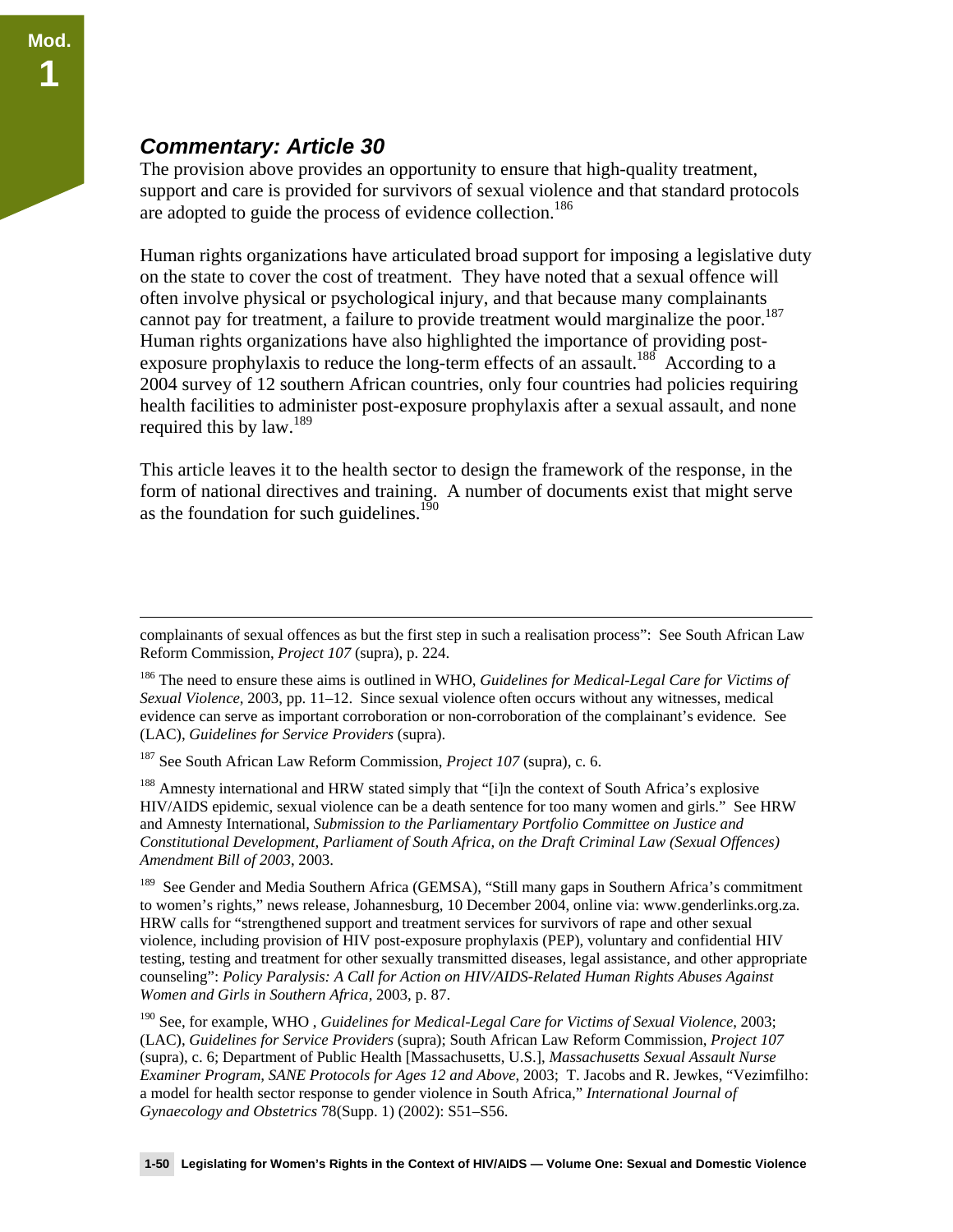## **Article 31. Judicial training**

- (1) The Ministry of Justice shall ensure judges and/or magistrates undergo special training with respect to rape and sexual assault cases.
- (2) "Special training" is here defined as a comprehensive program of education covering topics including, but not limited to:
	- (a) the physical and psychological effects of rape and sexual assault on survivors;
	- (b) working with medical evidence;
	- (c) dealing with child complainants and witnesses;
	- (d) dealing with complainants and witnesses with mental disabilities;
	- (e) interviewing techniques;
	- (f) profiles of sex offenders;
	- (g) human rights issues;
	- (h) perceptions, myths and facts of sexuality and sexual offences;
	- (i) complainants' experiences within the criminal justice system;
	- (j) causes and prevention of secondary victimization associated with sexual violence; and
	- $(k)$  links between HIV infection and violence against women.<sup>191</sup>

# **E. Courts and Survivor Care Centres**

#### **NOTE:**

 $\overline{a}$ 

Dedicated sexual offences courts may offer an effective and accessible means of reducing secondary trauma faced by rape and sexual assault complainants and of ensuring that their assailants are brought to justice.

### **Optional: Article 32. Dedicated courts**

- (1) The Minister of Justice shall establish [number] regional courts dedicated to trying cases of rape and sexual assault.
- (2) The objectives of the courts shall include, but not be limited to:
	- (a) the elimination of inappropriate and insensitive treatment of complainants of rape or sexual assault in the criminal justice system;
	- (b) the development of a coordinated and integrated approach to the processing and management of sexual offence cases by all relevant stakeholders including, but not limited to, law enforcement officials, medical practitioners, prosecutors,

**Mod.** 

**1** 

<sup>191</sup> These issues are identified in M. Sadan et al, *Pilot Assessment: The Sexual Offences Court in Wynberg and Cape Town and Related Services,* Institute for Democracy in South Africa, 2001, pp. 48–49, online: www.idasa.org.za/; and the training program, "Dealing with Rape and Sexual Offences," offered by South Africa's Centre for the Study of Violence and Reconciliation, online via: www.csvr.org.za.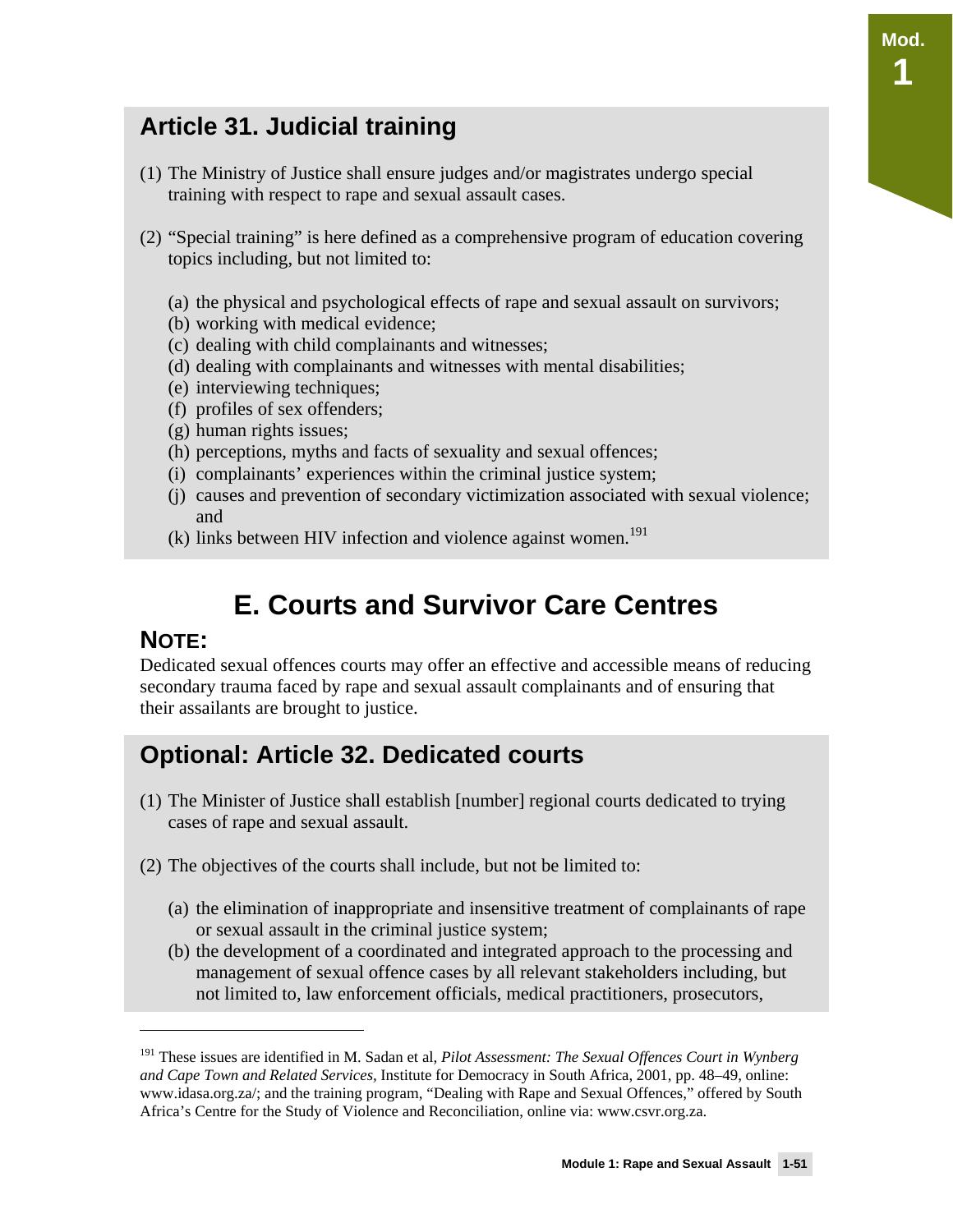magistrates, judges, counselling service providers, intermediaries, interpreters and all other players in the criminal justice system; and

- (c) the improvement of the reporting, prosecution and conviction rate for sexual offences.192
- (3) Each sexual offences court shall include, but not be limited to, the following features:
	- (a) at least one court dedicated to hearing rape and sexual assault cases;
	- (b) at least one permanent judge [or magistrate] per court who has undergone special training:  $193$
	- (c) at least two permanent prosecutors per court who have undergone special training;194
	- (d) at least one intermediary per court, who has undergone special training, to explain court procedures to complainants and assist complainants with testifying in court;
	- (e) at least one counsellor per court, who has undergone special training, to administer pre and post-trial counselling and referral services for complainants;
	- (f) at least one interpreter, who has undergone special training, made available to complainants during pre-trial consultations with prosecutors, counsellors or intermediaries;
	- (g) facilities to enable alternative means of giving testimony, as provided for in Articles 16–19; and
	- (h) measures to advise the complainant that these facilities are available.<sup>195</sup>
- (4) Each sexual offences court shall adopt a complainant-centered approach. This includes, but is not limited to:
	- (a) complainants shall be treated with utmost sensitivity and respect at all times;
	- (b) every effort shall be made, by all involved with the court process, to provide clear and comprehensive information to complainants regarding the court processes and procedures including, but not limited to:
		- (i) courtroom layout;

-

**Mod.** 

**1** 

- (ii) the complainant's role in, and rights during, the proceedings;
- (iii) the role of each other person involved in the trial process; and
- (iv) trial timelines and potential delays; and

<sup>&</sup>lt;sup>192</sup> These were the goals of the Wynberg Sexual Offences Court, the first in South Africa.

<sup>&</sup>lt;sup>193</sup> In order ensure that judges are properly trained, sensitive to the needs of complainants and well versed in the necessary legal processes and procedures, permanent rather than rotating magistrates were recommended by a number of sources: see, for example, M. Sadan et al, *Pilot Assessment* (supra), p. 20.

 $194$  A minimum of two prosecutors are necessary so that at all times one can be in court while the other is available to consult with complainants. Ideally the sexual offences courts would have more than two. See, for example, M. Sadan et al, *Pilot Assessment* (supra).

<sup>&</sup>lt;sup>195</sup> Critics note that while measures such as private waiting rooms, CCTV facilities and *in camera* hearings may exist, complainants are often not advised of these facilities. See, for example, K. Moult, *The Court Doors May Be Open, but What Lies Behind Those Doors? An Observation of the Wynberg Sexual Offences Court*, Social Justice Resource Project, Institute of Criminology, Cape Town, 2000, online: http://web.uct.ac.za/depts/sjrp/public.htm.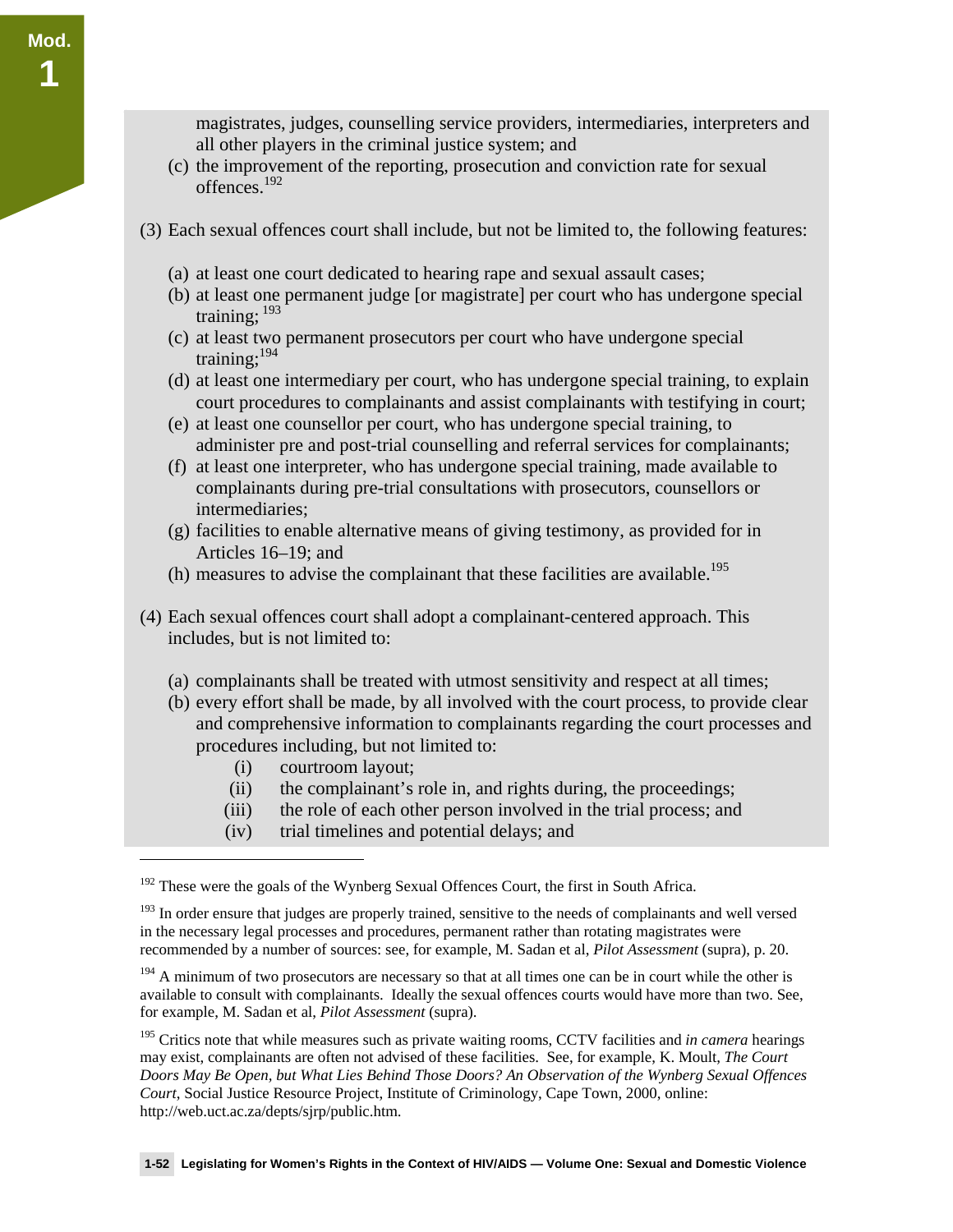- (c) complainants shall be encouraged to voice concerns and their input shall be sought in relation to major decisions regarding the prosecution of the case.<sup>196</sup>
- (5) The sexual offences courts shall hear only cases of rape or sexual assault, but shall otherwise fulfill the same role and occupy the same position as other regional courts in the national court system.<sup>197</sup>
- (6) The Minister of Justice shall ensure that all those involved in the court process, including but not limited to law enforcement, prosecutors, defence attorneys, magistrates, judges, interpreters, counsellors and intermediaries receive appropriate ongoing special training, defined here as a comprehensive and inter-disciplinary program of education covering topics including, but not limited to:
	- (a) court process and procedure and each player's role in this process;
	- (b) the physical and psychological effects of rape and sexual assault on survivors;
	- (c) medical evidence and DNA;
	- (d) working with survivors of sexual violence;
	- (e) working with child complainants and witnesses, including child development;
	- (f) working with complainants and witnesses with mental disabilities;
	- (g) interviewing techniques;
	- (h) profiles of sex offenders;
	- (i) human rights issues;

<u>.</u>

- (j) perceptions, myths, facts and stereotypes related to sexuality, sexual offences and survivors;
- (k) causes and prevention of secondary victimization associated with sexual violence;
- (l) links between HIV infection and violence against women;
- (m)experiences of complainants within the criminal justice system; and
- (n) the personal impact of working with survivors of sexual violence.<sup>198</sup>

(7) The state shall ensure that such courts receive adequate ongoing financing.<sup>199</sup>

<sup>196</sup> This article is informed by Yukon Justice [Canada], *Yukon Domestic Violence Treatment Option Court: Protocols and Letters of Understanding*, 2004, online: www.lfcc.on.ca/Sutherland\_DVTOProtocol.pdf; and K. Moult, *The Court Doors May Be Open* (supra)*.*

<sup>&</sup>lt;sup>197</sup> One study of dedicated commercial crime courts found that dedicated courts that remain within the structure of the national court system are more effective than specialized courts created by specific legislation. The study provides a variety of reasons, including: the standard rules of evidence and precedence apply, making the administration of justice more predictable and consistent; the rules of selection, appointment, promotion and dismissal are the same as for other courts, meaning there is far more opportunity for interchange and career mobility for members of staff in these courts; and such courts will avoid problems of "precedence and authority" and problems related to overlapping jurisdictions. See A. Altbeker, *Justice Through Specialisation? The Case of the Specialised Commercial Crime Court*, Institute for Security Studies, 2003, online: www.iss.org.za.

<sup>198</sup> This article is informed by M. Sadan et al, *Pilot Assessment* (supra), pp. 48–49; T. Jacobs and R. Jewkes, "Vezimfilho" (supra).

<sup>&</sup>lt;sup>199</sup> Limited resources are the most significant obstacle to the efficient and effective operation of sexual offences courts. See L. Vetten, *While Women Wait: Can Specialist Sexual Offences Courts and Centres*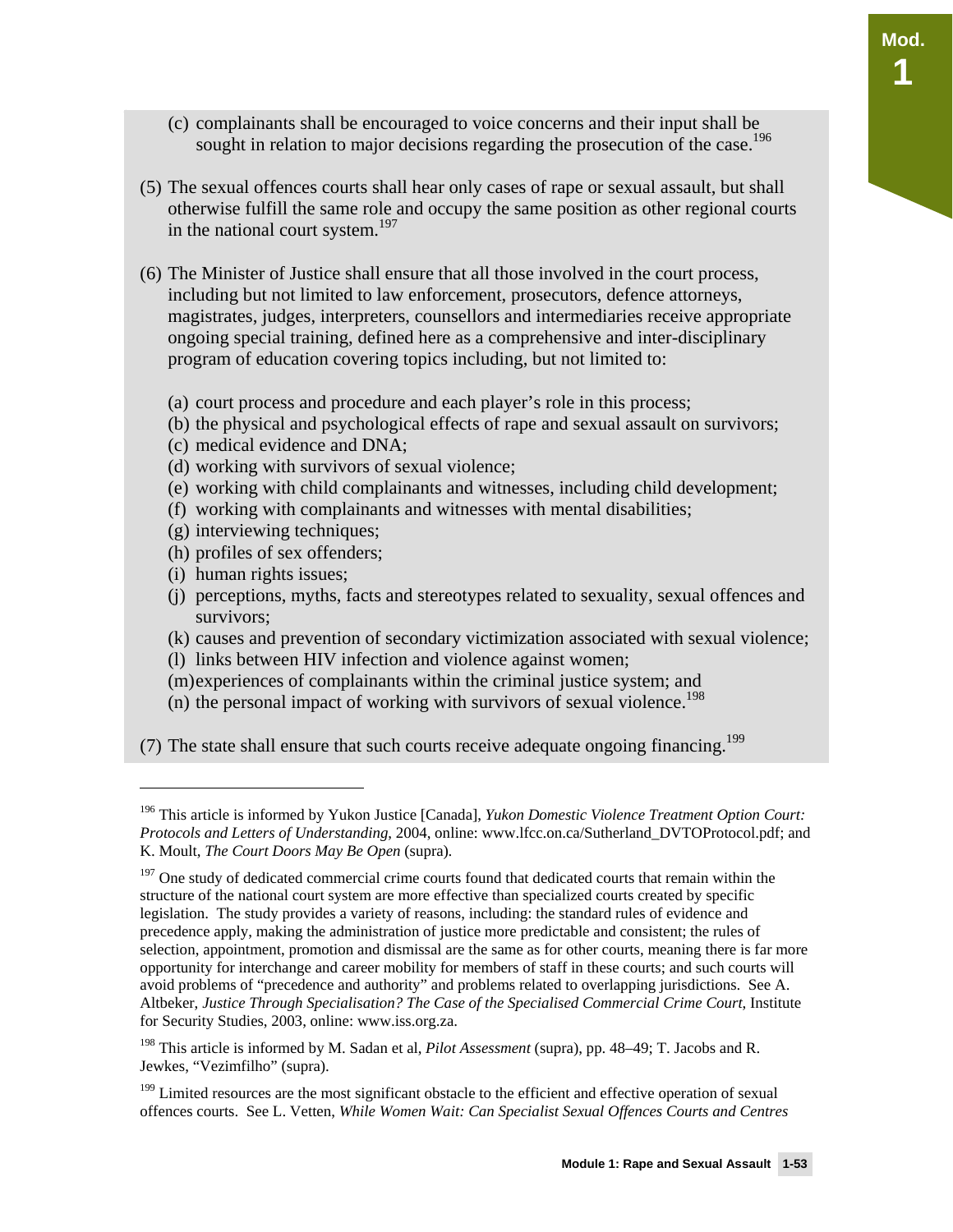#### *Commentary: Article 32*

Some of the impacts of secondary victimization can be addressed through the adoption of appropriate procedures for police, prosecutors and medical personnel. A further option is to establish a dedicated court system for offences of rape or sexual assault. This approach has been adopted in South Africa, where a dedicated sexual offences court was established in 1993. The Wynberg Sexual Offences Court (a pilot project) aimed to reduce the secondary victimization suffered by rape and sexual assault complainants by making the court process less intimidating and more attune to complainants' needs. The Wynberg Court also attempted to increase the nation's dramatically low conviction rate in rape and sexual assault cases through better coordination within the criminal justice system.

In 1999, South Africa's National Director for Public Prosecutions established the Sexual Offences and Community Affairs Unit (SOCA). SOCA was explicitly tasked with "coordinating the establishment of special courts for the adjudication of sexual offences and gender-based violence" across South Africa. As of 2007, South Africa had 54 sexual offences courts.200

A number of studies and reports have examined the Wynberg Sexual Offences Court and its successors.201 Despite shortcomings, dedicated sexual offences courts are an important and effective means of improving the adjudication of rape cases and reducing the secondary victimization of complainants.

While South Africa's dedicated sexual offences courts have made substantial headway in providing services to complainants of sexual violence and in shifting the attitudes of those working in the criminal justice system, there is still much room for improvement. Limited resources appear to be the cause of a number of shortcomings.<sup>202</sup> Another problem is the location and limited number of sexual offences courts: Most are located in urban areas, and transportation costs mean that the courts are still inaccessible to most women.

Observers voiced the need for guidelines and an oversight system in order to ensure that South Africa's sexual offences courts are coordinated and providing a consistent level of service across the country. This may include criteria to determine which cases will be

*Reduce Secondary Victimisation?,* Centre for the Study of Violence and Reconciliation, 2001, online: www.csvr.org.za.

<sup>200</sup> M. Sadan et al, *Pilot Assessment* (supra), p. 9; D. Berger (ed.), *South Africa Yearbook 2007/2008* (Pretoria: Government Communication and Information System, 2007), pp. 361–396.

<sup>201</sup> Studies include: M. Sadan et al, *Pilot Assessment* (supra); K. Moult, *The Court Doors May Be Open*  (supra); S. Rasool, "Sexual offences courts: do more courts mean better justice?" *Nedbank ISS Crime Index* 4(2) (2000), online: www.iss.co.za/CrimeIndex/00Vol4No2/SexualOffences.html ; and L. Vetten, *While Women Wait* (supra).

<sup>202</sup> M. Sadan et al, *Pilot Assessment* (supra),.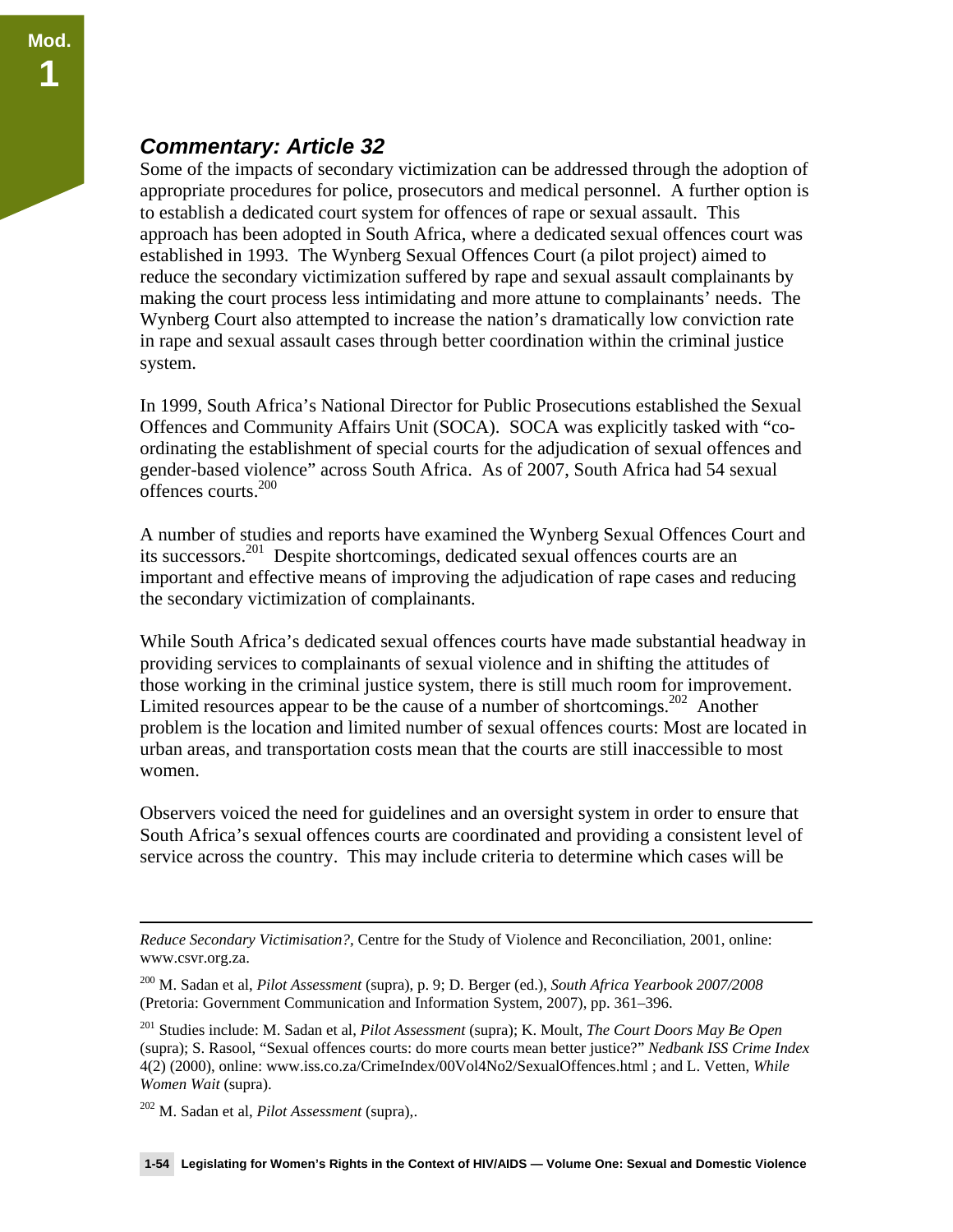prioritized, procedural guidelines for all officials, and standardized inter-disciplinary trainings. $203$ 

### **NOTE:**

Dedicated care centres may offer an effective and accessible means of ensuring greater integration between those that provide care to survivors of rape or sexual assault.

# **Optional: Article 33. Survivor Care Centres**

- (1) The Minister of Health, in conjunction with the Minister of Justice, shall establish [number] regional Survivor Care Centres to provide care and support for survivors of rape and sexual assault.
- (2) The objectives of the Survivor Care Centres shall include, but not be limited to:
	- (a) the elimination of inappropriate and insensitive treatment of survivors of rape or sexual assault during post-assault medical care, and in the criminal justice system;
	- (b) the development of a coordinated and integrated approach to the processing and management of sexual offence cases by all relevant stakeholders including, but not limited to, law enforcement officials, medical practitioners, prosecutors, counselling service providers, and all others who may come into contact with the survivors;
	- (c) the improvement of medical treatment for survivors of sexual offences and, in particular, treatment related to HIV/AIDS and other sexually transmitted infections; and
	- (d) the improvement of reporting, prosecution and conviction rates for sexual offences.
- (3) Each Survivor Care Centre shall include, but not be limited to, the following features:
	- (a) at least one medical examination room;
	- (b) bathing facilities;

-

- (c) at least one medical doctor on call 24 hours a day who has undergone special training: $204$
- (d) at least one registered nurse on call 24 hours a day who has undergone special training;
- (e) at least one prosecutor on call 24 hours a day who has undergone special training;<sup>205</sup>

<sup>203</sup> Ibid.; S. Rasool, "Sexual offences court" (supra).

<sup>&</sup>lt;sup>204</sup> According to a study by the Bureau of Justice Assistance into South Africa's system of Survivor Care Centres, it is important that doctors be available at all times: [South Africa] Bureau of Justice Assistance, *Thuthuzela Care Centres: Has Treatment of Rape Survivors Improved Since 2000?*, 2004, online: www.vera.org/publication\_pdf/380\_728.pdf.

<sup>205</sup> This is currently available, according to L. Vetten, *While Women Wait* (supra).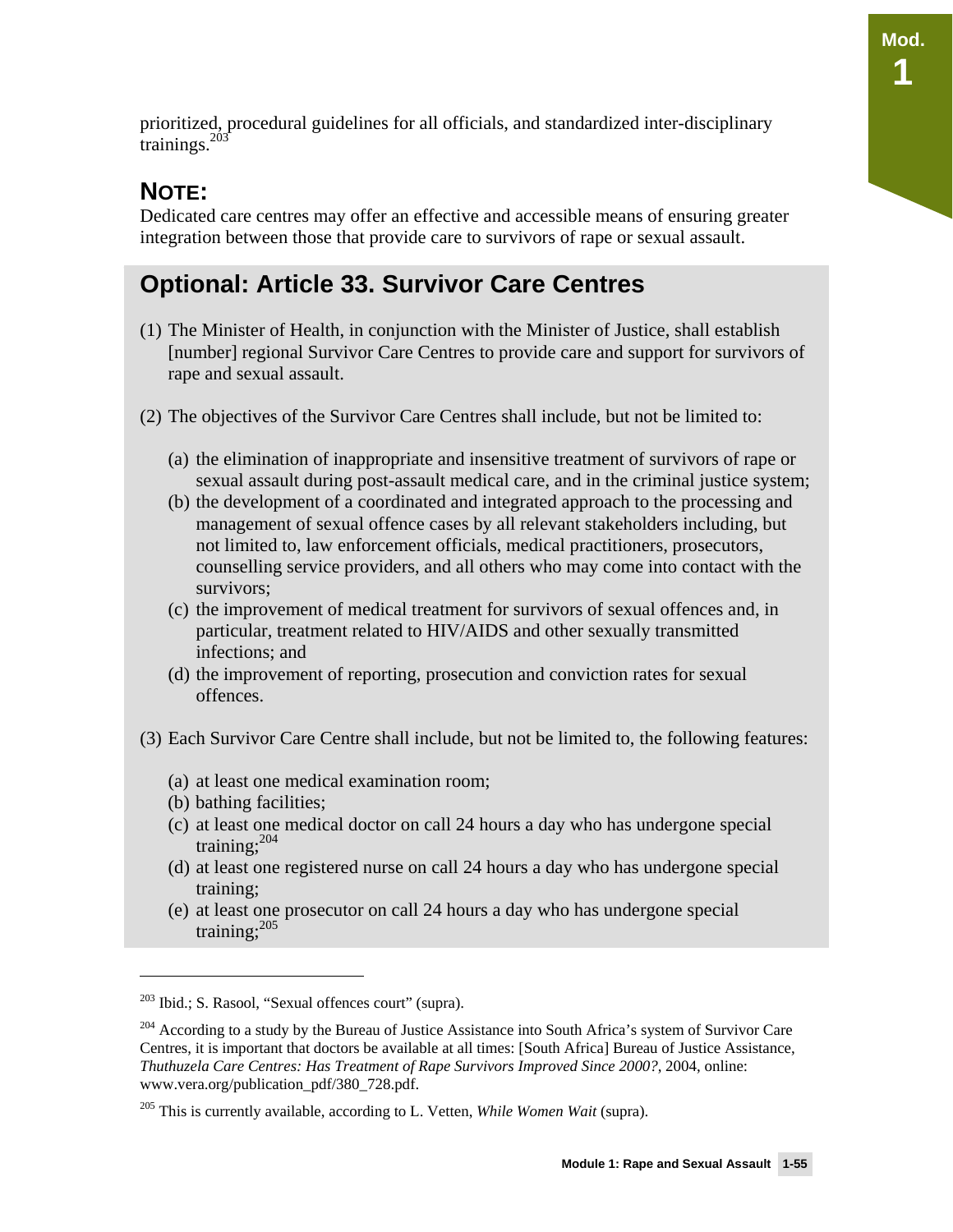**Mod.** 

**1** 

- (g) at least one counsellor who has undergone special training;
- (h) at least one interpreter who has undergone special training; and
- (i) as many community volunteers as are deemed necessary to provide support to survivors at the Care Centre, all of whom have undergone special training.
- (4) Each Survivor Care Centre shall adopt a survivor-centered approach. This includes, but is not limited to:
	- (a) survivors will be treated with dignity and respect at all times;
	- (b) every effort shall be made to provide clear and comprehensive information to survivors regarding, but not limited to, medical examinations and procedures (including information about HIV/AIDS) and follow-up care, police procedures, and court procedures; and
	- (c) survivors shall be able to comfortably voice concerns and their input shall be sought in relation to all decisions regarding their health.<sup>206</sup>
- (5) The Minister of Justice and the Minister of Health shall ensure that all those who work with Survivor Care Centres receive appropriate ongoing special training, including, but not limited to:
	- (a) proper handling of physical evidence;
	- (b) working with survivors of sexual violence;
	- (c) assessing a complainant's safety on discharge;
	- (d) working with child complainants and witnesses, including on issues of child development;
	- (e) working with complainants and witnesses with mental disabilities;
	- (f) human rights issues;

-

- (g) perceptions, myths, facts and stereotypes related to sexuality, sexual offences and survivors of sexual violence;
- (h) causes and prevention of secondary victimization associated with rape;
- (i) links between gender violence and health;
- (j) links between HIV infection and violence against women; and
- (k) the personal impact of working with survivors of sexual violence.<sup>207</sup>
- (6) The state shall ensure that Survivor Care Centre receive adequate ongoing financing.

<sup>206</sup> This article is informed by the National Prosecuting Authority of South Africa, *Thuthuzela Care Centre: Turning Victims into Survivors*, brochure, undated, online:

www.npa.gov.za/UploadedFiles/THUTHUZELA%20Brochure%20New.pdf; Yukon Justice [Canada], *Yukon Domestic Violence* (supra); K. Moult, *The Court Doors May Be Open* (supra).

<sup>207</sup> This article is informed by M. Sadan et al, *Pilot Assessment* (supra), pp. 48-49; T. Jacobs and R. Jewkes, "Vezimfilho" (supra).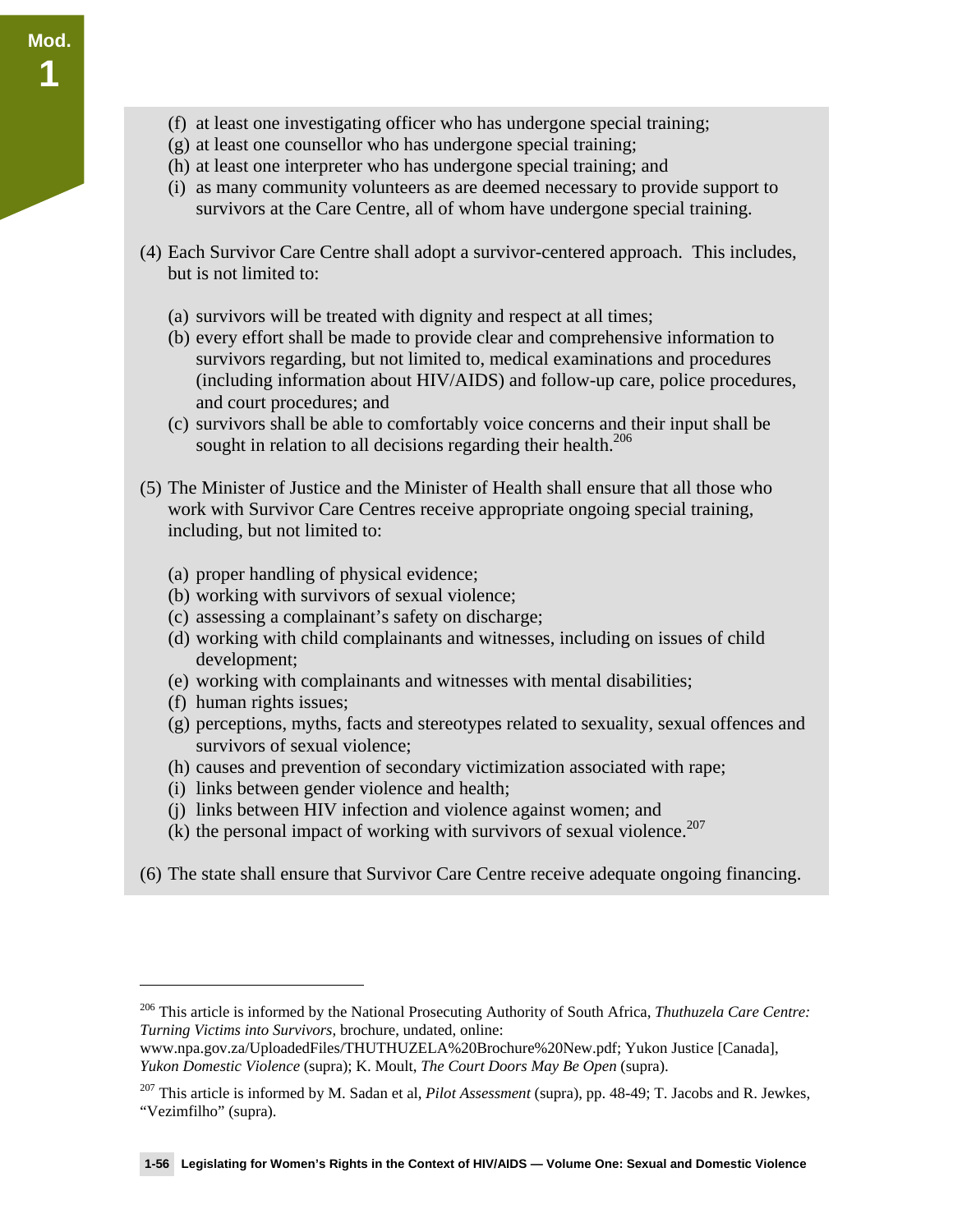### *Commentary: Article 33*

The lack of coordination between those involved with survivors of sexual offences (such as police, medical professionals, prosecutors and counsellors) can play a significant role in secondary victimization of survivors. For example, complainants may not receive adequate information about their medical condition, the court process and the accused's release on bail.<sup>208</sup> This lack of coordination also contributes to low conviction rates which, in turn, lower the incentive of survivors to report sexual offences.

In order to address these problems, South Africa has developed a system of Thuthuzela Care Centres (TTCs). "Thuthuzela" is a Xhosa word for "comfort." TTCs are located in public hospitals in communities with high rates of rape and sexual assault. The chief goal of TTCs is to provide support and comfort to complainants of rape and sexual assault. TTCs also aim to increase efficiency in the management of sexual offence cases in order to decrease the time span of each case (from the initial report to the ultimate judgment) and to increase the conviction rate.<sup>209</sup>

TTCs approach these goals by employing a centralized and multi-disciplinary approach to sexual offences cases. The experiences of the TTCs reveal a number of positive results, including that TTCs better address the medical needs of rape and sexual assault survivors (including post-exposure HIV prophylaxis), and that TTCs have improved the manner in which of survivors of rape and sexual assault are treated by police, medical personnel and prosecutors. 210 While TTCs have achieved favourable results, people who move to establish care centres along similar lines should note some criticisms of the model. For example, it has been noted that in the South African context, TTCs receive little government funding, which affects their ability to meet their intended objectives.<sup>211</sup>

-

**Mod.** 

**1** 

<sup>208</sup> See, for example, "Care centres have a holistic approach to dealing with rape and its survivors." *The Star* [South Africa], 28 November 2003, online:

www.thestar.co.za/index.php?fSectionId=129&fArticleId=295934.

<sup>209</sup> An overview of TTCs is available in National Prosecuting Authority of South Africa, *Thuthuzela Care Centre: Turning Victims into Survivors* (supra).

<sup>210</sup> See, for example, UNICEF, *Thuthuzela Care Centres*, online: www.unicef.org/southafrica/hiv\_aids\_998.html; [South Africa] Bureau of Justice Assistance, *Thuthuzela Care Centres* (supra).

<sup>211</sup> See, for example, L. Vetten, *While Women Wait* (supra).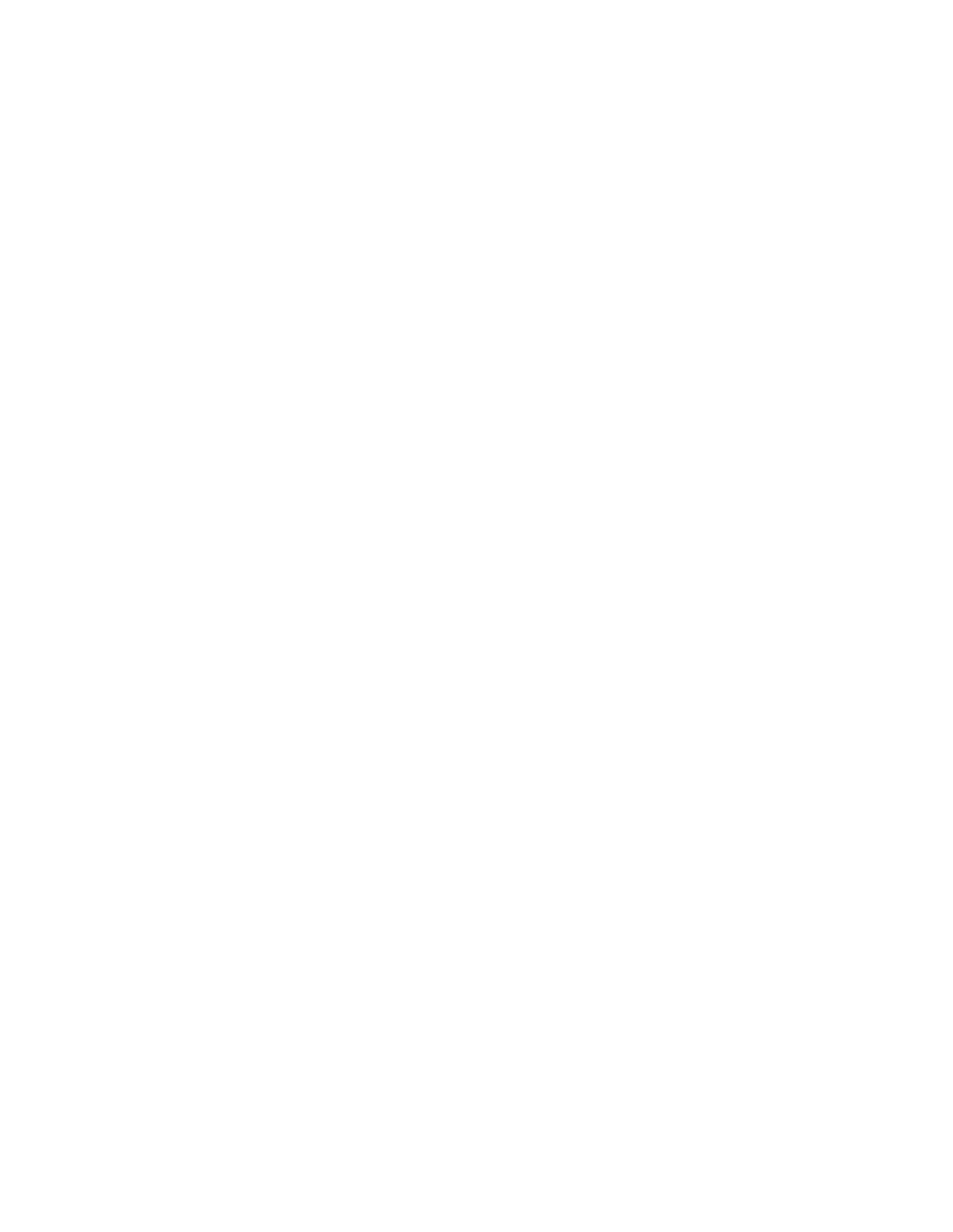# **Module 2: Domestic Violence**

# **Table of Contents**

| <b>C. Protection Orders</b>                                                                                                                                 |  |
|-------------------------------------------------------------------------------------------------------------------------------------------------------------|--|
|                                                                                                                                                             |  |
|                                                                                                                                                             |  |
|                                                                                                                                                             |  |
|                                                                                                                                                             |  |
| Article 10. Temporary protection order to become a final protection order  16                                                                               |  |
| Article 11. Court may require hearing before order becomes final 16                                                                                         |  |
|                                                                                                                                                             |  |
|                                                                                                                                                             |  |
| Article 15. Power to vary and discharge a temporary or final protection order 22                                                                            |  |
|                                                                                                                                                             |  |
|                                                                                                                                                             |  |
|                                                                                                                                                             |  |
|                                                                                                                                                             |  |
| Article 19. National instructions and training for police and prosecutors                                                                                   |  |
|                                                                                                                                                             |  |
| Article 20. Offence to contravene temporary or final protection order 25<br>Article 21. Power to arrest for breach of temporary or final protection order26 |  |
|                                                                                                                                                             |  |
|                                                                                                                                                             |  |
| Article 23. Annual domestic violence report to National Assembly  26                                                                                        |  |
| Article 24. National instructions and training for health care practitioners                                                                                |  |
|                                                                                                                                                             |  |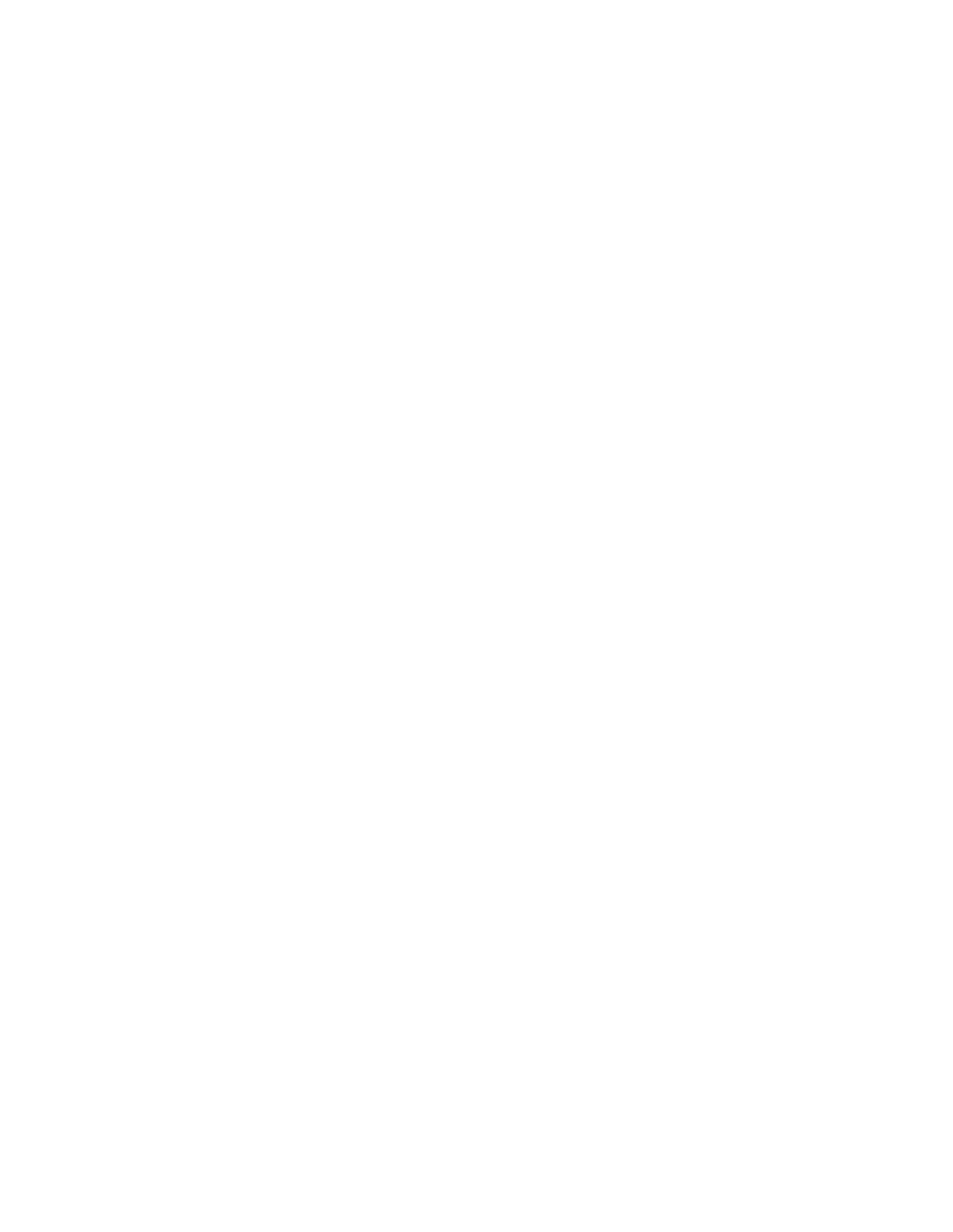# **Prefatory Note**

### **Women, domestic violence and HIV**

Far from being isolated or rare aberrant acts, violent attacks in domestic relationships are a daily reality for millions of women all over the world. Domestic violence is a major contributor to the ill-health of women. The impacts go far deeper than the immediate harms caused to the survivors.<sup>1</sup> In most cases, states have failed to respond to the devastating impacts of domestic violence on the rights of women.

Domestic violence takes many forms and is predominantly committed by men against women.<sup>2</sup> It is both a consequence and a cause of gender inequality, reflecting unequal power relations between the sexes and embedded in the cultural, social, political, economic and institutional practices of many countries. While this complex social issue is still considered by many people as a private or a relatively minor problem, since the 1990s international attention has increasingly focused on the seriousness of the public health and human rights dimensions of the problem.<sup>3</sup>

Domestic violence takes many forms, including physical abuse (for example, slaps, punches, kicks, assaults with a weapon, forcible confinement), sexual abuse (for example, rape, unwanted sexual touching, being forced or coerced into performing sexual acts which are humiliating or degrading), economic abuse (for example, unreasonable deprivation, destroying, damaging or hiding property), intimidation and harassment. Whatever its form, domestic violence constitutes a threat to the health and safety of survivors, and a human rights violation that states and the international community can not justifiably ignore.

A combination of factors heighten women's vulnerability to HIV. Simple physiology makes women more likely to become infected if exposed to the virus, and social and cultural factors exacerbate that vulnerability. Violence against women increases their risk of HIV infection which, in turn, elevates the risk that they will face further violence.<sup>4</sup>

-

<sup>&</sup>lt;sup>1</sup> For the purposes of this draft legislation, the term "domestic violence" often refers to violence that is perpetrated by one partner against another in an intimate relationship; but the term also includes violence against children, the aged, domestic workers, etc.

<sup>2</sup> U.N. Commission on Human Rights, *Report of the Special Rapporteur on Violence Against Women, Its Causes and Consequences (R. Coomarasamy): A Framework for Model Legislation on Domestic Violence*, U.N. Doc. E/CN.4/1996/53/Add.2, 1996, [hereinafter: "Special Rapporteur, *Framework for Model Legislation*"], para. 29.

<sup>3</sup> World Health Organization (WHO), *Multi-Country Study on Women's Health and Domestic Violence Against Women: Summary Report,* 2005, p. 1. Online: www.who.int/gender/violence/who\_multicountry\_study/summary\_report/summary\_report\_English2.pdf.

<sup>&</sup>lt;sup>4</sup> See U.N. Commission on Human Rights, "Elimination of Violence Against Women," Resolution 2004/46, Fifty-Sixth Meeting (20 April 2004), which states,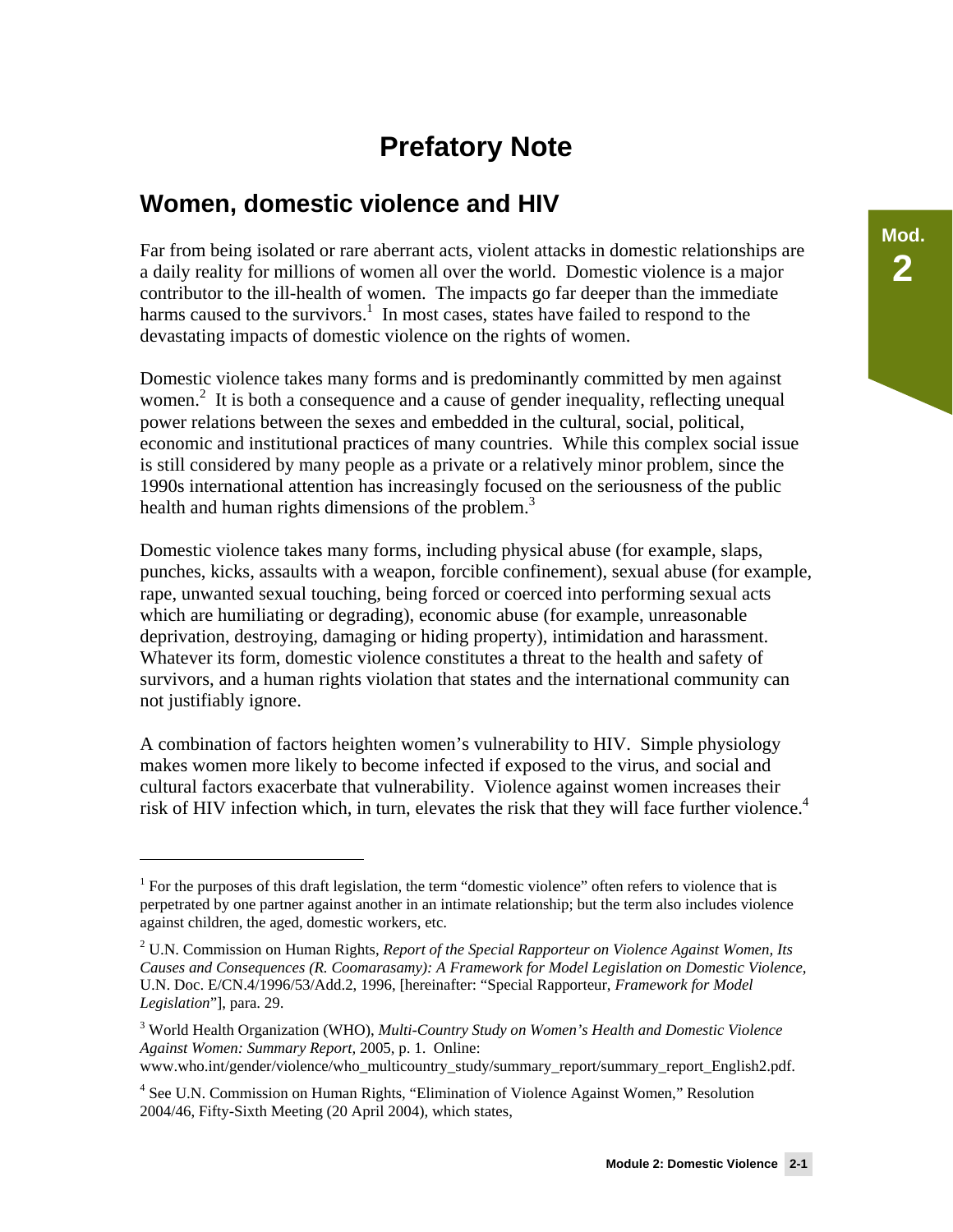Woman may be exposed to direct transmission from unprotected sex.<sup>5</sup> Forced or unwanted sexual intercourse facilitates the transmission of HIV because of the trauma, lacerations and abrasions that occur.  $6$  Where the survivor of sexual violence is a girl or a young woman, the risk of transmission is also higher because their vaginal tracts are immature and tear easily during sexual intercourse.<sup>7</sup> Forced or coerced sex also facilitates the transmission of HIV because condoms are unlikely to be used in such situations.

Domestic violence has also been shown to undermine HIV prevention efforts. Women in violent relationships are usually unable to negotiate when or how sex will take place. $8$ Suggesting condom use may be interpreted as a threat to the masculinity of their partners, or may raise suspicions about their own monogamy, sexual histories or HIV status. As such, raising the subject of condom use can lead to further violence, threats, rejection or abandonment.<sup>9</sup>

Links have also been made between being a survivor of violence and engaging in higherrisk sexual behaviours later in life.<sup>10</sup> Some studies have also found that people who experience sexual abuse during childhood, or whose first sexual encounter during adolescence is forced, may engage in riskier sexual behaviour as adults.<sup>11</sup>

[V]iolence against women and girls, including rape, female genital mutilation, incest, early and forced marriage, violence related to commercial sexual exploitation, including trafficking, as well as economic exploitation and other forms of sexual violence, increases their vulnerability to HIV/AIDS, that HIV infection further increases women's vulnerability to violence, and that violence against women contributes to the conditions fostering the spread of HIV/AIDS. (para. 9)

5 Human Rights Watch (HRW), *Just Die Quietly: Domestic Violence and Women's Vulnerability to HIV in Uganda*, 2003, p. 22; *Report of the Special Rapporteur on Violence Against Women, Its Causes and Consequences (Y. Erturk), Integration of the Human Rights of Women and the Gender Perspective: Violence Against Women, Intersections of Violence Against Women and HIV/AIDS*, E/CN.4/2005/72, 17 January 2005, para. 20.

6 HRW, *Deadly Delay: South Africa's Efforts To Prevent HIV in Survivors of Sexual Violence*, 2004.

7 UNAIDS, *The Global Coalition on Women and AIDS*, 2006, p. 2. Online: http://data.unaids.org/pub/FactSheet/2006/20060530\_FS\_Keeping\_Promise\_en.pdf; see also, WHO, *World Report on Violence and Health*, 2002, p. 165.

8 WHO, *Violence Against Women and HIV/AIDS: Setting the Research Agenda*, 2000, p. 6.

9 See HRW, *Just Die Quietly* (supra), pp. 23–24; R. Jewkes et al, "Gender inequalities, intimate partner violence and HIV preventive practices: finding of a South African cross-sectional study," *Social Science and Medicine* 56(1) (2003): 127.

 $10$  See, for example, K. Dunkle et al, "Transactional sex among women in Soweto, South Africa: prevalence, risk factors and association with HIV infection," *Social Science and Medicine* 59(8) (2004): 1581–1592.

 $11$  Ibid.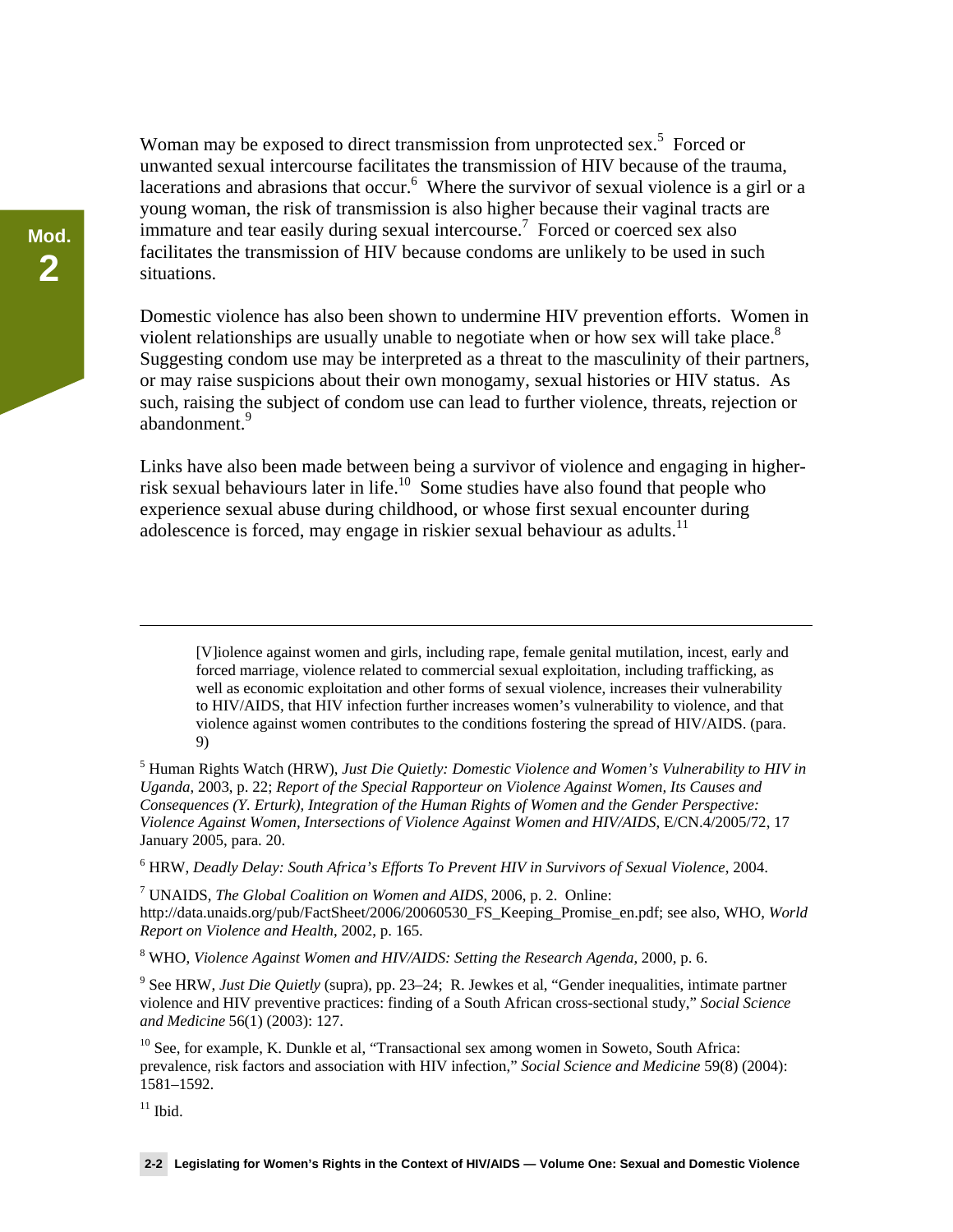Women without economic independence may be afraid to ask their abusive partners for the funds necessary to access testing or treatment.<sup>12</sup> Women who have survived domestic violence may be wary of accessing prevention information and materials for fear of raising suspicions about their own fidelity and health status. Because of the stigma attached to HIV infection, and the abuse inflicted on so many women when their male partners or in-laws find out that they are HIV-positive, some women conceal their status or avoid getting tested.<sup>13</sup> In Uganda for example, research has shown that women who are afraid of revealing their HIV status to their violent husbands may disregard medical advice with respect to such things as breastfeeding in order to conceal their status.<sup>14</sup>

Therefore, legislation explicitly prohibiting domestic violence is necessary not only to protect women from violence but also because domestic violence exacerbates their vulnerability to HIV infection. Legislation is only one component of a comprehensive response to domestic violence, but it is a crucial component in terms of the protection it can provide to women facing these types of violence, and the message it conveys about the unacceptability of domestic violence. Moreover, as outlined in the introduction to this volume, states are obligated under international human rights obligations to legislate in this area.

# **A. Definition**

#### **NOTE:**

 $\overline{a}$ 

The definition of domestic violence should include a comprehensive range of the forms of violence against individuals who are (or have been) in an intimate relationship or in a familial relationship, or who share the same household.

### **Article 1. Definition of domestic violence**

- (1) "Domestic violence," in relation to any person, means acts of violence against that person (in this Act referred to as the complainant), including:
	- (a) rape and sexual assault, as defined in the [applicable law];
	- (b) physical abuse, meaning:
		- (i) physically assaulting the complainant in any way;
		- (ii) forcibly confining or detaining the complainant; or
		- (iii) physically depriving the complainant of access to adequate food, water, clothing, shelter or rest;
	- (c) economic abuse, meaning:

14 HRW, *Just Die Quietly* (supra), p. 29.

<sup>12</sup> HRW, *Just Die Quietly* (supra), at 28.

<sup>13</sup> Ibid. See also, *Report of the Special Rapporteur on Violence Against Women, Its Causes and Consequences (Y. Erturk): Integration of the Human Rights of Women and the Gender Perspective (supra),* para. 56.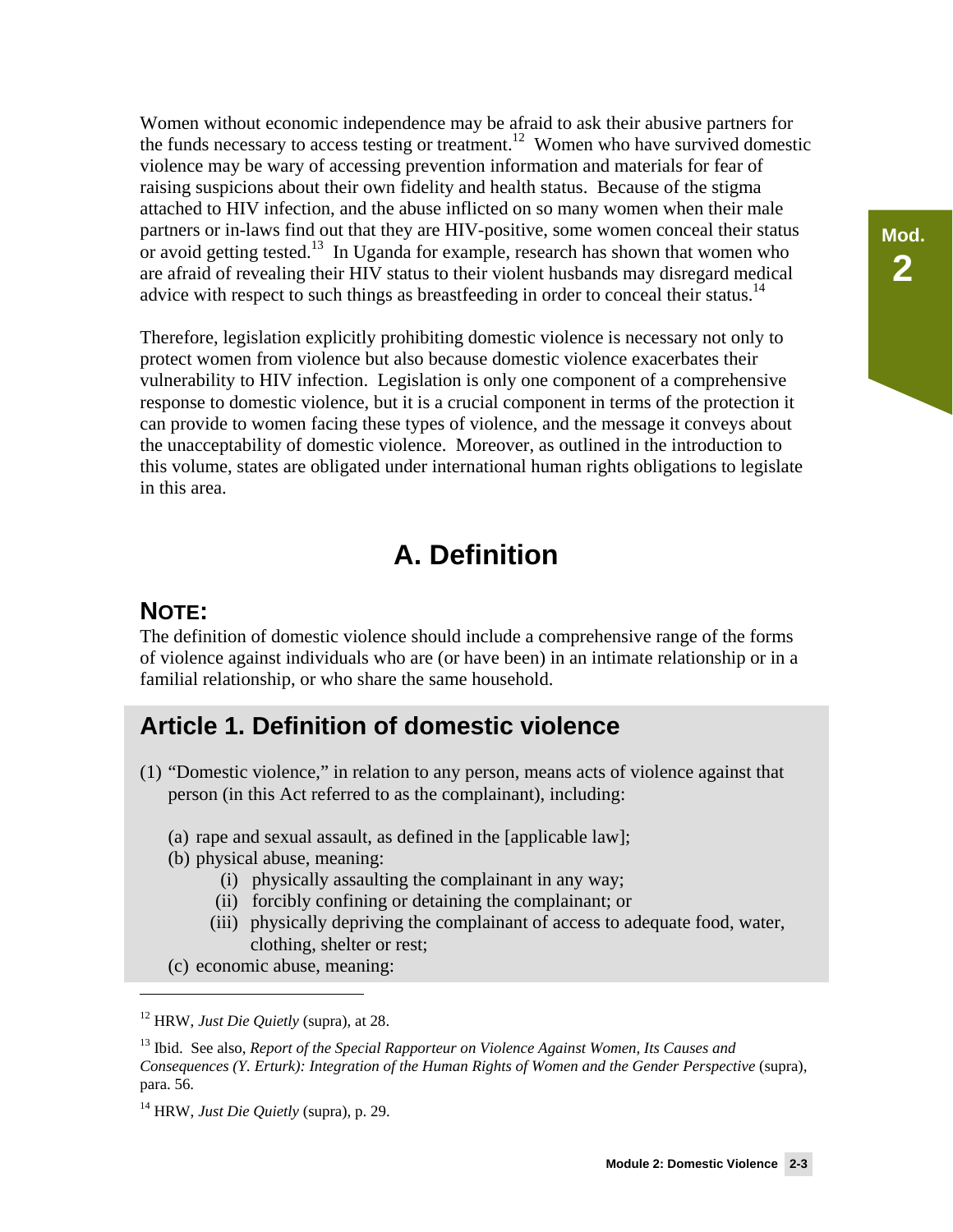- (i) unreasonably depriving or threatening to deprive the complainant of any economic or financial resources to which the complainant is entitled under law, requires out of necessity or has a reasonable expectation of use;
- (ii) unreasonably disposing, or threatening to dispose of, moveable or immoveable property in which the complainant has an interest or a reasonable expectation of use;
- (iii) unreasonably destroying, damaging, or threatening to destroy or damage, property in which the complainant has an interest or a reasonable expectation of use; or
- (iv) hiding or hindering the use of property in which the complainant has an interest or a reasonable expectation of use;
- (d) emotional, verbal and psychological abuse, meaning a pattern of conduct which seriously degrades or humiliates the complainant, or deprives the complainant of privacy, liberty, integrity or security;
- (e) intimidation, meaning:

-

- (i) threatening to assault the complainant;
- (ii) threatening to assault a third party for the purpose of frightening or coercing the complainant;
- (iii) threatening to dispose of, damage, or deprive the complainant or a third party of property or resources in which the person has a reasonable expectation of use;
- (iv) exhibiting a weapon for the purpose of frightening or coercing the complainant; or
- (v) engaging in any other form of menacing behaviour toward the complainant or toward a third party for the purpose of frightening or coercing the complainant;
- (f) harassment, meaning engaging in a pattern of conduct that induces the fear of harm to a complainant, including:
	- (i) repeatedly watching or loitering outside of or near the building or place where the complainant resides, works, carries on business, studies or happens to be;
	- (ii) repeatedly making telephone calls or inducing another person to make telephone calls to the complainant, whether or not conversation ensues; or
	- (iii) repeatedly sending, delivering, or causing the delivery of, letters, telegrams, packages, facsimiles, electronic communications or other objects to the complainant;
- (g) stalking, meaning repeatedly following, pursuing or accosting the complainant;
- (h) entry into the complainant's residence without consent, where the parties do not share the same residence; or
- (i) where applicable, threats or attempts to do any of the acts referred to in this subsection; $15$

#### **2-4 Legislating for Women's Rights in the Context of HIV/AIDS — Volume One: Sexual and Domestic Violence**

<sup>&</sup>lt;sup>15</sup> This subsection is derived from Namibia, *Combating of Domestic Violence Act No. 4 of 2003*, art. 2(1); South Africa, *Domestic Violence Act No. 116 of 1998*, art. 1; Ghana, *Domestic Violence Act of 2007*, art. 1; and India, *The Protection Of Women From Domestic Violence Act of 2005*, s. 5.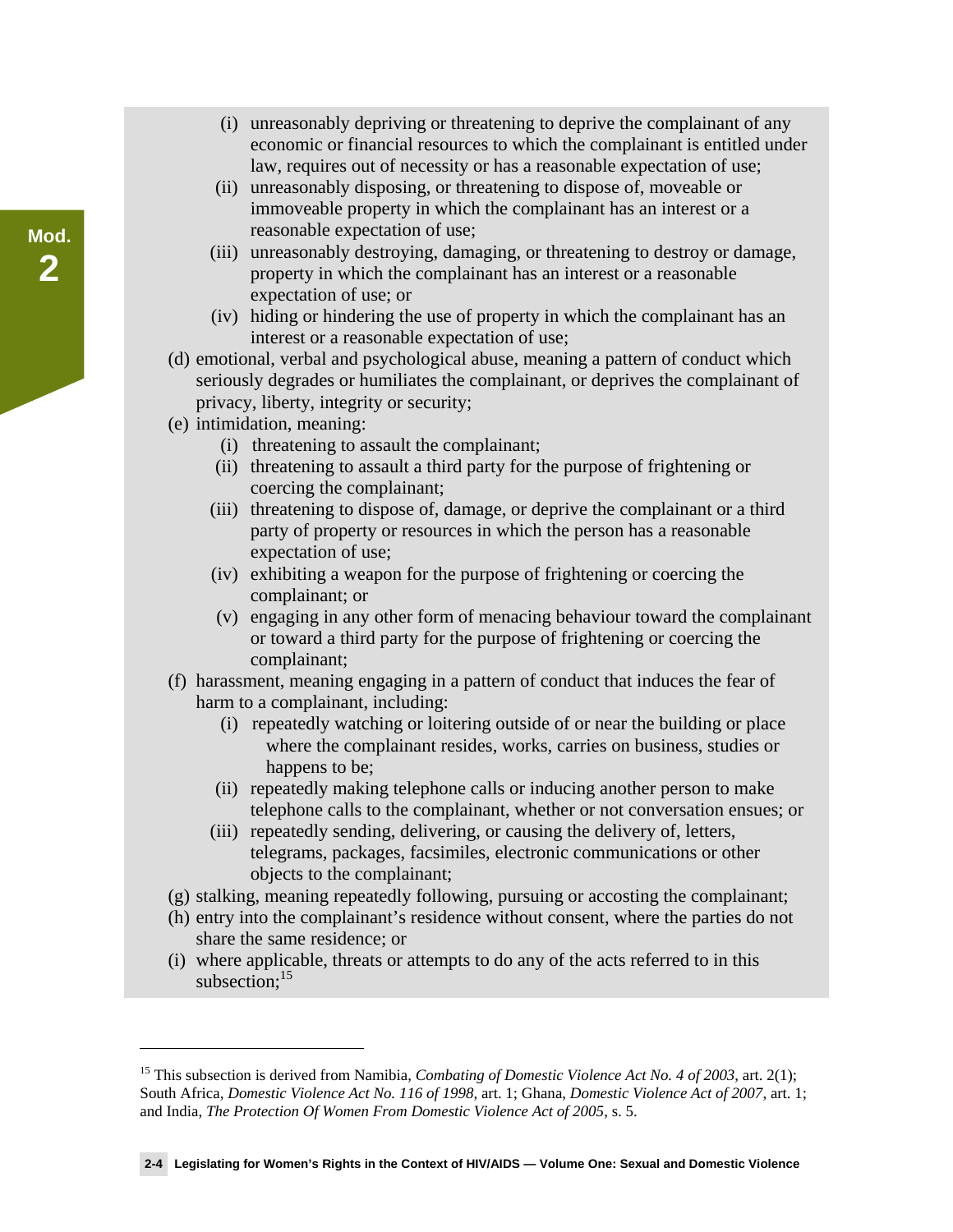by a person or persons (in this Act referred to as the prescribed person) in a domestic relationship with the complainant.

- (2) A domestic relationship is an intimate relationship, a familial relationship, or sharing the same household, including:
	- (a) being or having been married to each other (including marriage according to any law, custom or religion);
	- (b) living or having lived together in an intimate relationship, although they are not, or were not, married to each other, or are not able to be married to each other;
	- (c) being parents of a child or having or having had parental responsibility for that child (whether or not at the same time);
	- (d) being family members related by consanguinity, affinity or adoption, as long as there is some actual domestic connection between them;
	- (e) being or having been in an engagement, dating or customary relationship (including an actual or perceived romantic, intimate or sexual relationship of any duration); or
	- (f) sharing or having recently shared the same residence, including as a result of the complainant's employment in a residence.<sup>16</sup>

#### *Commentary: Article 1*

<u>.</u>

The majority of domestic violence involves men perpetrating violence against women.<sup>17</sup> While definitions of domestic violence vary by jurisdiction, many of them adopt a gender-neutral definition.<sup>18</sup> The provision above is gender neutral, so as not to exclude any survivors of domestic violence.<sup>19</sup>

Historically, legislation regarding domestic violence has tended to focus on physical violence. However, there are many forms of violence beyond doing physical harm to another person, and the definition above reflects these. According to the provision above, for most forms of domestic violence, a single incident or act is enough (although harassment, stalking and "emotional, verbal and psychological abuse" would require a

<sup>16</sup> This list comes from South Africa, *Domestic Violence Act No. 116 of 1998*, art. 1(vii) and Namibia, *Combatting of Domestic Violence Act No. 4 of 2003*, art. 3. Note that household workers should include not only live-in domestic workers, but also others who have been employed in a household, even if they don't live there.

<sup>&</sup>lt;sup>17</sup> Statistics show that women bear the brunt of domestic violence. For example, the WHO estimates that the proportion of women per country who have experienced physical or sexual violence, or both, by an intimate partner in their lifetime ranges from 15–71 percent: WHO, *WHO Multi-Country Study on Women's Health and Violence Against Women: Initial Responses on Prevalence, Health Outcomes and Women's Responses,* 2005, online via: www.who.int.

<sup>18</sup> For example, [U.S.] National Council of Juvenile and Family Court Judges, *Model Code on Domestic Violence;* South Africa, *Domestic Violence Act of 1998.*

<sup>&</sup>lt;sup>19</sup> See Alberta [Canada] Law Reform Commission, *Domestic Abuse: Towards an Effective Legal Response*, 1995, pp. 4, 60.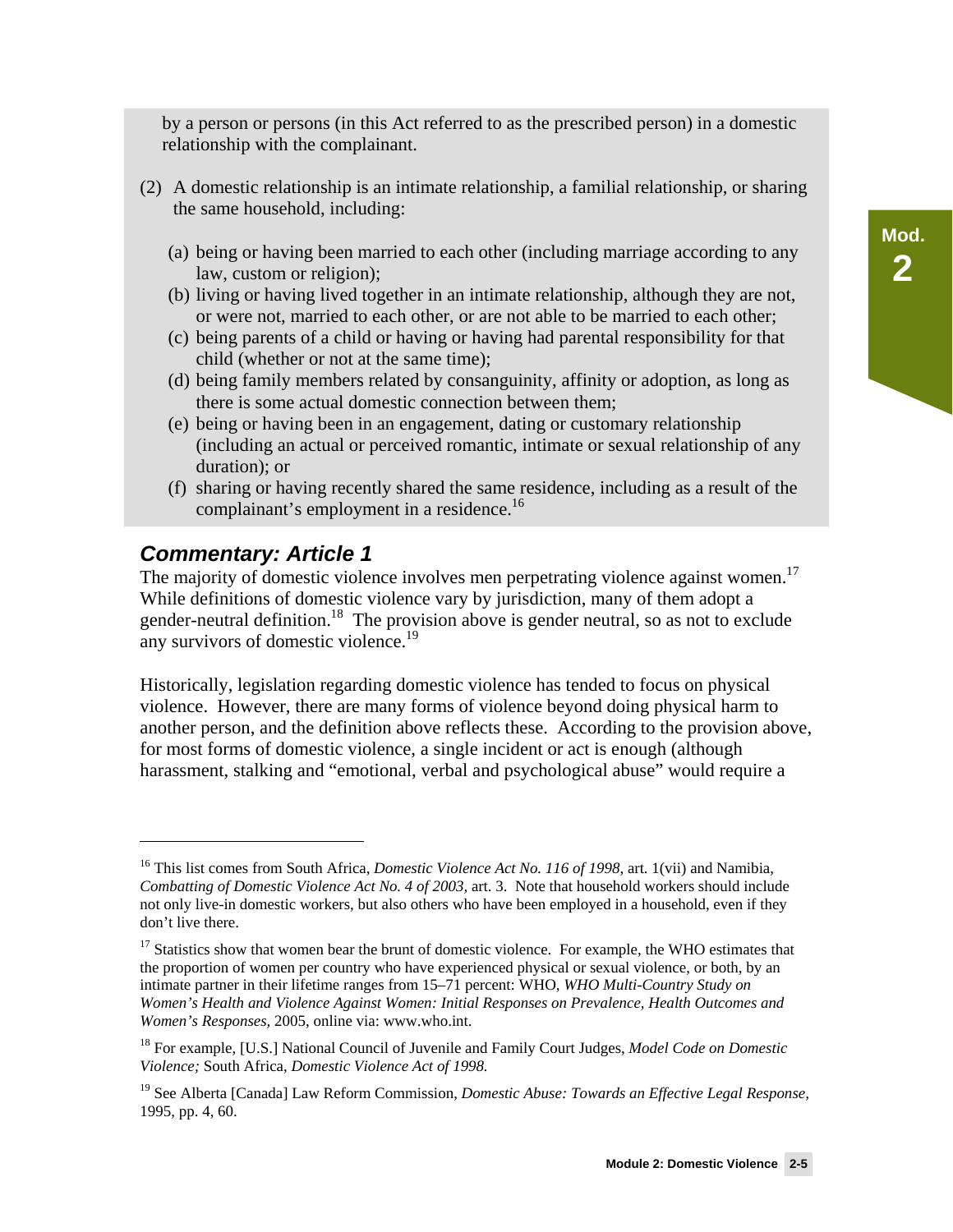pattern of events). $20$  An explicit enumeration of the types of violence that constitute domestic violence is fundamental to overcoming the systemic bias against state involvement in the domestic sphere, since it allows for less discretion on the part of law enforcement authorities when determining whether a specific act constitutes domestic violence.

Traditionally, laws on domestic violence have been restricted to persons in intimate relationships, usually marriage. However, the definition above establishes a wide range of relationships that are categorized as domestic relationships for the purpose of this law. Radhika Coomaraswamy, the then-U.N. Special Rapporteur on Violence Against Women, recommended that

[t]he relationships which come within the purview of legislation on domestic violence must include: wives, live-in partners, former wives or partners, girlfriends (including girl-friends not living in the same house), female relatives (including but not restricted to sisters, daughters, mothers) and female household workers $^{21}$ 

## **B. Police Duties**

#### **Article 2. Responding to cases of domestic violence**

- (1) Police officers shall respond promptly to every request for assistance and protection when an act of domestic violence may have taken place, including where the person reporting domestic violence is not the complainant but is a witness to the violence, a friend or relative of complainant, a health provider or a professional working at a centre providing support to those who fear or who have experienced domestic violence.
- (2) Police officers shall not assign a lower priority to calls and cases involving alleged incidents of domestic violence by family, household members or other persons known to the complainant, than to calls alleging similar abuse and violations by persons unknown to the complainant.
- (3) In responding to a request for assistance, police officers shall:
	- (a) inform the complainant and prescribed person that domestic violence offences are crimes;

<sup>&</sup>lt;sup>20</sup> Note that in many jurisdictions, "stalking" may not be a criminal offence. For examples of legislative frameworks establishing stalking as a criminal offence, see Canada, *Criminal Code*, s. 423(1); New South Wales (NSW), Australia, *Crimes (Domestic and Personal Violence) Act of 2007*, art. 13; D. Hubbard, *Stalking: Proposed New Legislation for Namibia*, Monograph No. 3, Legal Assistance Centre (LAC), 2008.

<sup>21</sup> See Special Rapporteur, *Framework for Model Legislation* (supra), para. 7.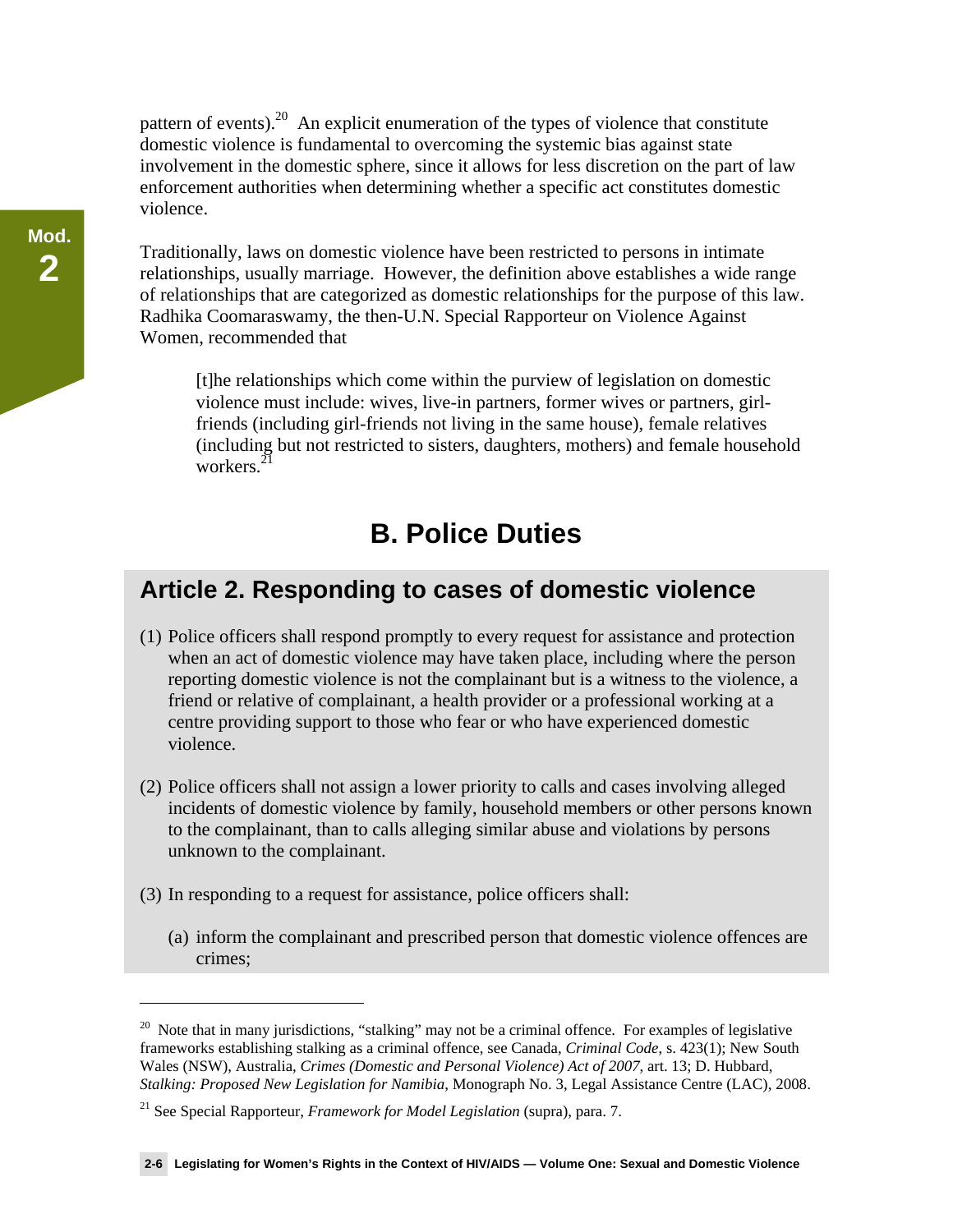- (b) confiscate any weapon involved, or other weapon known to be in the possession of the prescribed person;
- (c) advise the complainant of his or her rights as outlined in Article 3;
- (d) interview the parties and witnesses, including children, in separate rooms to ensure that the parties and witnesses have an opportunity to speak freely;
- (e) provide or arrange transport of the complainant to the nearest hospital or medical facility for treatment and the collection of evidence, if required or requested;
- (f) provide or arrange transport of the complainant and the complainant's children or dependents to a safe place or shelter, if required or requested;
- (g) provide or arrange transportation to the complainant's residence to collect personal belongings, if required or requested;
- (h) take all other steps that are reasonable in the immediate circumstances to ensure that the complainant and his or her dependents and the person who reported the domestic violence (if a different person) are safe;
- (i) record the complaint in detail; and
- (j) complete and file a domestic violence report in accordance with Article  $4.22$
- (4) If a police officer reasonably suspects that an act of domestic violence has taken place, the police officer shall arrest the person who is suspected of having committed the act of domestic violence if:
	- (a) the survivor exhibits signs of injury caused by an act of domestic violence;
	- (b) an arrest warrant is in effect;

-

- (c) the police officer reasonably suspects that the person has been served with a protection order and has violated such an order;
- (d) there is reason to believe that a weapon has been involved in the commission of an act of domestic violence;
- (e) a child was present during the incident; or
- (f) the person has previously been arrested for an act involving domestic violence, or has previously been issued with a warning in respect of such an act.<sup>23</sup>
- (5) If a police officer reasonably suspects that an act of domestic violence has taken place, but none of the conditions in Section (4) are present, then the police officer may, having due regard to the wishes of the complainant, arrest the person without a warrant.<sup>24</sup>

<sup>22</sup> Some elements of this section have been incorporated from Special Rapporteur, *Framework for Model Legislation* (supra), para. 17. See also, Sierra Leone, *Domestic Violence Act of 2007*, art. 7 and 8.

<sup>23</sup> This subsection is derived from D. Hubbard and D. Wise, *Domestic Violence: Proposal for Law Reform*, LAC, 1998, c. 12 and New Jersey, U.S., *The Prevention of Domestic Violence Act of 1991*, s. 2C:25–21.

<sup>24</sup> This subsection is derived from Namibia, *Combating of Domestic Violence Act No.4 of 2003,* art. 23(1) and South Africa, *Domestic Violence Act No. 116 of 1998*, art. 3. See also, Ghana, *Domestic Violence Act of 2007*, art. 8.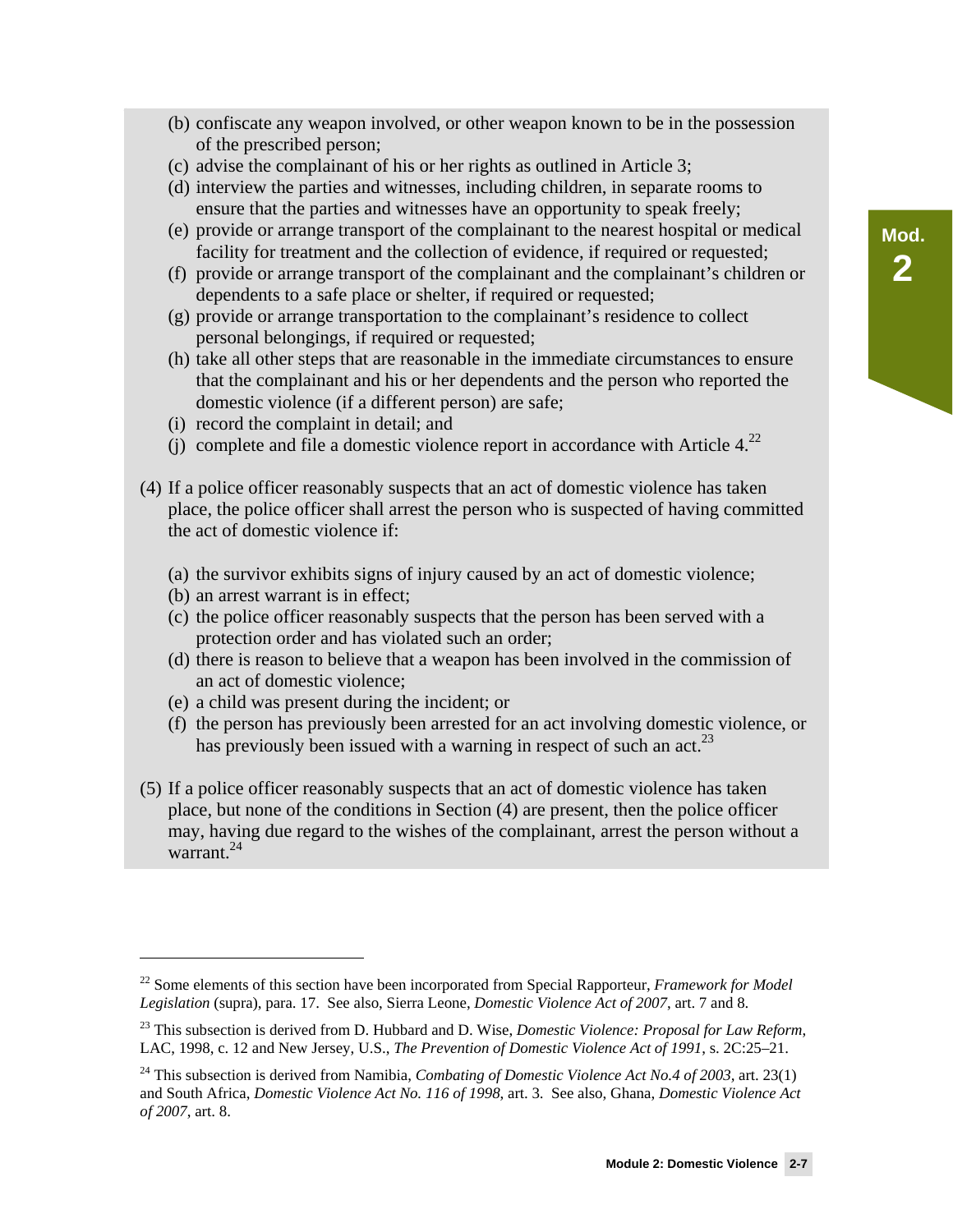#### *Commentary: Article 2*

Police officers play an important role in responding to domestic violence. They may be the first contact that survivors of domestic violence have with the law. However, individual police officers may consider domestic violence as an issue best resolved within the home, and not take more serious action, such as arresting those who commit such acts.<sup>25</sup> Women may hesitate to call police because they have little confidence that police will take their complaints seriously.

Various policies have been adopted to respond to this issue. The provision above establishes clear duties on police in cases of domestic violence. A debate exists around the issue of mandatory arrest. Mandatory arrest means that police must arrest a person suspected of committing domestic violence. Some experts have argued that "[c]omplainants are more likely to be assaulted immediately after law enforcement responds to a call where no arrest was made than where arrests were made.<sup>"26</sup> Mandatory arrest may also prevent the perpetrator from pressuring the survivor to drop charges. $27$ However, others note that mandatory arrest policies may make survivors reluctant to call the police in the first place, because they may not want the perpetrator arrested and may be uncomfortable with initiating a criminal justice process.<sup>2</sup>

The approach adopted above requires the police to arrest the perpetrator in certain circumstances, such as where there are signs of injury, where a child is involved, or where a protection order or arrest warrant is in place.<sup>29</sup> If these conditions are not met, the police may still arrest if there is probable cause for arrest, but must have regard to the wishes of the survivor. These wishes should be ascertained after the police have interviewed the parties and witnesses privately, so as to give them an opportunity to speak freely.

<sup>25</sup> S. Bott et al, *Preventing and Responding to Gender-Based Violence in Middle and Low Income Countries: A Global Review and Analysis: World Bank Policy Research Working Paper 3618*, World Bank, 2005.

<sup>26 [</sup>U.S.] National Council of Juvenile and Family Court Judges, *Model Code on Domestic and Family Violence*, 1994, p. 8; M. Drumbl, "Civil, constitutional and criminal justice responses to female partner abuse: proposals for reform," *Canadian Journal of Family Law* 12 (1994): 115–169, at 146.

 $27$  See, for example, T. Kuennen, "Analyzing the impact of coercion on domestic violence victims: how much is too much?" *Berkeley Journal of Gender, Law & Justice* 22 (2007): 3; J. Armatta, "Getting beyond the law's complicity in intimate violence against women," *Willamette Law Review* 33 (1997): 815.

<sup>&</sup>lt;sup>28</sup> For a thorough overview of the arguments for and against mandatory arrest policies, see D. Hubbard and D. Wise, *Domestic Violence* (supra).

<sup>29</sup> See T. Roberts, *Spousal Assault and Mandatory Charging in the Yukon: Experiences, Perspectives and Alternatives*, Canada Department of Justice, 1996.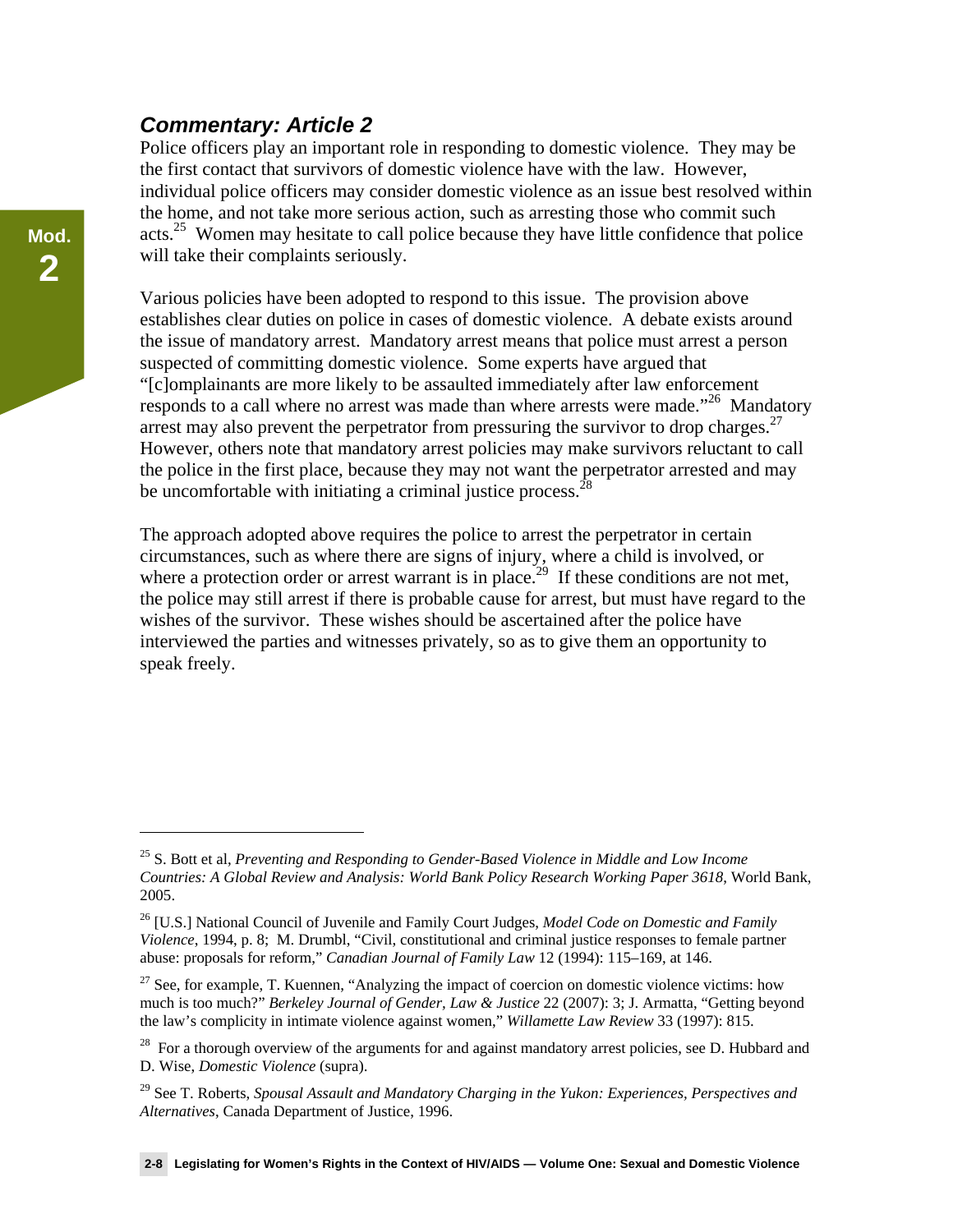# **Article 3. Communication of complainant's rights**

- (1) The police officer shall communicate to the complainant in a language understood by the complainant, and shall provide his or her name and official identification as a member of a police service.
- (2) The police officer shall provide the complainant with a written statement of the legal procedures available to him or her. The statement shall indicate that:
	- (a) the law provides that the complainant may seek a protection order prohibiting further violence against the complainant, his or her dependents, anyone in his or her household or anyone from whom he or she requests assistance and refuge;
	- (b) the complainant need not hire a lawyer to get such an order;
	- (c) the complainant may apply to the court in the prescribed district or jurisdiction in order to obtain a protection order; and
	- (d) the office of the clerk of the court provides forms and non-legal assistance to persons seeking to obtain protection orders.<sup>30</sup>
- (3) In the event the violence takes place outside business hours, during weekends or during public holidays, the officer shall inform the complainant of emergency procedures available to obtain a protection order. $31$

### **Article 4. Domestic violence report**

 $\overline{a}$ 

- (1) It shall be the duty of the police officer responding to a report of domestic violence to complete a Domestic Violence Report, a copy of which shall be submitted to the appropriate prosecuting authority and the applicable court.
- (2) The Domestic Violence Report shall be in the prescribed form.<sup>32</sup>

<sup>30</sup> Some elements of this provision have been derived from Special Rapporteur, *Framework for Model Legislation* (supra), para. 21.

<sup>31</sup> This provision is derived from South Africa, *Domestic Violence Act No. 116 of 1998*, art. 4(5).

 $32$  Radhika Coomaraswamy, the ex-U.N. Special Rapporteur on Violence against Women, recommended that a report contain, at a minimum: "a. the relationship of the parties; b. the sex of the parties; c. information regarding occupational and educational levels of parties; d. the time and date the complaint was received; e. the time the officer began investigation of the complaint; f. whether children were involved and whether the domestic violence took place in the presence of children; g. the type and extent of the abuse; h. the number and type of weapons used; i. the amount of time taken in handling the case and the actions taken by the officer; j. the effective date and terms of any previous *ex parte* interim order or court order issued concerning the parties; k. any other data necessary for a complete analysis of all circumstances leading to the alleged incident of domestic violence": Special Rapporteur, *Framework for Model Legislation* (supra), para. 23.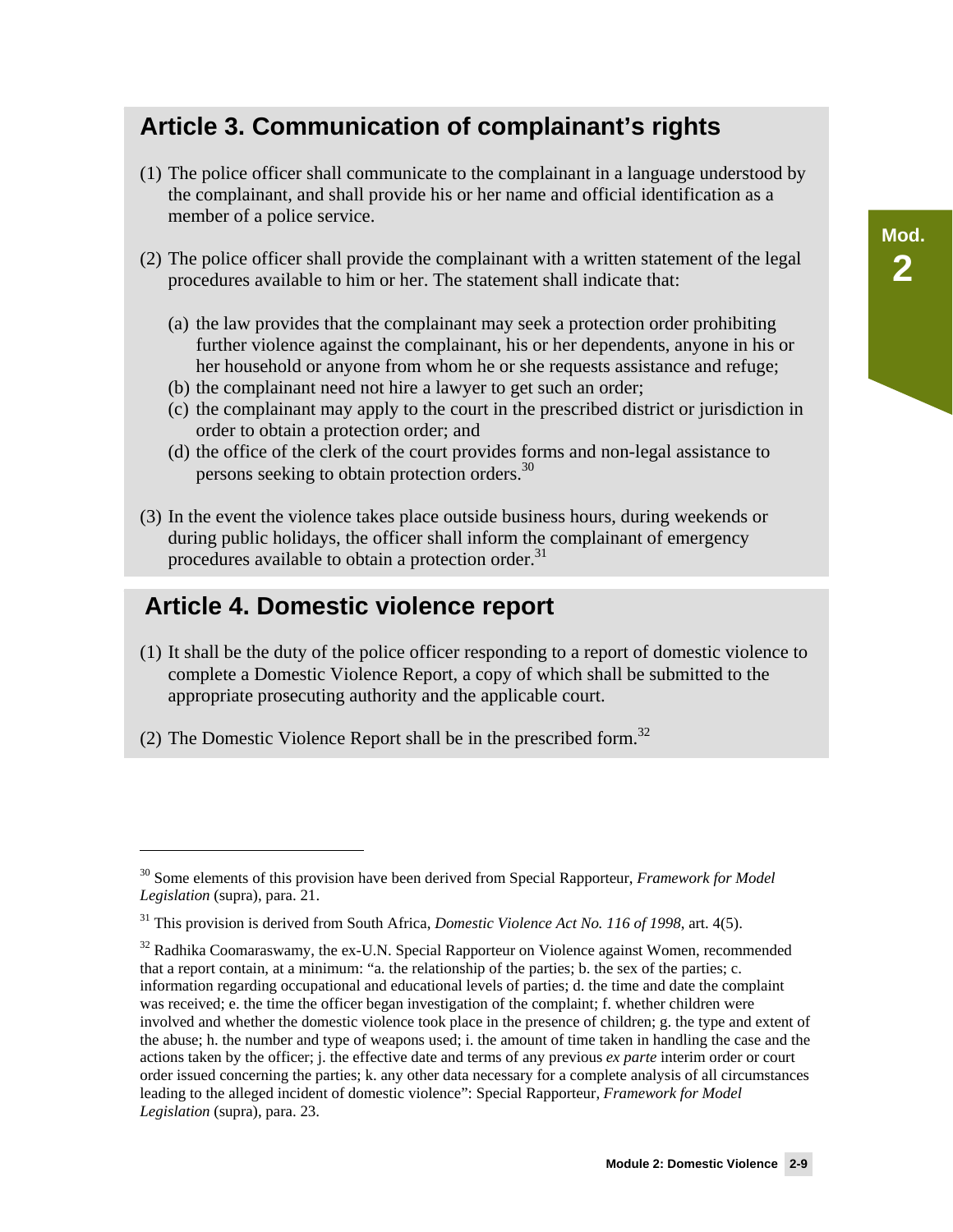# **C. Protection Orders**

### **Article 5. Who may apply for a protection order**

- (1) Any person who is in a domestic relationship may apply for a protection order against another person in that domestic relationship.
- (2) Notwithstanding any other law, an application may be brought on behalf of a complainant by any other person who has an interest in the well-being of the complainant, including but not limited to a family member, a police officer, a social worker, a health care provider, a teacher, traditional leader, religious leader and an employer.
- (3) An application made under Section (2), must be taken to have been made by the complainant.
- (4) An application made under Section (2) must be made with the written consent of the complainant, except in circumstances where the complainant is:
	- (a) a minor;
	- (b) mentally incapacitated;
	- (c) unconscious; or
	- (d) at risk of serious physical harm;

but, in the case of subsection (d), the court must approve the making of the application.

- (5) Notwithstanding any other law, a minor may apply for a protection order without the assistance of an adult person if the court is satisfied that the minor has sufficient understanding to make the proposed application.
- (6) A person on whose behalf an application for a protection order is made under this section must not be compelled to give testimony in any subsequent proceedings relating to the same matter.<sup>33</sup>

#### *Commentary: Article 5*

<u>.</u>

A protection order is a court order designed to stop violent behaviour and to protect the survivor of domestic violence and his or her family from the perpetrator of violence. A protection order may order the perpetrator to stop the violent behaviour, stay away from the person or people who are being abused, or leave the family home.

<sup>33</sup> This article is derived from South Africa, *Domestic Violence Act No. 116 of 1998*, art. 4 and Namibia, *Combating Domestic Violence Act No.4 of 2003,* art. 4.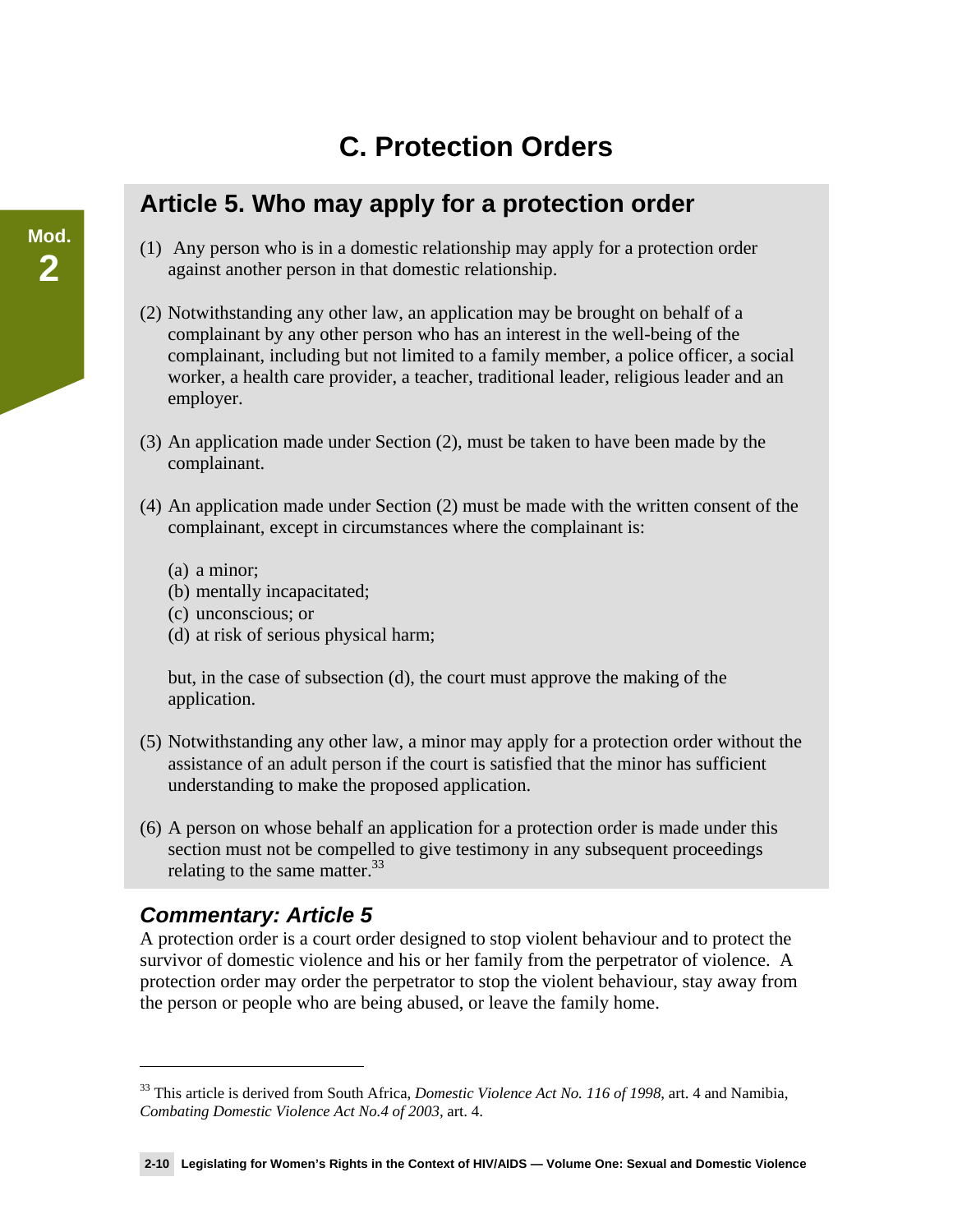Civil protection orders have certain advantages over criminal proceedings. Criminal cases can be long and complex. Furthermore, if only criminal penalties are sought, the victim may have no legal protections from abuse during the proceedings unless the perpetrator is in pre-trial detention during that time. Protection orders provide benefits and remedies to survivors of domestic violence that may supplement the protection of the criminal justice system.<sup>34</sup>

The goal of protection orders is to prevent imminent violence from occurring. When faced with violence in a relationship, a survivor may not be in a position to access the legal system, whereas a third party may be in better position to apply for a protection order. The provision above provides that any person experiencing violence in a domestic relationship can make an application for a protection order, and any other person with an interest in the wellbeing of the applicant can also make the application on behalf of the victim. Many national domestic violence laws specifically allow third parties to apply for a protection order on behalf of the complainant.<sup>35</sup> Radhika Coomaraswamy, the then-U.N. Special Rapporteur on Violence against Women, recommended that

[t]he law shall provide for victims, witnesses of domestic violence, family members and close associates of victims, State and private medical service providers and domestic violence assistance centres to complain of incidents of domestic violence to the police or file  $\lceil$ an $\rceil$  action in court.<sup>36</sup>

Some experts have recommended caution in allowing certain third parties to apply for protection orders without the consent of the survivor:

[A]uthorizing third parties to apply for protection orders, independent of the survivor's wishes, may compromise her interests and safety. One of the original purposes of the protection order remedy was to empower the complainant/survivor.… Further, survivors of violence are often the best judges of the danger presented to them by a violent partner and allowing others to apply for such orders removes control over the proceeding from them.<sup>37</sup>

For these reasons, third party applications for protection orders will, in most cases, require the written consent of the complainant. Written consent of the complainant is not required where the complainant is at risk of serious physical harm, but in such a situation the court must approve the application.

<sup>34</sup> J. Smith, "Battered non-wives and unequal protection-order coverage: a call for reform," *Yale Law & Policy Review* 23(1) (2005): 93–162, at 119.

<sup>35</sup> See, for example, Zimbabwe, *Domestic Violence Act of 2006*, art. 7; Ghana, *Domestic Violence Act of* 2007, art. 12; Victoria, Australia, *Crimes (Family Violence) Act of 1987*, s. 7. See also, E. Schollenberg and B. Gibbons, "Domestic violence protection orders: a comparative review," *Canadian Journal of Family Law* 10 (1992): 191–238, at 211.

<sup>36</sup> See Special Rapporteur, *Framework for Model Legislation* (supra), para. 12.

<sup>37</sup> U.N. Division for the Advancement of Women and U.N. Office on Drugs and Crime, *Good Practices in Legislation on Violence Against Women: Report of the Expert Group Meeting*, 2008, p. 55.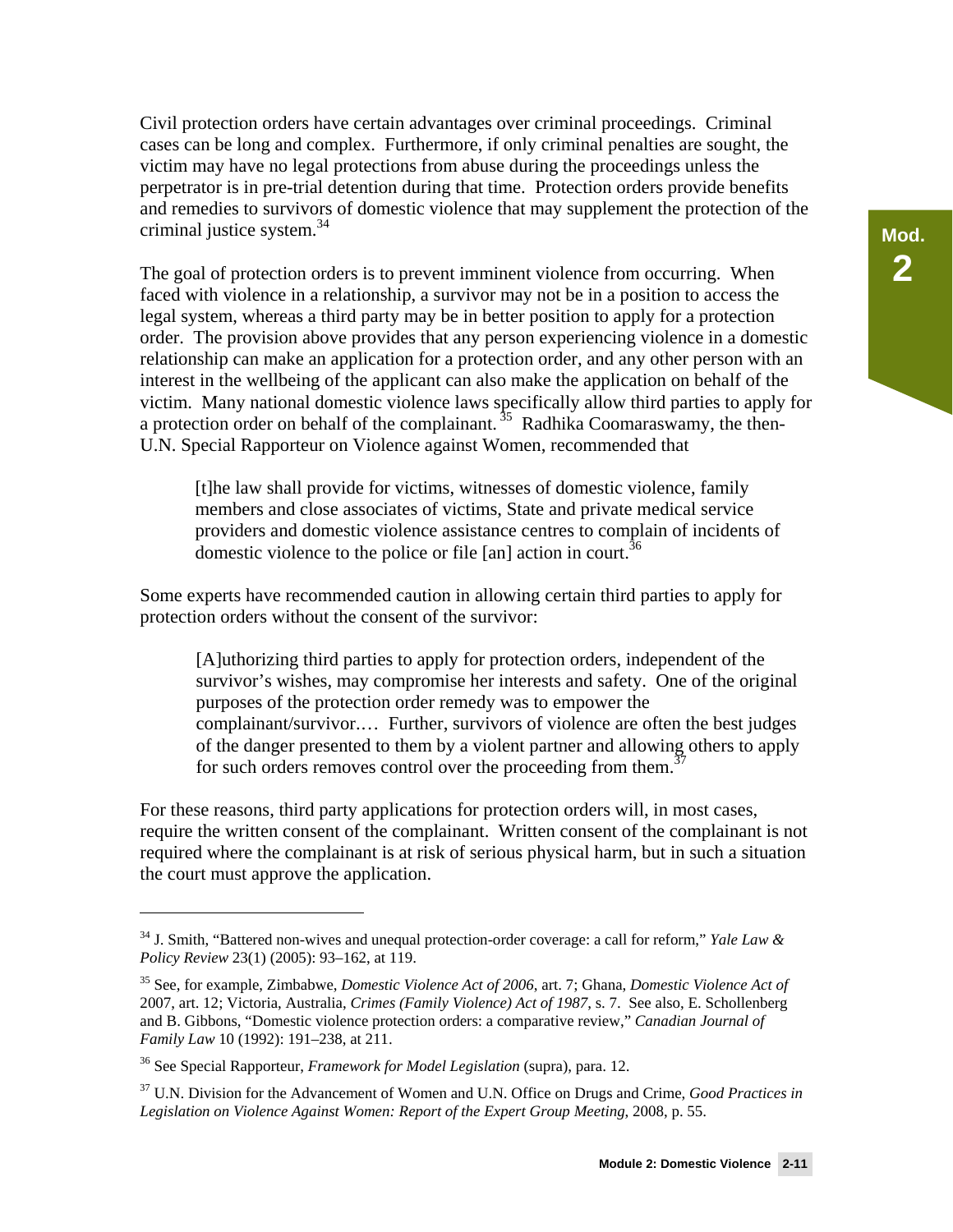Children themselves may be the target of the violence. Even where children are not the focus of violence, they can nevertheless experience harm associated with being placed in a situation where they can hear or see physical, sexual or psychological abuse of a family member. In a situation where a child lives in a violent domestic situation, he or she should be legally empowered to apply for a protection order if the court is satisfied that he or she has sufficient understanding of the protection order procedure.

### **Article 6. Jurisdiction**

- (1) A court of a district where the:
	- (a) the complainant resides (either permanently or temporarily), is employed or carries on business;
	- (b) the prescribed person resides (either permanently or temporarily), is employed or carries on business; or
	- (c) the domestic violence took place;

has jurisdiction to grant a protection order.<sup>38</sup>

### **Article 7. Criteria for granting of temporary protection order**

- (1) The court must, as soon as is reasonably possible, consider an application submitted to it under the terms of Article 5 and may, for that purpose, consider such additional evidence as it deems fit, including oral evidence or evidence by affidavit.
- (2) If the court is satisfied that there is *prima facie* evidence that:
	- (a) the prescribed person is committing, or has committed an act of domestic violence; and
	- (b) undue hardship may be suffered by the complainant as a result of such domestic violence if a protection order is not issued immediately;

the court must, notwithstanding the fact that the prescribed person has not been given notice of the proceedings contemplated in Section (1), issue a temporary protection order against the prescribed person.<sup>39</sup>

(3) For greater clarity, a temporary protection order may be issued on an *ex parte* basis.40

<sup>38</sup> This provision is derived from Namibia, *Combating of Domestic Violence Act of 2003*, art. 5(1); Sierra Leone, *Domestic Violence Act* of 2007, art. 10(2); Special Rapporteur, *Framework for Model Legislation*  (supra), para. 18.

<sup>39</sup> This article is derived from South Africa *Domestic Violence Act of 1998*, art. 5, and Sierra Leone, *Domestic Violence Act of 2007*, art. 12.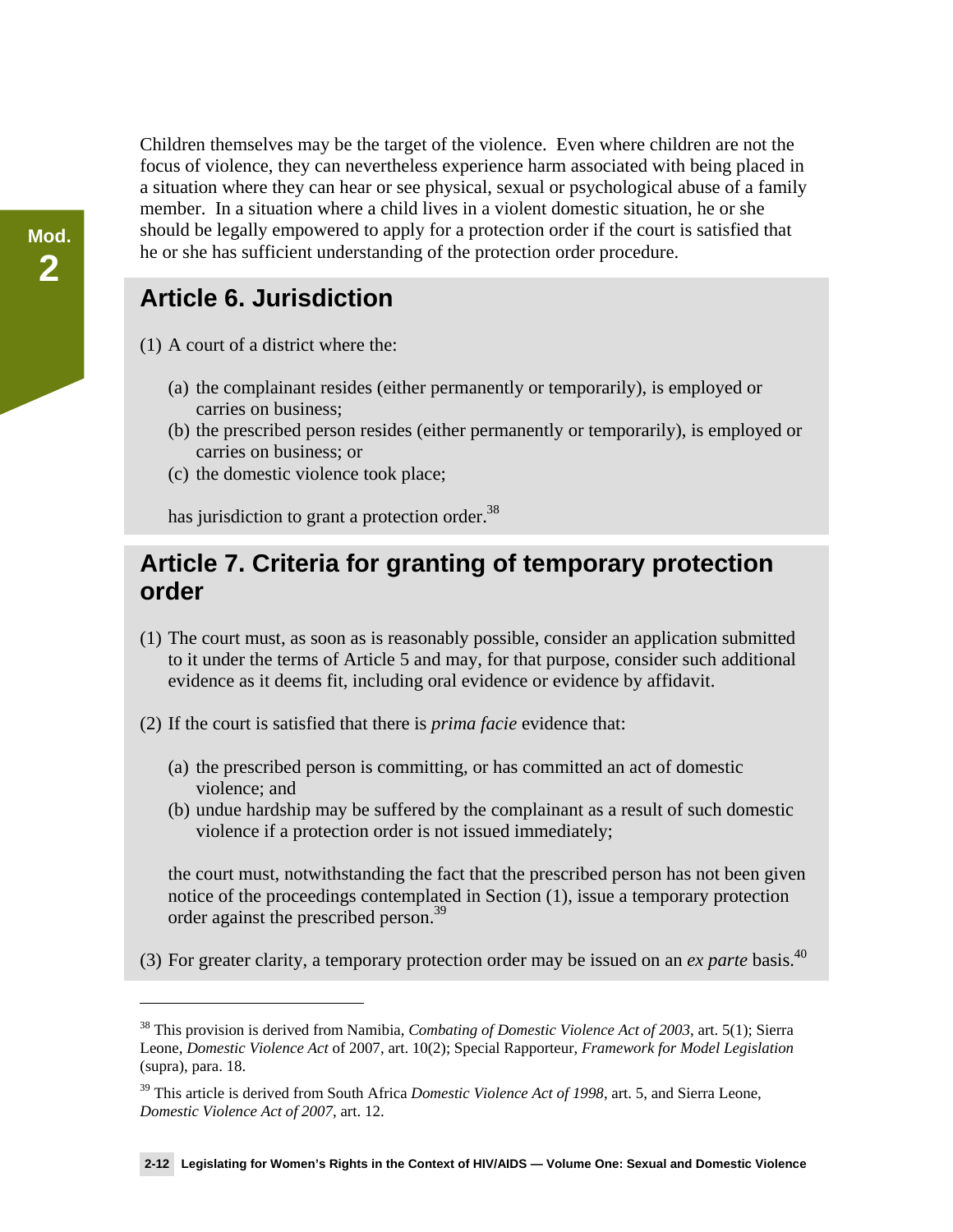(4) Where an application for a protection order is based on behaviour which appears minor or trivial or unlikely to recur, the court must nevertheless consider whether the behaviour forms part of a pattern of behaviour that establishes a need for protection.<sup>41</sup>

#### *Commentary: Article 7*

This article provides for the issuance of temporary protection orders in emergency situations and is intended to apply where there is an immediate danger of domestic violence.

In court proceedings, an order is said to be *ex parte* when it is granted for the benefit of one party only, without being contested by a person adversely affected.<sup>42</sup> The above provision gives courts the power to issue temporary protection orders without waiting for a hearing involving the prescribed person. In many cases, the person seeking relief from domestic violence is in an urgent situation. For example, an emergency could arise either during or immediately after an abusive incident, or when there is reasonable apprehension of imminent harm unless the violent person is restrained.

The *ex parte* nature of the proceedings is important in several other aspects. Firstly, it aims to address the concerns of those complainants who fear violence if the prescribed person were to be served with an application for a protection order. Secondly, survivors seek protection orders less frequently if the process of obtaining them is particularly onerous; hence, the remedy should be available with few procedural impediments.<sup>43</sup>

Since a protection order may be issued on an *ex parte* basis, it is of a temporary nature and is intended to address the most immediate and pressing issues, namely ordering that violence or threats of violence must stop.<sup>44</sup>

### **Article 8. Conditions of a temporary protection order**

(1) It is a condition of every temporary protection order that the prescribed person must not commit any act of domestic violence against the complainant(s).

(2) It is a condition of every temporary protection order that:

<sup>40</sup> This article is derived from the NSW, Australia, *Crimes Amendment (Apprehended Violence) Act of 2006*, art. 562 G.

<sup>41</sup> This section is derived from Namibia, *Combating Domestic Violence Act No. 4 of 2004*, art. 7(3).

<sup>&</sup>lt;sup>42</sup> See the definition of *ex parte* in H. Black, *Black's Law Dictionary*,  $6<sup>th</sup>$  ed., (St. Paul: West publishing Co., 1990).

 $43$  See E. Schollenberg and B. Gibbons, "Domestic violence protection orders: a comparative review," *Canadian Journal of Family Law* 10 (1992): 191–238.

<sup>44</sup> Courts have upheld the constitutionality of such *ex parte* orders, since a temporary order becomes one of longer duration only after the prescribed person has appeared before the courts. See *Omar v Government of the Republic of South Africa and Others,* 2005 ZACC 17 (Constitutional Court of South Africa).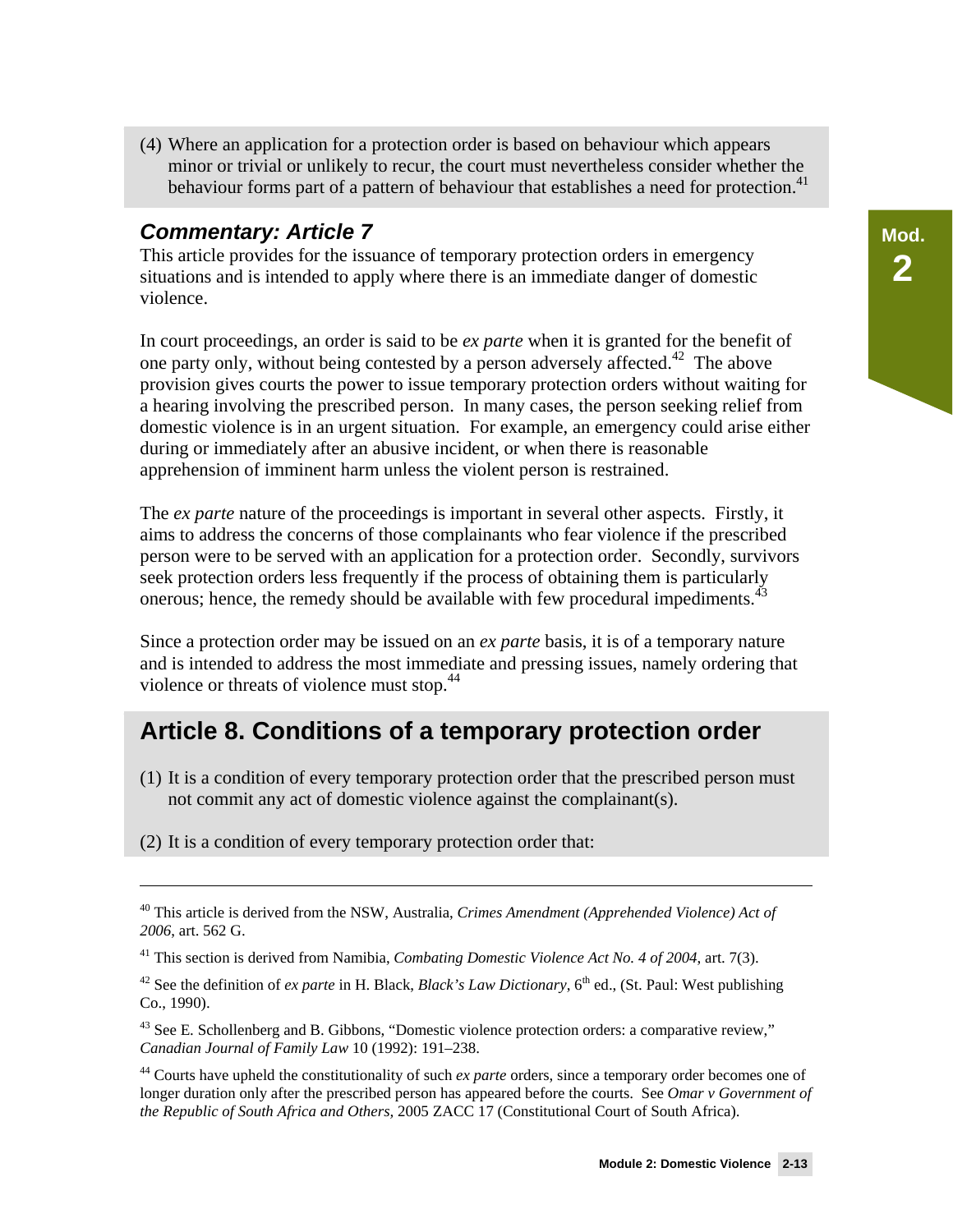- (a) the prescribed person must not possess, or have under his or her control, any firearm;
- (b) the prescribed person must not hold a firearms licence; and
- (c) the prescribed person must:
	- (i) as soon as practicable after the service on him or her of a copy of the protection order, but in any case no later than 24 hours after such service; or
	- (ii) on demand made, at any time, by any member of the police force, surrender to a member of the police force:
		- (i) any firearm in the prescribed person's possession or under the prescribed person's control, whether or not any such weapon is lawfully in the prescribed person's possession or under the prescribed person's control; and
		- (ii) any firearms licence held by the prescribed person.<sup>45</sup>
- (3) At any time other than when the complainant and the prescribed person are living in the same dwelling house with the express consent of the complainant, a temporary protection order may, having due regard to the complainant's wishes, order that the prescribed person must not:
	- (a) watch, loiter near, or prevent or hinder access to or from, the complainant's place of residence, business, employment, educational institution or any other place that the complainant visits often;
	- (b) follow the complainant about, or stop or accost the complainant in any place;
	- (c) without the complainant's express consent, enter or remain on any land or building occupied by the complainant;
	- (d) where the complainant is present on any land or building, enter or remain on that land or building in circumstances that constitute a trespass; or
	- (e) make any other contact with the complainant (whether by telephone, correspondence or otherwise), except contact:
		- (i) as is reasonably necessary in any emergency;
		- (i) as is permitted under any order or written agreement relating to the role of providing day-to-day care for, contact with, or custody of, any minor; or
		- (ii) as is permitted under any special condition of the protection order.<sup>46</sup>

#### *Commentary: Article 8*

The standard conditions of the protection order are that the domestic violence must cease and that the perpetrator must surrender his or her firearm and firearm licence, where applicable. If he or she desires, the complainant may also request a no-contact order. The provision above is intended to support the complainant's autonomy by establishing the no-contact provision as an option. As one commentator has observed:

 $\overline{a}$ 

<sup>45</sup> This Section is derived from New Zealand, *Domestic Violence Act of 1995*, art. 21.

 $46$  Ibid.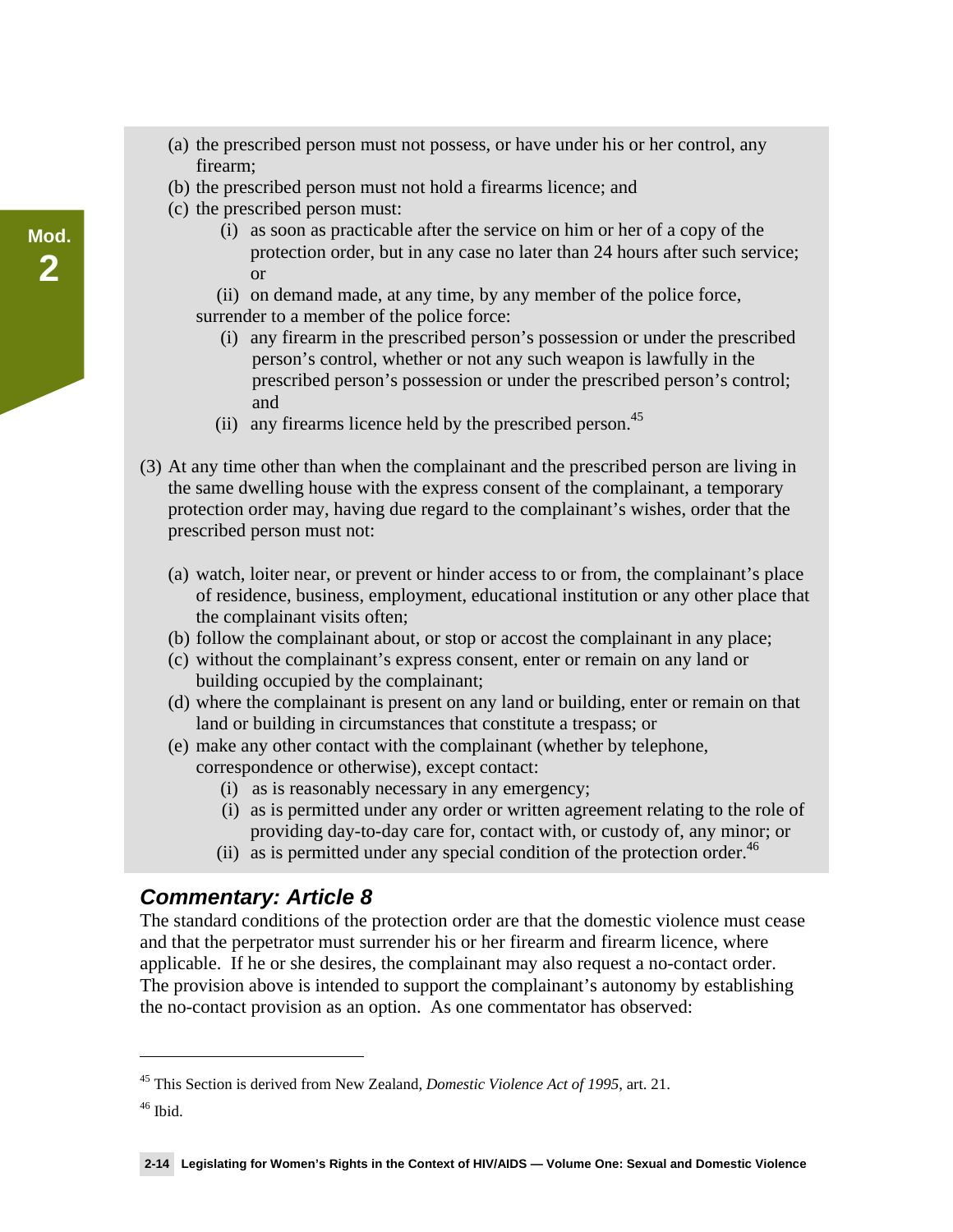If orders permitting ongoing contact are not available (and for many women today, they are not), the result is that the law of civil protection orders gives a battered woman only two choices. If she obtains a protection order, her partner will be prohibited from seeing or contacting her. If she does not obtain a protection order, the law will do nothing to help redress the imbalance of power between herself and her partner. This all-or-nothing approach excludes the middle ground that many women would prefer: an order that would help restructure the relationship without ending it....<sup>47</sup>

The effect of this Section is that the perpetrator can only remain in the same dwelling as the protected person with his or her consent. If the complainant does not want this arrangement, then the no-contact order prevents the perpetrator from making contact with the protected person. Such protection would then extend to a range of places where the protected person frequently visits.

### **Article 9. Service of temporary protection order**

- (1) A temporary protection order, together with any other prescribed information must, within the prescribed period and in the prescribed form and manner, be served on the prescribed person, and must call upon the prescribed person to show cause on the return date specified in the temporary protection order as to why a final protection order should not be issued.
- (2) On receipt of a return of service of the protection order, $48$  the clerk of the court must, within the prescribed period and in the prescribed form and manner, serve a certified copy of the temporary protection order on the complainant.
- (3) A temporary protection order has the same legal effect as a final protection order and, once it has been served on the prescribed person, it is enforceable under Article 20.<sup>49</sup>

-

 $47$  See S. Goldfarb, "Reconceiving civil protection orders for domestic violence: can law help end the abuse without ending the relationship?" *Cardozo Law Review* 29(4) (2008): 1487–1551, at 1501.

<sup>&</sup>lt;sup>48</sup> A return of service is written confirmation under oath by a process server declaring that the legal documents were personally delivered to the addressee.

<sup>49</sup> This section is derived from Namibia, *Combating of Rape Act No. 8 of 2000*, art. 9 and South Africa, *Domestic Violence Act No. 116 of 1998*, art. 5(2). See also, Special Rapporteur, *Framework for Model Legislation,* (supra), paras. 31 and 32.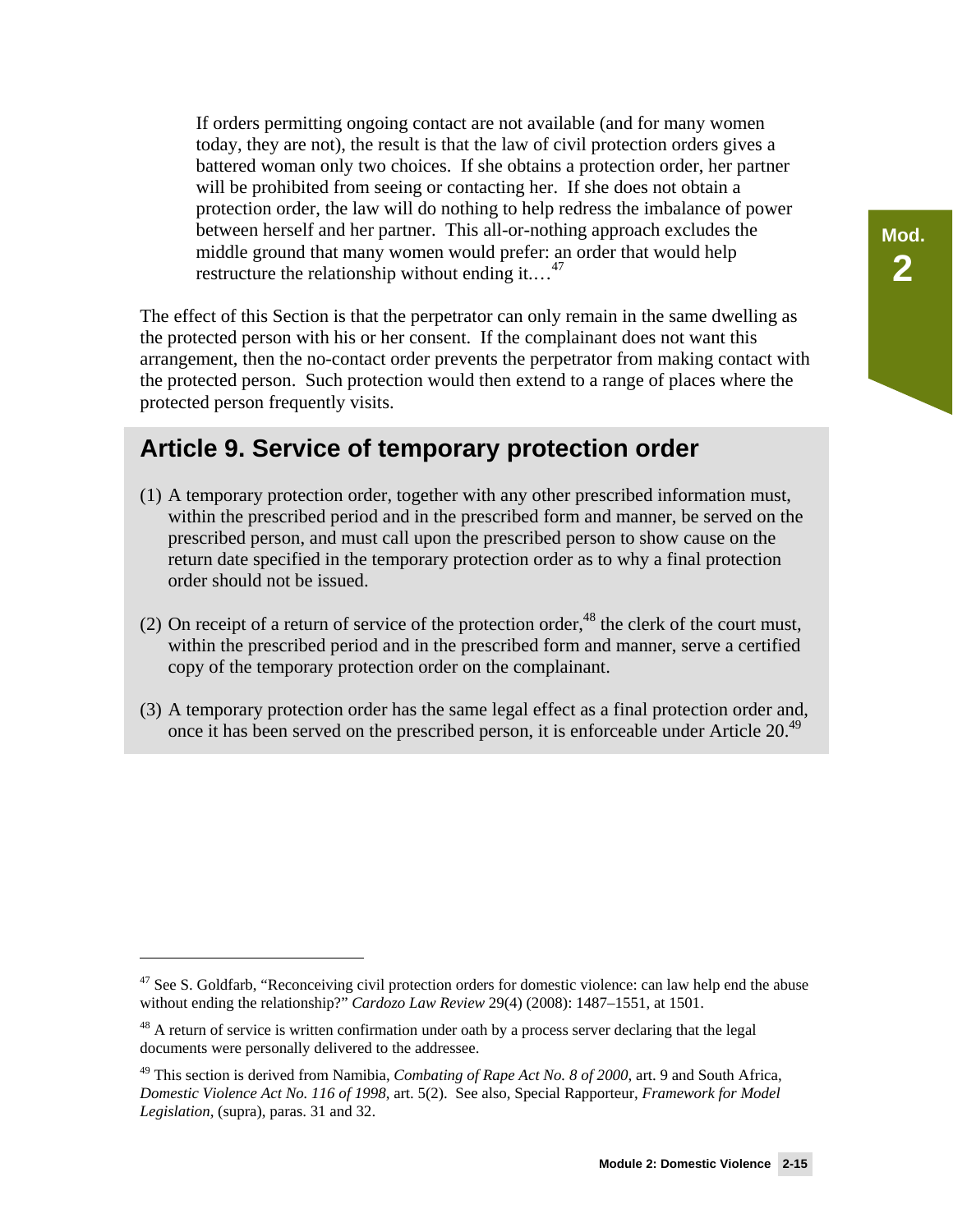### **Article 10. Temporary protection order to become a final protection order**

- (1) Where the court makes a temporary protection order, the order must contain a notice to the prescribed person that clearly states:
	- (a) that the prescribed person is entitled to notify the court that he or she wishes to be heard on whether a final order should be substituted for the temporary order;
	- (b) that if the prescribed person does not take any steps in the proceedings, the temporary order becomes final by operation of law [number] days after the date on which it is made; and
	- (c) that a final order may include any conditions as stipulated in Article 13 that a court considers appropriate.<sup>50</sup>
- (2) A temporary order may only become a final order pursuant to Section (1) if the prescribed person has not notified the court that he or she wishes to be heard.
- (3) Where the prescribed person notifies the court that he or she wishes to be heard, the Registrar must assign a hearing date, which must be:
	- (a) as soon as practicable; and
	- (b) unless there are special circumstances, in no case later than [number] days after the receipt of the prescribed person's notice.

### **Article 11. Court may require hearing before order becomes final**

- (1) Where, on or after making a temporary order, the court considers that there is good reason why the order should not become final without a hearing at which the complainant or the prescribed person, or both, are present or represented, the court, of its own motion, may direct that there be a hearing.
- (2) A direction made under Section (1) may:

 $\overline{a}$ 

- (a) relate to the whole or to specified parts of the order made or sought; and
- (b) be made even though the prescribed person does not wish to be heard.

<sup>50</sup> See Ghana, *Domestic Violence Act of 2007*, s. 14. According to this provision, an interim protection order shall be for a period of under three months. It will become final if the prescribed person does not appear to show cause why it should not be made final. See also, Sierra Leone, *Domestic Violence Act of 2007*, ss. 12(4) and 12(5). In Namibia, *Combating of Domestic Violence Act No. 4 of 2003*, the prescribed person must show cause why the interim protection order should not be confirmed on or before "the return date." The return date is 30 days from the date the protection order was issued (and must be at least 10 days after the prescribed person received the temporary protection order): See art. 8(4) and 8(5).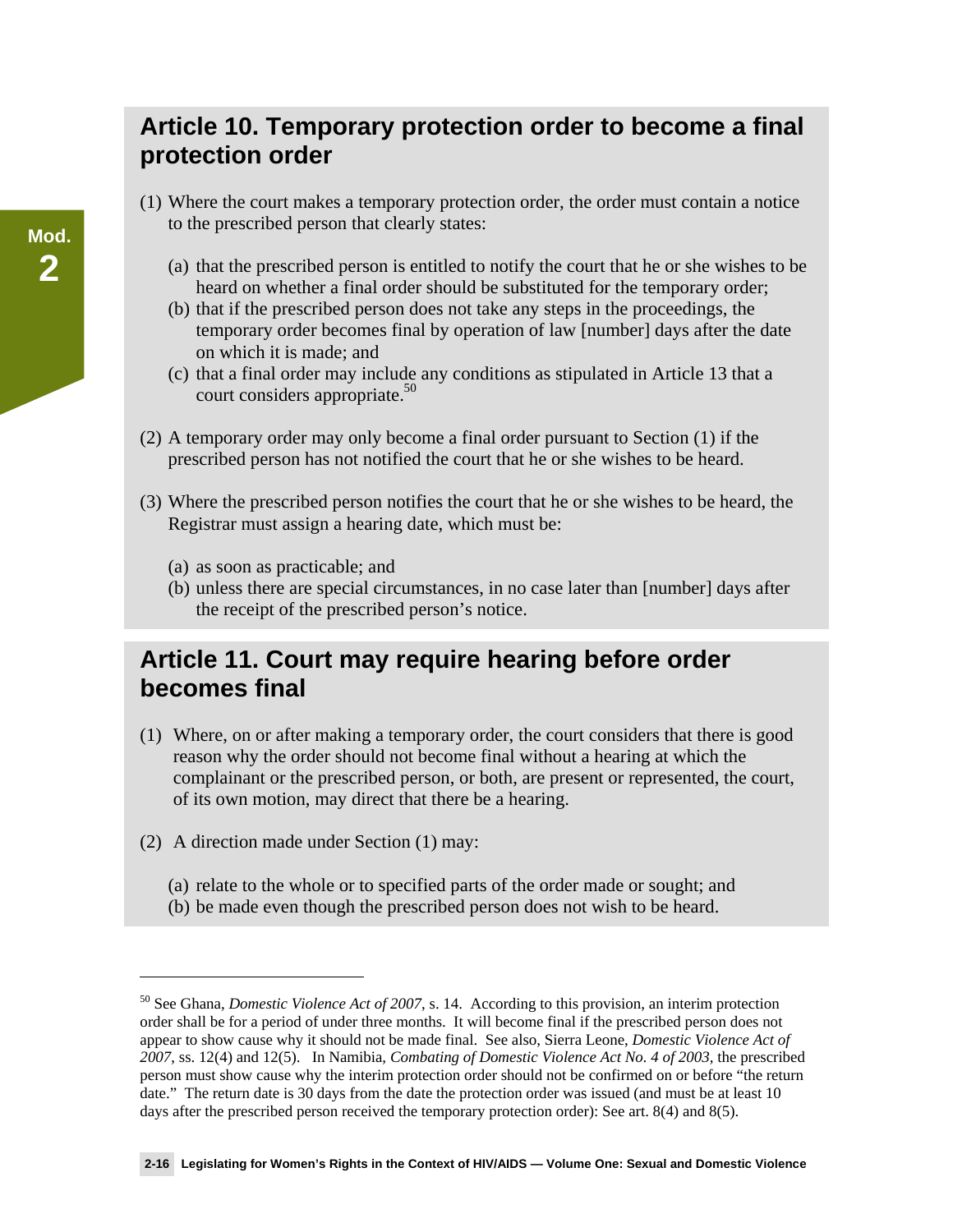- (3) Where the direction under Section (1) relates to specified parts of the order made or sought, the remaining parts of the order may become final.
- (4) Where the court directs that there be a hearing, the Registrar must assign a hearing date, which must be:
	- (a) as soon as practicable; and
	- (b) unless there are special circumstances, in no case later than [number] days after the receipt of the prescribed person's notice.

#### *Commentary: Articles 10 and 11*

The provision above provides that a temporary protection order will automatically become a final order if the prescribed person does not object to the order within a certain time (often referred to as the "return date"). It is intended to prevent a temporary protection order from lapsing inadvertently. However, a temporary protection order will not automatically become final if the prescribed person indicates that he or she wishes to be heard on whether a final order should be substituted for the temporary one. The provisions above also allow for the court, on its own initiative, to hold a hearing before any temporary protection order becomes final.

### **Article 12. Criteria for granting of final protection order**

- (1) Where the court conducts a hearing in accordance with Article 10 or 11, the court may at the hearing:
	- (a) discharge the temporary protection order;
	- (b) vary the terms of the temporary protection order; or
	- (c) impose a final protection order, including any conditions as stipulated in Article 13 it considers appropriate.
- (2) Where the court proceeds to hear the matter on the request of the prescribed person or on its own motion, the court must:
	- (a) consider any evidence previously received; and
	- (b) consider such further affidavits or oral evidence as it may direct.
- (3) The court must, after a hearing as contemplated in Section (1) or (2), issue a protection order in the prescribed form if it finds, on a balance of probabilities, that the prescribed person has committed or is committing an act of domestic violence.
- (4) Upon the issuing of a protection order, the clerk of the court must in the prescribed manner cause:
	- (a) the original of such order to be served on the prescribed person; and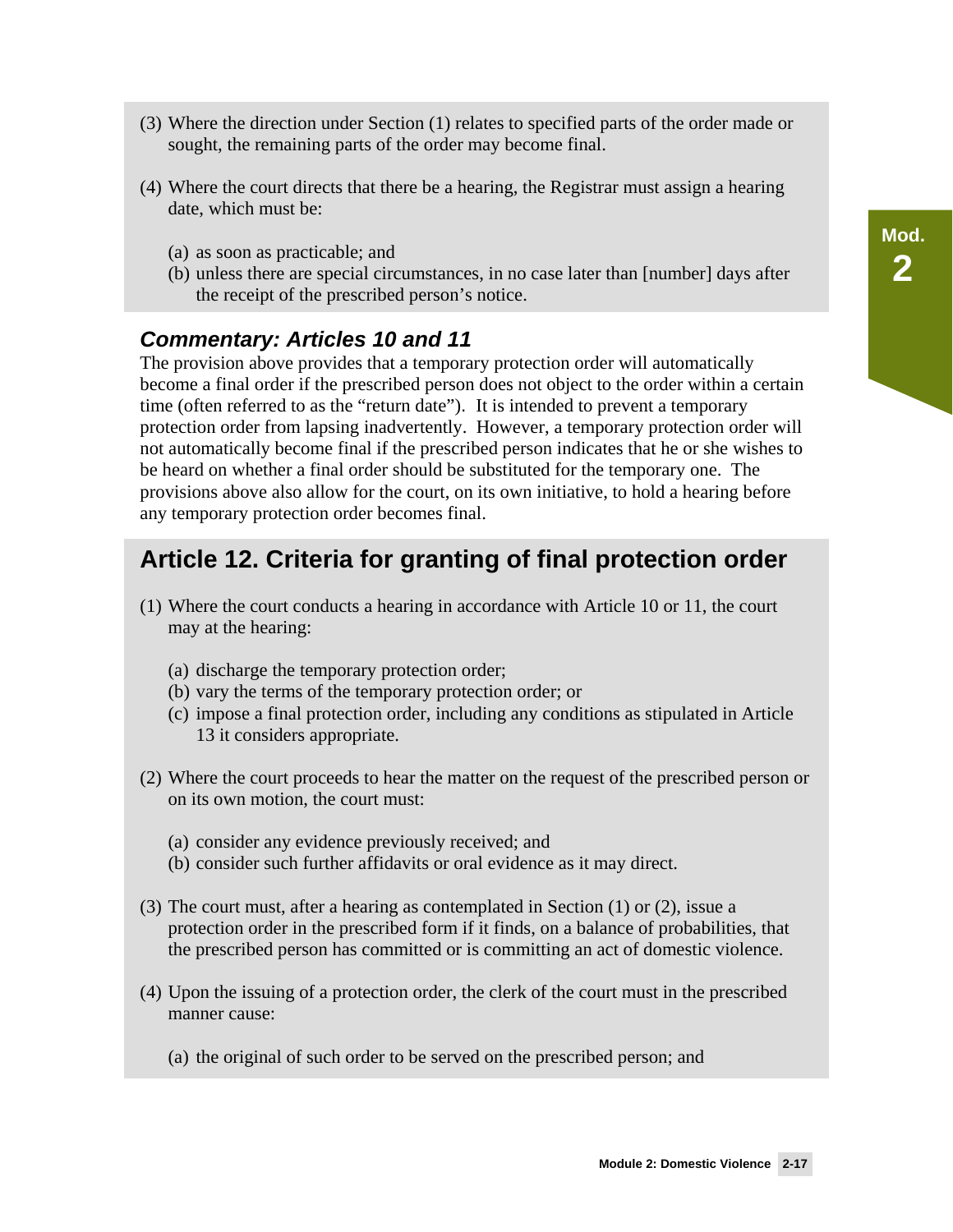(b) a certified copy of such order to be served on the complainant.<sup>51</sup>

### **Article 13. Conditions of a final protection order**

- (1) A final protection order must include the standard conditions of a temporary protection order and may impose any further conditions that are reasonably necessary, in the opinion of the court, to protect the complainant from further domestic violence by the prescribed person.
- (2) A protection order may, at the request of the complainant or on the court's own motion, include any of the following provisions:
	- (a) a "no-contact" provision that:
		- (i) forbids the prescribed person to be, except under conditions specified in the order, at or near specified places frequented by the complainant or by any child or other person in the care of the complainant, including but not limited to:
			- (A) the residence, workplace or educational institution of the complainant, or any child or other person in the care of the complainant;
			- (B) a shelter or other residence where the complainant is temporarily living; or
			- (C) the residences of specified family members; and
		- (ii) forbids the prescribed person from making, except under conditions specified in the order, any communication to the complainant, any child or other person in the care of the complainant or specified members of the complainant's family, including direct or indirect personal, written, telephonic or electronic contact;

but a "no-contact" provision may be extended to a person other than the complainant or any child or other person in the care of the complainant, only where consent has been given by that person, and in the case of any other child, only where consent has been given by a parent of that child or by a person under whose care that child is:

- (b) if an act of physical violence has been committed, a provision granting the complainant and dependents of the complainant exclusive occupation of a joint residence, regardless of whether the residence is owned or leased jointly by the parties or solely by either one of them, which may also include, if appropriate:
	- (i) a provision directing that the contents of the joint residence (or certain specified contents) remain in the residence for the use of the person given possession;
	- (ii) a provision directing a police officer to remove the prescribed person from the residence; or
	- (iii) a provision authorizing the prescribed person to collect personal belongings from the residence under police supervision;

-

<sup>51</sup> See South Africa, *Domestic Violence Act No. 116* o*f 1998*, art. 6.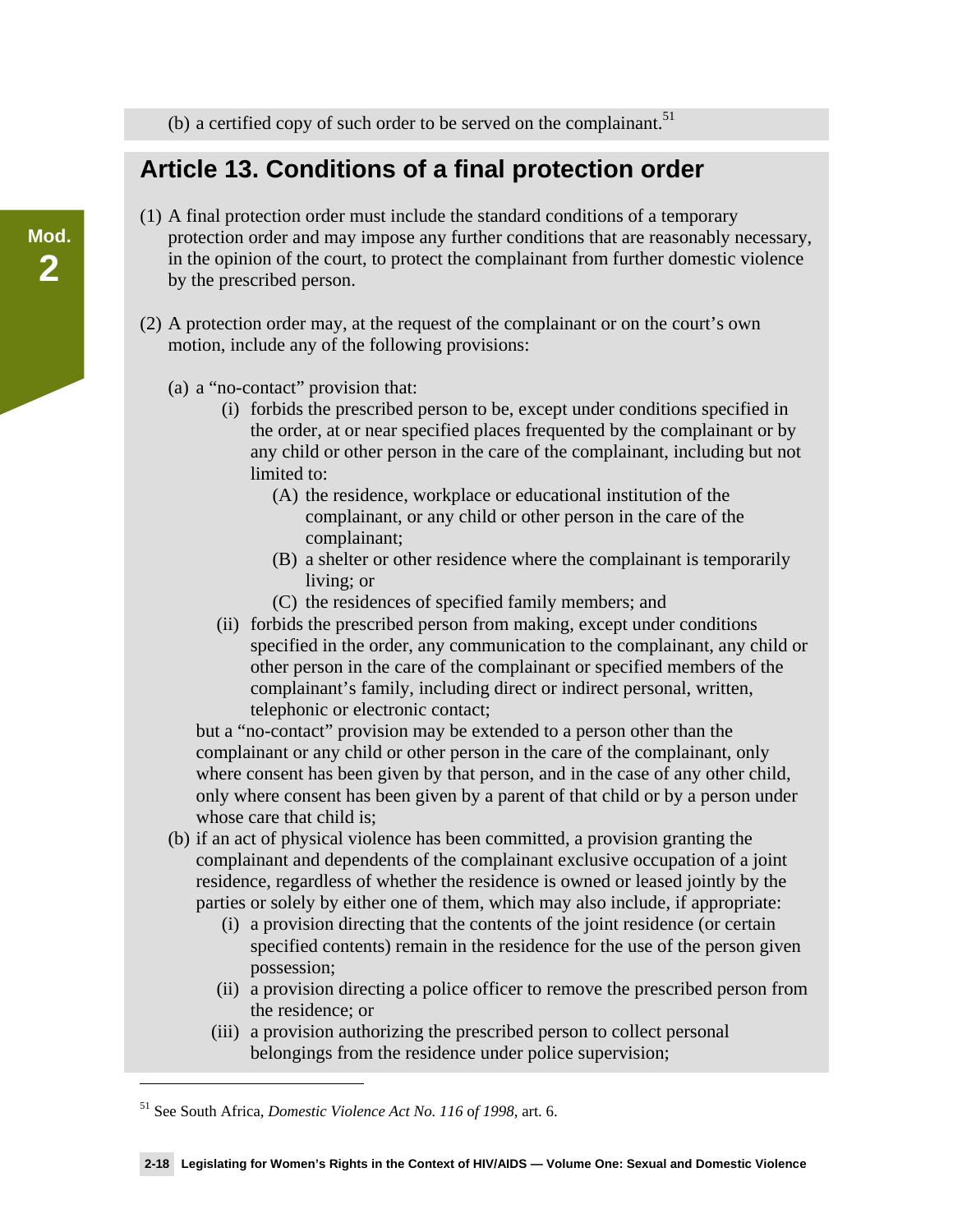but the court must take the following factors into consideration in respect of any order under this paragraph:

- (iv) the length of time that the residence has been shared by the complainant and the prescribed person, but without prejudicing the complainant on the grounds that he or she has at any stage fled the common residence to assure his or her safety or the safety of any child or other person in the care of the complainant;
- (v) the accommodation needs of the complainant and any other occupants of the residence, considered in light of the need to secure the health, safety and well-being of the complainant or any child or other person in the care of the complainant; and
- (vi) any undue hardship that may be caused to the prescribed person or to any other person as a result of such order;
- (c) a provision directing the prescribed person to:
	- (i) pay rent for the complainant by a specified date of each month in respect of a residence; or
	- (ii) otherwise make arrangements for any other accommodation or shelter sufficient for the reasonable needs of the complainant and any child or other person in the care of the complainant, if the prescribed person is legally liable to support the complainant and the complainant does not wish to have exclusive occupation of the joint residence, or the court determines that it is more just in the circumstances for the prescribed person to remain in the joint residence;
- (d) a provision directing a police officer to accompany, within a specified time, the complainant or another person designated by the complainant, to the joint residence to supervise the removal of personal belongings of the complainant or any child or other person in the care of the complainant;
- (e) a provision granting either party possession of specified personal property, including but not limited to, means of transport, agricultural implements, livestock, furniture, cheque books, credit cards, children's clothing and toys, identification documents, keys, personal documents and other necessary personal effects;
- (f) a provision restraining the complainant or the prescribed person or both from taking, converting, damaging or otherwise dealing in property in which the other party may have an interest or a reasonable expectation of use;
- (g) a provision temporarily directing the prescribed person to make periodic payments in respect of the maintenance of the complainant, and of any child of the complainant, if the prescribed person is legally liable to support the complainant or the child, as an emergency measure where no such maintenance order is already in force;
- (h) a provision granting temporary sole custody:
	- (i) of a child of the complainant to any appropriate custodian other than the prescribed person; or
	- (ii) of a child of the complainant or any child in the care of a complainant to the complainant or to another appropriate custodian;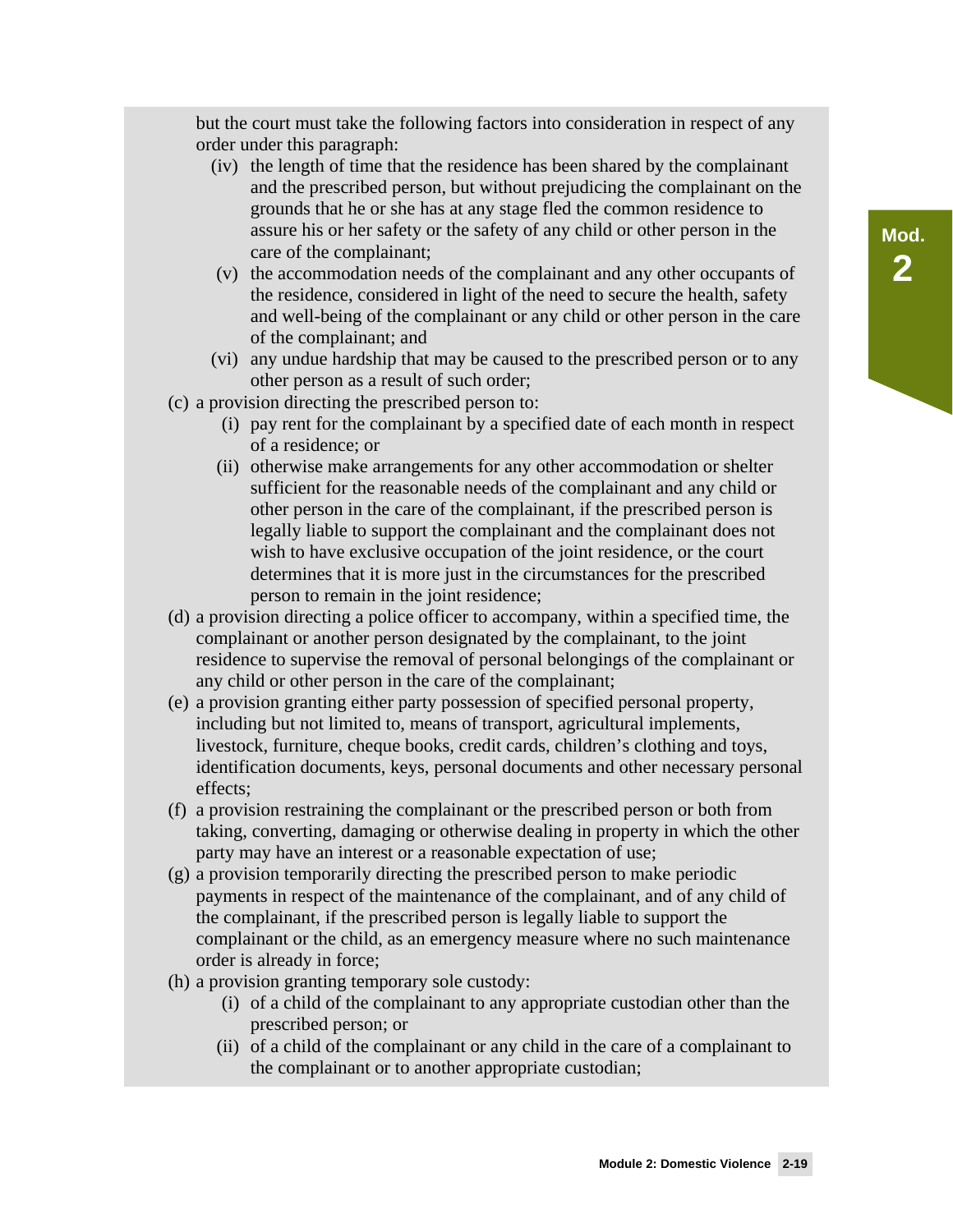if the court is satisfied that this is reasonably necessary for the safety of the child in question;

- (i) a provision temporarily:
	- (i) forbidding all contact between the prescribed person and any child of the complainant;
	- (ii) specifying that contact between the prescribed person and a child of the complainant must take place only in the presence and under the supervision of a social worker or a family member designated by the court for this purpose; or
	- (iii) allowing such contact only under specified conditions designed to ensure the safety of the complainant, any child who may be affected, and any other family members;

if the court is satisfied that this is reasonably necessary for the safety of the child in question; and

- (j) any other provisions that the court deems reasonably necessary to ensure the safety of the complainant or any child or other person who is affected.<sup>52</sup>
- (3) Where the court imposes a condition under this section, it may specify the period during which the condition is to have effect, otherwise a condition has effect for the duration of the protection order, unless sooner varied or discharged.

#### *Commentary: Article 13*

 $\overline{a}$ 

The provisions above establish the conditions of final protection orders. A condition that domestic violence must cease applies in every case. All final protection orders will also require the perpetrator to surrender his or her firearm and firearm licence, where applicable. The other provisions are not obligatory, because final protection orders must be flexible enough to deal with a variety of individual situations and contexts. Some of the conditions the prescribed person must follow are listed below. Note that while they are referred to as "final protection orders," such orders are not meant to replace standard legal measures for resolving disputes found in family and property law, such as maintenance orders or the division of property following divorce.

The order may contain no-contact conditions, which may include that the prescribed person must not come to the complainant's home, place of employment or educational institution, or contact the complainant by any means (such as by phone, mail, fax or electronic means). In cases where there has been physical violence, the order may include an order to move out of the joint household. The court will consider how long the joint residence has been shared, the accommodation needs of the complainant and any special hardship that might result for the prescribed person or any other person who might be sharing the residence. The order might also include a requirement to arrange alternative accommodation for the complainant (such as paying rent for such alternative accommodation).

<sup>52</sup> This subsection is derived from Namibia, *Combating of Domestic Violence Act No. 4 of 2003*, art. 14. See also, Sierra Leone, *Domestic Violence Act No. 20 of 2007*, art. 15; South Africa, *Domestic Violence Act No. 116 of 1998*, art. 7; Ghana, *Domestic Violence Act of 2007*, art. 17.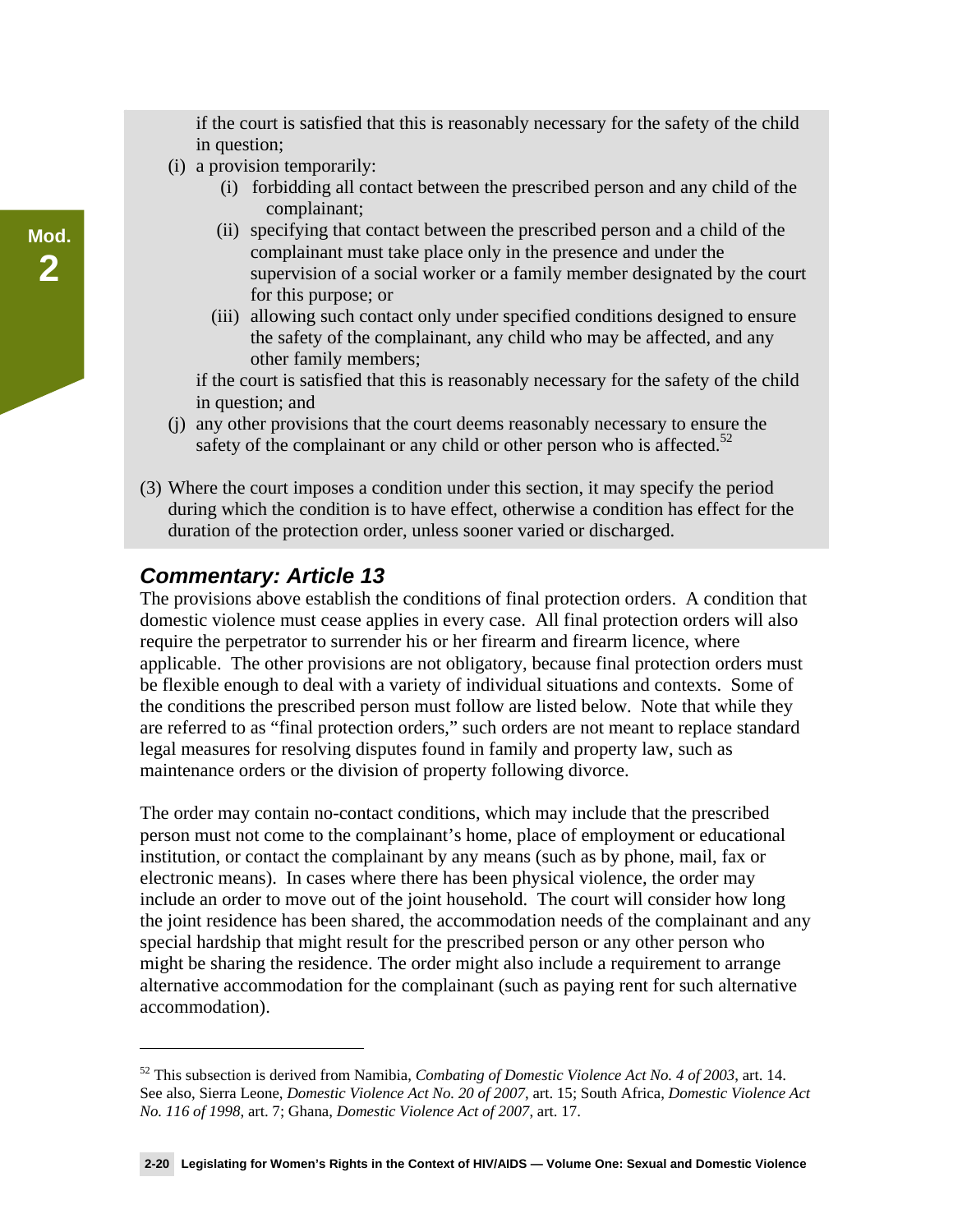The order may also require either person to give certain personal property to the other (for example, it may be necessary to give certain personal property to the prescribed person if the complainant is the person to remain in the joint household.) The order may also direct either party not to deal with property in which the other person has a reasonable expectation of use. The protection order may also include a temporary order for child maintenance or a temporary order concerning custody of, or access to, the children. $53$ 

### **Article 14. Duration of final protection orders**

- (1) Unless the court decides otherwise, a final protection order has the following durations:
	- (a) a provision granting the complainant exclusive occupation of a residence owned:
		- (i) by the complainant, remains in force for any period set by the court;
		- (ii) by the prescribed person, remains in force for any period set by the court up to a maximum of [number] months; or
		- (iii) jointly by the complainant and the prescribed person, remains in force for any period set by the court up to a maximum of [number] months;
	- (b) a provision granting the complainant exclusive occupation of a leased residence remains in force for any period set by the court, but must not extend beyond the duration of the current lease period;
	- (c) a provision directing that the complainant enjoys possession of household effects must, if made in conjunction with an order granting the complainant exclusive occupation of a joint residence, remain in force for the same period as the provision in that order;
	- (d) a provision concerning temporary custody of a child and access to a child remains in force until it is superseded by another order of a relevant court;
	- (e) a provision concerning maintenance remains in force for any period set by the court up to a maximum of [number] months; and
	- (f) any other provision of a final protection order remains in force for [number] months.<sup>54</sup>

<sup>53</sup> See LAC, *Guide to The Combating of Domestic Violence Act 4 of 2003*, 2004.

<sup>54</sup> This provision is derived from Namibia, *Combating of Domestic Violence Act No. 4 of 2003*, art. 15. Other acts place a limit of 12 months on the duration of a final protection order: see Sierra Leone, *Domestic Violence Act No. 20 of 2007*, art. 14; Ghana, *Domestic Violence Act of 2007*, art. 16.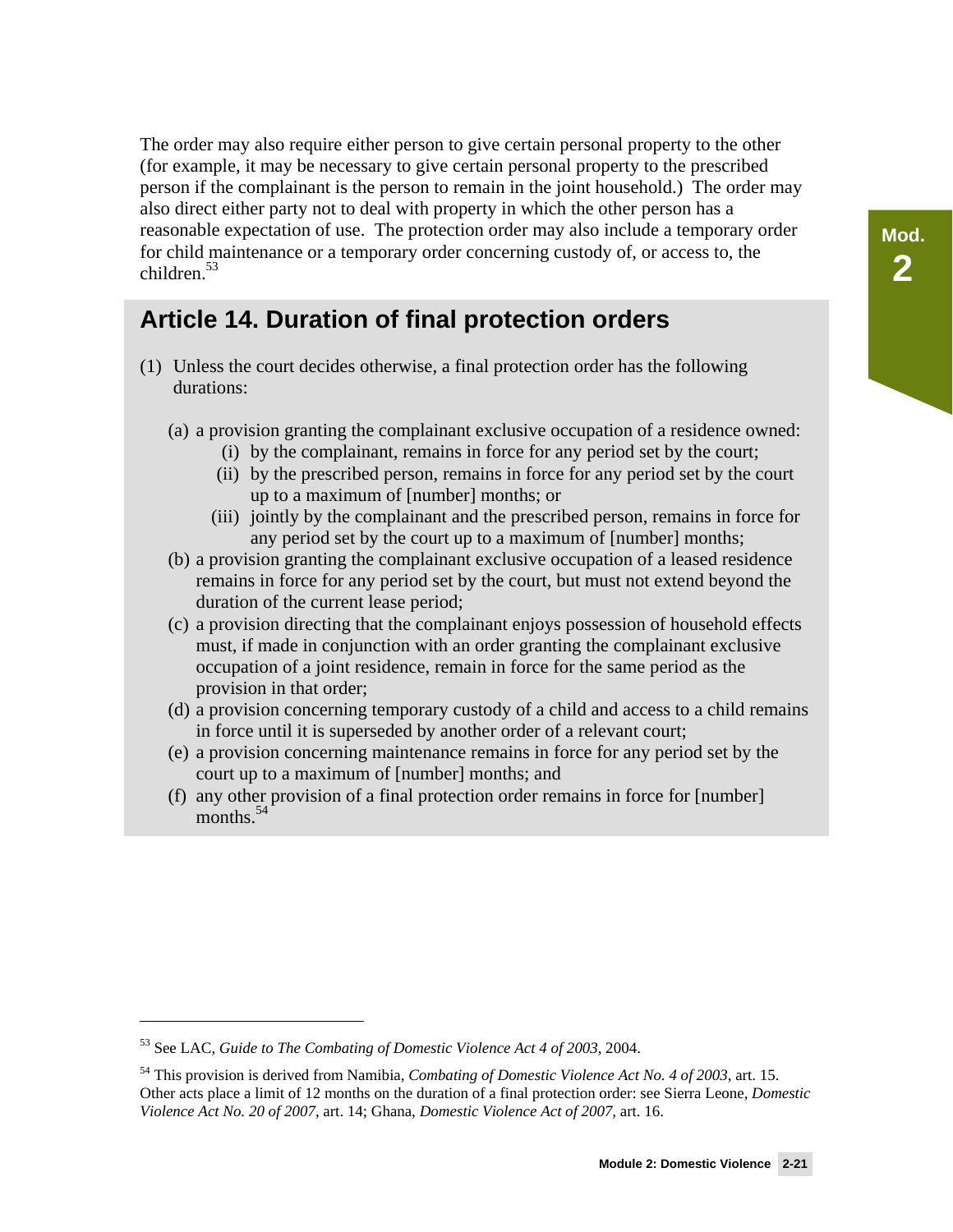### **Article 15. Power to vary and discharge a temporary or final protection order**

- (1) The court may, if it thinks fit, on the application of the complainant or the prescribed person, discharge a temporary or final protection order.<sup>55</sup>
- (2) The court may, on the application of the complainant or the prescribed person, vary a temporary or final protection order:
	- (a) by varying or discharging any condition of the protection order; and/or
	- (b) by imposing any condition as stipulated in Article 13 it considers appropriate.<sup>56</sup>
- (3) If the application in either Section (1) or (2) is made by the complainant, the court must, on receipt of the application, grant the application if it is satisfied on the evidence that the application is in accordance with the wishes of the complainant, made freely and voluntarily, and that the discharge or variation of the order will not endanger the complainant or any child or other person concerned in the matter.<sup>57</sup>
- (4) If the application in either Section (1) or (2) is made by the prescribed person, the court may, whether or not it appears that it is the wish of the complainant to oppose the discharge or the variation of the order, grant the prescribed person's request only if it is satisfied, on the basis of all the information before it, that such discharge or variation will not endanger the complainant or any child or other person concerned in the matter.58
- (5) Where only some of the terms of a protection order are discharged or varied, the rest of the protection order remains in force.

## **Article 16. Existence of other proceedings**

(1) A court must not decline to make a protection order (whether temporary or permanent) merely because there exist other legal proceedings between the complainant and the prescribed person, whether or not those proceedings also relate to any other person (including, but not limited to, proceedings relating to the role of providing day-to-day care for, contact with, or custody of, a minor.)

 $\overline{a}$ 

<sup>&</sup>lt;sup>55</sup> To discharge a protection order is to cancel or withdraw it.

<sup>56</sup> See South Africa, *Domestic Violence Act No. 116 of 1998*, art. 10.

<sup>57</sup> This section is derived from Namibia, *Combating of Domestic Violence Act No. 4 of 2003*, art. 17(3).

<sup>58</sup> Ibid., art. 17(6).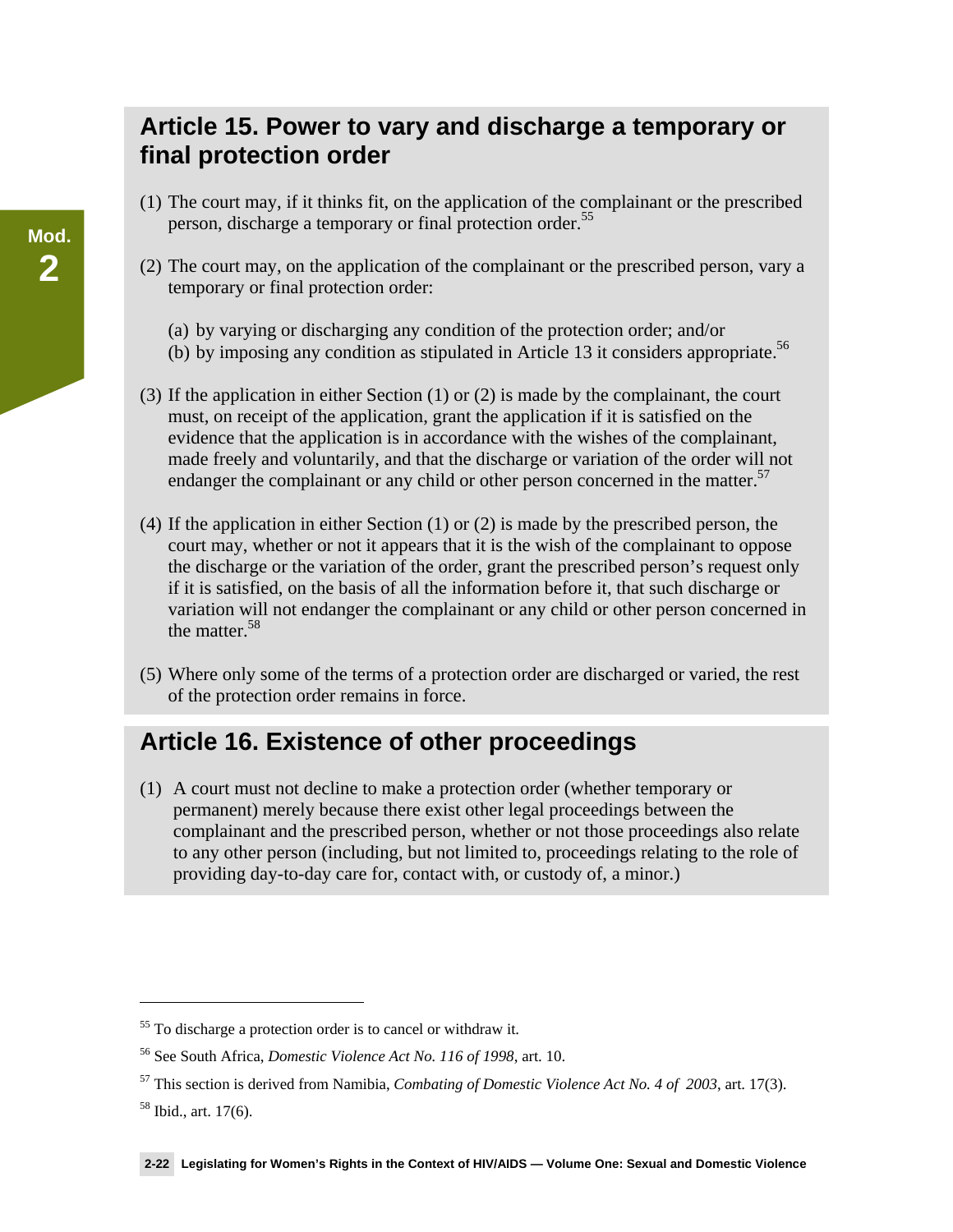# **Mod. 2**

# **D. Criminal Law Offences**

### **Article 17. Copies of protection orders to be sent to police**

- (1) On the making of a temporary protection order or a final protection order (including any order varying or discharging an order), the Registrar of the court in which the order is made must ensure that a copy of the order is made available, without delay, to the District Commander at the appropriate Police District Headquarters.
- (2) Where a copy of an order is made available to a District Commander, the District Commander must ensure that a copy of that order, or a copy of that copy, is made available, without delay, to the officer in charge of the police station nearest to where the complainant resides — or, if the case requires, where each complainant resides.

### **Article 18. Domestic violence offences**

- (1) The following offences are domestic violence offences when they are committed or alleged to have been committed against a person, or in relation to a person, with whom the person charged with those offences has a domestic relationship:
	- (a) murder;
	- (b) rape, including rape within a marriage or other relationship;
	- (c) assault;
	- (d) assault with intent to do grievous bodily harm;
	- (e) sexual assault;
	- (f) kidnapping;
	- (g) trespassing;
	- (h) destruction of property; and
	- (i) stalking.
- (2) Any person found guilty of a domestic violence offence is liable on conviction to the penalties ordinarily applicable to the offence in question.<sup>59</sup>

### **Article 19. National instructions and training for police and prosecutors with respect to domestic violence offences**

(1) The National Commissioner of the [relevant] Police Service must, in consultation with the [relevant] Minister(s), issue and publish national instructions regarding all matters which must be followed by all police officers who are tasked with receiving

<sup>59</sup> Ibid., art. 21 and schedule 1.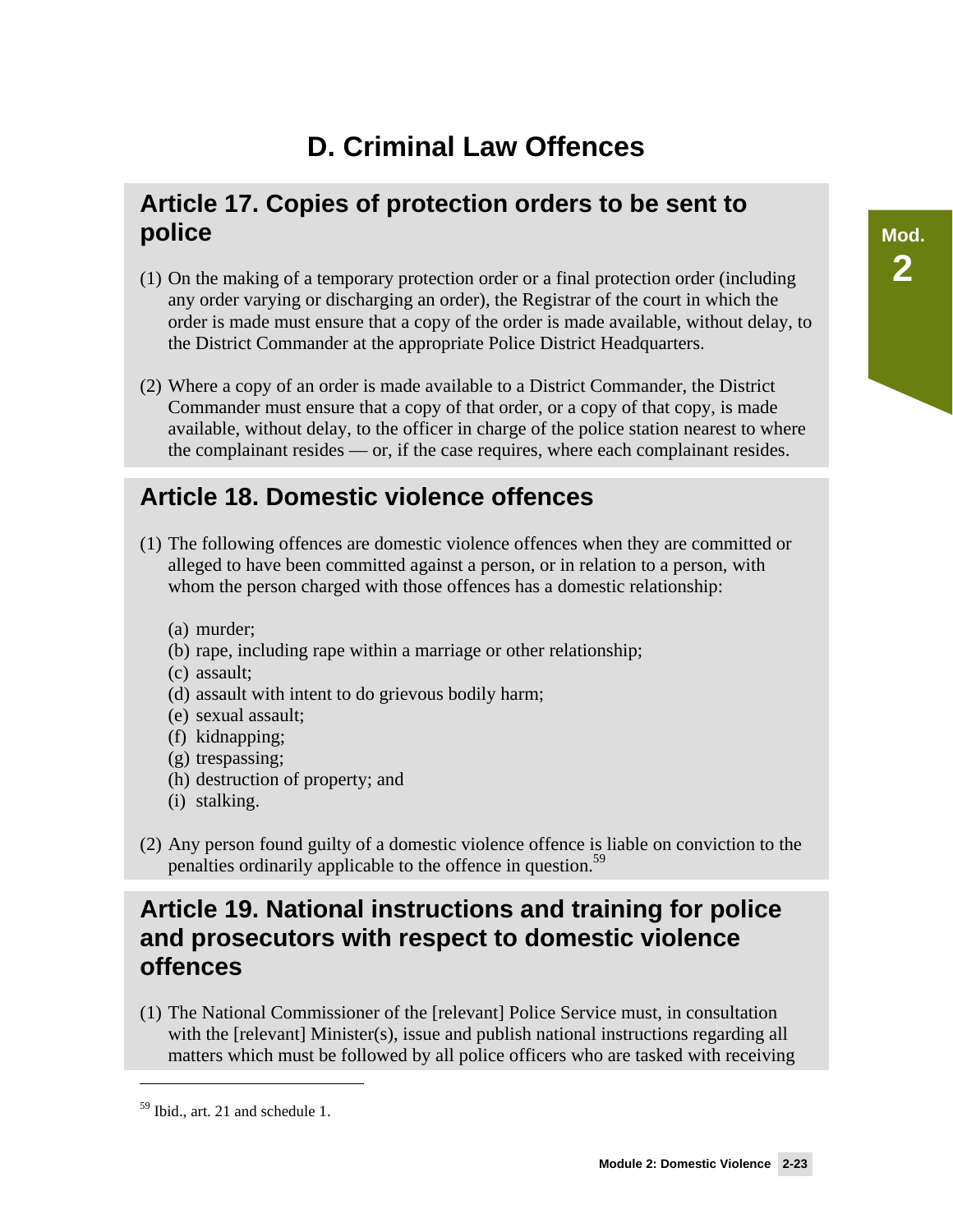reports of, and the investigation of, domestic violence offences, including the following:

- (a) the manner in which the reporting of an alleged domestic violence offence is to be dealt with by police officers; and
- (b) the manner in which domestic violence offences are to be investigated by police officers, including the circumstances in which an investigation in respect of a domestic violence offence may be discontinued.<sup>60</sup>
- (2) The National Commissioner of the [relevant] Police Service must develop a training course for police officers that must:
	- (a) include training on the national instructions referred to in Section (1);
	- (b) include social context training in respect of domestic violence offences; and
	- (c) provide for, and promote the use of, uniform norms, standards and procedures;

with a view to ensuring that as many police officers as possible are able to deal with domestic violence offence cases in an appropriate, efficient and sensitive manner.<sup>61</sup>

- (3) The National Director of the [relevant Prosecuting Authority] must, in consultation with the [relevant] Minister(s), issue and publish directives regarding all matters which are to be followed by all members of the prosecuting authority who are tasked with conducting prosecutions of domestic violence offence cases, which have a bearing on complainants of such offences, including the following:
	- (a) the manner in which domestic violence offence cases should be dealt with in general, including the circumstances in which a charge may be withdrawn or a prosecution stopped;
	- (b) the circumstances in which the court must consider directing that the proceedings not take place in open court and in which the court must consider prohibiting the publication of the identity of the complainant; and
	- (c) the information to be placed before the court during sentencing, including presentence reports.<sup>62</sup>
- (4) The National Director of the [relevant Prosecuting Authority] must develop training courses for Public Prosecutors that must:
	- (a) include training on the directives referred to in Section (3);
	- (b) include social context training in respect of domestic violence offences; and
	- (c) provide for, and promote the use of, uniform norms, standards and procedures;

 $\overline{a}$ 

**Mod.** 

**2** 

<sup>60</sup> This article is adapted from South Africa, *Criminal Law (Sexual Offences and Related Matters) Amendment Act No. 32 of 2007*, s. 66(1)(a).

 $61$  Ibid., s.  $66(1)(b)$ .

 $62$  Ibid., s.  $66(2)(a)$ .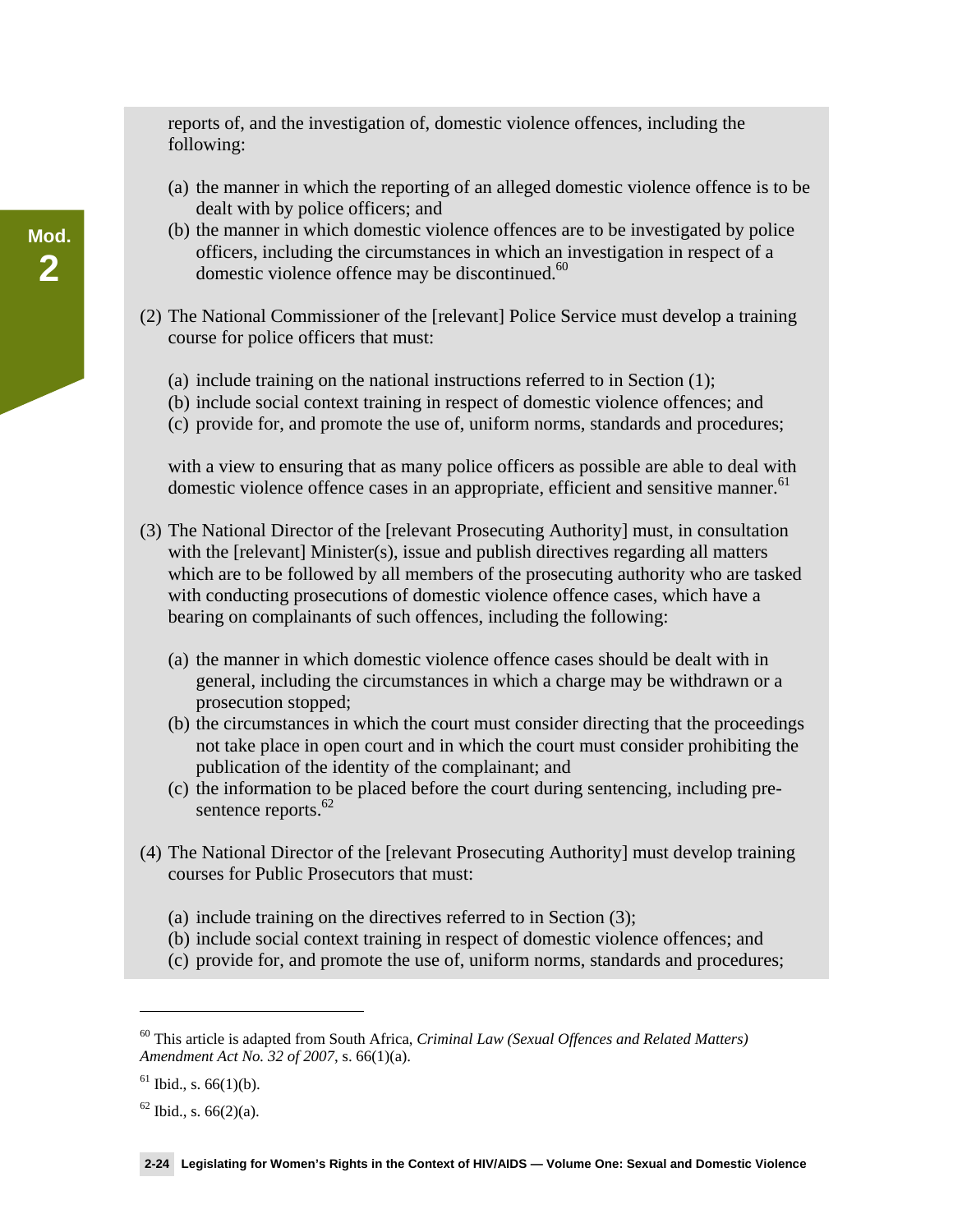with a view to ensuring that as many prosecutors as possible are able to deal with domestic violence offence cases in an appropriate, efficient, and sensitive manner.<sup>63</sup>

#### *Commentary: Articles 18 and 19*

Many governments continue to see domestic violence as a private matter and therefore outside of their purview as legislators of public behaviour.<sup> $64$ </sup> Whereas the privacy of the home and the importance attributed to intimate relations are valued, privacy and intimacy too often cloak violence and provide a justification for non-interference. The fact that domestic violence may occur within the private realm does not absolve states of their responsibility to protect women. Criminal legislation and proceedings must be enacted because states have an obligation to exercise due diligence to prevent, investigate and, in accordance with national legislation, punish acts of violence against women.<sup>65</sup>

The provisions above do not create any new offences. The provisions clarify that certain offences exist (or should exist) in general criminal law and perpetrators should be punished accordingly. However the provisions also establish that certain offences, if they take place in a domestic relationship, are designated as domestic violence offences, and that police officers and prosecutors must establish standard protocols and training to guide the process of investigation and prosecution of domestic violence offences.

### **Article 20. Offence to contravene temporary or final protection order**

(1) Every person commits an offence who:

 $\overline{a}$ 

- (a) does any act in contravention of a temporary or final protection order; or
- (b) fails to comply with any condition of a protection order.
- (2) Every person who commits an offence under Section (1) is liable to imprisonment for a term not exceeding [number] months or to a fine not exceeding [monetary amount].
- (3) Every person who commits an offence under Section (1) is liable on conviction to imprisonment for a term not exceeding [number] years, where that person has previously been convicted on at least two different occasions of an offence.

<sup>63</sup> Ibid., s. 66(2)(b). See also, Special Rapporteur, *Framework for Model Legislation* (supra), para. 44.

<sup>64</sup> K. Kelly, *Domestic Violence and the Politics of Privacy* (Ithaca: Cornell University Press, 2003), p. 209.

<sup>65</sup> *Declaration on the Elimination of Violence Against Women,* 20 December 1993, U.N. G.A. Resolution 48/104, U.N. Doc. A/48/49 (1993) [DEVAW], art. 4.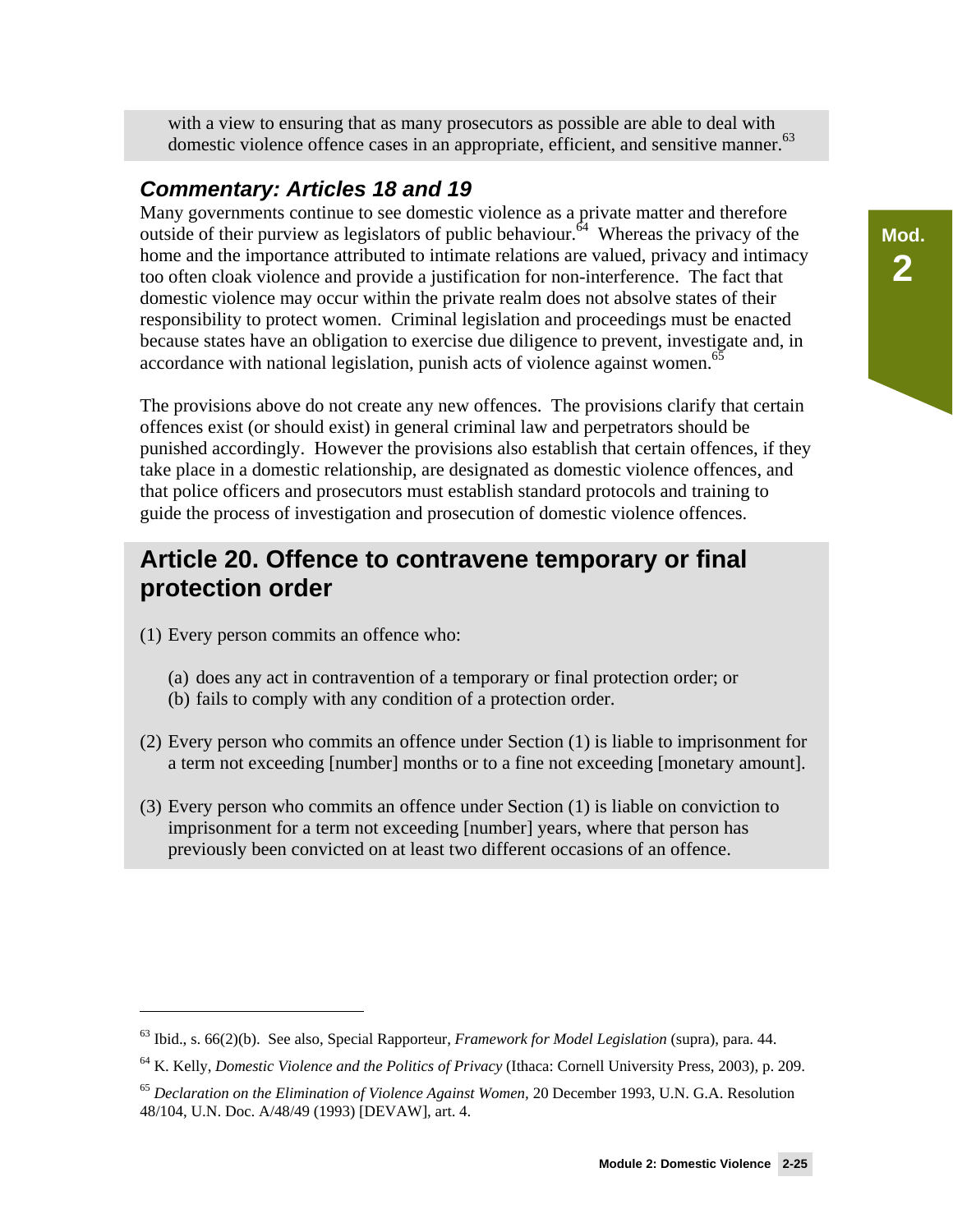### **Article 21. Power to arrest for breach of temporary or final protection order**

- (1) Where a temporary or final protection order is in force, any police officer may arrest, without warrant, any person who the member of the police has good cause to suspect has committed a breach of the order.
- (2) In considering whether or not to arrest a person pursuant to Section (1), the police officer must take the following matters into account:
	- (a) the risk to the safety of any complainant if the arrest is not made;
	- (b) the seriousness of the alleged breach of the protection order;
	- (c) the length of time since the alleged breach occurred; and
	- (d) the restraining effect on the person liable to be arrested of other persons or circumstances.

# **E. General**

### **Article 22. Costs**

 $\overline{a}$ 

(1) The court may only make an order as to costs against any party if it is satisfied that such party has acted frivolously, vexatiously or unreasonably.<sup>66</sup>

### **Article 23. Annual domestic violence report to National Assembly**

- (1) It is the duty of the [relevant head of police department] to compile the data collected from all Domestic Violence Reports filed pursuant to Article 4 and to submit an annual report to Parliament that includes, but is not necessarily limited to:
	- (a) the total number of reports received;
	- (b) the number of reports investigated;
	- (c) the average time lapse in responding to each reports; and
	- (d) the type of police action taken in disposing of cases, including the number of arrests.67

<sup>66</sup> This provision is derived from South Africa, *Domestic Violence Act No. 116 of 1998*, art. 15.

<sup>67</sup> Some elements of this section have been incorporated from the Special Rapporteur, *Framework for Model Legislation* (supra), para. 25. See also Namibia, *Combating of Domestic Violence Act No. 4 of 2003,* art. 28.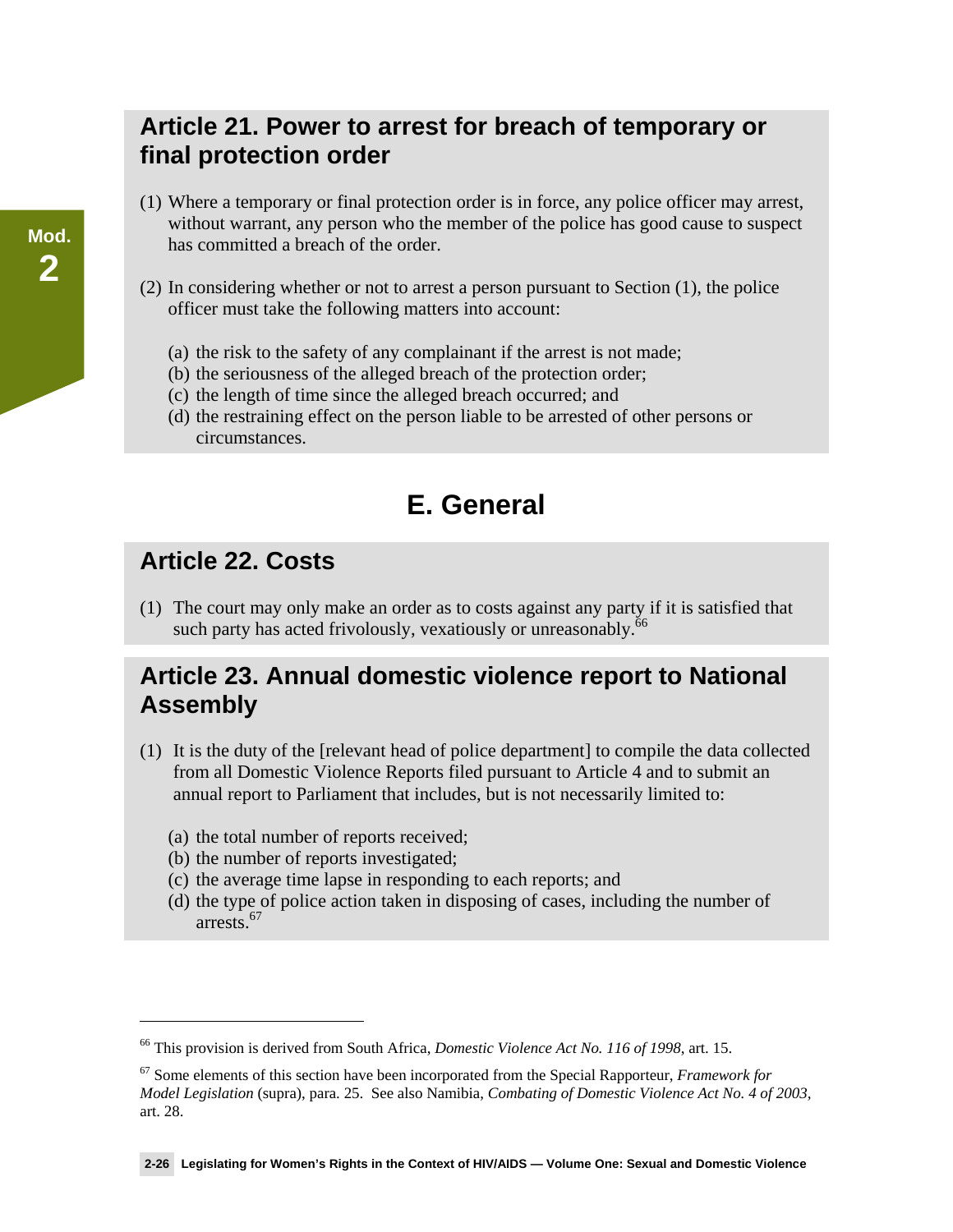### **Article 24. National instructions and training for health care practitioners with respect to domestic violence**

- (1) The Director of the [national health authority] must, in consultation with the [relevant] Minister(s) and key stakeholders, issue and publish national instructions regarding all matters which are to be followed by all medical practitioners and any other relevant persons when dealing with domestic violence cases, with particular reference to:
	- (a) the manner in which the reporting of an alleged domestic violence case is to be dealt with if the offence is reported to a designated public health establishment;
	- (b) the manner in which assistance in the investigation and prosecution of domestic violence cases, generally, must be provided; and
	- (c) the manner in which health care settings are to screen patients for domestic violence, including during HIV testing and counseling.
- (2) The Director of the [national health authority] must develop training courses for health care workers, which:
	- (a) include training on the directives referred to in Section (1);
	- (b) include social context training in respect of domestic violence cases; and
	- (c) provide for and promote the use of uniform norms, standards and procedures;

with a view to ensuring that as many medical practitioners and any other relevant persons as possible are consistently able to deal with domestic violence cases in an appropriate, efficient and sensitive manner.<sup>68</sup>

(3) The State shall bear the cost of the care, treatment, testing, prevention and counselling as referred to in this section.

#### *Commentary: Article 24*

 $\overline{a}$ 

Health care providers are often the members of the public sector with whom women have the greatest contact.<sup>69</sup> In many circumstances, the health consequences of domestic violence lead survivors to seek health care services. Many women self-report domestic violence during emergency medical treatment related to the domestic violence or during routine interaction (for example, antenatal care) with health providers.<sup>70</sup> Health care providers are thus in a unique position to identify survivors of domestic violence and to

<sup>68</sup> This article is adapted from South Africa, *Criminal Law (Sexual Offences and Related Matters) Amendment Act No. 32 of 2007*, s. 66(3)(a)–(b).

 $69$  See, for example, S. Mayhew and C. Watts, "Reproductive health services and intimate partner violence: shaping a pragmatic response in sub-Saharan Africa," *International Family Planning Perspectives* 30(4) (2004): 207–213, at 208.

 $70$  See, for example, S. Frayne et al, "Prevalence of domestic abuse among patients in three ambulatory care internal medicine clinics," *Journal of General Internal Medicine* 6 (1991): 317–322.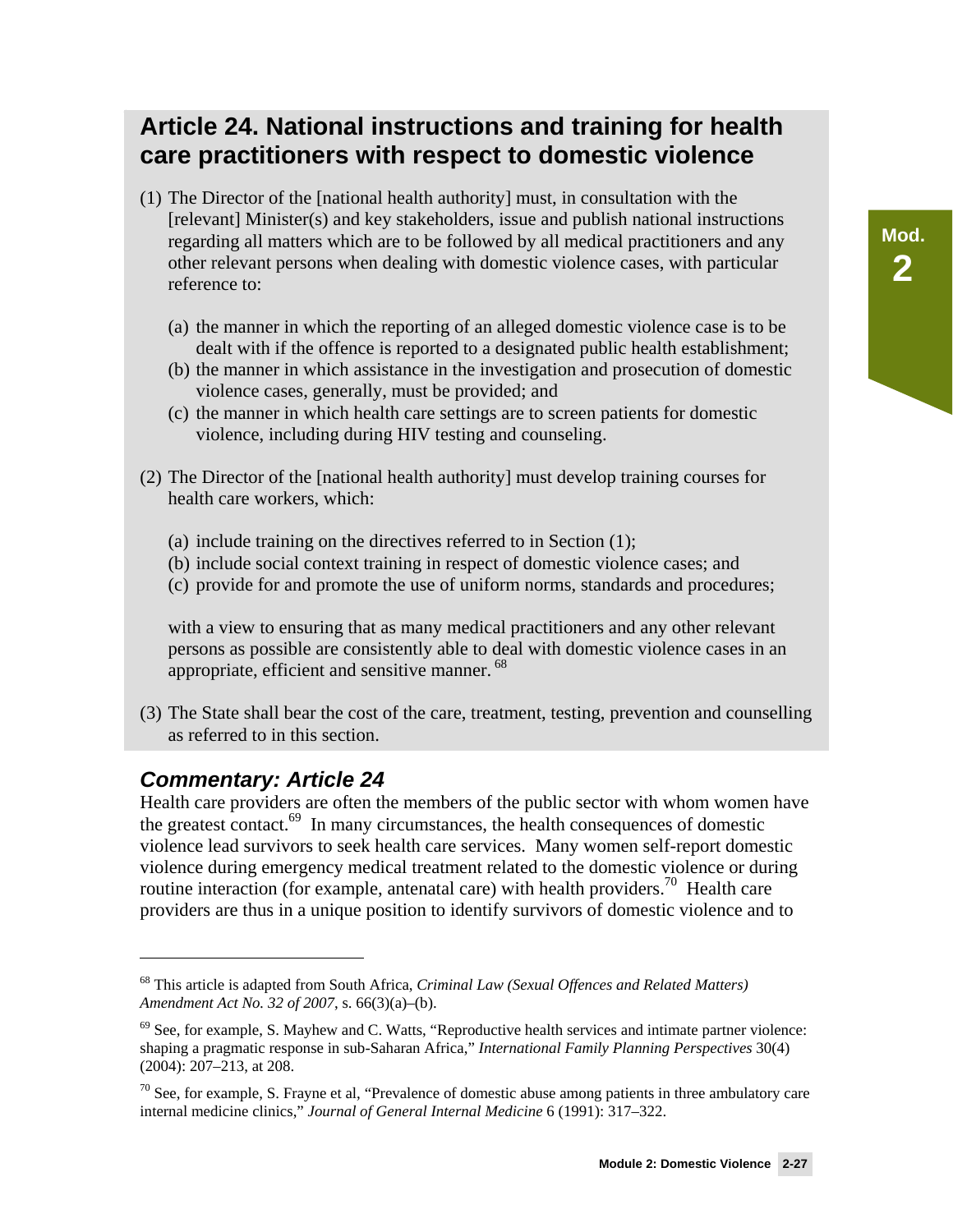initiate support and referral interventions.<sup>71</sup> The provision above establishes that health care settings must establish standard protocols and training to guide the sensitive handling of domestic violence cases.

Domestic violence screening is a process whereby a service provider seeks to identify domestic violence, usually through a set of standardized questions, thus allowing for subsequent interventions designed to support and protect the survivor. Evidence suggests that screening programs increase the rate of identification of domestic violence in comparison to those settings without such screening.<sup>72</sup> Screening serves as an entry point to other services. It also seeks to prevent future incidents of domestic violence. Screening programs may also have long term effects by changing perceptions about domestic violence. As noted in one qualitative study, discussion about domestic violence provides survivors, whether they disclose or not, with verification that domestic violence is wrong, a sense of hope, and encouragement to seek help.<sup>73</sup> Screening, therefore, may increase disclosure rates of domestic violence in the future.<sup>74</sup> There are a number of examples of such screening guidelines from both developed and developing country contexts.75

It is well documented that fear of domestic violence impacts on HIV testing and disclosure decisions.<sup>76</sup> Such fear is not unreasonable. Evidence supports a relationship between testing, disclosure and increased risk of domestic violence.<sup> $77$ </sup> For pregnant

 $74$  See, for example, K. Doolan, "Missing piece in the puzzle: the health sector's role in implementing the DVA," *SA Crime Quarterly* 12 (2005): 9–12, at 11.

75 California Department of Health Services, *HIV Partner Counseling and Referral Services: Standards and Recommendations,* 2000, online:

ww2.cdph.ca.gov/programs/AIDS/Documents/PCRSguidelines2000-05.pdf; T. Jacobs and L. Martin, *Screening for Domestic Violence: A Policy and Management Framework for the Health Sector,* (Cape Town: University of Cape Town, 2003); International Planned Parenthood Federation, Western Hemisphere Region, *Improving the Health Sector Response to Gender-Based Violence: A Resource Manual for Health Care Professionals in Developing Countries*, 2003; New York State Department of Health, *Guidelines for Integrating Domestic Violence Screening into HIV Counseling, Testing, Referral & Partner Notification,* 2002, online: www.health.state.ny.us/nysdoh/rfa/hiv/guide.htm.

76 See, for example, S. Maman et al, "Women's barriers to HIV-1 testing and disclosure: challenges for HIV-1 voluntary counselling and testing," *AIDS CARE* 13 (2001): 595–603, at 596; R. North and K. Rothenberg, "Partner notification and the threat of domestic violence against women with HIV infection," *New England Journal of Medicine* 329 (1993): 1194–1196.

 $77$  K. Rothenberg et al, "Domestic violence and partner notification: implications for treatment and counseling of women with HIV," *Journal of the American Medical Women's Association* 50(3-4) (1995): 87–93, at 90; A. Gielen et al, "Women's lives after an HIV-positive diagnosis: disclosure and violence"

 $71$  See, for example, R. Jewkes et al, "Prevalence of emotional, physical and sexual abuse of women in three South African Provinces," *South African Medical Journal* 91 (2001): 421–428.

<sup>72</sup> See, for example, L. Bateman et al, "Assessing for abuse: self-report versus nurse interview," *Public Health Nursing* 8 (1991): 245–250.

 $^{73}$  See, for example, J. Chang et al, "Health care interventions for intimate partner violence: what women want" *Women's Health Issues* 15 (2005): 21–30, at 26; B. Gerbert et al, "A qualitative analysis of how physicians with expertise in domestic violence approach the identification of victims," *Annals of Internal Medicine* 131 (1999): 578–584, at 583.